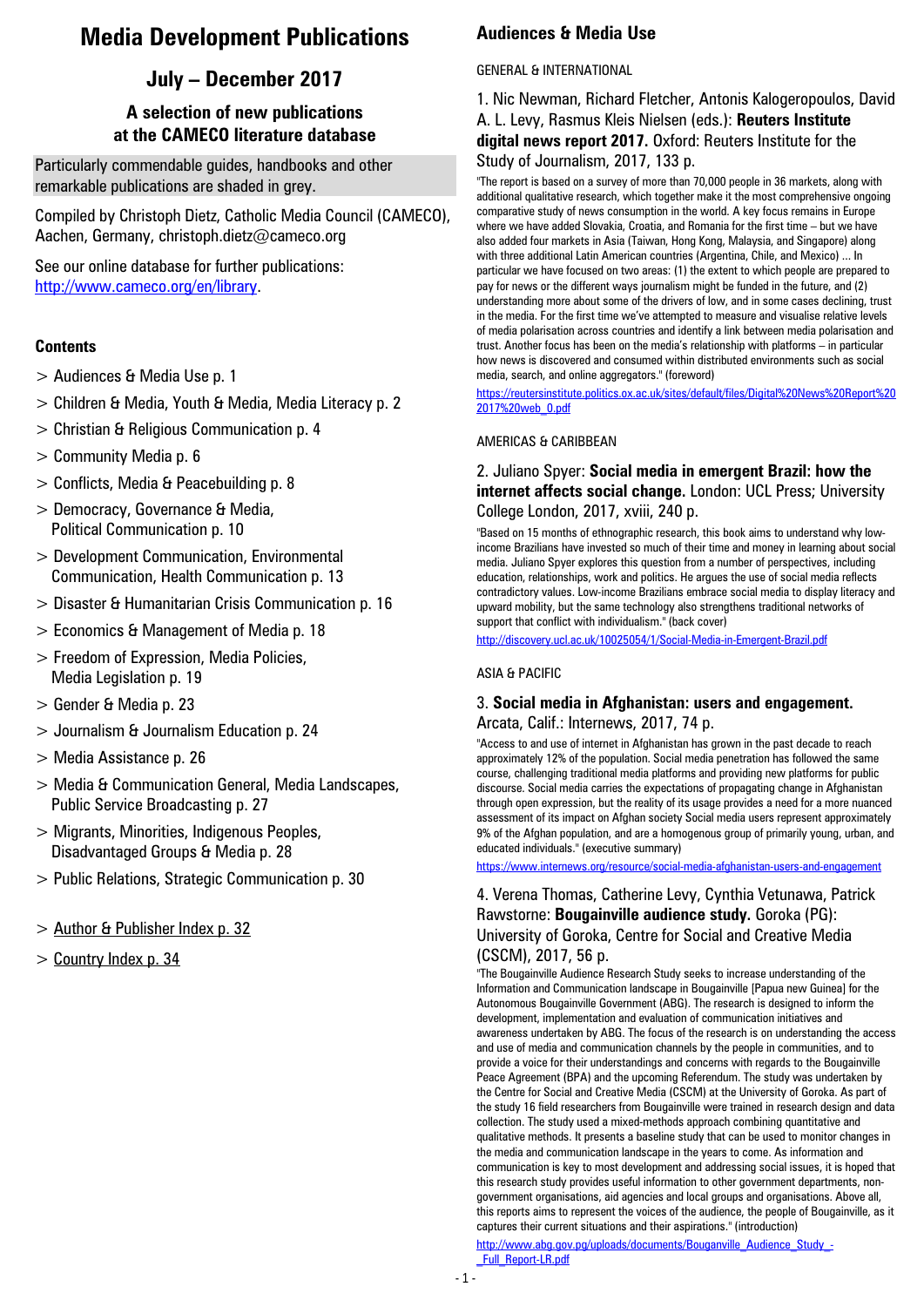# 5. Shriram Venkatraman: **Social media in South India.** London: UCL Press; University College London, 2017, xi, 240 p.

"One of the first ethnographic studies to explore the use of social media in the everyday lives of people in Tamil Nadu, 'Social Media in South India' provides an understanding of this subject in a region experiencing rapid transformation. The influx of IT companies over the past decade into what was once a space dominated by agriculture has resulted in a complex juxtaposition between an evolving knowledge economy and the traditions of rural life. While certain class tensions have emerged in response to this juxtaposition, a study of social media in the region suggests that similarities have also transpired, observed most clearly in the blurring of boundaries between work and life for both the old residents and the new. Venkatraman explores the impact of social media at home, work and school, and analyses the influence of class, caste, age and gender on how, and which, social media platforms are used in different contexts. These factors, he argues, have a significant effect on social media use, suggesting that social media in South India, while seeming to induce societal change, actually remains bound by local traditions and practices." (back cover)

<http://discovery.ucl.ac.uk/1558928/1/Social-Media-in-South-India.pdf>

# 6. Tom McDonald: **Social media in rural China: social networks and moral frameworks.** London: UCL Press; University College London, 2016, xiii, 219 p.

"Tom McDonald spent 15 months living in a small rural Chinese community researching how the residents use social media in their daily lives. His ethnographic findings suggest that, far from being left behind, many rural Chinese people have already integrated social media into their everyday experience. Throughout his ground-breaking study, McDonald argues that social media allows rural people to extend and transform their social relationships by deepening already existing connections with friends known through their school, work or village, while also experimenting with completely new forms of relationships through online interactions with strangers. By juxtaposing these seemingly opposed relations, rural social media users are able to use these technologies to understand, capitalise on and challenge the notions of morality that underlie rural life." (back cover)

<http://discovery.ucl.ac.uk/1514479/1/Social-Media-in-Rural-China.pdf>

#### EUROPE

# 7. **Internet und soziale Medien in Belarus.** In: Belarus-

Analysen, nr. 34, 2017, p.18-27

subjects: internet & social media use - Belarus - user surveys (case studies) <http://www.laender-analysen.de/belarus/pdf/BelarusAnalysen34.pdf>

#### MIDDLE EAST / WESTERN ASIA & NORTHERN AFRICA

# 8. Everette E. Dennis, Justin D. Martin, Robb Wood: **Media use in the Middle East: a seven-nation survey.** Qatar: Northwestern University; Harris Interactive, 2017, 139 p.

"Compared to five years ago, internet penetration rose in all six countries surveyed and most dramatically in Jordan, Lebanon, and Tunisia. Smartphone ownership tracks closely with internet use in the six surveyed countries. Nearly all nationals in Lebanon, Qatar, Saudi Arabia, and the UAE own a smartphone compared with 83% of Jordanians and 65% of Tunisians. Use of Arabic online has increased proportionally with the increase in internet users. In comparison, use of the internet in English remains essentially flat, 25% in 2013 and 28% in 2017, despite the increase in internet use. As internet penetration rises, nationals are less likely to be using offline media platforms compared with 2013. Most nationals still watch TV, but the rate declined modestly since 2013 (98% in 2013 vs. 93% in 2017). Rates of newspaper readership, however, declined more sharply from 47% in 2013 to 25% in 2017. Radio and magazines also declined in popularity since 2013 (radio: 59% in 2013 vs. 49% in 2017; magazines: 26% in 2013 vs. 19% in 2017). (executive summary, p.10)

[http://mideastmedia.org/survey/2017/uploads/file/NUQ\\_Media\\_Use\\_2017\\_v18%20FINA](http://mideastmedia.org/survey/2017/uploads/file/NUQ_Media_Use_2017_v18%20FINAL.pdf) [L.pdf](http://mideastmedia.org/survey/2017/uploads/file/NUQ_Media_Use_2017_v18%20FINAL.pdf)

# 9. Fadi Salem: **The Arab social media report 2017: social media and the internet of things. Towards data-driven policymaking in the Arab world.** Dubai: Mohammed Bin Rashid School of Government, 2017, 85 p.

"The report has two main parts. In the first part, we explore the questions discussed in the previous paragraphs [on the internet of things] through a regional survey spanning the 22 Arab countries. In the second part we continue the tradition set in the previous editions of the Arab Social Media Report series by exploring the growth and usage trends of influential social media platforms across the region, including Facebook, Twitter, Linkedin and, for the first time, Instagram. The findings highlight important changes—and some stagnation—in the ways social media is infiltrating demographic layers in Arab societies, be it gender, age and language." (introduction, p.8) [http://www.mbrsg.ae/getattachment/05534635-16f6-497a-b4a3-d06f061bda0b/Arab-](http://www.mbrsg.ae/getattachment/05534635-16f6-497a-b4a3-d06f061bda0b/Arab-Social-Media-Report-2017)[Social-Media-Report-2017](http://www.mbrsg.ae/getattachment/05534635-16f6-497a-b4a3-d06f061bda0b/Arab-Social-Media-Report-2017)

# **Children & Media, Youth & Media, Media Literacy**

#### GENERAL & INTERNATIONAL

# 10. Dafna Lemish, Maya Götz: **Beyond the stereotypes? Images of boys and girls, and their consequences.** Göteborg: Nordicom; International Clearinghouse on Children, Youth and Media, 2017, 254 p.

Contents: Dafna Lemish and Maya Götz: Beyond the Stereotypes? Introduction -- **I. Interventions.** Dafna Lemish: Innovations in Gender Representation in Children's Television. The PRIX JEUNESSE 2016 Gender Prize Competition -- Katy Day: Disruption – Not Always a Bad Thing. A Look at Scripts in Tamora Pierce's First Test -- Nancy A. Jennings: Teen Drama and Gender in the US. Two Moms, a Transgender Teen, and One Family on The Fosters -- Lindsay Watson: Creating New Animated TV Series for Girls Aged 6-12 in Britain -- Anna Potter: Thunderbirds Are Go. Re-booting Female Characters in Action Adventure Animation -- Alexandra Sousa, Srividya Ramasubramanian: Challenging Gender and Racial Stereotypes in Online Spaces. Alternative Storytelling among Latino/a Youth in the U.S. -- Tamara Amoroso Gonçalves, Mariana Hanssen, Bellei Nunes de Siqueira, Letícia Ueda Vella: Advertising to Children and Gender Stereotypes in Brazil. Reflecting a Broader "Macho" Culture -- Nelly Elias, Idit Sulkin, Dafna Lemish: Gender Segregation on BabyTV. Old-time Stereotypes for the Very Young -- **II. Consequences.** Kara Chan, Maggie Fung, and Tabitha Thomas: Perception of Physical Beauty among Boys and Girls in Hong Kong -- Maya Götz, Ana Eckhardt Rodriguez: Just Want to Look Good for You. Stereotypes in Music Videos and How to Overcome the Self-Evident Sexism in Germany -- Carmen Llovet, Mónica Díaz-Bustamante, Kavita Karan: Are Girls Sexualized on Social Networking Sites? An Analysis of Comments on Instagram of Kristina Pimenova -- Johanna M.F. van Oosten: Macho Boys and Sexy Babes on TV. How Watching Different Types of Television Content is Related to Dutch Adolescents' Hypergender Orientations -- Ruchi Jaggi: Children's Perceptions of Gender Images in Indian Television Cartoons -- Monica Barbovschi, Tatiana Jereissati, Graziela Castello: Representations of Gender on Social Media among Brazilian Young People. Between Reinforcing and Challenging the Stereotypes -- Ardis Storm-Mathisen: Gender Representations and Identity Constructions among Youth in Botswana. Exploring the Influence of Media -- Shiri Reznik: "HerStory". Challenging Gender Stereotypes in Israeli Girls' Perfect Love Stories -- Michael Forsman: Duckface/Stoneface. Selfie Stereotypes and Selfie Literacy in Gendered Media Practices in Sweden -- Maya Götz, Caroline Mendel: "Stop Propagating it is 'Normal' to Look Like Models". TV Programs and Their Role in the Context of Eating Disorders in Germany -- Linda Charmaraman, Amanda Richer, Brianna Ruffin, Budnampet Ramanudom, Katie Madsen: Escaping from Worries or Facing Reality. A Survey Study of Adolescent Attitudes about Sexist and Homophobic Stereotypes in Mainstream US Media -- Sara L. Beck, Rebecca Hains, Colleen Russo Johnson: "PAL can just be Themself". Children in the US Respond to Annedroids' Genderless TV Character -- Aanchal Sharma, Manisha Pathak-Shelat: The Cultivation and Reception Effects of Gendered Images. Proposing Ways to Move Beyond. Gender Based Stereotypes for Boys and Girls.

<http://www.nordicom.gu.se/en/publikationer/beyond-stereotypes>

## 11. **The state of world's children 2017: children in a digital world.** New York: UNICEF, 2017, vi, 205 p.

#### *also published in French and Spanish*

"[This report] surveys the landscape of digital opportunity as it relates to – and affects – children. It examines the digital divides that prevent millions of children from accessing through the internet new opportunities to learn and, someday, to participate in the digital economy, helping to break intergenerational cycles of poverty. It also explores the undeniably dark side of the internet and digital technology, from cyberbullying to online child sexual abuse to Dark web transactions and currencies that can make it easier to conceal trafficking and other illegal activities that harm children. It reviews some of the debates about less obvious harms children may suffer from life in a digital age – from digital dependencies to the possible impact of digital technology on brain development and cognition. And it outlines a set of practical recommendations that can help guide more effective policymaking and more responsible business practices to benefit children in a digital age. Equally important, this report includes the perspectives of children and young people on the impact of digital technology in their lives – telling their own stories about the issues that most affect them." (foreword, p. vi)

[https://www.unicef.org/publications/files/SOWC\\_2017\\_ENG\\_WEB.pdf](https://www.unicef.org/publications/files/SOWC_2017_ENG_WEB.pdf)

# 12. Daniel Kardefelt-Winther: **How does the time children spend using digital technology impact their mental wellbeing, social relationships and physical activity? An evidence-focused literature review.** Florence: UNICEF Office of Research – Innocenti, 2017, 35 p. (Innocenti Discussion Paper; 2017-02)

"Based on an evidence-focused literature review, the first part of this paper examines existing knowledge on how the time children spend using digital technology impacts their well-being across three dimensions; mental/psychological, social and physical. The evidence reviewed here is largely inconclusive with respect to impact on children's physical activity, but indicates that digital technology seems to be beneficial for children's social relationships. In terms of impact on children's mental well-being, the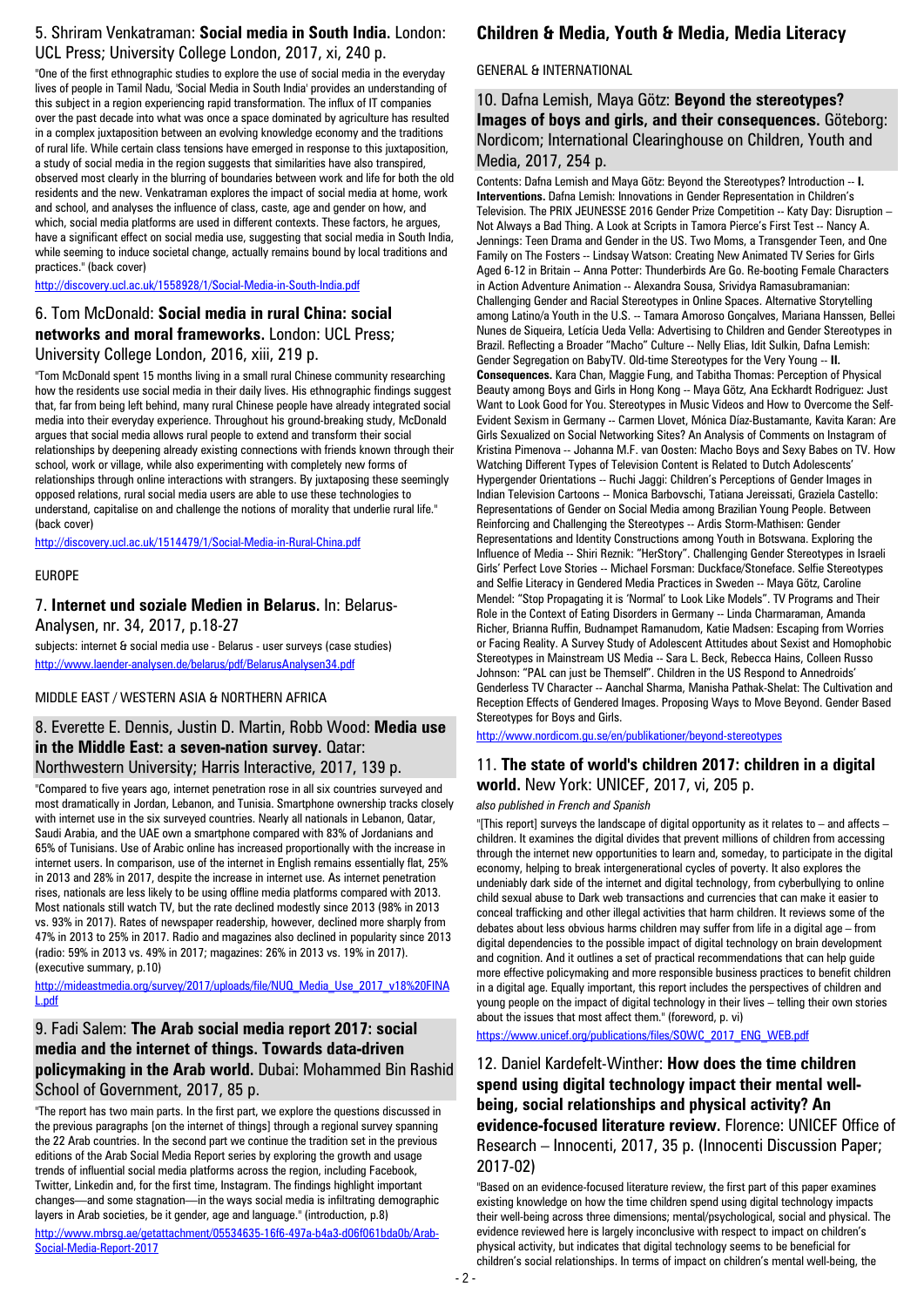most robust studies suggest that the relationship is U-shaped, where no use and excessive use can have a small negative impact on mental well-being, while moderate use can have a small positive impact. In the second part of the paper, the hypothetical idea of addiction to technology is introduced and scrutinized. This is followed by an overview of the hypothetical idea that digital technology might re-wire or hijack children's brains; an assumption that is challenged by recent neuroscience evidence. In conclusion, considerable methodological limitations exist across the spectrum of research on the impact of digital technology on child well-being, including the majority of the studies on time use reviewed here, and those studies concerned with clinical or brain impacts. This prompts reconsideration of how research in this area is conducted. Finally, recommendations for strengthening research practices are offered." (abstract)

<https://www.unicef-irc.org/publications/pdf/Children-digital-technology-wellbeing.pdf>

13. Carolyn Nash, Yulia Nesterova, Kenneth Primrose, Wing Yu Alice Chan, Paul A. Rios, María José Velásquez Flores, Aniqah Zowmi: **Youth led guide on prevention of violent extremism through education: #youthwagingpeace.** New Delhi: UNESCO; Mahatma Gandhi Institute of Education for Peace and Sustainable Development, 2017, 324 p.

Contents: Foreword -- What is Prevention of Violent Extremism (PVE) -- 1. Understanding Violent Extremism -- 2. The Appeal of Extremism -- 3. Formal Education -- 4. Formal Education -- 5. Media and the Internet.

<http://unesdoc.unesco.org/images/0026/002605/260547e.pdf>

# 14. Marlis Prinzing: **Kompass, Kante, Kompetenz: warum es nicht genügt, über die Verrohung des Umgangs im Netz zu klagen.** In: Communicatio Socialis, vol. 50, nr. 3, 2017, p.334- 344

"Ein alberner Tweet kann den Job kosten, freizügiges Verhalten und Sorglosigkeit einem die Lust am Leben rauben: Der digitale Pranger kennt oft keine Vergebung und keine Gnade. Höchste Zeit umzudenken und zu differenzieren. Anhand von Studienbefunden wird die aktuelle Dimension dieses generationenübergreifenden Phänomens gezeigt und dann der Fokus auf Schulen gerichtet. In Deutschland wird pro Woche in jeder dritten Schule ein Cybermobbing-Fall gemeldet, aber nur jede fünfte geht das Thema systematisch an. In Norwegen zum Beispiel sind Schulen verpflichtet, digitalen Demütigungen vorzubeugen. Normativ und auch mit dem ethischen Prinzip der Tatherrschaft begründet, ist es keine Option, bloß zuzusehen, wenn andere virtuell geplagt werden. Es gilt zu handeln - so wie wir uns dies wünschten, wenn wir selber ähnlich angegriffen würden. Handlungsvorschläge und beispielhafte Initiativen bilden das Fazit des Beitrags." (abstract)

subjects: cyberbullying, cyberharassment; countermeasures; digital, information & online literacy; media literacy & education: youth - position papers / recommendations

# 15. Amanda Third, Delphine Bellerose, Juliano Diniz De Oliveira, Girish Lala, Georgina Theakstone: **Young and online: children's perspectives on life in the digital age. The State of the World's Children 2017 Companion Report.** Sydney: Western Sydney University, 2017, 91 p.

"In June 2017, 490 children aged 10–18, from 26 different countries and speaking 24 official languages, participated in workshops held by UNICEF Country Offices and National Committees to share their views on how and why they use digital technologies in their everyday lives, as well as their aspirations for the future of our digitally mediated world. Undertaken with the aim of generating data with children for publication in the State of the World's Children (SOWC) 2017 report, this project was a joint effort of the RErights.org team in the Institute for Culture and Society at Western Sydney University, UNICEF New York and a network of 26 UNICEF Country Offices and National Committees. It built on a previous international study that channelled children's insights into global efforts to reinterpret the Convention on the Rights of the Child for the digital age (Third et al. 2014). Summaries of the findings of this project have been included in the SOWC report. This Companion Report, which should be read alongside the main report, explores in further detail the rich contributions of children for understanding the opportunities and challenges digital technologies present in their everyday lives." (executive summary)

https://www.westernsydney.edu.au/ data/assets/pdf file/0006/1334805/Young\_and [Online\\_Report.pdf](https://www.westernsydney.edu.au/__data/assets/pdf_file/0006/1334805/Young_and_Online_Report.pdf)

#### AMERICAS & CARIBBEAN

16. Leonardo Custódio: **El compromiso de los jóvenes con bajos ingresos con la comunicación para el cambio social: un enfoque etnográfico.** In: Commons. Revista de Comunicación y Ciudadanía Digital, vol. 6, nr. 1, 2017, p.113-129

"This article presents an ethnographic approach to how low-income Brazilians of impoverished urban areas have engaged in community journalism and media activism. Exploring empirical materials collected during a seven-year research process (2009-

2016), the article has two main objectives. One is to analyze how low-income youth reflect on their own processes of engagement in communication for social change (CFSC). Another objective is to demonstrate how ethnography can provide in-depth analyses of trajectories and initiatives in CFSC. The article primarily focuses on retrospective accounts of young adults who had participated in media-educational projects by nongovernmental organizations (NGOs) and subsequently became active agents of change in, through and about media. The analysis of these accounts indicates how the participation in NGO projects characterize actions for self-development. It also demonstrates how interactions among participants–not necessarily anticipated by NGOs –are crucial for low-income youth to engage in activist media and journalism in peripheral Rio de Janeiro. The article ends with a reflection about how ethnography is a useful method to add in-depth qualitative layers to the evaluation of CFSC initiatives." (abstract)

<http://revistas.uca.es/index.php/cayp/article/download/3289/3170>

## 17. René Jesús Zeballos Clavijo: **La competencia mediática de jóvenes de la ciudad de La Paz: capacidades ciudadanas para la interacción con los medios y tecnologías de comunicación.** La Paz: author, 2017, 109 p.

"Los jóvenes constituyentes del estudio -hombres y mujeres, estudiantes de primer año de licenciatura de la universidad pública y universidades privadas de la ciudad de La Pazalcanzan el grado de competencia mediática Desfavorable, en la escala adecuada para la investigación. La categoría Desfavorable es el rango en el que se ubica el puntaje total logrado: 31,73 puntos, producto de la suma de los conseguidos en las ocho dimensiones. Ese puntaje total corresponde al 31,73% del 100% posible. Esto desvela un limitado nivel en la competencia mediática que poseen estas personas, dentro de los criterios establecidos para la presente investigación." (balance y análisis, p.92) subjects: media literacy & education: youth - Bolivia - user surveys (case studies)

# 18. **Lecciones audiovisuales para ciudadanos y ciudadanas interculturales.** Lima: Ministerio de Cultura, 2016, 77 p.

"El proyecto Videoteca de las Culturas de la Dirección de Diversidad Cultural y Eliminación de la Discriminación Racial, prioriza la utilización del medio audiovisual para generar procesos reflexivos y pedagógicos en niños, niñas y adolescentes ... El lema del proyecto 'Desde tus ojos, con tu voz' plantea que a través del registro audiovisual propio, la ciudadanía, especialmente los niños, niñas y adolescentes de pueblos indígenas u originarios y población afroperuana puedan utilizar este medio para expresar su mirada, para comunicar su voz. El énfasis del proyecto está en reconocer la importancia que tienen la experiencia y subjetividad de las personas y colectividades que portan la cámara y que representan el mundo desde sus culturas. Así, el proceso audiovisual participativo puede aportar en la construcción de un ciudadano que desde su pensamiento crítico hace pleno ejercicio de su derecho a la comunicación. Al examinar esta posibilidad, debemos entender que los contenidos audiovisuales resultantes no son neutrales, siempre tienen un rol en la formación ciudadana. Es por eso que presentamos las lecciones audiovisuales para ciudadanos y ciudadanas interculturales, a partir de una selección de vídeos participativos y documentales que expresan la mirada y la voz de distintas comunidades afroperuanas, andinas y amazónicas de nuestro Perú. Proponemos estos materiales como disparadores de una reflexión y un trabajo que acerquen a nuestros estudiantes a la comprensión del nosotros peruano." (presentación, p.4)

subjects: media literacy & education: children; media literacy & education: youth; participatory videos & community filmmaking; intercultural communication - Peru manuals & training materials

[https://centroderecursos.cultura.pe/sites/default/files/rb/pdf/Lecciones-audiovisuales](https://centroderecursos.cultura.pe/sites/default/files/rb/pdf/Lecciones-audiovisuales-para-ciudadanos-y-ciudadanas-interculturales.p%20df)[para-ciudadanos-y-ciudadanas-interculturales.p df](https://centroderecursos.cultura.pe/sites/default/files/rb/pdf/Lecciones-audiovisuales-para-ciudadanos-y-ciudadanas-interculturales.p%20df)

### ASIA & PACIFIC

#### 19. Priti Vaishnav: **Child protection and UNICEF's communication and media strategy: a conflict-related study from Mindanao, the Philippines.** In: Robin Andersen, Robin Purnaka L. de Silva (eds.): Routledge companion to media and humanitarian action. London: Routledge, 2017, p.359-368 "The author bases her analysis on five years of fieldwork in the conflict zones of Mindanao, the Philippines, where child protection is of critical importance. She works with the Nonviolent Peaceforce, which specializes in Unarmed Civilian Protection in close cooperation with the United Nations and UNICEF to report and respond to Child Protection issues in Mindanao and the surrounding islands. In the field, she sought to implement the humanitarian principles of neutrality and impartiality among the parties to the various conflicts. She established an active presence, and gained access to remote conflict-affected areas. Such work seeks to document and ultimately protect children, civilians and internally displaced persons (IDPs) who are suffering as a result of the armed conflicts. This chapter offers a close examination of UNICEF's communication and media strategies, as well as behind-the-scenes advocacy and in-person contact under difficult physical conditions and terrain." (introduction to part 6, p.306)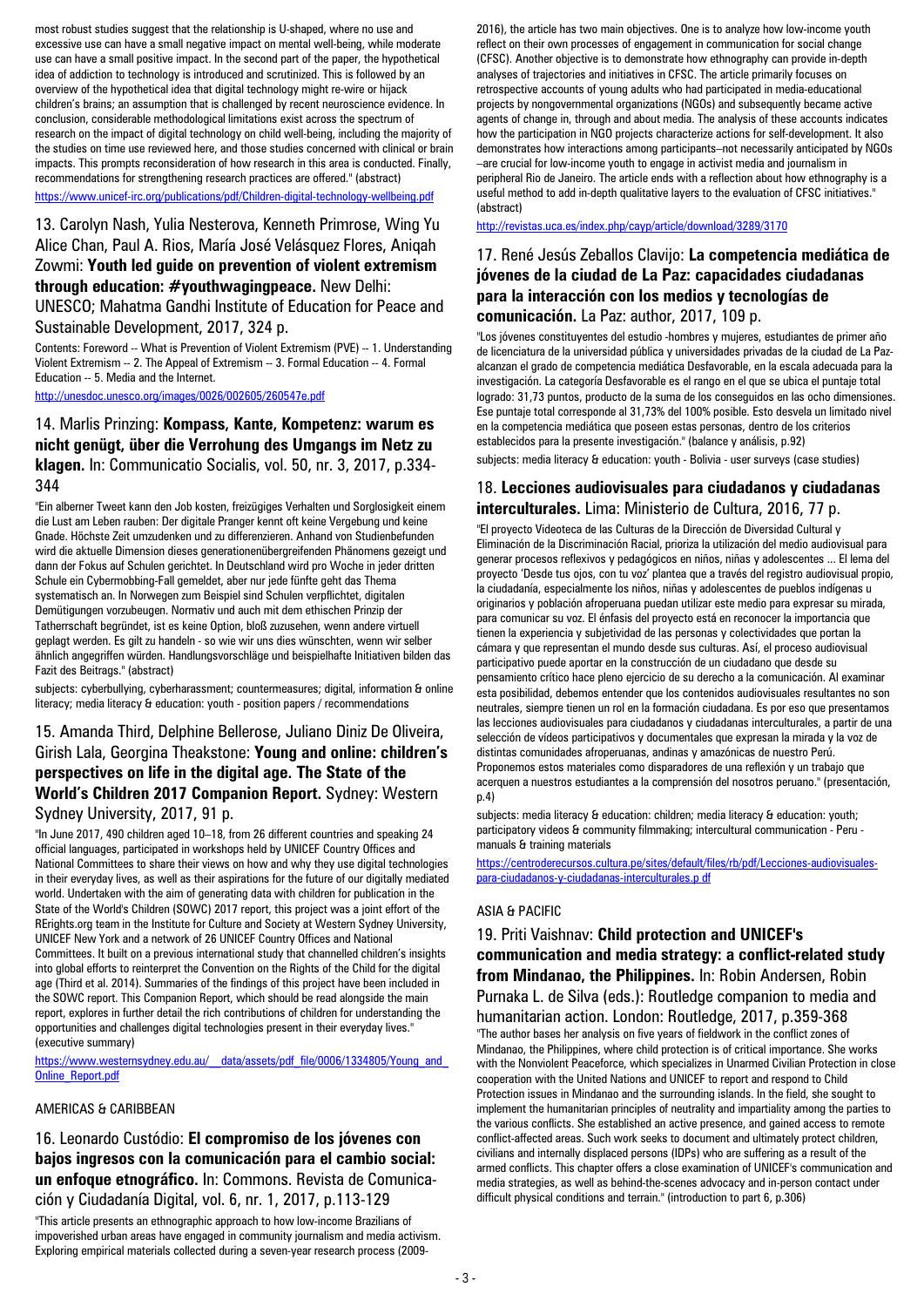# 20. **Mapping of media literacy practices and actions in EU-**

**28.** Strasbourg: European Audiovisual Observatory, 2016, 452 p.

"Of the 939 identified main media literacy stakeholders, over a third were categorised as "civil society" (305), followed by "public authorities" (175) and "academia" (161). Over two-thirds of them do not have a statutory responsibility in this area and base their involvement on a different motivation. 189 networks were identified and the vast majority of them (135) are operating at national level. Since the level of activity differs a lot between countries, of the maximum of 580 projects (20 possible projects for each of the 29 respondents, but not all of them were able to detect 20), only 547 were identified. The most common project type is "resources" (173); the second is "end-user engagement" (107). These two together account for more than half of all analysed projects, showing that providing frontline support to citizens is a priority. As to the a ddressed media literacy skills, "critical thinking" was the clear winner, being dealt with by 403 of the 547 projects, followed by "media use" (385). This trend is also confirmed by the case study analysis of the most significant 145 projects, which also feature projects on "intercultural dialogue" (46 of 145), including skills around challenging radicalisation and hate speech online." (executive summary, p.3-4) <https://rm.coe.int/1680783500>

### 21. Laurence Corroy, Sophie Jehel (eds.): **Stéréotypes, discriminations et éducation aux médias.** Paris: L'Harmattan, 2016, 257 p. (Éducation et médias)

Contents: Avant-propos: Construire des projets éducatifs luttant contre la montée des discours discriminatoires -- **1. Production et diffusion des discours discriminatoires.** Annie Benveniste: Circulation des discours discriminatoires et stratégies de communication globalisées -- Étienne Pingaud. Les stratégies de séduction déployées auprès de la jeunesse, le cas du Bloc Identitaire -- Flora Bolter: Faire face aux recompositions idéologiques et discursives des mouvements LGBT-phobes en France aujourd'hui -- Flora Bolter: La banlieue comme enjeu de lutte symbolique - Une ville se mobilise pour réhabiliter son image médiatique -- Édouard Zambeaux et Philippe Merlant: Donner la parole aux quartiers populaires. Regards croisés -- Sophie Jehel: Comment lutter contre les stéréotypes sexistes dans les médias ? Analyse des politiques publiques engagées, leurs objectifs, leurs moyens et leurs paradoxes **2. Éducation aux médias et déconstruction des stéréotypes.** Laurence Corroy: Éducation aux médias, citoyenneté et créativité, les enjeux de l'éducation aux médias au XXIe siècle -- Marlène Loicq: L'éducation interculturelle aux médias -- Sophie Jehel et Christophe Magis: Que peut l'éducation aux médias face aux discours discriminatoires ? Difficultés pédagogiques et enjeux théoriques -- Veronika Zagyi: Retour d'expérience sur la plateforme e-EAV. Entre techniques de production et reproduction de techniques -- Sandra Beltrame, Elodie Dulieu, Christelle Rigal, Adda Soria, Karine Warnery: Témoignages d'enseignants en faveur de programmes d'éducation aux médias pour lutter contre les discours discriminatoires -- Christian Gautellier: Les actions des CEMEA pour l'éducation aux médias et contre les discriminations -- Christine Menzaghi: Les actions éducatives de la Ligue de l'enseignement en matière de lutte contre les discours de haine -- Andrée Sfeir: Point de vue de l'association ÉVEIL sur l'égalité filles-garçons en France en 2015. subjects: media stereotypes; discrimination; media literacy & education - France

MIDDLE EAST / WESTERN ASIA & NORTHERN AFRICA

# 22. Naomi Sakr, Jeanette Steemers (eds.): **Children's TV and digital media in the Arab world: childhood, screen culture and education.** London; New York: Tauris, 2017, xiii, 248 p. (International media and journalism studies; 2)

Contents: 1. Childrens Screen Content in the Arab World: An Introduction / Jeanette Steemers and Naomi Sakr -- 2. Arab and Western Perspectives on Childhood and Childrens Media Provision / Feryal Awan and Jeanette Steemers -- 3. Forces for Change in Official Arab Policies on Media and Children / Naomi Sakr -- Insight 1: The EBU as a Transfer Hub for Media Policy / Helle Strandgaard Jensen -- 4. Arab Animation between Business and Politics / Omar Adam Sayfo -- insight 2: Prominent Personalities and the Fortunes of Childrens Media in Egypt / Seham Nasser -- 5. Rebranding Al-Jazeera Childrens Channel: The Qatarization Factor / Naomi Sakr and Jeanette Steemers -- 6. A Channel for Every Child: Exploring a Parallel Arab Childrens Television Universe / Tarek Atia -- 7. Gender, Music Videos and Arab Youth: The Curious Case of Mini Studio / Kirsten Pike and Joe F. Khalil -- 8. Domestication and Commodification of The Other on Egyptian Childrens TV / Ehab Galal -- 9. Representation of Language in Arab Media for Children / Atef Alshaer -- Insight 3: Educational Priorities and Language Use in Sharaa Simsim / Daoud Kuttab -- 10. (Mis)trust, Access and the Poetics of Self-Reflexivity: Arab Diasporic Children in London and Media Consumption / Nisrine Mansour and Tarik Sabry. subjects: children's television programmes; television use: children; youth television programmes; language and media - Arab countries; Egypt

# 23. Aida Al-Kaisy: **What do young people in the Arab world want from their national broadcasters?** Medmedia Network, 2017, 18 p.

"This report captures of the findings of the "Youth on Screen" initiative, which was born out of a growing desire amongst youth civil society groups and broadcasters in the Southern Mediterranean Region to tackle the issue of youth representation on television head on. The report not only looks at the structural deficiencies which have meant that the voices of young people remain unheard within media broadcasters but also at representational issues, namely the paucity of television content which deals with youthrelated matters." (med-media.eu website)

<http://www.med-media.eu/wp-content/uploads/2017/05/MedMedia-Youth-Policy.pdf>

# 24. Nader Said, Muna Amasheh: **Survey on youth and media in Palestine.** Ramallah: NET-MED Youth Project; Arab World for Research and Development (AWRAD); UNESCO, 2017, 23 p.

"Seventy one percent of Palestinian youth say that they are most interested in following local news and events, 14% are most interested in following regional and international news and events, while 15% don't follow the news at all. New media platorms are utlized the most by youth in the case of all types of news and programmes they were asked about. Youth use new media the most when it comes to social programmes (60%), followed by sports programmes (57%) and economic programmes (55%). The highest use of TV corresponds to politcal programmes (42%), followed by sports programmes (38%). Radio is stll being followed, but at a much lower percentage, while print media is hardly being followed." (key findings, p.9)

[http://www.netmedyouth.org/sites/default/files/upload/files/Youth%20and%20Media%20](http://www.netmedyouth.org/sites/default/files/upload/files/Youth%20and%20Media%20Survey%20in%20Palestine_Discusion%20Paper_%20English.pdf) [Survey%20in%20Palestine\\_Discusion%20Paper\\_ English.pdf](http://www.netmedyouth.org/sites/default/files/upload/files/Youth%20and%20Media%20Survey%20in%20Palestine_Discusion%20Paper_%20English.pdf)

# **Christian & Religious Communication**

GENERAL & INTERNATIONAL

25. Johannes Horstmann et al.: **Sinnfragen des Lebens im Film: ein Lexikon zu Religion im Film mit 1500 Kurzkritiken.**  Marburg: Schüren; Katholische Filmkommission für Deutschland, 2017, 336 p.

"Dieses Lexikon bietet 1500 Besprechungen von Filmen die sehr weitgefasst den modernen Menschen bewegenden Fragen behandeln, seien es persönliche Entwicklungsperspektiven, Gestaltung gesellschaftlicher Umbrüche oder die Suche nach Sinn und Wahrheit im Leben und in der Religion. Die besprochenen Filme setzen sich mit Sinnfragen in vielfältiger Weise auseinander: Sie behandeln zum einen konkret die Erfahrungen mit - nicht nur christlicher Religion und Kirche: Wie wird z. B. filmisch das Verhältnis von Islam zur westlichen Moderne reflektiert? Wie setzen sich die christlichen Konfessionen mit Fragen der Sexualität auseinander? Welchen theologischen Beitrag leistet der Film zum Themenfeld «Sterben in Würde»? Andere Filme zeigen Menschen in schwierigen Situationen, nach dem Erleben von Verlusten, von Unrecht von Enttäuschungen, auf der Suche nach Freiheit und Glück. Vielfach sind in Filmen Vorstellungen von Kirche und Religion präsent, die als Angst- und Zerrbilder bis heute präsent sind. Besonders der Horrorfilm bedient sich bis heute überkommener Klischees von Kirche und Religion. In Science-Fiction und Fantasyfilmen werden Bilder von Religionen entworfen, die es real nicht geben mag, die aber von realen Erscheinungsformen von Religion inspiriert sind. Christliche und biblische Motive sind nicht nur in Inhalten präsent, sondern auch in Formen der Bildgestaltung, auch darauf verweist das Lexikon." (Verlagswebsite)

table of contents and introduction: [https://www.schueren-](https://www.schueren-verlag.de/images/verlag/medien/546-leseprobe.pdf)

[verlag.de/images/verlag/medien/546-leseprobe.pdf](https://www.schueren-verlag.de/images/verlag/medien/546-leseprobe.pdf)

subiects: film and religion; religious films; Christian films; Catholic Church and cinema filmographies

# 26. Daniel Arasa, Cristian Mendoza, Sergio Tapia-Velasco (eds.): **Church communications: creative strategies for promoting cultural change. Proceedings of the 9th Professional Seminar for Church Communications Offices.** Rome: EDUSC, 2016, 580 p.

Review: <http://www.tandfonline.com/doi/full/10.1080/23753234.2016.1181305> *Review in: Church, Communication & Culture, 2016, 1(1), 162-165* subjects: Catholic Church and communication; Church public relations

# 27. Martina Burke: **Medienbildung und Teilhabegerechtigkeit: Impulse der Publizistischen Kommission der Deutschen Bischofskonferenz zu den Herausforderungen der Digitalisierung.** Bonn: Sekretariat der Deutschen Bischofskonferenz,

2016, 30 p. (Arbeitshilfen / Sekretariat der Deutschen Bischofskonferenz; 288)

"Eine umfassende Medienbildung ermöglicht es, die Prinzipien der katholischen Soziallehre auch in Bezug auf digitale Medien wahrzunehmen. Einzelne wie gesellschaftliche Gruppen können so zu einem souveränen Umgang mit Phänomenen der Digitalisierung wie mit digitalen Medien befähigt werden. Medien versteht die katholische Kirche nach wie vor als "Soziale Kommunikationsmittel", die für alle Menschen eine Chance der Kommunikation und somit der Teilhabe und Entwicklung bieten. Der Beitrag der katholischen Kirche angesichts der Digitalisierung besteht daher in einem nachdrücklichen Eintreten für einen Wertediskurs und die Geltung rechtlicher sowie ethisch-moralischer Standards. Dazu gehören auch ihr Engagement für Teilhabegerechtigkeit, Medienbildung sowie einen zeitgemäßen Jugendmedienschutz."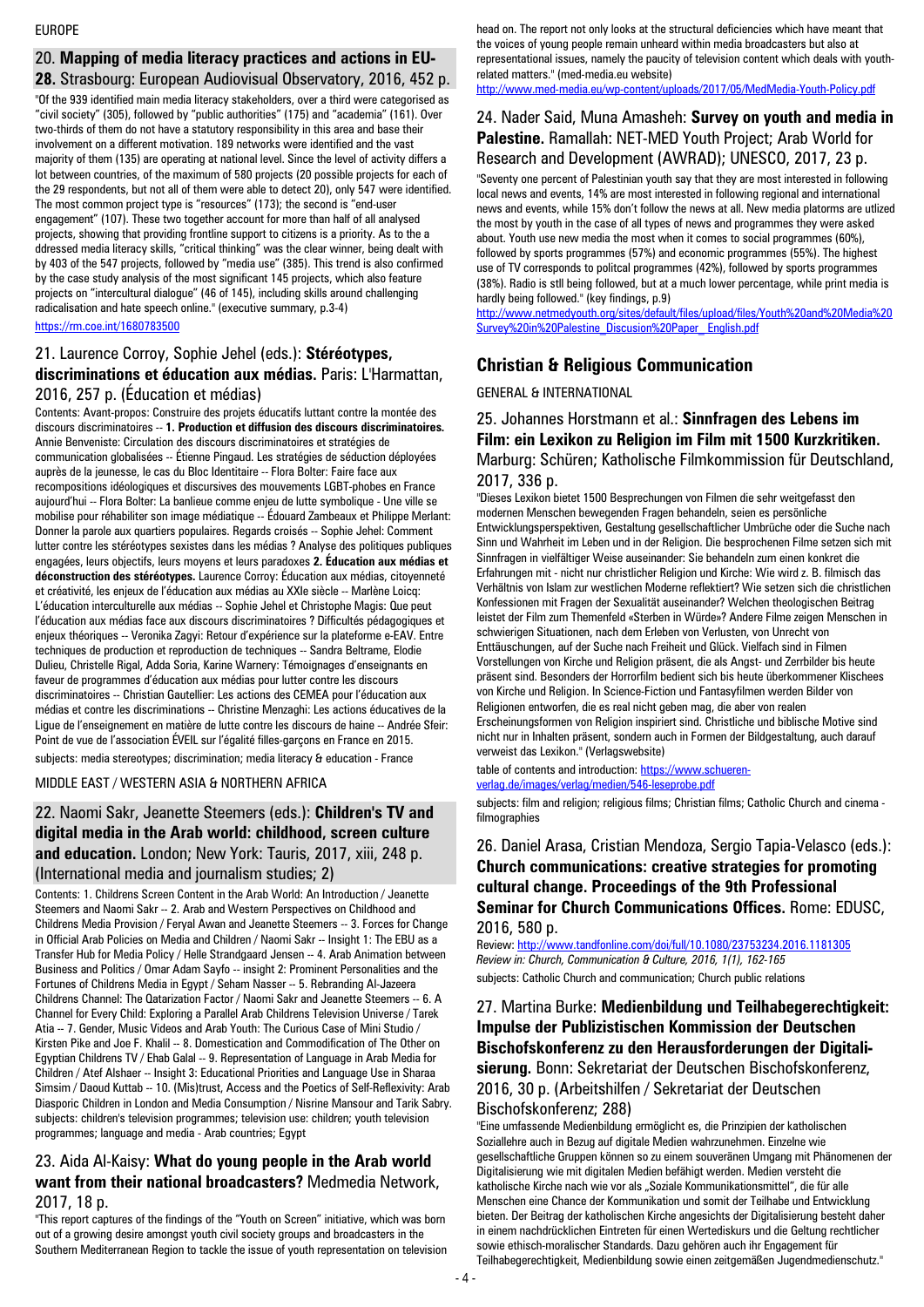#### (Zusammenfassung und Ausblick, S.26)

subjects: digitalization; Catholic Church and communication; digital, information & online literacy; civil society, civic engagement, citizen participation & media - position papers / recommendations

[https://www.dbk-shop.de/index.php?page=product&info=25792&dl\\_media=24645](https://www.dbk-shop.de/index.php?page=product&info=25792&dl_media=24645)

### AFRICA, SUB-SAHARAN

# 28. Abdalla Uba Adamu: **Controversies and restrictions of visual representation of prophets in northern Nigerian popular culture.** In: Journal of African Media Studies, vol. 9, nr. 1, 2017, p.17-31

"Generally, images in art forms occupy a controversial position in the Islamic world. The Sunni branch of Islam, considered more conservative and strict does not approve or condone representational art of the human form for fear that it would eventually turn into an object of worship. The Shi'ite branch of Islam, however, has a radically opposing perspective and consequently allows figurative representation in its art forms. The situation becomes more complicated when it comes to depicting prophets, who, starting from the Prophet Muhammad, are prohibited in Sunni Islam from being figuratively represented in any form. This article discusses the representation of spirituality in religious media in Nigeria, especially the reception of the representation of Biblical and Islamic prophets in dubbed Iranian films targeted at popular culture consumption. I situate my discussion within the matrix of social control and censorship in northern Nigerian Muslim cultures." (abstract)

## 29. Cheruiyot Caroline Jelagat: **Creating a sustainable publishing future: a case study of AMECEA Gaba Publications, Eldoret-Kenya.** Johannesburg: University of the Witwatersrand, Faculty of Humanities, 2016, ix, 111 p.

"AMECEA Gaba Publications was founded in 1958 in Gaba, Uganda, by the Association of Member Episcopal Conferences of Eastern Africa (AMECEA) bishops ... Its main publications are the African Ecclesial Review (AFER) journal and Spearhead monograph book series. The concern of this case study was that AMECEA Gaba Publications (AGP), which has been in the business for a relatively longer time than most publishers in the region, and with the influence it has across all of the East and Central Africa thanks to the support of AMECEA bishops, should by all estimates be doing better or at least competing favourably with the other players in the field of publishing in the region. Unfortunately, this is not the case. Over the years, Gaba Publications has witnessed a great reduction in its subscription, readership sales and authorship contributions. What is Gaba Publications not doing to stay competitive and in keeping with the publishing trends in the region? What is the Publications doing wrong? This study sought to answer these questions by examining the current publishing status of AMECEA Gaba Publications, identifying some of the opportunities available for Gaba Publications to improve its current financial status and assessing the capacity of Gaba Publications to engage in e-publishing. From the study findings, it was established that Gaba Publications, being an evangelical publishing firm, may never fully achieve selfsustainability. However, the findings of the study also indicated that a number of opportunities are available for Gaba Publications to attract business opportunities and help it make steps towards improving its current publishing status. The key lessons that this study has yielded are that a publishing company must have a product that has a distinct quality, genre and style, it must have a mission and goals that consumers can relate to, and be able to effectively sell its goods and services." (abstract) Thesis/dissertation of Cardinal Foley Scholarship Fund (CFSF) beneficiary.

[http://wiredspace.wits.ac.za/jspui/bitstream/10539/21981/1/Caroline%20Jelegat%20888](http://wiredspace.wits.ac.za/jspui/bitstream/10539/21981/1/Caroline%20Jelegat%20888301%20final%20submission.pdf) [301%20final%20submission.pdf](http://wiredspace.wits.ac.za/jspui/bitstream/10539/21981/1/Caroline%20Jelegat%20888301%20final%20submission.pdf)

# 30. Indira S. Mannar, Vijayalakshmi Peddiboyina: **Religion and global media: impact of Arabic TV channels on lowland Eritrean youth.** In: Journal of Arab and Muslim Media Research,

vol. 9, nr. 2, 2016, p.221-236

"Satellite TV channels from the Middle East started beaming into Eritrea from 1996, and the Eritrean youth are avid consumers of the global messages from across the borders. Following an in-depth interview method as a research technique, using an unstructured, openended questionnaire, the present study presents how ethnicity and religion play a role in making meaning out of the messages of Middle East-based Arabic TV channels among lowland Tigre-/Arabic-speaking Eritrean youth aged 18–25 years. The researchers have observed the way foreign TV channel programmes have influenced family norms, social roles for women, sexual norms, lifestyles and music preferences of young Tigre viewers. The study concludes that Islam and Arabic language are two important factors influencing the lowland Tigre youth in picking up Arabic channels as they reinforce the same culture and traditions apart from creating Pan-Arab identities among the Arabic- /Tigre-speaking youth, at the same time preserving the indigenous culture from the influence of the West." (abstract)

### AMERICAS & CARIBBEAN

31. **Diez años de Aparecida: Iglesia y comunicación.** In: Punto de Encuentro (Signis ALC), vol. 9, nr. 126, 2017, p.3-17 Contents: Presentación / Carlos A. Ferraro -- Iglesia y Comunicación a diez años de

Aparecida / Gonzalo Ortiz Crespo -- De la V Conferencia de Aparecida al Pontificado de Francisco / Olga Consuelo Vélez C. -- 10 anos de Aparecida: avanços e desafios na comunicação eclesial / Helena Corazza.

subjects: Catholic Church and communication; 5th General Conference of the Bishops of Latin America and the Caribbean, Aparecida (Brazil), 2007 - Latin America [http://signisalc.org/2017/userfiles/ckeditor/punto\\_d\\_encuentro\\_dic\\_2017.pdf](http://signisalc.org/2017/userfiles/ckeditor/punto_d_encuentro_dic_2017.pdf)

# 32. Antonia Alves Pereira: **Educomunicação: um diálogo criativo com a pedagogia de Dom Bosco. O estudo de caso junto à Rede Salesiana de Escolas, na América Latina.** Porto Alegre (BR): Editora Fi, 2017, 248 p.

"A obra é resultado de dissertação de mestrado em Ciências da Comunicação defendido na Universidade de São Paulo (USP) em 2012, a obra contextualiza as práticas educativas salesianas a partir do paradigma da educomunicação. A pesquisa foi orientada pelo professor Ismar de Oliveira Soares, responsável pela pesquisa que identificou, no final dos anos 1990, a educomunicação como um campo autônomo do conhecimento na interface Comunicação-Educação. É possível dizer que a reflexão sobre a Educomunicação transformou-se numa prática corrente entre as Salesianas, ao menos em nível institucional. Como será demonstrado ao longo da presente obra, as Salesianas vêm aprofundando a temática em assembleias mundiais, em eventos e em suas inúmeras publicações no Brasil, nas Américas e em nível mundial. Fruto de um levantamento minucioso, a pesquisa buscou nas origens da história salesiana do ramo feminino em seus quase dois séculos, a inter-relação entre comunicação e educação, partindo do contexto latino-americano até chegar ao contexto mundial que assumiu a educomunicação como revitalização do Sistema Preventivo. Voltando para o contexto brasileiro, o foco da investigação buscou os indícios educomunicativos no material didático, no currículo e nas atividades do contraturno escolar da Rede Salesiana de Escolas nas cinco regiões geográficas." (página web Editora Fi) subjects: media literacy & education: children; media education: Catholic Church; Salesians (SDB) - Brazil; Latin America

<https://www.editorafi.org/173antoniaalves>

### ASIA & PACIFIC

## 33. Patchanee Malikhao: **Analyzing the "Dhammakaya case" online.** In: Patchanee Malikhao: Culture and communication in Thailand. Singapore et al.: Springer, 2017, p.17-35

"This chapter attempts to assess the information discussed on digital social media such as Twitter, Internet, and Instagram related to the Dhammakaya Temple and its abbot. Content and contextual analyses will be conducted. The research findings will be discussed against the background of modernization, Thai Buddhist culture, and digital communication in Thailand." (abstract)

[http://www.springer.com/cda/content/document/cda\\_downloaddocument/97898110412](http://www.springer.com/cda/content/document/cda_downloaddocument/9789811041235-c2.pdf?SGWID=0-0-45-1606161-p180697406) [35-c2.pdf?SGWID=0-0-45-1606161-p180697406](http://www.springer.com/cda/content/document/cda_downloaddocument/9789811041235-c2.pdf?SGWID=0-0-45-1606161-p180697406)

# 34. Patchanee Malikhao: **Mindful communication and journalism from a Thai Buddhist perspective.** In: Patchanee Malikhao: Culture and communication in Thailand. Singapore:

# Springer Singapore, 2017, p.103-116

"From a Buddhist perspective, social change needs transformation of both spiritual and personal aspect. Mindful communication is a methodology to a critical self-reflexivity and social engagement. It is to help us cope with greed, anger, and delusion. For the mass media and the media industry, delusion deems to be addressed for both media practitioners and corporations. Being mindful is being addressed in this chapter. Anyone, not only journalists, should benefit from mindfulness understanding and practice." (abstract)

# 35. Suyan Wang: **Integration of pastoral communication into the formation for laity in Wenzhou diocese: the needs and possibilities.** University of Santo Tomas, Graduate School, Master of Arts in Theology Thesis, 2016, 202 p.

"This study aims to examine the pastoral situations of Wenzhou Diocese, to evaluate the formation for laity in Wenzhou Diocese under pastoral communication perspective, to find its positive and critical signs, as well as to analyze the pastoral needs, which leads to integrate pastoral communication in lay formation. The survey result shows that "Xue Xi Ban" (Basic Ecclesial Community in Wenzhou context) helps laity in Wenzhou to know Catholic faith, to live as Christian, to have sense of belonging, and to exercise their vocation and mission. The lack of Catechists, the study content, need for community building, and missing structural support, are the critical signs of "Xue Xi Ban", which indicates the pastoral needs for lay formation. These needs are categorized as the need of strengthening pastoral communication in ministry (Preaching, Catechesis, Liturgy, Biblical Apostolate, and Service), the need of formation for catechists, and the need of means of social communication. This study also finds out seven challenges for lay formation: the Atheistic approach, the political pressure, the threat of Materialism, the impact of migration, the family problem, the division among the Catholic Church, and lack witness of life. The pastoral needs and challenges demand an emphasis on pastoral communication. By using the "Wenzhou Model of development", the research explores the possibilities of integrating pastoral communication in lay formation, which includes to make a five-year pastoral plan, to promote Basic Ecclesial Community, to use possible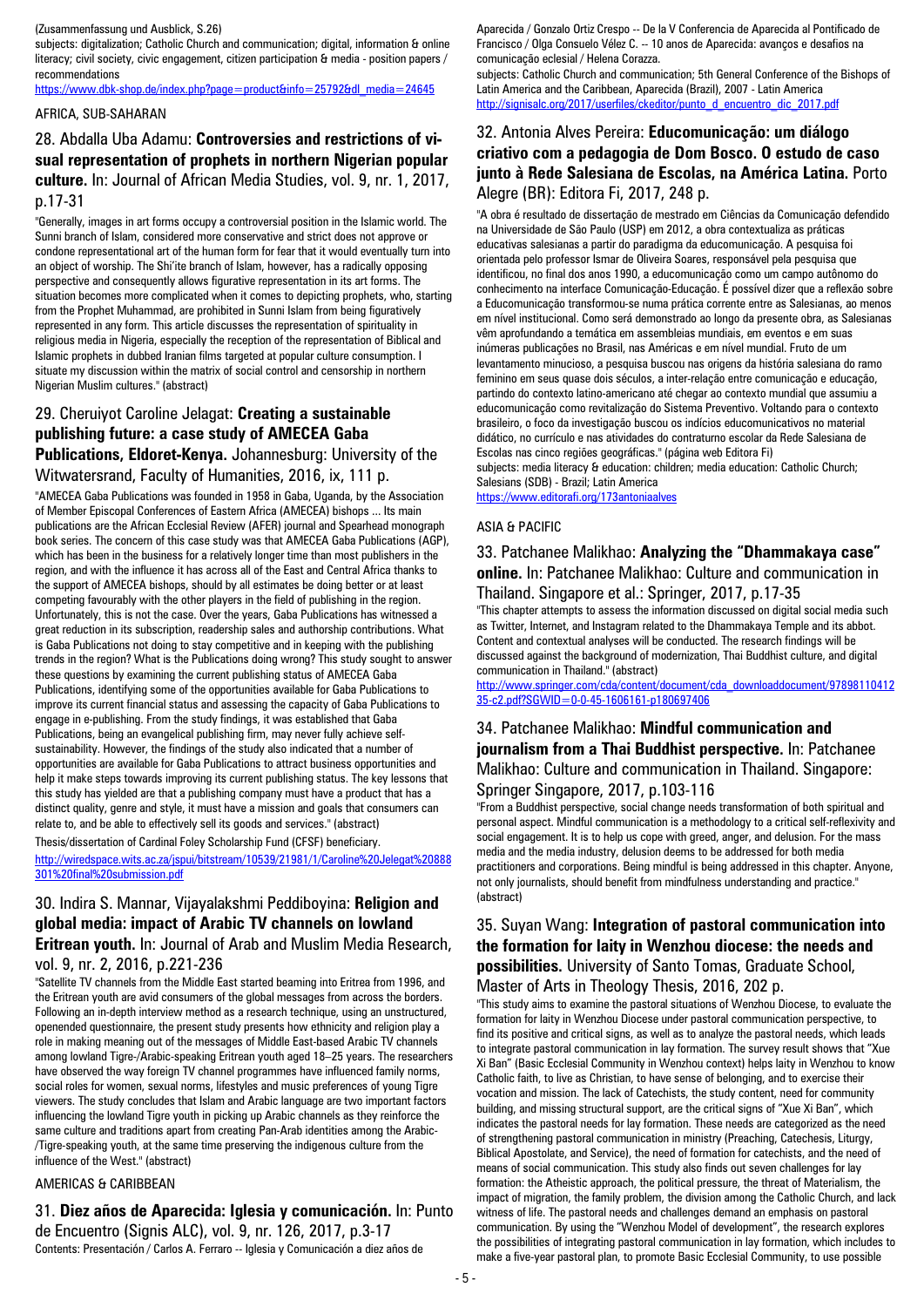agents for lay formation, and to create possible programs for lay formation." (abstract) Thesis/dissertation of Cardinal Foley Scholarship Fund (CFSF) beneficiary.

#### EUROPE

# 36. Gerlinde Frey-Vor: **ARD-Themenwoche 2017 "Woran glaubst Du?" Nutzung der Public-Value-Woche in Fernsehen und Internet.** In: Media Perspektiven, nr. 11, 2017, p.581-586

"Die ARD-Themenwoche 2017 hat ihre Ziele, nämlich möglichst viele Menschen mit einem besonderen Themenangebot vertieft in Kontakt zu bringen und Angebote zur Reflexion über den eigenen Glauben und den Glauben anderer Menschen an zu bieten, erreicht und damit erneut einen Beitrag zum Public Value geleistet. Mehr als 33 Millionen Zuschauer bzw. 45 Prozent aller Fernsehnutzer wurden zwischen dem 11. und 17. Juni 2017 mit mindestens einer Sendung der ARD-Themenwoche "Woran glaubst Du?" erreicht. Von Ende April bis Ende Juni 2017 wurde die Seite www.themenwoche.ard.de fast zwei Millionen Mal aufgerufen. Sehr hoch war die Beteiligung an den interaktiven Angeboten – entweder direkt auf der Webseite oder in den sozialen Medien –, bei denen Menschen ihre persönlichen Ansichten zu Fragen des Glaubens einbringen und mitdiskutieren konnten. So griffen 43 000 Nutzer und Nutzerinnen auf den Liveblog zu und posteten eigene Beiträge, um Einiges höher noch war die Beteiligung via Facebook und Twitter. Erfolgreich war auch das Zusammenspiel der verschiedenen ARD-Medien, um Menschen in verschiedenen Zielgruppen mit den Inhalten der Themenwoche anzusprechen." (Zusammenfassung)

subjects: media coverage of religion; media & communication campaigns; audience feedback & participation; interactive media; crossmedia journalism; public service broadcasting - Germany - audience surveys (case studies)

[http://www.ard-werbung.de/media-perspektiven/fachzeitschrift/2017/artikel/ard](http://www.ard-werbung.de/media-perspektiven/fachzeitschrift/2017/artikel/ard-themenwoche-2017-woran-glaubst-du/)[themenwoche-2017-woran-glaubst-du/](http://www.ard-werbung.de/media-perspektiven/fachzeitschrift/2017/artikel/ard-themenwoche-2017-woran-glaubst-du/)

# 37. Kerstin Radde-Antweiler, Hannah Grünenthal, Sina Gogolok: **'Blogging sometimes leads to dementia, doesn't it?' The Roman Catholic Church in times of deep mediatization.** In: Andreas Hepp, Andreas Breiter, Uwe Hasebrink (eds.):

Communicative figurations: transforming communications – studies in cross-media research. Cham: Palgrave Macmillan, 2017, p.267-286

"... there are, for example, tendencies of 'branding' and 'professionalization' on a translocal level. Locally, however, we can observe quite different processes: a reluctant appropriation of the organization's media ensemble by the local authorities even though media-related communication is considered as necessary for translocal authority figures such as the pope or bishops. Regarding the religious organization, we can observe a tension between a 'deep' degree of mediatization in regard to a translocal scope in contrast to a 'less deep' degree of mediatization within a local scope. An interesting follow-up question and part of our own future research is how such different degrees of mediatization produce different tempi of transformations: a slower transformation process on a local level in contrast to a faster transformation process on a translocal level, the tensions that emerge and the negotiations that have to be made—not only between translocal and local, but between different localities worldwide." (conclusion)

# [https://link.springer.com/chapter/10.1007/978-3-319-65584-0\\_11](https://link.springer.com/chapter/10.1007/978-3-319-65584-0_11)

# 38. Raphael Rauch: 10 Jahre "Islamisches Wort" und "Forum **am Freitag": Rückblick und Ausblick auf Islam im Rundfunk.**

In: Communicatio Socialis, vol. 50, nr. 3, 2017, p.391-405 "Die Islamkonferenz hat kritisch nach dem Beitrag der Medien für die Integration von Muslimen gefragt. 2007 machten der SWR mit der Radio-Sendung "Islamisches Wort" und das ZDF mit der TV-Sendung "Forum am Freitag" einen Anfang. Der NDR folgte später mit dem "Freitagsforum" und der "Deutschlandfunk" mit "Koran erklärt". Die Diskussion über Islam im Rundfunk konzentriert sich auf zwei Bereiche: auf die Einführung weiterer islamischer Sendungen, analog zu christlichen und jüdischen Sendungen, und auf Gremiensitze für muslimische Vertreter in den Rundfunkund Fernsehräten. Der Artikel beleuchtet den Status quo islamischer Sendungen und Gremienvertreter. Deutlich wird: Nicht rechtliche Hürden sind oft Integrationshindernisse, sondern mangelnder politischer Wille." (Zusammenfassung) subjects: public service media: inegration of minorities; Muslim radio broadcasting;

Muslim television broadcasting; social integration - Germany

# **Community Media**

# GENERAL & INTERNATIONAL

39. Janey Gordon: **How community broadcasting is funded: a useful resource for community broadcasters.** In: 3CMedia. Journal of Community, Citizen's and Third Sector Media and Communication, vol. 8, 2016, p.29-39

"This article is intended as a resource for community broadcasters and researchers. It draws on interviews and discussion with community broadcasters and activists to identify practical examples of funding methods. The seven common methods of funding a community station are detailed. These are: support from the station's own community;

patronage from a larger organisation; commercial advertising and sponsorship; competitive grants; service contracts; support by NGOs; support by governmental agencies. The article points to resources where the reader can discover more fully how each funding method is used, and concludes that a prudent station may use several methods to help ensure economic sustainability." (abstract)

[https://www.cbaa.org.au/sites/default/files/4\\_3CMedia\\_Issue\\_8\\_gordon.pdf](https://www.cbaa.org.au/sites/default/files/4_3CMedia_Issue_8_gordon.pdf)

## AFRICA, SUB-SAHARAN

# 40. **Research report: regulatory framework for community broadcasting.** Johannesburg: Independent Communications Authority of South Africa (ICASA), 2017, 109 p.

"There are currently 280 community broadcasting services (275 community sound and 5 community television services). According to AC Nielsen and All Media and Products Survey (AMPS) data, community broadcasting services collectively take up an audience share of 6.3 million people in South Africa. However, this has not necessarily translated into advertising revenue, for example Community TV has a 9.5% reach but only yield an advertising spend less than 1%. Likewise, Community radio reaches 25%2 of the population but only receives 2% of the advertising spend. At face value this can be attributed to the profile of the community sector's audience, that is, this sector does not deliver audiences that are attractive enough to advertisers to derive revenue that is comparable to commercial and public broadcasting services. However, factors contributing to the success of the community broadcasting sector are more complex. The study highlights the fact that the community broadcasting sector's challenges emanate from a lack of corporate governance, management capacity and revenue diversification strategies. There is also a limited concerted institutional support, capacity building and funding strategies for community broadcasting in South Africa. Currently the Authority 's regulation of corporate governance, financial accountability and community participation is limited. Given the time and resources expended on addressing compliance challenges associated with this sector, it may be necessary for the Authority to consider Regulations or guidelines to address these shortcomings." (executive summary)

[https://www.icasa.org.za/uploads/files/Research-Report-on-Regulatory-Framework-for-](https://www.icasa.org.za/uploads/files/Research-Report-on-Regulatory-Framework-for-Community-Broadcasting.pdf)[Community-Broadcasting.pdf](https://www.icasa.org.za/uploads/files/Research-Report-on-Regulatory-Framework-for-Community-Broadcasting.pdf)

# 41. Jessica Gustafsson: **Community radio and peace-building**

**in Kenya.** In: Journal of alternative and community media, vol. 1, 2017, p.114-127

"This article focuses on how Koch FM and Pamoja FM, two community radio stations in Nairobi, Kenya, worked during the 2007–08 tumult and 2013 general election. The article is based on observations and interviews with community radio practitioners conducted between 2007 and 2013, and addresses the following questions: How do the community radio stations work during elections – times of increased tensions? How do they discourage ethnic violence in their community? How is participation used in order to bring unity to the community?" (abstract)

<https://joacm.org/index.php/joacm/article/download/844/731>

# 42. Rose N. Kimani: **Community radio in a commercial broadcasting landscape: Kenya's Koch FM.** In: Radio Journal: International Studies in Broadcast & Audio Media, vol. 15, nr. 2,

# 2017, p.195-210

"Koch FM is a community radio station located in Korogocho, a slum in Nairobi, Kenya. The station aims to provide alternative information, education and entertainment content. Producers at the station and community members who make up the station's audience have different perceptions of Koch FM's role. While the producers envision Koch FM as the provider of information and a space for community voice, the community evaluates the station's performance based on parameters drawn from commercial broadcasters. Consequently, the station acts as a space where sometimes-contradictory ideals play out. In exploring these contrasting viewpoints, this article highlights contextual production practices and the shifting audience expectations facing community radio in Kenya's vibrant radio broadcast environment. The data are the outcome of ethnographic fieldwork conducted in 2014 and 2015." (abstract)

[https://doi.org/10.1386/rjao.15.2.195\\_1](https://doi.org/10.1386/rjao.15.2.195_1)

# 43. Brian Semujju: **Introducing community audio towers as an alternative to community radio in Uganda.** In: Journal of alternative and community media, vol. 1, 2016, p.141-153

"This article presents two communities in Uganda that use Community Audio Towers (CATs) as an alternative to community radio, and examines why the communities prefer the use of CATs to 'mainstream' community radio. Using data collected through observation at two sites in Uganda and 10 key informant interviews from major communication stakeholders, including Uganda's Minister of Information and Communication Technology, the article presents findings indicating that CATs are selfsustaining, with no NGO influence, and they redefine news to mean local emergencies and occurrences, while having no structures (horizontal/vertical rhetoric) as they are started and run by one community member. The challenges of the new alternative media are also discussed." (abstract)

<https://joacm.org/index.php/joacm/article/download/845/733>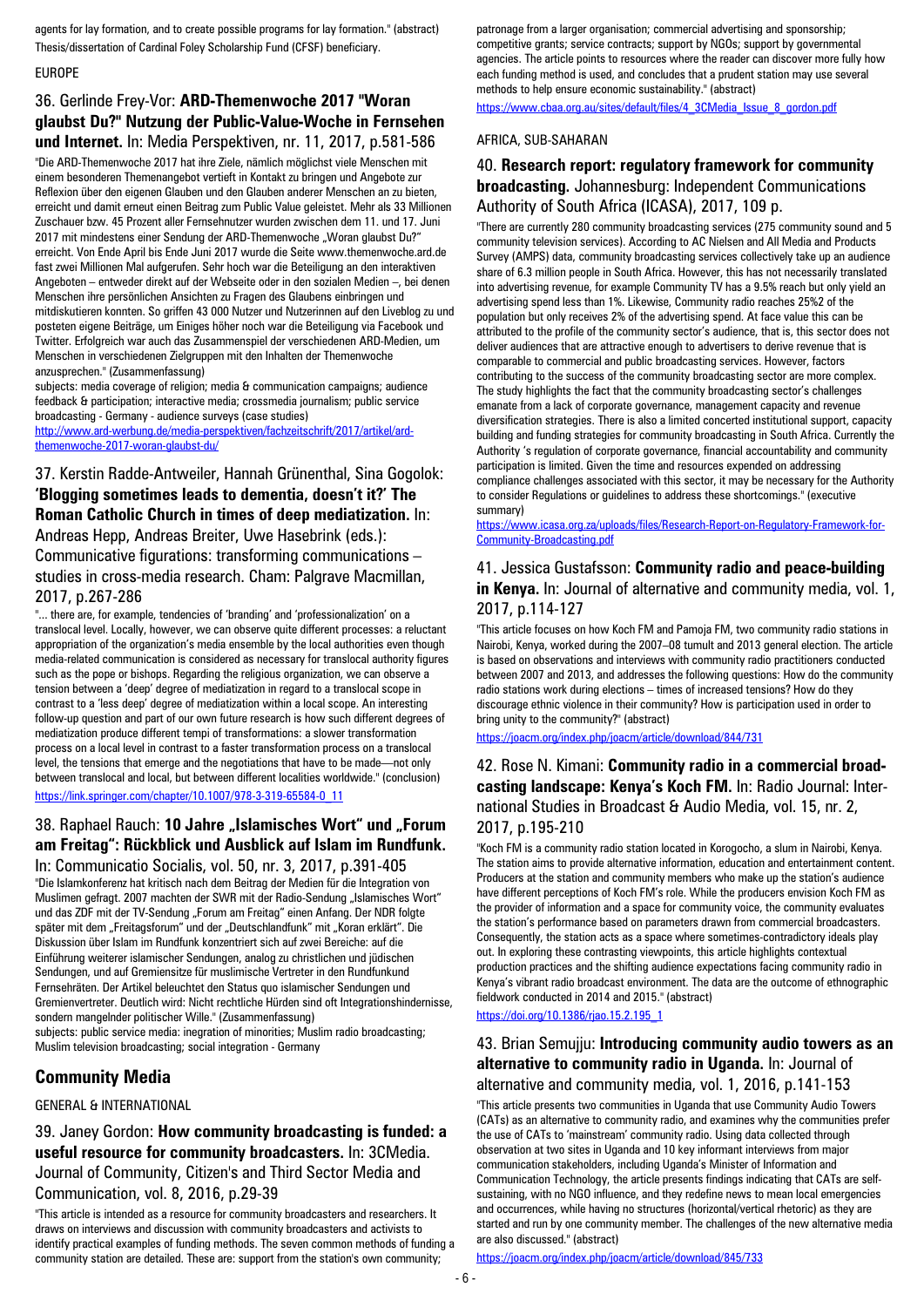#### AMERICAS & CARIBBEAN

44. Gustavo Gómez (coord.): **Libertad a medias: la regulación de los medios comunitarios en América Latina y su compatibilidad con los estándares interamericanos de libertad de expresión.** Observacom; Friedrich-Ebert-Stiftung (FES), Centro de Competencia en Comunicación para América Latina, 2017, 27 p.

Contents: 1. Reconocimiento de los medios comunitarios (Estándares interamericanos sobre reconocimiento legal; Formas de reconocimiento; Países que no reconocen la radiodifusión comunitaria) -- 2. Definición de medio comunitario (Estándares interamericanos para una definición apropiada; Limitaciones y arbitrariedades en su definición -- 3. Acceso a frecuencias y a fundar medios (Estándares interamericanos sobre acceso; Acceso a tipos de medios; Reserva de espectro) -- 4. Condiciones de uso ( Estándares interamericanos sobre condiciones de funcionamiento; Alcance y condiciones técnicas de las emisoras; Duración y renovación de concesiones; Acceso a fuentes de financiamiento; Condiciones en materia de contenidos) -- 5. Procedimientos y criterios para concesiones (Estándares interamericanos sobre concesiones; Procedimientos de adjudicación de concesiones; Requisitos para participar y criterios para seleccionar; Órganos que valoran y deciden la adjudicación; Sanciones a la radiodifusión sin autorización.

subjects: community media legislation & regulation - Latin America [http://www.observacom.org/sitio/wp-content/uploads/2017/08/Libertad-a-Medias-](http://www.observacom.org/sitio/wp-content/uploads/2017/08/Libertad-a-Medias-Informe-2017-Medios-comunitarios-y-libertad-de-expr%20esi%C3%B3n-OBSERVACOM.pdf)[Informe-2017-Medios-comunitarios-y-libertad-de-expr esi%C3%B3n-OBSERVACOM.pdf](http://www.observacom.org/sitio/wp-content/uploads/2017/08/Libertad-a-Medias-Informe-2017-Medios-comunitarios-y-libertad-de-expr%20esi%C3%B3n-OBSERVACOM.pdf)

45. Ana María Acosta Buenaño, Verónica Calvopiña Panchi, Jorge Cano Cañizares: **Medios comunitarios y democratización de la comunicación en Ecuador: aporte para el debate sobre el Concurso Público de Frecuencias.** Quito: Friedrich-Ebert-Stiftung Ecuador, Instituto Latinoamericano de Investigaciones Sociales, 2017, 58 p. (Análisis)

"El presente artículo analiza la participación de los medios comunitarios y su importancia para la democratización de la comunicación en Ecuador en el marco del Concurso Público de Frecuencias de Radio y Televisión de señal abierta, convocado en 2016. Este concurso cobró importancia en la agenda pública por ser la primera vez que el Estado utiliza un mecanismo público para otorgar concesiones de frecuencias, abriendo a concurso 1 472 frecuencias de radio y televisión, lo que modificará el panorama mediático por 15 años –tiempo que dura cada concesión–. Este concurso, además, tomó relevancia por desarrollarse en medio de un proceso electoral ya de por sí agitado, por la permanencia o no del Gobierno de la Revolución Ciudadana liderado por Rafael Correa, después de 10 años en el poder. En este contexto, este análisis propone otra visión: desde la mirada del sector comunitario, un actor casi ausente en el debate público, a pesar de ser uno de los grupos que mayor implicación tiene en este proceso. Este documento plantea una comprensión del sector comunitario y de los "medios comunitarios" no como una totalidad cerrada, sino como una categorización que debe ser debatida, diferenciando aquellos medios comunitarios de grupos religiosos de aquellos nuevos medios comunitarios de organizaciones sociales, que como se verá, tienen características y demandas diferenciadas." (p.1)

subjects: community radios; community television; spectrum / frequency allocation; media regulation; media concentration; democracy / democratization and media - Ecuador

#### <http://library.fes.de/pdf-files/bueros/quito/13410.pdf>

# 46. Francesca Belotti, Emilse Siares: **'The communal' in school and indigenous radio: evidence from the North of Argentina.**  In: Radio Journal: International Studies in Broadcast & Audio Media, vol. 15, nr. 2, 2017, p.211-226

"The Argentinian Law 26.522 on Audiovisual Communication Services (currently under reform) aimed at democratizing the media arena by recognizing multiple actors such as community broadcasters, school and indigenous media, among others. According to the legal classification, community broadcasters were regulated as private non-profit media, despite having specific objectives, programming, organizational logic and economic conditions. Conversely, school and indigenous media merged into the public sector, even if they may act as community media. The article compares results arising from two research projects carried out in Northern Argentina through in-depth interviews with key informants from two indigenous radio stations and two school radio stations. The theoretical framework mainly draws on literature about community, alternative and popular communication. Results show that communities participate in such media foundation or management and that media content deals with cultural and political issues related to their interests or needs. Indeed, emerging features allow considering such broadcasters as community media." (abstract)

# 47. Carolina Martins, Camila Marques, Mariana Rielli: **Rádios comunitárias: o que fazer diante de ações de fiscalização e processos judiciais?** Article 19, 2017, 67 p.

"A Artigo 19 entende que muitos comunicadores populares se encontram em situação de vulnerabilidade social e legal em decorrência da omissão do Estado em regularizar o funcionamento de suas rádios e de suas políticas restritivas para o setor. Por esse motivo, elaborou orientações que serão reunidas em dois blocos – primeiro algumas perguntas e respostas sobre o procedimento de fiscalização das rádios e, depois, a respeito dos processos criminais que podem enfrentar os comunicadores comunitários. Tais orientações são baseadas no fato de que os agentes da Anatel e da Polícia Federal são obrigados a seguir procedimentos padrão baseados na legislação brasileira, como também devem seguir uma conduta ética —e o mesmo vale para os processos criminais que podem ser instaurados contra os radiocomunicadores. Com o objetivo de sanar o desencontro de informações a respeito desses procedimentos, esta publicação irá apresentar um panorama geral dos problemas enfrentados pelas rádios comunitárias e, em seguida, analisar a possibilidade de agilizar a obtenção da outorga de funcionamento via instrumentos legais e administrativos, além de orientar os comunicadores sobre os seus direitos e como agir caso suas rádios enfrentem procedimentos de fiscalização, levando em conta ações que possam ser tomadas nesse momento e em momento posterior, no âmbito judicial." (objetivo da publicação, p.11-12)

subjects: community radio legislation & regulation; communication rights; trials - Brazil [http://artigo19.org/wp-content/blogs.dir/24/files/2017/08/R%C3%A1dios-](http://artigo19.org/wp-content/blogs.dir/24/files/2017/08/R%C3%A1dios-Comunit%C3%A1rias-o-que-fazer-diante-de-a%C3%A7%C3%B5es-%20de-fiscaliza%C3%A7%C3%A3o-e-processos-judiciais.pdf)[Comunit%C3%A1rias-o-que-fazer-diante-de-a%C3%A7%C3%B5es-](http://artigo19.org/wp-content/blogs.dir/24/files/2017/08/R%C3%A1dios-Comunit%C3%A1rias-o-que-fazer-diante-de-a%C3%A7%C3%B5es-%20de-fiscaliza%C3%A7%C3%A3o-e-processos-judiciais.pdf) de[fiscaliza%C3%A7%C3%A3o-e-processos-judiciais.pdf](http://artigo19.org/wp-content/blogs.dir/24/files/2017/08/R%C3%A1dios-Comunit%C3%A1rias-o-que-fazer-diante-de-a%C3%A7%C3%B5es-%20de-fiscaliza%C3%A7%C3%A3o-e-processos-judiciais.pdf)

# 48. María Soledad Segura, Cintia Weckesser (eds.): **Los medios sin fines de lucro entre la Ley Audiovisual y los decretos: estrategias, desafíos y debates en el escenario 2009-2015.**  Córdoba: Editorial de la UNC, 2016

"En octubre de 2009, la Ley 26522 inaugura un escenario inédito para las radios y televisoras del sector social-comunitario. La norma, por primera vez en la historia de la radiodifusión argentina, reconoce a todos los medios sin fines de lucro –incluidas las cooperativas- como prestadores legales de los servicios de radiodifusión, les reserva un tercio del espectro radioeléctrico, no les impone restricciones para su funcionamiento, les asigna un lugar de representación en el Consejo Federal de Comunicación Audiovisual, y establece un fondo de fomento. La Ley se basa en el paradigma de la comunicación como derecho humano ... Desde entonces y hasta 2015, los medios sin fines de lucro del país contaron con las condiciones más favorables para su emergencia y desarrollo que se conocieron hasta ahora. No obstante, se enfrentaron también a nuevas dificultades y desafíos a resolver, tales como: las condiciones para su legalización, la fortaleza de la gestión institucional y económica para asegurar su sostenibilidad y crecimiento, la cantidad y calidad de producción temática y estética para disputar sentidos y alcanzar masividad, la formalización de sus relaciones laborales para evitar la precarización laboral, entre tantos otros. Para pensar políticas públicas que contribuyan a la resolución de estos problemas y para que las radios y televisoras no lucrativas puedan diseñar estrategias en ese sentido, fue y sigue siendo necesario contemplar aquello que distingue a estos medios de los privados y estatales, las diferencias entre los diversos tipos de medios no lucrativos, las particularidades de las regiones donde se desarrollan, las especificidades de las tareas desarrolladas por sus trabajadores, el contexto general en que se producen." (presentación p.5-6) subjects: community radios; nonprofit media; community media legislation & regulation; media policies; community media sustainability - Argentina - case studies [http://democratizarcomunicacion.eci.unc.edu.ar/files/Segura-y-Weckesser-2016-Los](http://democratizarcomunicacion.eci.unc.edu.ar/files/Segura-y-Weckesser-2016-Los-medios-sin-fines-de-lucro-entre-la-ley-audiovisual%20-y-los-decretos.pdf)[medios-sin-fines-de-lucro-entre-la-ley-audiovisual -y-los-decretos.pdf](http://democratizarcomunicacion.eci.unc.edu.ar/files/Segura-y-Weckesser-2016-Los-medios-sin-fines-de-lucro-entre-la-ley-audiovisual%20-y-los-decretos.pdf)

### ASIA & PACIFIC

# 49. Amaia Landaburu: **Análisis y relatos de experiencias de comunicación participativa en radios comunitarias en India.**  In: Commons. Revista de Comunicación y Ciudadanía Digital, vol. 6, nr. 2, 2017, p.54-77

"Desde una perspectiva crítica de la comunicación para el desarrollo y el cambio social y tomando como referencia una nueva mirada a la Comunicología de la Liberación definida por Luis Ramiro Beltrán (1981), esta presentación analiza experiencias y modelos de comunicación horizontal de radios comunitarias en India, con el fin de conocer, desde la práctica, los modos en los que se está involucrando en el proceso de la comunicación a comunidades antes excluidas y silenciadas. Este artículo presenta los resultados de un estudio sobre la participación de la comunidad en las prácticas de comunicación participativa iniciadas por tres radios comunitarias en India. Este análisis recoge las diversas formas desde las que estas radios comunitarias en India afrontan el proceso de comunicación dialógica con las poblaciones y comunidades a las que dan servicio." (resumen)

<http://revistas.uca.es/index.php/cayp/article/download/3640/3805>

#### EUROPE

50. Anne O' Brien: **Community radio and governance: leadership, relationship and organizational identity.** In: Radio Journal: International Studies in Broadcast & Audio Media, vol. 15, nr. 2, 2017, p.227-242

"This study examines the challenges of good governance for community radio stations. It does this by exploring how volunteers, managers and members of the Boards of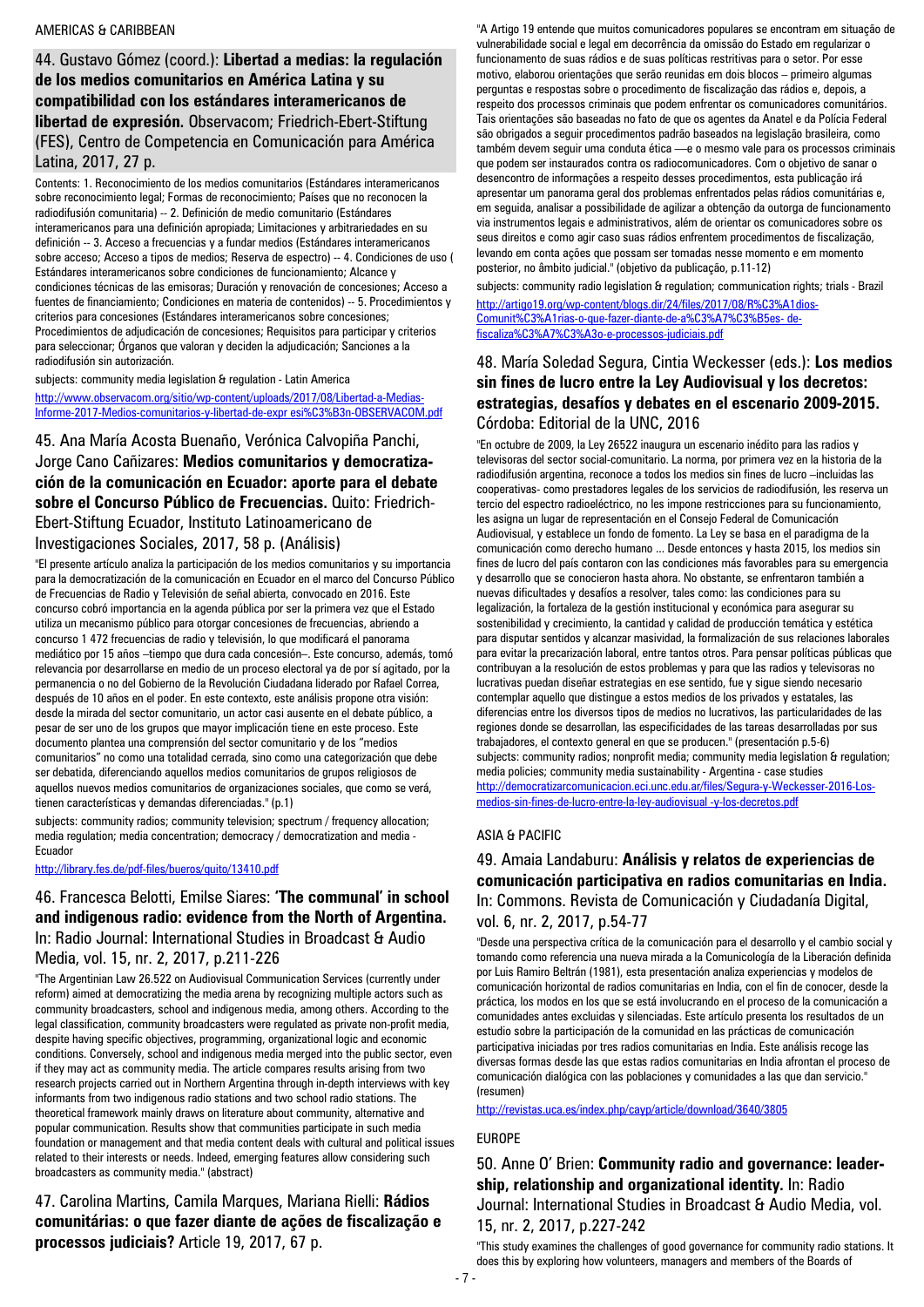Directors at four community radio stations in Ireland view governance issues. The article finds that there are three key requirements for effective governance in the context of non-profit community radio stations. First, participants described the importance of the Board's leadership role in acquiring expertise in specific, necessary areas, such as finance, human resources and compliance. The Board was also seen to require a capacity to generate positive relationships between the station and its constituent communities. Second, participants outlined a number of practices that proved useful in achieving positive internal relationships between the Board, the volunteers and management. Third, participants described how a collectively shared ethos of community radio was useful in overcoming potential divisions by generating a shared sense of the organization for its members. The findings highlight the need for further research and analysis of the organizational uniqueness and consequent governance requirements of community media." (abstract)

# 51. Martin Welker, Andrea Kloß: **Lokale Partizipation und Bürgermedien: Laienpublizistik und Öffentlichkeit im ländlichen Raum.** Konstanz; München: UVK, 2016, 246 p.

"Welche publizistischen Angebote können gemacht werden, damit das Interesse der Bürger am eigenen Umfeld (wieder) zunimmt? Wie kann die lokale, demokratische Öffentlichkeit gestärkt werden? Diese Fragen werden im vorliegenden Buch untersucht. Im Rahmen des Bundesprogramms "Zusammenhalt durch Teilhabe" wurde das jeweilige Kommunikationsgefüge der Landkreise Ludwigslust (Mecklenburg-Vorpommern) und Vogtlandkreis (Sachsen) analysiert. Im Fokus standen acht Orte mit 2.100 bis zu 20.000 Einwohnern. Insgesamt zeigt die Untersuchung, dass Bürgerzeitungen – sowohl durch Nutzung als auch durch redaktionelle Mitarbeit – das örtliche Engagement der Bürger stärken können. Heimatgefühl und Engagement sind miteinander verzahnt, ein Modell zeigt diese wechselseitigen Einflussfaktoren auf." (Verlag) table of contents[: https://d-nb.info/1061001644/04](https://d-nb.info/1061001644/04)

subjects: community newspapers / press; participatory communication - Germany

MIDDLE EAST / WESTERN ASIA & NORTHERN AFRICA

# 52. Gretchen King: **Hearing community radio listeners: a storytelling approach for community media audience research.** In: Participations, vol. 12, nr. 2, 2015, p.121-146

"This article draws on the first extensive study of community radio audiences in the Middle East to contribute new insights about documenting the impacts of community radio, and the evaluative mechanisms that should be in place for non-profit, community media to better fulfill their mission to serve the community. Building on critical ethnographic audience research, I argue for a storytelling approach that facilitates personal narratives and cooperative focus groups among community radio audiences." (summary)

<http://www.participations.org/Volume%2012/Issue%202/7.pdf>

# **Conflicts, Media & Peacebuilding**

GENERAL & INTERNATIONAL

# 53. Séraphin Alava, Divina Frau-Meigs, Ghayda Hassan: **Youth and violent extremism on social media: mapping the**

**research.** Paris: UNESCO, 2017, 81 p.

"Based on a bibliometric and scientific study of research conducted in Europe, North America, Latin America, the Caribbean, the Arab world, parts of Africa and Asia on the links between the use of social media and the phenomena of radicalization, the Report analyzes more than 550 studies published in scientific literature and "grey literature", covering outputs in English (260), French (196) and Arabic (96). It shows that very little research has focused on the effective role of the use of social media in violent radicalization. Although many articles deal with electronic strategies and the use of the Internet and online social media for recruitment, there are very few empirical studies that describe and examine the real effects of these strategies on youth, and they rarely examine gender aspects. The Report examines the specificities of online prevention initiatives: counter/alternative narratives and media information literacy (MIL). Several formal and informal MIL initiatives have been implemented around the world according to M IL as a pedagogical practice with a specific set of skills that can respond to narratives of anger and revenge." (executive summary, p.5)

<http://unesdoc.unesco.org/images/0026/002603/260382e.pdf>

54. Yassin Al-Zikri: **Guidebook: conflict sensitive journalism for Yemeni journalists.** Taiz, Republic of Yemen: Studies & Economic Media Center (SEMC); International Media Support (IMS), 2017, 140 p.

*also published in Arabic*

"This book, the first of its kind ever in Yemen, serves as a guide for Yemeni media professionals as well as a highly significant document that will go a long way in boosting their reporting skills in such a way that meets the standards of conflict sensitive journalism. It is also a compendium on a number of workshops SEMC had conducted across Yemeni governorates over the past couple of years." (introduction, p.8)

[https://www.mediasupport.org/wp-content/uploads/2017/10/Conflict-sensitive](https://www.mediasupport.org/wp-content/uploads/2017/10/Conflict-sensitive-journalism-guide-Yemen_1.pdf)[journalism-guide-Yemen\\_1.pdf](https://www.mediasupport.org/wp-content/uploads/2017/10/Conflict-sensitive-journalism-guide-Yemen_1.pdf)

# 55. Valentina Baú: **Evaluating the use of communication for development in conflict interventions: measuring peace in participatory communication.** In: Commons. Revista de

Comunicación y Ciudadanía Digital, vol. 6, nr. 1, 2017, p.96-112 "The application of Communication for Development (C4D) in conflict prevention, conflict reduction and post-conflict reconstruction interventions is a relatively new field. International organisations that have begun to adopt new communication & media designs in their peace work are progressively offering a credible baseline to engage in the assessment of this practice. In this paper, I offer a short compendium of the evaluation frameworks I have developed through my empirical research on the impact of Communication for Development in Peacebuilding; this is presented alongside a number of reflections and followed by concluding considerations on the state of the field." (abstract)

<http://revistas.uca.es/index.php/cayp/article/view/3292>

# 56. Pierre-Olivier François: **Last station before hell: United Nations peacekeepers.** In: Robin Andersen, Robin Purnaka L. de Silva (eds.): Routledge companion to media and humanitarian action. London: Routledge, 2017, p.428-434

"The article discusses the film 'Last Station Before Hell' by Pierre-Olivier François. United Nations' Peacekeepers known as the Blue Helmets, are often the subject of criticism and negative press reports. Most notably they have been blamed for transmitting cholera to the victims of the earthquake that struck the island nation of Haiti in 2010. The UN reluctantly admitted its role in bringing the Peacekeepers who brought the disease to the island, and has finally agreed to compensate the people of Haiti. Based on his experience at the United Nations in New York as a press attaché in charge of the General Assembly and the Security Council, filmmaker Pierre-Olivier François was asked to make a film about the United Nations peacekeeping forces for the seventieth anniversary of the world body. In this chapter, François discusses the making of the documentary, and he details the challenges posed by the mostly negative media frames applied to UN Peacekeepers." (introduction to part 7, p.381)

# 57. Kai Hafez: **Hass im Internet: Zivilitätsverluste in der digitalen Kommunikation.** In: Communicatio Socialis, vol. 50, nr. 3, 2017, p.318-333

"Menschenfeindliche und rassistische Äußerungen (Hate Speech) gegenüber religiösen und ethnischen Gruppen im Internet haben sich weltweit massiv ausgebreitet. Das Internet ist weniger ein Ort der multikulturellen Begegnung als des aggressiven Kulturkampfes mit weitreichenden Folgen für gesellschaftliches Handeln von der Diskriminierung bis zur fremdenfeindlichen Gewalt. Der vorliegende Beitrag beschäftigt sich in konzentrierter Form mit unterschiedlichen politikwissenschaftlichen, soziologischen und kommunikationswissenschaftlichen Erklärungsversuchen für die Ursachen der Hasskommunikation. Abgerundet wird der Beitrag durch eine Reflexion über ethische und co-regulative Maßnahmen in einer wehrhaften liberalen Demokratie." (abstract)

subjects: hate speech: internet & social media extremism / terrorism - position papers / recommendations

# 58. Tony Roberts, Gauthier Marchais: **Assessing the role of social media and digital technology in violence reporting.**  Brighton: Institute of Development Studies (IDS), 2017, 33 p. (IDS Working Paper; 492)

"This paper assesses the role of social media and digital technologies (SMDTs) in the reporting of violent events, and evaluates their relative strengths and weaknesses as compared to other means available. It seeks to understand how SMDT data are collated, how reliable the data are, and what practical and ethical issues are associated with their collection and use. We start by situating the application of these technologies within the wider discussion of the use of information and communication technologies for development (ICT4D) and the sub-field of real-time data for development (RTD4D), before presenting the different types of SMDT data collection instruments and methods. We then assess the reliability of SMDTs for the reporting of violent events, identifying potential factors of biases in the data, such as geographical coverage, demographic and socioeconomic factors, or biases resulting from the nature and configuration of violent events. We also look at whether such data can accurately capture underlying dynamics of violent events. Finally, we look at the practical and ethical challenges associated with the collection of SMDT data on violent events." (summary)

<https://opendocs.ids.ac.uk/opendocs/handle/123456789/13161>

# 59. Cristina Sala Valdés: **La evaluación de la comunicación para la transformación de conflictos.** In: Commons. Revista de Comunicación y Ciudadanía Digital, vol. 6, nr. 1, 2017

"La comunicación para la transformación de conflictos es un área relativamente nueva dentro del vasto campo de prevención de conflictos y construcción de paz y por tanto ha sido sometida a escasos procesos evaluativos. Con el fin de comenzar a crear un modelo evaluativo que posibilite un análisis de las acciones emprendidas en el marco de la comunicación para la transformación de conflictos y una aproximación holística que permita que la evaluación se convierta en una verdadera herramienta de aprendizaje,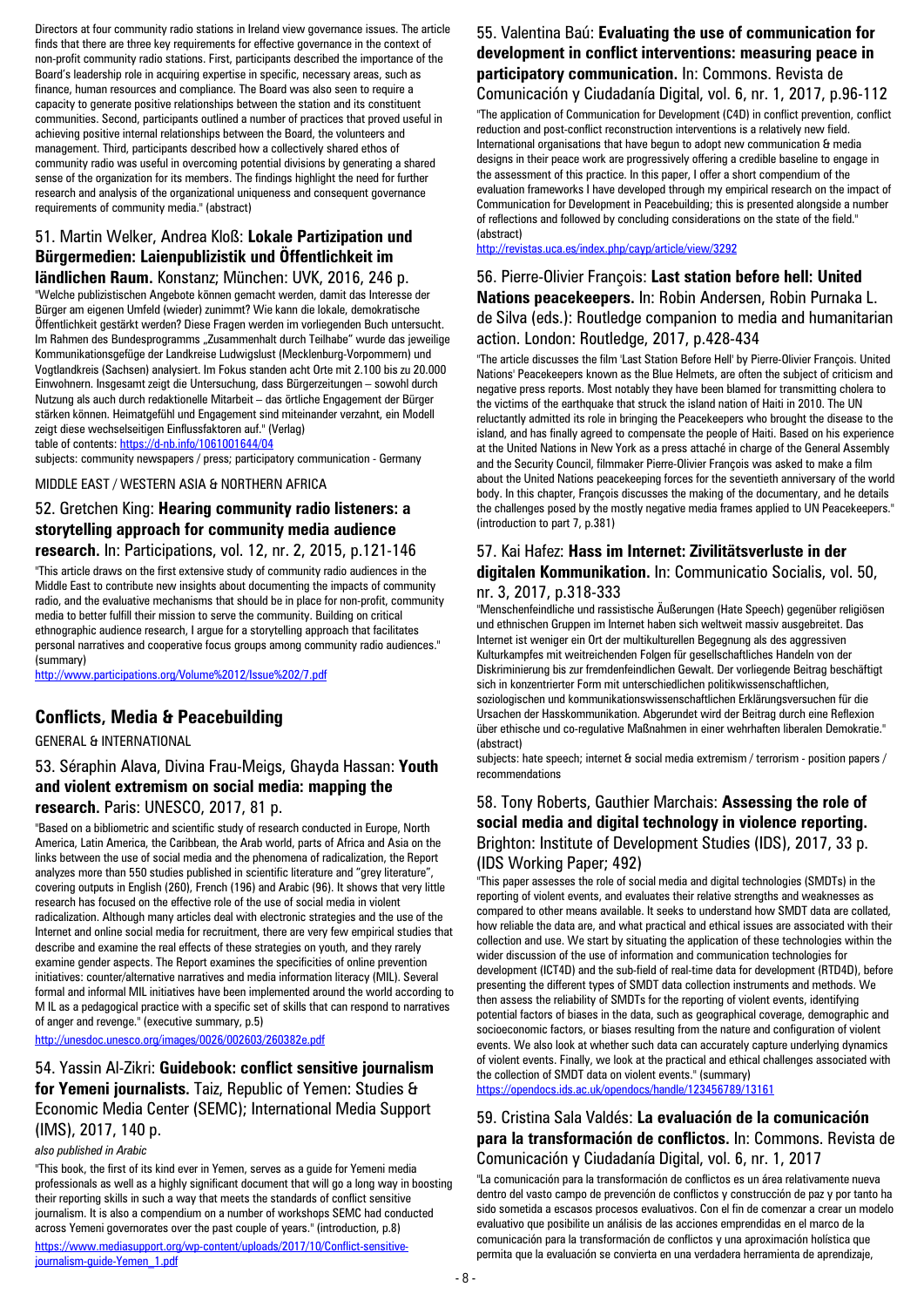este trabajo repasa las propuestas evaluativas que han surgido desde las áreas de prevención de conflictos y construcción de paz así como las reflexiones generadas en la línea de medios de comunicación y conflictos. Desde el análisis de un proyecto llevado a cabo en Colombia, propone nuevas aproximaciones a la evaluación que reincorporen los procesos presentes en la transformación de conflictos." (resumen)

subjects: conflict-sensitive / peace communication; conflict-sensitive / peace journalism; development communication: monitoring & evaluation; media assistance: monitoring & evaluation - position papers / recommendations <http://revistas.uca.es/index.php/cayp/article/view/3258>

# 60. Valentina Baú: **Citizen engagement in peacebuilding: a communication for development approach to rebuilding peace from the bottom-up.** In: Progress in Development Studies, vol. 16, nr. 4, 2016, p.1-13

"By unearthing the connections between the literatures on participatory communica-tion and civic engagement with the reality of postcon?ict peace, this article demonstrates how a communication for development (C4D) approach to engaging citizens in peacebuilding contributes to strengthening the reconstruction process at the end of the violence, while engendering a bottom up process based on dialogue and inclusivity. After offering a brief overview of the peacebuilding contexts, this article presents a theoretical discussion that brings to the surface not only the role of C4D in facilitating citizens participation in government decision making, but also its significance in creating an inclusive peacebuilding process that starts from the community. At the same time, this discussion begins to shed light on the relationship between communication for development and participatory governance." (abstract) AFRICA, SUB-SAHARAN

# 61. Jennifer Bakody: **Radio Okapi Kindu: the station that helped bring peace to the Congo.** Vancouver; Berkeley: Figure, 2017, 304 p.

"When Jennifer Bakody steps off the plane in the Democratic Republic of the Congo in 2004, she walks right into the hardest and most inspiring job an idealistic young journalist from Nova Scotia could ever imagine. Six years of war involving eight countries and several million deaths have just ended in a ceasefire. A week later, Bakody finds herself two thousand kilometres up the Congo River in the heart of the jungle, managing a small UN-backed radio station. Welcome to Radio Okapi Kindu. Welcome, too, to its team of hard-working local reporters determined to cover the country's rapid march towards elections. One day rebel soldiers are walking out of the jungle and handing in their weapons; the next the station is airing comedy sketches and messages asking after missing people. When a public lynching is followed by an outbreak of violence, Bakody begins to realize how little she understands Congolese politics--and how little she has at stake compared to her colleagues, several of whom will die in the next decade. Maintaining the rigour of Radio Okapi's editorial line suddenly seems like a matter of life and death. Can one small station known as the "frequency of peace" stand the strain? Radio Okapi Kindu is a touching memoir of a young journalist's coming of age and a love song to a poor but astonishingly beautiful country recovering from six years of war." (publisher)

# 62. Caitriona Dowd: **Using digital and social media to monitor and reduce violence in Kenya's elections.** Brighton: Institute of Development Studies (IDS), 2017, 4 p. (Policy Briefing; 144)

"Social media and digital technology offer immense potential for citizens, policymakers and practitioners to raise awareness of, monitor, and respond to violence. With Kenya's elections approaching, technology can help to raise awareness of insecurity, support early warning, combat incitement of violence and promote accountability. However, digital technology also carries a number of risks. To maximise effectiveness and inclusivity, 1) greater support must be given to locally legitimate peace messaging and counter-speech; 2) government, media and civil society should collaborate to improve transparency and accountability in the regulation of online activity; and 3) social media monitoring of violence should be undertaken in conjunction with other reporting systems that seek to overcome inequalities in digital access and use." (abstract) <https://opendocs.ids.ac.uk/opendocs/handle/123456789/13002>

### 63. Jacob Udo-Udo Jacob: **Convincing rebel fighters to disarm: UN information operations in the Democratic Republic of Congo.** Berlin: De Gruyter Oldenbourg, 2017, xvi, 231 p.

"Nigerian researcher Jacob Udo-Udo Jacob compares the impact on people in the Kivu provinces of eastern DR Congo of United Nations Stabilization Mission in the DR Congo (MONUSCO) communication programmes encouraging militia to return to the country and Radio Okapi's informative debate programme 'Dialogue between Congolese' at a time, between 2008 and 2010, when Fondation Hirondelle was co-managing that radio station with the UN. He concluded that the UN communication programmes provoked emotional reactions that were not very favourable, while 'Dialogue between Congolese' gave its listeners a better understanding of the political situation and a sense of collective responsibility to resolve the conflict." (Sacha Meuter, Legal adviser and research coordinator at Fondation Hirondelle, in News from Fondation Hirondelle, Nr.54, Winter 2017-2018, p.2)

*Review in: Zeitschrift für Außen- und Sicherheitspolitik, vol. 10 (2017) 3: 417-419*

#### AMERICAS & CARIBBEAN

# 64. Luis Urquizo Valdeiglesias: **El rol de las relaciones públicas comunitarias en una década de conflictos sociales en el**

**Perú.** Lima: Universidad de San Martín de Porres, 2017, 341 p. Contents: Situación actual de la industria extractiva en el Perú y en Latinoamérica -- Percepción negativa y violencia en los conflictos socioambientales -- Gestión social v comunicación bidireccional -- Cronología y análisis de los conflictos socioambientales más importantes de los últimos años -- Análisis documental de los conflictos sociales y sus protagonistas -- Inversión social y políticas de relacionamiento -- Conclusiones. subjects: nonprofit public relations; extractive industries; environmental & land conflicts; conflict reporting - Peru - case studies

#### EUROPE

# 65. Stavros Assimakopoulos, Fabienne H. Baider, Sharon Millar (eds.): **Online hate speech in the European Union: a discourse-analytic perspective.** Springer, 2017, viii, 90 p. (SpringerBriefs in Linguistics)

"The central objective of this volume has been to show that legislation against hate speech in the EU may be an effective first step towards combatting the phenomenon, but it might not be adequate on its own to contain the present situation. This is because hate speech has multiple ways of being expressed. In this volume, we have identified several strategies of Othering that can be used to express such an unfavourable position towards members of a minority: categorisation and stereotyping, hate concealed as patriotism, metaphorical language, sarcasm, allusions and constructed dialogue can all be 'subtle' ways in which discrimination emerges in public discourse. And while we are not in a position, as linguists, to suggest that such strategies belong to the category of prosecutable hate speech, we think that it is safe to assume that they do form part of what we have dubbed soft hate speech." (concluding remarks, p.87) <https://link.springer.com/book/10.1007%2F978-3-319-72604-5>

# 66. Tamas Tofalvy: **Online harassment of journalists in Hungary: forms, coping mechanisms and consequences for press freedom.** Vienna: International Press Institute (IPI), 2017, 25 p.

"This report identifies eight basic types of harassment present in Hungary: rhetorical aggression; trolling; bullying; threats; public shaming; violation of personal privacy; cyber attacks and site hacking; and malicious social media activity. The study found that the most common types of online harassment are trolling and rhetorical aggression, which are experienced by Hungarian online journalists on a daily basis through both public and private channels. Overall, comments made through private channels are more severe. Facebook comments are generally the least aggressive in nature, followed by comment sections under individual articles. Abusive messages sent via private channels (email, Facebook messages) are the most aggressive and straightforward. Many journalists agreed that the most disturbing element of online harassment is not necessarily the harshness or explicit nature of comments but the frequency and overwhelming persistence of them." (executive summary)

[https://ipi.media/wp-content/uploads/2017/03/006\\_Hungary\\_Report\\_Ontheline\\_2017.pdf](https://ipi.media/wp-content/uploads/2017/03/006_Hungary_Report_Ontheline_2017.pdf)

MIDDLE EAST / WESTERN ASIA & NORTHERN AFRICA

# 67. Hanan Badr: **Framing von Terrorismus im Nahostkonflikt: eine Analyse deutscher und ägyptischer Printmedien.**

Wiesbaden: Springer VS, 2017, xx, 447 p. (Studies in international, transnational and global communications) table of contents[: https://d-nb.info/1127881191/04](https://d-nb.info/1127881191/04)

subjects: media coverage of extremism / terrorism; print media coverage of conflicts - Germany; Egypt - content analysis (case studies) *Review in: Publizistik (2017) 62:483-485*

# 68. Abdel Bari Atwan: **Das digitale Kalifat: die geheime Macht des Islamischen Staates.** München: Beck, 2016, 299 p. (C.H. Beck Paperback; 6242)

*Islamic State: the digital caliphate. Saqi Books, 2015*

"Viele Computerspiele faszinieren durch die Verbindung von mittelalterlichem Ambiente und Hightech. Genau hier liegt für viele Jihadisten auch die Faszination des IS, der eine "mittelalterliche" Ordnung mit Hilfe des Internets aufrechterhält. Das Steuersystem orientiert sich am Koran, wird aber digital organisiert. Das Finanzwesen beruht auf dem Zinsverbot, verwaltet aber den Staatshaushalt und die Einnahmen aus Ölexport, Antiquitätenhandel und Entführung mit elektronischen Krypto-Währungen. Das Bildungswesen sorgt für Koranlektüre, aber auch für digital kompetenten Nachwuchs auch weiblichen. Der Propagandaapparat setzt auf die Inszenierung von Gewalt und beschäftigt dafür eine ganze Armee von Fotografen, Video-Filmern und Spiele-Entwicklern. Atwan beschreibt die Rolle des Darknet und erklärt, warum die Cyber-Jihadisten dem elektronischen "Counter-Jihad" immer eine Nasenlänge voraus sein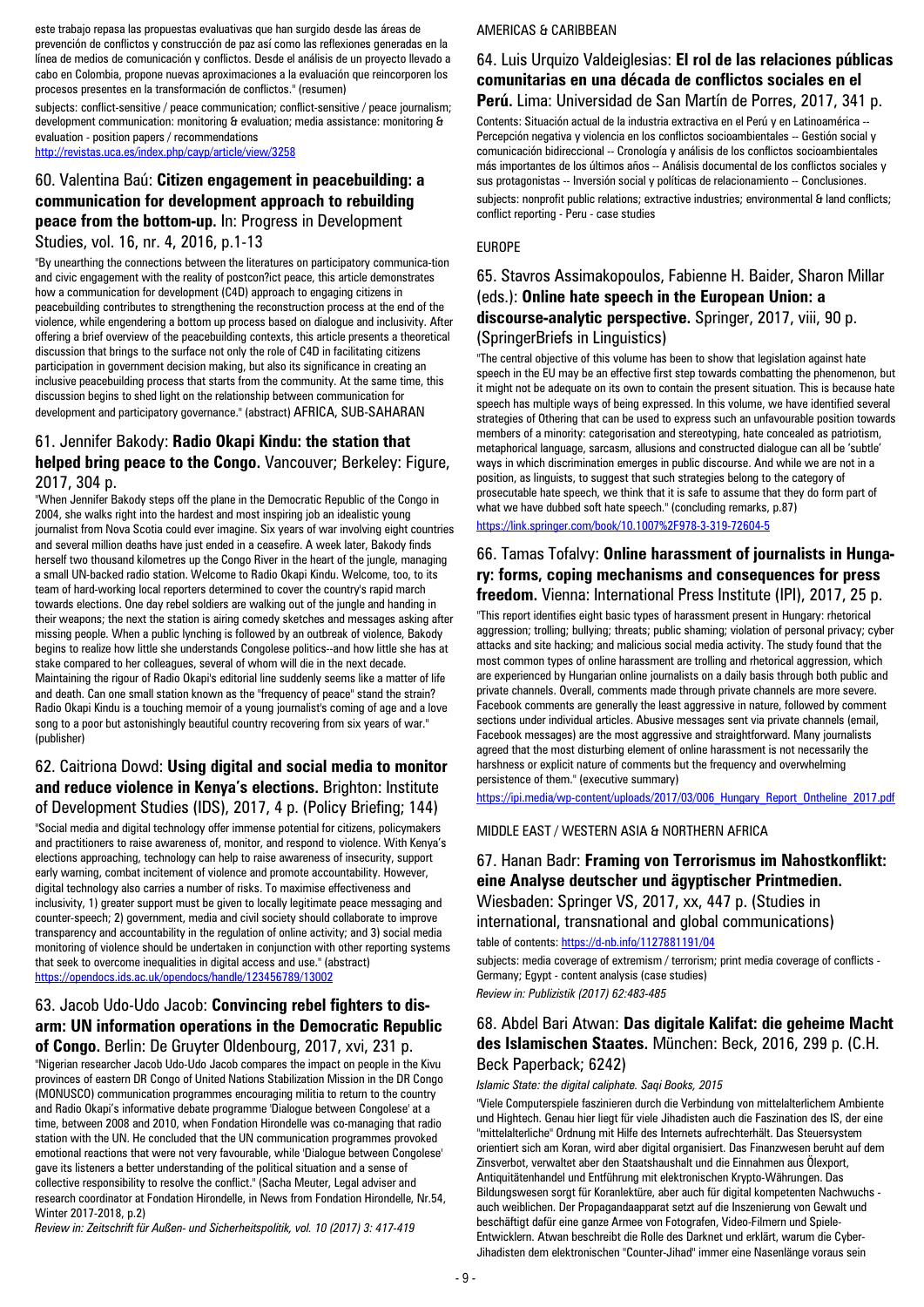werden. Sein alarmierender Bericht sollte allen zu denken geben, die den IS mit militärischen Mitteln besiegen wollen." (Klappentext) table of contents[: https://d-nb.info/1109917562/04](https://d-nb.info/1109917562/04) subjects: Islamic State <political-religious extremist organization>; internet & social mia extremism / terrorism - Middle East

# 69. Romain Quivooij: **L' impact du jihad virtuel.** Paris: L'Harmattan, 2016, 184 p.

table of contents[: http://swbplus.bsz-bw.de/bsz481151842inh.htm](http://swbplus.bsz-bw.de/bsz481151842inh.htm) subjects: Islamic State <political-religious extremist organization>; internet & social media extremism / terrorism; Islamist communications & media - Arab countries

# **Democracy, Governance & Media, Political Communication**

GENERAL & INTERNATIONAL

## 70. Kris Ruijgrok: **From the web to the streets: internet and protests under authoritarian regimes.** In: Democratization, vol. 24, nr. 3, 2017, p.498-520

"This article systematically investigates the relationship between internet use and protests in authoritarian states and democracies. It argues that unlike in democracies, internet use has facilitated the occurrence of protests in authoritarian regimes, developing a theoretical rationale for this claim and substantiating it with robust empirical evidence. The article argues that whereas information could already flow relatively freely in democracies, the use of the internet has increased access to information in authoritarian regimes despite authoritarian attempts to control cyberspace. The article suggests this increased access to information positively affects protesting in authoritarian states via four complementary causal pathways: (1) by reducing the communication costs for oppositional movements; (2) by instigating attitudinal change; (3) decreasing the informational uncertainty for potential protesters; and (4) through the mobilizing effect of the spread of dramatic videos and images. These causal pathways are illustrated using anecdotal evidence from the Tunisian revolution (2010–2011). The general claim that internet use has facilitated the occurrence of protests under authoritarian rule is systematically tested in a global quantitative study using country-year data from 1990 to 2013. Internet use increases the expected number of protests in authoritarian states as hypothesized. This effect remains robust across a number of model specifications." (abstract) <https://doi.org/10.1080/13510347.2016.1223630>

# 71. Anya Schiffrin (ed.): **In the service of power: media capture and the threat to democracy.** Washington, DC: Center for International Media Assistance (CIMA), 2017, 162 p.

Contents: Introduction / Anya Schiffrin -- Toward a taxonomy of media capture / Joseph E. Stiglitz -- Competing forms of media capture in developing democracies / Maha Rafi Atal -- Media capture in the digital age / Rasmus Kleis Nielsen -- Clientelism and media capture in Latin America / Mireya Márquez-Ramírez & Manuel Alejandro Guerrero -- The state, the military, and the market: Capture in the new Burmese media landscape / Jane Madlyn McElhone -- Unfinished business: Tanzania's media capture challenge / Ryan Powell -- The gradual takeover of the Czech media system / Martina VojtÌchovská -- Managed liberalization: Commercial media in the People's Republic of China / Yiling Pan - - Tunisia's media barons wage war on independent media regulation / Kamel Labidi --Exposing Eastern Europe's shadowy media owners / Paul Radu -- What is to be done? Options for combating the menace of media capture / Mark M. Nelson. <http://www.cima.ned.org/resource/service-power-media-capture-threat-democracy/>

# 72. Claire Wardle, Hossein Derakhshan: **Information disorder: toward an interdisciplinary framework for research and policy making.** Strasbourg: Council of Europe, 2017, 107 p. (Council of Europe report; DGI(2017)09)

"This report provides a new framework for policy-makers, legislators, researchers, technologists and practitioners working on the theoretical and practical challenges related to mis-, dis- and mal-information — the three elements of information disorder. While the historical impact of rumours and fabricated content have been well documented, the complexity and scale of information pollution in our digitally-connected, increasingly polarised world presents an unprecedented challenge. There is an immediate need to work collaboratively on workable solutions and this report provides a framework for the different stakeholders involved in research, policy discussions, and technical innovations connected to this phenomenon of information disorder." (back cover)

[https://shorensteincenter.org/wp-content/uploads/2017/10/PREMS-162317-GBR-2018-](https://shorensteincenter.org/wp-content/uploads/2017/10/PREMS-162317-GBR-2018-Report-de%CC%81sinformation.pdf?x78124) [Report-de%CC%81sinformation.pdf?x78124](https://shorensteincenter.org/wp-content/uploads/2017/10/PREMS-162317-GBR-2018-Report-de%CC%81sinformation.pdf?x78124)

73. Paul Nkuadio Ntemo: **Manuel d'observation des médias pendant la période électorale: un guide d'observation à l'attention des médias et des missions d'observation électorales.** Arcata, Calif.: Internews, 2017, 131 p.

"Ce manuel a pour but d'accompagner les missions d'observation électorale dans leur mission de surveillance des contenus médiatiques et des discours politiques, la qualité du discours des acteurs politiques et le comportement des médias dans une période clé de la vie démocratique. Il donne également les outils nécessaires pour la surveillance d'accès équitable aux médias pour l'ensemble des candidats tant au niveau quantitatif qu'au niveau qualitatif. Au-delà du manuel et de l'observation électorale, l'objectif est de permettre aux médias de pouvoir mieux jouer leur rôle d'éducation civique et de servir d'espace public d'expression démocratique en République Démocratique du Congo." (site web Internews.org)

subjects: election reporting; media monitoring - Congo (Dem. Rep.) - criteria catalogues / frameworks / guidelines

[https://www.internews.org/sites/default/files/2018-](https://www.internews.org/sites/default/files/2018-01/Media_Observation_Electoral_Period_Congo_DR_Congo_French_.pdf) [01/Media\\_Observation\\_Electoral\\_Period\\_Congo\\_DR\\_Congo\\_French\\_.pdf](https://www.internews.org/sites/default/files/2018-01/Media_Observation_Electoral_Period_Congo_DR_Congo_French_.pdf)

# 74. Trine Syvertsen: **Media resistance: dislike, protest, abstention.** Cham: Palgrave Macmillan, 2017, vii, 153 p.

"While there is strong continuity in the values that resisters perceive to be at stake, there are also profound changes. One important change is that media resistance increasingly has moved from the political to the personal domain. Three explanations are offered for how media resistance is sustained as a strong cultural current: media resistance is flexible and adaptable, media resistance is connected with other great narratives of hope and decline, and media resisters keep a distance from (empirical) media research." (abstract chapter 7, p.119)

<https://link.springer.com/content/pdf/10.1007%2F978-3-319-46499-2.pdf>

# 75. Liz Carolan: **Open data, transparency and accountability: topic guide.** Birmingham: GSDRC, University of Birmingham, 2016, 32 p.

"Open data involves the release of data so that anyone can access, use and share it. The Open Data Charter (2015) describes six principles that aim to make data easier to find, use and combine: open by default; timely and comprehensive; accessible and usable; comparable and interoperable; for improved governance and citizen engagement; for inclusive development and innovation. One of the main objectives of making data open is to promote transparency. Transparency is a characteristic of government, companies, organisations and individuals that are open in the clear disclosure of information, rules, plans, processes and actions. Transparency of information is a crucial part of this. Within a development context, transparency and accountability initiatives have emerged over the last decade as a way to address developmental failures and democratic deficits. There is a strong intersection between open data and transparency as concepts, yet as fields of study and practice, they have remained somewhat separate. This guide draws extensively on analysis and evidence from both sets of literature, beginning by outlining the main concepts and the theories behind the relationships between them." (summary) <http://www.gsdrc.org/topic-guides/open-data-transparency-and-accountability>

# 76. Becky Carter: **Infomediaries and accountability.**  Birmingham: University of Birmingham, GSDRC, 2016, 14 p. (GSDRC Helpdesk Research Report; 1347)

"There appears to be a research gap for in-depth comparative or meta-analysis examining how, where and why the media – or other infomediaries – has helped translate transparency initiatives into greater government accountability. Nevertheless, the small but growing body of single case studies does indicate the kinds of accountability impacts that infomediaries are helping to generate. Examples include: improving people's knowledge of key governance issues and sometimes their political participation, and catalysing changes to service delivery such as increasing school budget allocations." (overview, n.2)

<http://www.gsdrc.org/wp-content/uploads/2016/03/HDR1347.pdf>

# 77. Manuel Chaparro Escudero, Silvia Olmedo, Victoria Gabilondo: **El Indicador de la Rentabilidad Social en Comunicación (IRSCOM): medir para transformar.** In: CIC Cuadernos de Información y Comunicación, vol. 21, 2016, p.47-62

"El presente artículo aborda la construcción del Índice de Rentabilidad Social en Comunicación (IRSCOM), que pretende recoger valores ligados al funcionamiento de los medios audiovisuales, eludiendo la visión mercantilista, potenciando la participación ciudadana y la transparencia en su gestión. Este indicador es una propuesta que persigue corregir las deficiencias en la rentabilidad social de los medios para consolidar modelos mediáticos que respondan a lógicas centradas en la construcción democrática, la fortaleza de la pluralidad y la diversidad." (resumen)

<https://revistas.ucm.es/index.php/CIYC/article/viewFile/52944/48598>

# 78. Luis Zaragoza: **Voces en las sombras: una historia de las radios clandestinas.** Madrid: Cátedra, 2016, 439 p. (Signo e imagen; 169)

Contents: 1. Qué es una radio clandestina -- 2. El nacimiento de un género -- 3. La Segunda Guerra Mundial : combate en las retaguardias -- 4. Contra Franco y Salazar -- 5. Ondas ante el acero -- 6. Asia y África: la lucha por la independencia política -- 7. América Latina: la lucha por la independencia económica -- 8. Se incendian las junglas: guerras y radios en el sudeste asiático -- 9. África y Oriente Medio: la eclosión de las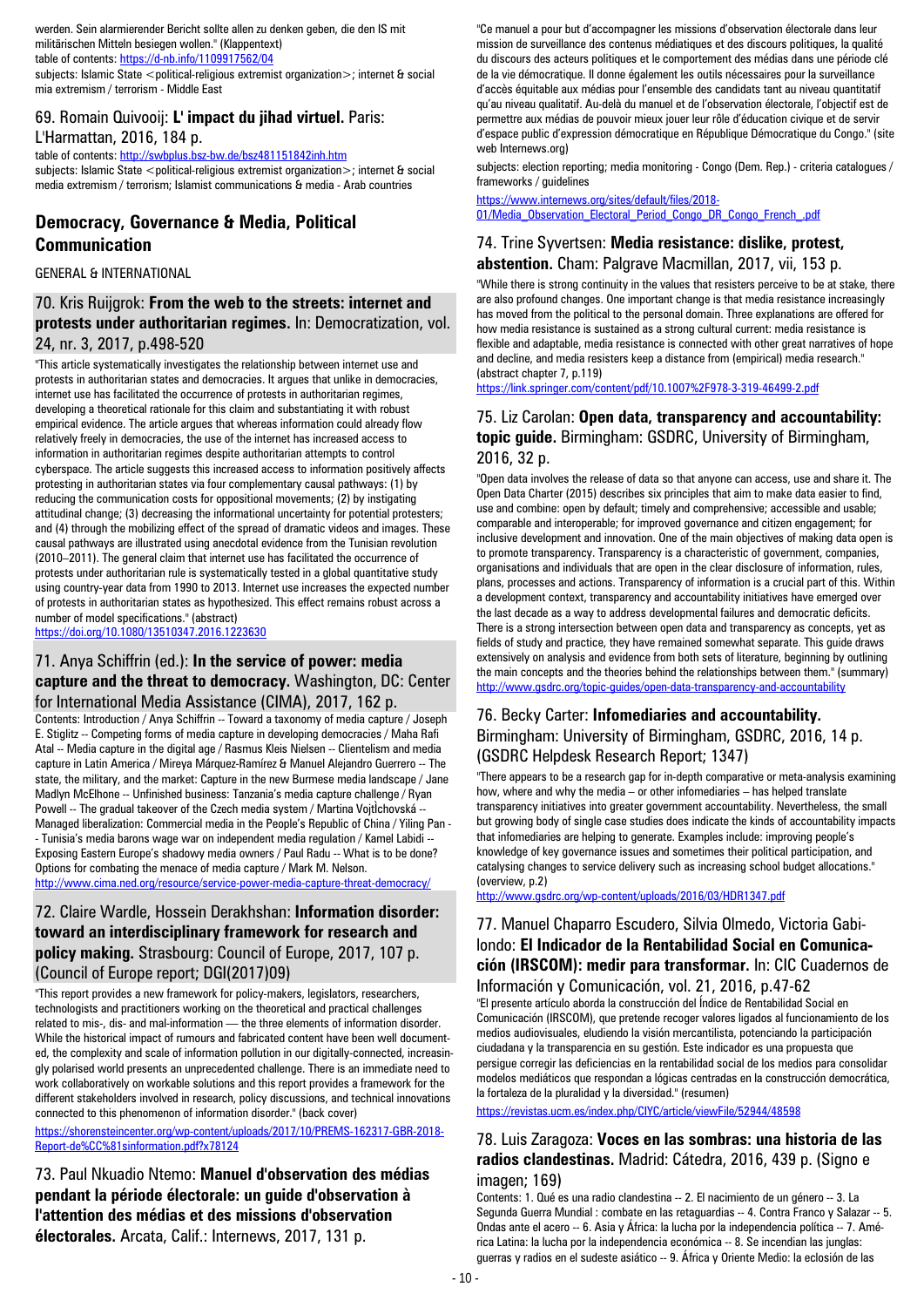radios clandestinas -- 10. Los volcanes de América: nuevas (y renovadas) erupciones [Chile, Nicaragua, El Salvador, Cuba] -- 11. Terremotos tras el telón de acero [Europa de Este].

subjects: clandestine radios - international scope

#### AFRICA, SUB-SAHARAN

### 79. Bangaly Camara: **De la "Radio banane" à La Voix de la révolution: l'expérience radiophonique en Guinée.** Paris: L'Harmattan, 2017, 132 p.

#### "L'expérience radiophonique en Guinée a connu trois grandes périodes. Lors de la première, de 1950 à 1955, la radio était au service de la métropole, afin de servir les intérêts exclusifs des planteurs européens, franco-syriens et franco-libanais. Elle donnait des informations sur le mouvement des navires-bananiers et d'autres transports de produits. Cette période coïncide avec la relance économique en Europe, à la sortie de la Deuxième Guerre mondiale. Pendant la deuxième période, de 1956 à 1958, la radio a participé activement à l'éveil des consciences, à la lutte pour l'indépendance nationale, et à l'émancipation du continent. Elle a joué un rôle important dans la mise en place des structures de gestion en Afrique et singulièrement en Guinée. La loi-cadre du 23 juin 1956 a favorisé la participation des Africains à la gestion et à la prise de décisions importantes pour leur développement. Au cours de la troisième période, de 1958 à 1984, la radio a contribué à la consolidation des acquis de l'Indépendance nationale, à la lutte de libération des peuples africains encore sous le joug colonial, et à la valorisation de la culture nationale et africaine. Elle a joué un rôle de premier plan dans la propagande révolutionnaire et s'est illustrée comme porte-voix de l'Afrique combattante." (couverture)

subjects: radio history; public radios; propaganda; revolution; political role & influence of radio, radio & democratization; political communication - Guinea

# 80. Wallace Chuma, Herman Wasserman, Tanja Bosch, Rebecca Pointer: **Questioning the media-democracy link: South African journalists' views.** In: African Journalism Studies, vol. 38, nr. 1, 2017, p.104-128

"It is often assumed that a robust, free and independent media will contribute to the deepening of democracy by keeping governments accountable and broadening citizen participation in deliberative democratic debates. But in new democracies such as South Africa, the deepening and broadening of democratic participation is often curtailed by challenges such as unequal access to the media, the orientation of mainstream media towards elite audiences and renewed attempts by sources of power to control the free flow of information. Despite the promise of a peaceful, equitable and democratic society after the end of apartheid, conflicts continue to erupt due to continued social polarisation, vast socio-economic inequalities and new struggles for power. In South Africa these conflicts include social protests on a daily basis, repeated outbreaks of xenophobic violence and disruptions to the parliamentary process. This paper probes the role of the media in these conflicts from the perspective of journalists who have reported on these issues. The paper explores ways in which journalists critically reflect on their abilities to perform the roles expected of them within a normative framework informed by the Habermasian ideal of deliberative democracy. The reasons they offer for not fulfilling these roles, and the conditions underpinning these failures, lead them to question the ability of the South African media to contribute to an emerging democracy." (abstract)

# 81. Aria Grabowski: **Transparency is more than dollars and cents: an examination of informational needs for aid spending in Sierra Leone and Liberia.** Oxford: Oxfam, 2017, 25 p. (Oxfam Research Reports)

"This research looks at the information needed by in-country development stakeholders with an emphasis on accountability actors including civil society organizations, charities, government workers, and the media. To collect this information, semi-structured interviews were conducted in Sierra Leone and Liberia. The majority of interviewees wanted information about financial resources and the channels they flowed through, and all respondents wanted information on the services provided and where the work was happening subnationally, suggesting that these two sets of information may be the most important. Unfortunately, information on subnational locations and services provided is infrequently available through open aid data portals, implying a need to update what aid information is shared." (p.1)

[https://policy-practice.oxfam.org.uk/publications/transparency-is-more-than-dollars-and](https://policy-practice.oxfam.org.uk/publications/transparency-is-more-than-dollars-and-cents-an-examination-of-informational-nee-62%200330)[cents-an-examination-of-informational-nee-62 0330](https://policy-practice.oxfam.org.uk/publications/transparency-is-more-than-dollars-and-cents-an-examination-of-informational-nee-62%200330)

# 82. Célestin Katubadi Mputu: **Image de soi et discours électoraux: analyse des stratégies de communication électorale des présidentiables de 2011 en RDC.** Paris:

### L'Harmattan, 2017, 206 p. (Études africaines)

Contents: Introduction générale -- Image de soi de Joseph Kabila: De l'exaltation de la puissance, de la jeunesse et de la modernisation -- L'ethos d'Etienne Tshisekedi ou l'image du messie et du justicier charismatique -- L'ethos de Vital Kamerhe, ou l'exaltation du nouveau souffle, de l'unité et de la proximité -- Interprétation du corpus: ethos et stratégies discursives des trois présidentiables -- Conclusion générale -- Proposition d'un plan de communication électorale.

subjects: election campaigns; election reporting - Congo (Dem. Rep.) - content analysis (case studies)

## 83. Nicholas Kerr, Anna Lührmann: **Public trust in elections: the role of media freedom and election management autonomy.** Accra: Afrobarometer, 2017, 24 p. (Working paper; 170)

"Very few cross-national studies have examined the consequences of electoral manipulation, including the manipulation of election administration and the media, on citizens' trust in elections. This paper addresses this gap by exploring how autonomy of election management bodies (EMBs) and media freedom individually and conjointly shape citizens' trust in elections. Citizens are more likely to express confidence in elections when EMBs display de facto autonomy and less likely to do so when mass media disseminate information independent of government control. Additionally, we suggest that EMB autonomy may not have a positive effect on public trust in elections if media freedom is low. Empirical findings based on recent survey data on public trust in elections in 47 countries and expert data on de facto EMB autonomy and media freedom support our hypotheses." (abstract)

[http://afrobarometer.org/sites/default/files/publications/Working%20papers/afropaperno1](http://afrobarometer.org/sites/default/files/publications/Working%20papers/afropaperno170_public_trust_in_elections.pdf) 70 public trust in elections.pdf

# 84. François Muisanza Katewu: **La désinformation et ses applications aux conflits internationaux via les médias: comment une Afrique en quête de démocratie peut s'en protéger?**  Paris: L'Harmattan, 2017, 176 p.

"La question des « fakes news » ou de la désinformation - on ne peut plus actuelle - se pose avec d'autant plus de légitimité et d'acuité que les mass media et les réseaux sociaux sont devenus incontournables. Le champ d'action de cette théorie de la désinformation ne relève plus seulement de l'académie militaire comme alors. On la voit à l'oeuvre dans le domaine socio-politico-économique où elle peut accompagner et entretenir des conflits, surtout à travers les médias, aussi bien entre les individus qu'entre les sociétés, peuples et nations, pour des visées non seulement politiques, mais également économiques. Cet essai se veut une analyse critico-politologique de cette « arme de guerre » ou de conflits, et offre quelques techniques pour s'en préserver, surtout en Afrique où le pourcentage d'analphabètes est très élevé et le sens critique ou l'esprit de tamisage des informations peut s'épanouir." (couverture) subiects: fake news & disinformation

## 85. Dominique Nduhura, Michael Prieler: **Citizen journalism and democratisation of mainstream media in Rwanda.** In: African Journalism Studies, vol. 38, nr. 2, 2017, p.178-197

"This paper explores the role that citizen journalism is playing in democratising the mainstream media in Rwanda. Through in-depth interviews with journalists from two radio stations and by using the public sphere theory as a theoretical framework, this research sought to answer the question as to whether citizen journalism in Rwanda propels media democratisation by enabling democratic deliberation through its ability to inform, filling in the gaps left by mainstream media and by encouraging critical thinking. The findings from this study show that citizens participate in the daily work of the media through commentaries and by serving as news sources. However, citizens have not yet had a tangible impact on the functioning of the two media where self-censorship and gatekeeping are widely practised. Democratisation of these radio stations appears to be more theoretical rather than an established practice." (abstracts)

# 86. Joyce Omwoha: **Formation of citizenship through radio talk participation in Kenya.** In: Journal of African Media Studies, vol. 9, nr. 1, 2017, p.181-194

"This article aims at investigating the relationship between the concept of mediated citizenship and participation through radio talk deliberation. It intends to offer an analysis of the content mediated through public discourses by determining the way in which participants draw their identities through different topics articulated in radio talk shows. This article will focus on a breakfast radio talk show – Jambo Kenya, a programme broadcasted on Radio Citizen, the second largest radio station in Kenya. This highly interactive programme airs from 7:15 a.m. with thought-provoking dialogue, giving a voice to groups that would otherwise be unheard. The article focuses on how the call-in listeners gain access to this media space to contest their various ideas." (abstract)

# 87. Line Relisieux: **The evolution of political blogging in French-speaking Sub-Saharan Africa.** Konrad-Adenauer-Stiftung (KAS), 2017, 8 p.

#### *also published in French*

"Political blogging in Francophone Africa is quite a recent phenomenon. Most bloggers are journalists and use their blogs to practice writing and/or report affairs they can't cover in the mainstream media. A blog is therefore a tool for the publication of content to inform the users of developments in the political and social spheres of their country. It is a platform for freedom of expression. Blogging can be a way to earn a living, especially when combined with social media." (p.1)

[http://www.kas.de/wf/doc/kas\\_51301-1522-2-30.pdf?180117145134](http://www.kas.de/wf/doc/kas_51301-1522-2-30.pdf?180117145134)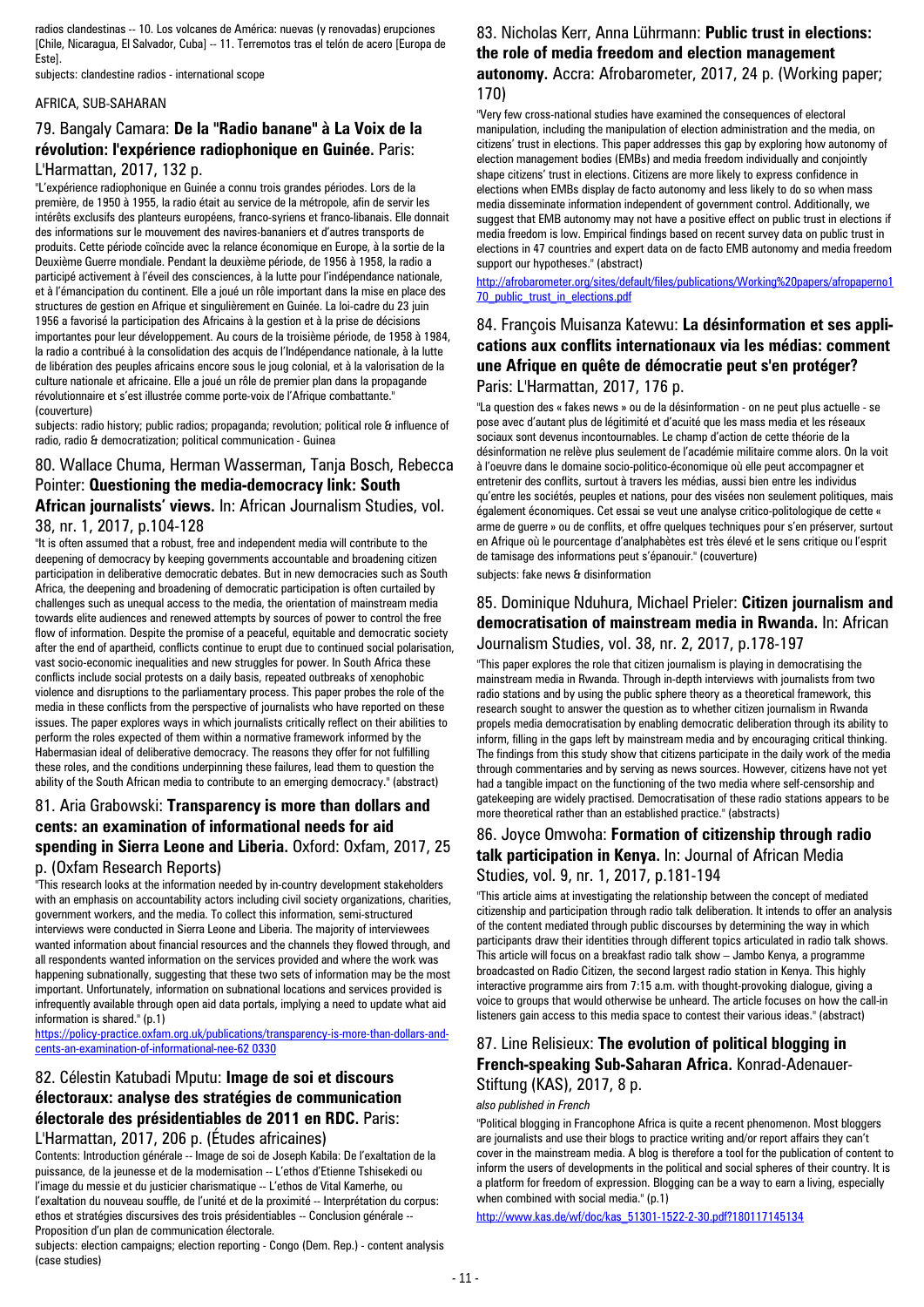# 88. Pierre Minkala-Ntadi: **La tutelle politique dans la production de l'information de presse en Afrique francophone: le cas du Congo-Brazzaville.** Paris: L'Harmattan, 2016, 189 p. (Études africaines)

"Ce livre traite de l'évolution de la presse africaine francophone dans un contexte de mutations sociopolitiques récurrentes. S'appuyant sur le cas particulier du Congo-Brazzaville, l'analyse démontre clairement comment les mutations sociopolitiques induisent des logiques sociales de la communication qui interfèrent dans la médiatisation de l'expérience sociale. Objet d'un enjeu de positionnement dans la sphère publique des acteurs sociaux aux jeux et intérêts divergents, l'information de presse produite dans ce contexte apparaît comme une simple mise en visibilité des acteurs sociaux les plus nantis parce que détenteurs d'un double capital politique et financier." (couverture)

subjects: politics and media; vested political interests in the media; political economy of the media; media history - Congo-Brazzaville

## 89. Pedzisai Ruhanya: **An opposition newspaper under an oppressive regime: a critical analysis of The Daily News.** In: Journal of alternative and community media, vol. 1, 2016

"This study focuses on the unprecedented ways in which newspaper journalism helped the cause of democratisation at the height of the economic and political governance crisis, also known as the 'Zimbabwe Crisis', from 1997 to 2010. The research is designed as a qualitative case study of The Daily News, an independent private newspaper. It was based on semi-structured interviews with respondents, who were mainly journalists and politicians living in Zimbabwe. The analytical lens of alternative media facilitates a construction of how The Daily News and its journalists experienced, reported, confronted and navigated state authoritarianism in a historical moment of political turmoil. The study discusses the complex relationships between the independent and privately owned press, the political opposition and civil society organisations. The research provides an original analysis of the operations of The Daily News and its journalists in the context of a highly undemocratic political moment. Some journalists crossed the floor to join civic and opposition forces in order to confront the state. The state responded through arrests and physical attacks against the journalists; however, journalists continued to work with opposition forces while the government enacted repressive media and security law to curtail coverage of the crisis." (abstract)

<https://joacm.org/index.php/joacm/article/download/843/732>

#### AMERICAS & CARIBBEAN

# 90. **Fakepolítica: democracia y digitalización.** In: Nueva Sociedad, nr. 269, 2017, p.40-147

Contents: Sascha Lobo: Cómo influyen las redes sociales en las elecciones -- Esteban Magnani: Big data y política, el poder de los algoritmos - Mareike Transfeld, Isabelle Werenfels: ¿Tecnología para la liberación o instrumento de propaganda? -- Katharina Gerl: Política 2.0. Internet y el trabajo de los partidos -- Nuria Fernández-García: Fake news, una oportunidad para la alfabetización mediática -- Verónica Engler. Antifeminismo online -- Mario Riorda: Redes sociales para gobernar. Una mirada de América Latina -- Silvio Waisbord, Adriana Amado: La comunicación pública, mutaciones e interrogantes -- Agathe Duparc: Cómo Rusia reclutó y formó a «batallones» de hackers -- María Fernanda González: La «posverdad» en el plebiscito por la paz en Colombia -- Pablo Ortellado: Los brasileños leen Facebook; Izquierdas y cultura política digital -- Lucas Domínguez Rubio: La trampa del «Nada que ocultar»; democracia, capitalismo y privacidad. <http://library.fes.de/pdf-files/nuso/nuso-269.pdf>

# 91. Mariela Morales-Suárez: **Emergent voices and evolving agendas: writing realities in Cuba's new media landscape.**  Philadelphia: Annenberg School for Communication, Center for Advanced Research in Global Communication (CARGC), 2017, 25 p. (CARGC Paper; 6)

"This paper aims to understand the motivations, decision-making processes, and missions of the producers of new Cuban media using interviews with journalists recruited from the wider group of twenty non-governmental publications. In ten semistructured interviews, participants described their personal and professional motivations and their understandings of the missions of their publications. Through conversations with participants, I also investigated the problem of operating media on the margins of legality in Cuba, and how this influences decisions about management, agenda setting and news coverage. Ultimately, the visions of new media producers about what they are doing and why they are doing it sometimes overlap, and at other times, contradict one another. However, to understand Cuba's emerging new media landscape, it is important to understand the plurality of visions among the risk-taking innovators who produce new media content for Cuban citizens. I interviewed ten individual producers working for independent new media publications in the spring of 2017." (methodology, p.5) [https://www.asc.upenn.edu/sites/default/files/documents/CARGC-](https://www.asc.upenn.edu/sites/default/files/documents/CARGC-Paper%206%20for%20web%2002.pdf)

[Paper%206%20for%20web%2002.pdf](https://www.asc.upenn.edu/sites/default/files/documents/CARGC-Paper%206%20for%20web%2002.pdf)

92. Albertina Navas, Carlos Sabino, César Ricaurte, Israel Márquez: **Redes sociales, ciudadanía y política: claves de la** 

# **nueva esfera pública.** UWI St. Augustine Campus; Arthur Lok Jack Graduate School of Business; Asociación de Estudios en Redes Sociales Digitales (ASREDES), 2017, 147 p.

Contents: Prólogo: Ciudadanos hiperconectados / José Luis Orihuela -- I. Ciberpolítica, de los mítines a las redes sociales. Caso @NicolasMaduro: Análisis de los tuits del presidente más compartido de la región / Albertina Navas -- II. Tuitómetro, la batalla en 140 caracteres. Un monitoreo al discurso contra la prensa en las cuentas de funcionarios e instituciones del Estado ecuatoriano / César Ricaurte, Daniela Arias, Érika Guerrero -- III. Ciberactivismo, ciudadanía en las calles y en las redes sociales. Caso #RenunciaYA: Cómo el pueblo gestó la renuncia del presidente y la vicepresidenta en Guatemala / Albertina Navas, Carlos Sabino -- IV. ¿Existe una esfera pública digital? Una reflexión crítica / Israel Márquez.

subjects: government communication strategies; cyber advocacy / digital activism; twitter / microblogs - Ecuador; Guatemala; Venezuela [http://docs.wixstatic.com/ugd/371a27\\_62a19e9c0e60426b90b51c1f50f5d135.pdf](http://docs.wixstatic.com/ugd/371a27_62a19e9c0e60426b90b51c1f50f5d135.pdf)

93. Juan Pablo Arancibia Carrizo, Claudio R. Salinas (eds.): **Comunicación política y democracia en América Latina.**  Barcelona: Gedisa; Quito: CIESPAL, 2016, 218 p. (Comunicación: serie comunicología latina)

Contents: **1. Los nuevos derroteros de los estudios criticos de comunicación en América Latina.** Más alla del pensamiento comunicacional / Erick Torrico Villanueva -- Sin armas para la critica. El estancamiento de los estudios criticos en comunicaciön y los viejos debates teórico-políticos / Carlos Ossandón B., Claudio Salinas M. y Hans Stange M. -- Estudios en comunicación en Iberoamérica. La investigación en el siglo xx y las condiciones de producción académica del siglo xxi / Graciela Carrazco López -- Políticas científicas e investigación de la comunicación: desfases, tensiones y contradicciones / Raid Fuentes Navarro -- **2. Comunicación política y TIC.** La red: escenario para la fragmentación del poder y la politica en América Latina / Juan José Trillos P. -- Ciberpolítica.com. Emoción digital, conexión popular y viejas instituciones / Omar Rincón -- Tecnología y poder: simulacros de participación política / Lorena Antezana Barrios y Eduardo Santa Cruz Achurra -- **3. Comunicación política, gubernamentalidad y democracia.** Democracia y biopolítica / Roberto Esposito -- Deuda, seguridad y presentismo. La actualización periodística del tiempo cotidiano en Chile (1970-2013) / Antoine Faure -- Multitudes iconoclastas. Políticas visuales y poéticas nacionalistas / Carlos Ossa -- Signo: forma y tekhné / Alvaro Cuadra -- La obliteración de la política: democracia y racionalidad de la excepción / Juan Pablo Arancibia Carrizo. subjects: communication & media research; online political communication; civil society,

civic engagement, citizen participation & media; democracy / democratization and media - Latin America; Chile

### ASIA & PACIFIC

# 94. Xianwen Kuang: **Negotiating the boundaries of news reporting: journalists' strategies to access and report political information in China.** In: MedieKultur - Journal of media and communication research, vol. 33, nr. 62, 2017, p.35- 51

"As Chinese politicians hold the power to control the dissemination of political information, beat journalists must guard their relationship with the authorities to expand the boundaries of news reporting; that is, to gain more access to political information and report more sensitive news. What remains a puzzle is how beat journalists can possibly expand these boundaries. Data from participatory observation and in-depth interviews with journalists reveal that in order to gain more access to political information, they not only serve as political advocates but also seize the opportunity to act as watchdogs. To report more sensitive news without being sanctioned or denounced by the authorities, they coordinate with peers both within and outside the news organization." (abstract) <https://tidsskrift.dk/mediekultur/article/view/22508/23221>

#### EUROPE

# 95. Darija Fabijanic, Christian Spahr, Manuela Zlateva (eds.): **Reconnecting with citizens: from values to Big Data. Communication of governments, the EU and political parties in times of populism and filter bubbles.** Sofia; Berlin: Konrad-Adenauer-Stiftung (KAS), 2017, 193 p.

Contents: **Government communication.** Giving added value to the profession: government communication in South East Europe / Vuk Vujnovic -- Not only speaking, but listening: SEECOM as first European public-sector PR association / Vuk Vujnovic -- Understanding audiences: paving the way to successful messages / John Verrico -- Communicating policy best practice: approaches to strategy, coordination and evaluation / Alex Aiken -- Campaign planning and measuring success: a model for governments / Conrad Bird -- Finding the right voice – dialogue with citizens in times of populism / Erik den Hoedt -- Partnerships for the missing middle: reconnecting citizens and governments / Anthony Zacharzewski -- **EU Communication challenges.** Inspiring and sharing good values: how European public diplomacy can make a difference / Vincenzo Le Voci -- The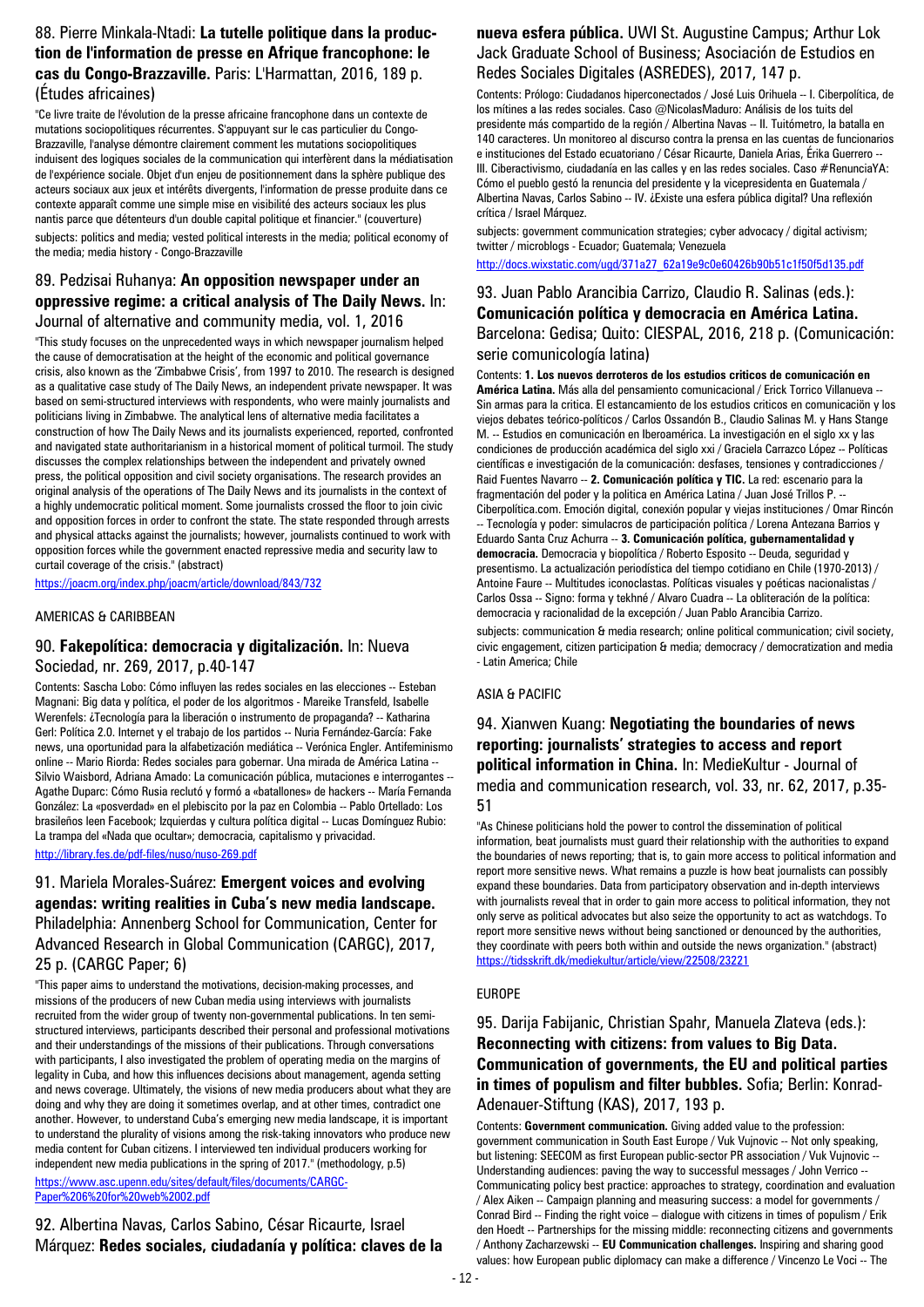Balkans and the EU's Global Vision: uniting the public under a European perspective / Angelina Eichhorst -- More Europe for South East Europe: changing perceptions towards enlargement / Ivana Đuric -- Brand Europe: in search of a joint communication approach / Stefan Vukotic -- StratCom: standing up to disinformation and reaching out to the EU's neighbours / Michael Mann -- Politics goes viral: European institutions and global leaders on the web / Aleksandra Atanasova -- **Communication of political parties.** Earning trust in restless times: party PR between polarised media and demanding citizens / Christian Spahr -- Increasing mediatisation and dramatisation: parties under pressure / Roland Heintze -- Seven campaigning trends you need to watch / Ralf Güldenzopf -- Is there a blueprint for victory? Campaign strategy and tactics in elections / Mario Voigt -- The battlefield in your pocket: how to run successful digital campaigns / Juri Schnöller -- Hero or villain: framing in political communication / Hans de Bruijn [http://www.kas.de/wf/doc/kas\\_50284-1522-1-30.pdf?171010113430](http://www.kas.de/wf/doc/kas_50284-1522-1-30.pdf?171010113430)

# 96. Dariya Orlova: **Ukrainian media after the EuroMaidan: in search of independence and professional identity.** In: Publizistik, vol. 61, nr. 4, 2017, p.441–461

"The EuroMaidan protests that shook Ukraine in late 2013 to early 2014 triggered a chain of events that brought numerous changes and challenges for the Ukrainian society. The Ukrainian media landscape has also been affected by the new challenges and impetus for democratization. The post-Maidan period saw both, improvements in the media environment and setbacks. While Ukrainian journalists can benefit from increased media freedom, new progressive legislation and reinvigoration of the democratic debate, many problems still shape the development of the media. Editorial dependence on owners, concentration of mainstream media in the hands of oligarchs, deteriorating quality of content and crisis of professional identity are distinctive features of the post-Maidan media landscape in Ukraine. This paper provides an overview of developments in the Ukrainian media system since the declaration of independence with a special focus on the situation after the EuroMaidan and discusses four major challenges that will impact the transformation of the Ukrainian journalism and media sphere." (abstract)

# 97. Matthew Alan Placek: **#Democracy: social media use and democratic legitimacy in Central and Eastern Europe.** In:

Democratization, vol. 24, nr. 4, 2017, p.632-650

"While other studies have shown that mass media can influence a person's attitudes and opinions in the region, none has explored what effect social media can have on orientations toward democracy in the region. In the following paper, I build several hypotheses based on previous studies of media effects and democratic survival. I then employ survey data to empirically test whether social media increases support for democracy. The study finds that not only does using social media increase support for democracy, but also simple usage rather than information seeking provides more consistent effects on a person's support for democracy in CEE." (abstract) <http://www.tandfonline.com/doi/full/10.1080/13510347.2016.1202929>

# 98. Natalja Ryabinska: **Ukraine's post-communist mass media: between capture and commercialization.** Stuttgart: ibidem-Verlag, 2017, 174 p. (Soviet and post-Soviet politics and society; 162)

"In the period after the fall of communism, peculiar new obstacles to media independence have arisen. They include the telltale structure of media ownership, with news reporting being concentrated in the hands of politically engaged business tycoons, the fuzzy and contradictory legislation of the media realm, and the informal institutions of political interference in mass media. The book analyzes interrelationships between politics, the economy, and media in Ukraine, especially their shadowy sides guided by private interests and informal institutions. Being embedded in comparative politics and post-communist media studies, it helps to understand the nature and workings of the Ukrainian media system situated in-between democracy and authoritarianism." (publisher)

# 99. Rrapo Zguri: **Relations between media and politics in Albania.** Tiranë: Albanian Media Institute, Instituti Shqiptar i

Medias; Friedrich-Ebert-Stiftung, Office Tirana, 2017, 59 p. "During the transition years, Albania saw the establishment of a relatively complete legal framework for the protection and development of media freedom and independence.However, in many cases, the legal framework was delayed or a mechanical transplant of western legislation. Enforcement of legislation remains a problem. In the framework of relations between the media and politics, both in the early transition phases and during recent years, there have been frequent efforts of political formations to ensure in a way control Relations between media and politics in Albania over the media through law as in the case of the Press Law or the case of legislation establishing the regulations for the election of the Steering Council of RTSH and AMA, which gives the opportunity to the political majority to decide on the composition of the steering bodies of these two institutions. In terms of transparency over media ownership, Albania has made progress, but the concern is raised regarding the possibility of hidden ownership. Besides the ownership factor, their funding also has played a considerable role in the degree of dependence or independence of the media. In this regard, for many domestic analysts or international rapporteurs, the situation remains alarming. The EU Progress Report on Albania notes that media financing remains very problematic. There is almost no transparency and funding sources are manipulated or hidden. Similar to countries of the polarized pluralistic media model, in Albania too,

professional organizations and the trade unions of journalists are generally weak. An indicator of the lack of organization of the media and the journalists' community is also the fact that Albania, for a long period during the transition years, has not managed to have a Media Council, which exists in the majority of the region's countries. The inexistence or poor role of journalists' associations has led to a poor level of selfregulation of media in the country." (executive summary) <http://library.fes.de/pdf-files/bueros/albanien/14001.pdf>

### MIDDLE EAST / WESTERN ASIA & NORTHERN AFRICA

# 100. Mohamed Zayani, Suzi Mirgani (eds.): **Bullets and bulletins: media and politics in the wake of the Arab uprisings.**  London: Hurst, 2016, xi, 254 p.

Contents: 1. The State of Arab Media in the Wake of the Arab Uprisings / Suzi Mirgani -- **Part I: Arab Media in Transition.** 2. On the Entangled Question of Media and Politics in the Middle East / Mohamed Zayani -- 3. A Comparative Analysis of Traditional Media Industry Transitions in Tunisia, Libya, and Egypt / Fatima el Issawi -- 4. The Culture of Arab Journalism / Naila Hamdy -- **Part II: Space and the Cultural Production of Arab Media.** 5. Narratives and the Syrian Uprising / Dina Matar -- 6. Public Space, Street Art, and Communication in the Arab Uprisings / Marwan M. Kraidy -- 7. Change and Continuity in Arab Media: A Political Economy of Media Cities / Joe Khalil -- **Part III: Media, State Interests, and Non-State Actors.** 8. Framing Political Islam: Media Tropes and Power Struggles in Revolutionary Egypt / Abeer AlNajjar -- 9. Hezbollah, Al-Manar, and the Arab Revolts: Defiance or Survival? / Zahera Harb -- 10. US Public Diplomacy and the Media in the Middle East / Philip Seib.

### 101. **Media policy in times of transition: Tunisia`s bumpy road to democracy.** In: Publizistik, vol. 62, nr. 3, 2017, p.325- 337

Media freedom is still a fragile compromise in Tunisia and institutions and their rules are not as sustainable as one might wish for. The success of the transition process ultimately depends on the commitment of all elites to devote themselves to holding on to democracy. As could be observed in several stages of the transition process, it was often the willingness of the political elites to make democratization work, even at the expense of their own power shares, which was essential for mastering the ride on the bumpy road of transition. However, in comparison to all other countries in the region Tunisia has found a way to negotiate its future without militant means, and, as Roxane Farmanfarmaian (2014, p. 662) concludes, "a stage of no return is widely felt to have been achieved". Thus I can conclude optimistically that Tunisia's media transition might indeed become a success story". (conclusion)

# 102. Carola Richter: **Medienpraktiken der ägyptischen Muslimbruderschaft: Anpassungen an politische und mediale Entwicklungen.** In: Communicatio Socialis, vol. 50, nr. 3, 2017, p.406-417

"Die ägyptische Muslimbruderschaft hat in den fast 90 Jahren ihres Bestehens immer wieder neue Kommunikationstechnologien adaptiert und Medienpraktiken inkorporiert, um ihre Außenkommunikation zu professionalisieren. Der Beitrag zeigt unter Rückgriff auf Ansätze der Sozialen-Bewegungs-Forschung sowie zu Medienpraktiken, wie diese Anpassungen im Kontext politischer Entwicklungen vorgenommen wurden und mit veränderten Materialitäten, Kompetenzen und Bedeutungszuschreibungen in Zusammenhang stehen. Das Fallbeispiel der Rabi'a-Ereignisse von 2013 illustriert schließlich einen Höhepunkt der auch performativen und transnational zirkulierenden Medienpraktiken der Muslimbruderschaft." (abstract)

subjects: Muslim Brotherhood <Egypt>; political parties' communication; social movements; social media in political communication; religious social media - Egypt

# 103. Deborah L. Wheeler: **Digital resistance in the Middle East: new media activism in everyday life.** Edinburgh: Edinburgh University Press, 2017, xi, 194 p.

Contents: 1. A Brief History of Internet Diffusion and Impact in the Middle East -- 2. IT 4 Regime Change: Networking around the State in Egypt -- 3. No More Red Lines? Networking around the State in Jordan -- 4. Hurry Up and Wait: Oppositional Compliance and Networking around the State in Kuwait -- 5. The Micro-Demise of Authoritarianism: Networking around the State in Comparative Perspective -- 6. Fear the State: Repression and the Risks of Resistance in the Middle East -- Conclusion.

# **Development Communication, Environmental Communication, Health Communication**

### GENERAL & INTERNATIONAL

104. Hernan Galperin, Maria Fernanda Viecens: **Connected for development? Theory and evidence about the impact of internet technologies on poverty alleviation.** In: Development policy review, nr. 3, 2017, p.315-336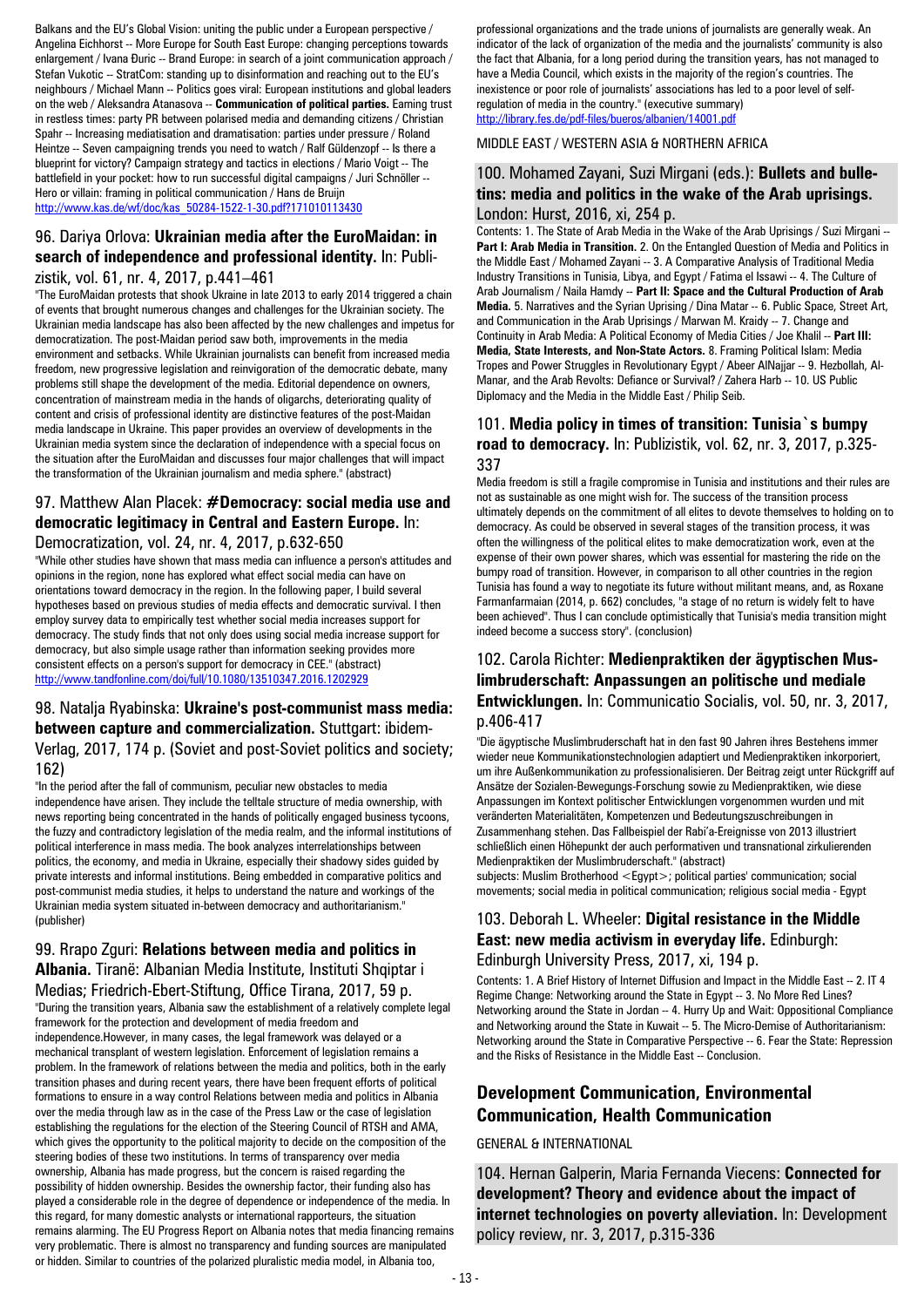"Based on the assumption that increased access to internet services boosts economic growth and improves the well-being of the poor, governments in both developed and emerging regions are heavily investing in internet connectivity projects. This article reviews the existing evidence as to the impact of internet technologies on various development dimensions, and articulates the empirical evidence into an analytical framework that seeks to identify the micro-linkages between internet adoption and poverty alleviation. The review suggests that the development pay-offs of internet technologies are ambiguous due to two interrelated effects. First, because effective appropriation requires a range of skills as well as complementary investment in human capital and organizational changes. This tends to favour well-educated workers and firms with more innovative capacity and access to finance. Second, because the positive effects of internet dissemination on market co-ordination and political institutions grow exponentially with adoption levels. As a result, while the evidence indicates that advanced economies are reaping significant benefits from internet investments, the returns for less advanced economies, and in particular for the fight against poverty in these regions, remain uncertain." (abstract)

#### <http://onlinelibrary.wiley.com/doi/10.1111/dpr.12210/full>

## 105. Paul Mundy, Benjamin Kwasi Addom, Krishan Bheenick: **Beyond the hype: mobile phones and the web to improve agricultural value chains.** Wageningen: Centre for Agricultural and Rural Cooperation (CTA), 2017, 16 p. (CTA Technical Brief) "CTA's ICT4Ag project (2014–15) enabled seven organisations in Africa and the

Caribbean to develop, test and promote information services for smallscale farmers and fishers, traders and lobbying groups. Key recommendations: Understanding users' needs requires intensive interaction with potential clients before designing the app. Pilot testing can fine-tune the app and introduce it to the users. Simple or fancy? Many users still lack a smartphone needed to display graphics, but have a "feature phone" that can send and receive text messages. Offering a text-based service is cheaper and easier than developing and maintaining a graphical interface. Face-to-face promotion and training familiarise users with the app and help build a large client base. In the medium term, however, user fees are unlikely to sustain such services; they will still depend on other sources of income, espcially donor funds. Partnerships are vital – both as a source of data to analyse and disseminate, and for support in promoting the app among clients." (p.1) [https://publications.cta.int/media/publications/downloads/1997\\_PDF.pdf?](https://publications.cta.int/media/publications/downloads/1997_PDF.pdf?)

### 106. **Behaviour change communication guidelines.** Thimphu, Bhutan: SNV Bhutan, 2016, 26 p.

subjects: behavior change communication; behavior change campaigns - manuals & training materials

[http://www.snv.org/public/cms/sites/default/files/explore/download/snv\\_behaviour\\_cha](http://www.snv.org/public/cms/sites/default/files/explore/download/snv_behaviour_change_communication_guidelines_-_april_2016.pd%20f) [nge\\_communication\\_guidelines\\_-\\_april\\_2016.pd f](http://www.snv.org/public/cms/sites/default/files/explore/download/snv_behaviour_change_communication_guidelines_-_april_2016.pd%20f)

# 107. **ICT in agriculture: connecting smallholders to knowledge, networks, and institutions.** updated ed. Washington,

DC: World Bank, 2017, xxiii, 436 p.

Contents: **Overview of ICT in Agriculture: Opportunities, Access, and Crosscutting Themes.** 1 Introduction: ICT in Agricultural Development -- 2 Making ICT Infrastructure, Appliances, and Services More Accessible and Affordable in Rural Areas -- 3 Anytime, Anywhere: Mobile Devices and Services and Their Impact on Agriculture and Rural Development -- 4 Extending the Benefits—Gender-Equitable, ICT-Enabled Agricultural Development -- **Enhancing Productivitiy on the Farm.** 5 Increasing Crop, Livestock, and Fishery Productivity Through ICT -- Module 6 ICTs, Digital Tools, and Agricultural Knowledge and Information Systems -- 7 Broadening Smallholders' Access to financial Services through ICT -- 8 Farmer Organizations Work Better With ICT -- **Assessing Markets and Value Chains.** 9 Strengthening Agricultural Market Access with ICT -- 10 ICT Applications for Agricultural Risk Management -- 11 Global Markets, Global Challenges: Improving Food Safety and Traceability while Empowering Smallholders through ICT. -- **Improving Public Service Provision.** 12 Strengthening Rural Governance, Institutions, and Citizen Participation Using ICT -- 13 ICT for Land Administration and Management -- 14 Using ICT to Improve Forest Governance -- 15 Using ICT for Remote Sensing, Crowdsourcing, and Big Data to Unlock the Potential of Agricultural Data.

[http://documents.worldbank.org/curated/en/522141499680975973/pdf/117319-PUB-](http://documents.worldbank.org/curated/en/522141499680975973/pdf/117319-PUB-Date-6-27-2017-PUBLIC.pdf)[Date-6-27-2017-PUBLIC.pdf](http://documents.worldbank.org/curated/en/522141499680975973/pdf/117319-PUB-Date-6-27-2017-PUBLIC.pdf)

# 108. Valentina Baú, Tait Brimacombe: **Media approaches to communicating for development: communication for development roundtable.** Sydney: University of New South Wales (UNSW), 2017, 13 p.

"In June 2017, a group of researchers from Australian universities and practitioners from different not-for-profit organisations came together to share knowledge and experience in the study and practice of Communication for Development (C4D). This Roundtable was organised as a side-event to the RDI (Research for Development Impact) Network Conference, held at the University of Sydney on 13th-14th June. The aim was to strengthen the value of C4D research and practice by facilitating connections between practitioners and researchers on C4D-related research projects." (introduction) [https://sam.arts.unsw.edu.au/media/SAMFile/C4D\\_Rountable\\_Proceedings.pdf](https://sam.arts.unsw.edu.au/media/SAMFile/C4D_Rountable_Proceedings.pdf)

# 109. Garrett M. Broad: **Philanthrocapitalists and the humanitarian agenda: motivations, metrics, and media power.** In: Robin Andersen, Robin Purnaka L. de Silva (eds.): Routledge companion to media and humanitarian action. London: Routledge, 2017, p.505-515

"This chapter has outlined the philosophical motivations and strategic practices of philanthrocapitalists, interrogating the key place of communication technology and media storytelling within their humanitarian activities. It also explored the central critiques of philanthrocapitalism that have emerged in response, suggesting that oppositional narratives have played only a minor role in public sphere debates. Fundamentally, philanthrocapitalists have recognized the key role that advocacy plays in setting the agenda of media, policymakers, and the public, cultivating a number of powerful tools to ensure that the stones that get the most attention are those that reflect their own priorities and strategies for humanitarian action. Indeed, at a time when approximately 63 percent of Americans get their news from Facebook, the philanthrocapitalist agenda of the newly created Chan-Zuckerberg Initiative might have the best media platform yet to shape and measure the perspectives of the public. Looking forward, it seems that some balance is needed between recognizing the good work that these philanthrocapitalists can achieve, on one hand, while having opportunities to hold them accountable and propose alternative solutions, on the other." (conclusion)

110. D. K. Joshi, Roni Kay O'Dell, Singapore Management University, and Roni Kay O'Dell, Cameron University statement Devin Joshi: **The critical role of mass media in international norm diffusion: the case of UNDP Human Development Reports.** In: International studies perspectives, vol. 18, nr. 3, 2017, p.343–364

"What role does mass media play in the promotion of global norms? We address this question through an analysis of Human Development Reports (HDRs) produced by the United Nations Development Programme. Although HDRs have promoted human development ideology over the past twenty-five years, little is known about how and to what extent their messages have been disseminated to the public. Addressing this gap in the literature, we examine a critical intervening factor in the process of international norm diffusion: political communication via the mass media. Highlighting the importance of framing and agenda setting, we identify four communicative mechanisms that can facilitate norm diffusion: credibility, persistence, resonance, and decentralization. Through qualitative and quantitative content analysis, we assess how these mechanisms have enabled HDRs to attract favorable global media attention such that they are now cited much more frequently than their rival, the World Bank's World Development Reports." (abstract)

#### <https://doi.org/10.1093/isp/ekv018>

# 111. Linje Manyozo: **Communicating development with communities.** London, New York: Routledge, 2017, xii, 165 p. (Rethinking Development)

"Building on the work of Robert Chambers and Arturo Escobar, 'Communicating development with communities' is an empirically grounded critical reflection on how the development industry defines, imagines and constructs development at the implementation level. Unpacking the dominant syntax in the theory and practice of development, the book advocates a move towards relational and indigenous models of living that celebrate local ontologies, spirituality, economies of solidarity and communityness. It investigates how subaltern voices are produced and appropriated, and how wellmeaning experts can easily become oppressors. The book propounds a pedagogy of listening as a pathway that offers a space for interest groups to collaboratively curate meaningful development with and alongside communities." (back cover)

# 112. **The International Social and Behavior Change Communication Summit. Summary report 2016.** Social and

Behavior Change Communication Summit, 2016, 50 p. "The first International SBCC Summit 2016 brought together the global community of social and behavior change communication (SBCC) organizations, practitioners and researchers from February 8 - 10, 2016, in Addis Ababa, Ethiopia. The three-day event offered talks from SBCC field practitioners, a market fair of tools, skills-building workshops, and panels on methodologies, programs and research. Blue Sky sessions allowed participants to consider the way forward in elevating the science and art of SBCC. Twenty-four technical panels and 10 preformed panels were created from the more than 600 abstracts received. Topics ranged from HIV and Ebola to nutrition and sanitation." (introduction)

<http://sbccsummit.org/wp-content/uploads/2017/09/SBCC-Report-2016.pdf>

113. Linje Manyozo: **Critical reflections on the theory versus practice debate in communication for development.** In: MedieKultur Journal of media and communication research, vol. 32, nr. 61, 2016, p.116-134

"Even though the cliché 'theory is practice' registers in most communication for development debates, available evidence seems to suggest there is a growing chasm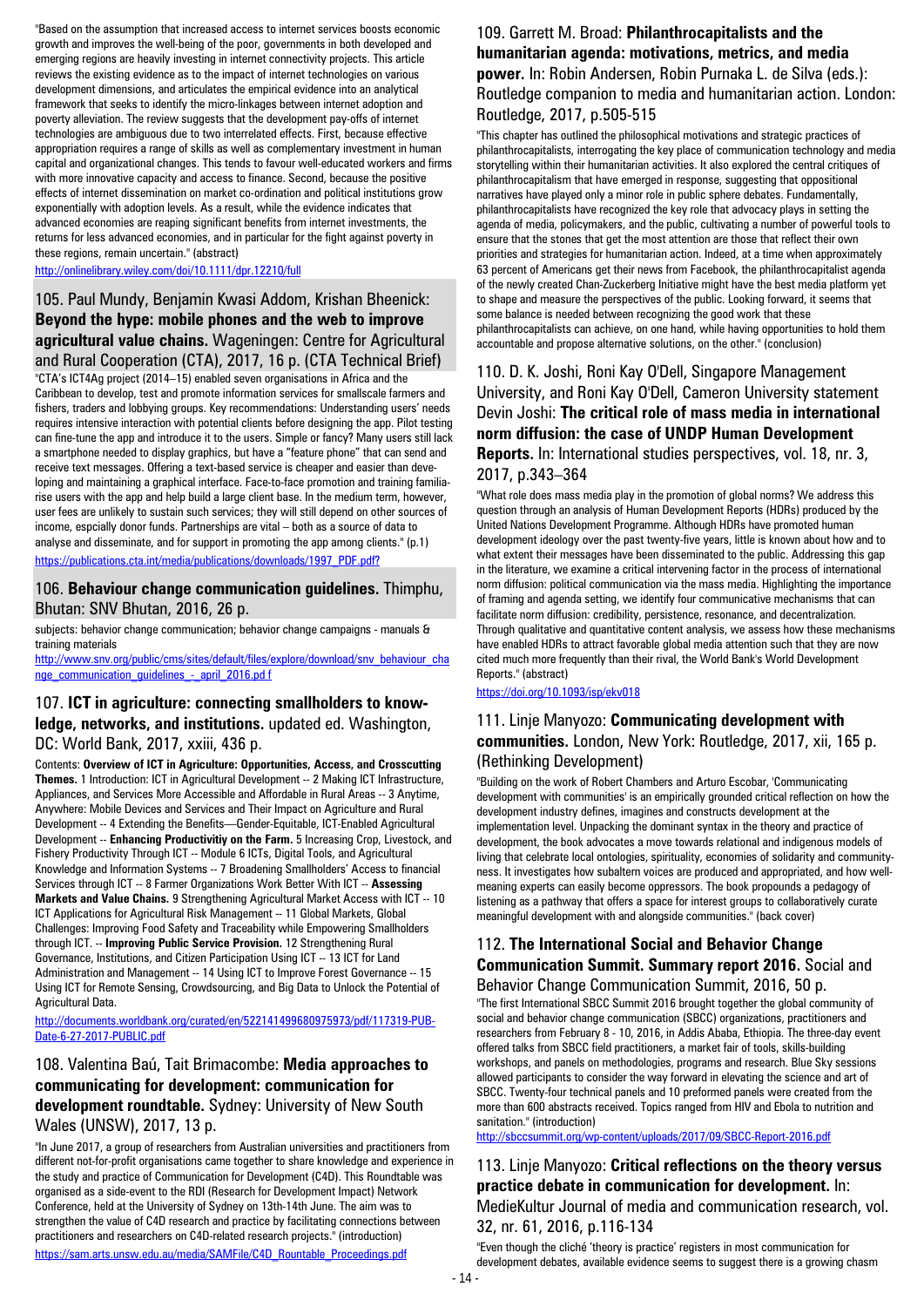between the theory and practice of communication for development. This discussion argues that, with the increasing demand by governments and organisations for communication for development specialists, universities and training providers should rethink their graduate curricula. As course content, teaching methodologies and theoretical paradigms are revisited, trainers need to grill students on how the contestation of power is central to the application of communication in development. This paper advances two arguments. The first is that communication for development training has to begin listening to the innovative thinking that is shaping practice on the ground if the curriculum is to stay relevant. The second is that such programmes have forge strong linkages with development studies departments to ensure that students are well-grounded in development theory and practice." (abstract)

<https://tidsskrift.dk/mediekultur/article/view/23710/21908>

### 114. Lisa Ann Richey (ed.): **Celebrity humanitarianism and North-South relations: politics, place and power.** London; New York: Routledge, 2016, xv, 239 p.

Contents: Introduction : Celebrity Humanitarianism and North-South Relations: Politics, Place and Power / Lisa Ann Richey -- Angelina Jolie and the Everyday Geopolitics of Celebrity Humanitarianism in a Thailand-Burma Border Town / Mary Mostafanezhad -- Madonna in Malawi: Celebritized Interventions and Local Politics of Development in the South / Louise Mubanda Rasmussen -- Muhammad Yunus: A Bangladeshi Aid Celebrity / Anke Schwittay -- Sophie's Special Secret: Public Feeling, Consumption and Celebrity Activism in Post-Apartheid South Africa / Danai Mupotsa -- Celebrity Philanthropy in China: the political critique of Pu Cunxin's AIDS heroism / Johanna Hood -- Ben Affleck Goes to Washington: Celebrity Advocacy, Access and Influence Alexandra / Cosima Budabin -- Humanitarian Relief Worker Sean Penn: A Contextual Story / Annika Bergman Rosamond -- Irony and Politically Incorrect Humanitarianism: Danish Celebrity-led Benefit Events / Mette Fog Olwig and Lene Bull Christiansen -- Celebrity, Humanitarianism and Settler-Colonialism: G.A. Robinson and the Aborigines of Van Diemen's Land / Robert van Krieken -- Epilogue: The Politics of Celebrity Humanitarianism / Dan Brockington.

#### AFRICA, SUB-SAHARAN

## 115. **15. Afrika Film Festival Köln, 21. September bis 01. Oktober 2017. Fokus: Landgrabbing & Migration.** Cologne: FilmInitiativ Köln, 2017, 163 p.

"Going to the cinema means going on a journey" reads one of the banners in Ouagadougou that have been put up to promote the legendary pan-African FESPACO film festival. Afrika Film Festival Köln has also been taking its guests on audiovisual journeys through African cinescapes for 25 years. More than 750 films from 45 African countries have been shown in Cologne since the first festival in 1992. They have showcased some hugely diverse and multi-faceted filmmaking talents from Africa and the global African diaspora ... In addition to showing films relating to this year's theme of "Land Grabbing and Migration", one of the first ideas we came up with regarding the make-up of the festival programme was to present a retrospective with the highlights from the last 25 years. But this was soon scrapped due to the huge number of exciting new films that were submitted to FilmInitiativ in 2017 and the many discoveries at major festivals, such as those in Tunis, Ouagadougou and Durban. FilmInitiativ was ultimately again spoilt for choice, with more than 400 new features, documentaries and short films. We therefore decided to keep the focus on contemporary African cinema for the anniversary festival, and to complement the films with a small selection of classics." (introduction) [http://www.filme-aus-](http://www.filme-aus-afrika.de/fileadmin/media_faa/pdf/RZ_FI_15_Programm_web_100.pdf)

[afrika.de/fileadmin/media\\_faa/pdf/RZ\\_FI\\_15\\_Programm\\_web\\_100.pdf](http://www.filme-aus-afrika.de/fileadmin/media_faa/pdf/RZ_FI_15_Programm_web_100.pdf)

## 116. Heather E. Hudson, Mark Leclair, Bernard Pelletier, Bartholomew Sullivan: **Using radio and interactive ICTs to improve food security among smallholder farmers in Sub-Saharan Africa.** In: Telecommunications Policy, vol. 30, 2017, p.1-15

"The paper summarizes evidence on food insecurity in Sub-Saharan Africa and strategies to provide information on innovative agricultural practices to smallholder farmers. The research in this paper is then discussed within the context of research on information and communication technologies (ICTS) for development. Next, the paper presents the ICT-enhanced participatory radio campaign approach and ICT innovations introduced by Farm Radio International, a Canadian nongovernmental organization. The paper analyzes two participatory radio campaigns that use both listening groups and ICTs to engage African farmers. Research on these radio campaigns in six African countries is reported to examine how the participatory approach impacted listenership, knowledge and initial adoption of agricultural techniques and practices presented in the radio campaigns. The authors conclude that the findings of research on these projects could be highly relevant for increasing awareness and adoption of agricultural practices in Sub-Saharan Africa." (abstract)

<http://dx.doi.org/10.1016/j.telpol.2017.05.010>

## 117. nnaEmeka Meribe: **The political economy of climate change reporting in Nigeria.** In: African Journalism Studies, vol. 38, nr. 1, 2017, p.40-65

"While scholarly inquiries into the coverage of climate change in Africa are growing, there appears to be a dearth of studies focusing on how the political economy shapes the coverage. This qualitative study addresses this gap by exploring how vested

interests, corruption and declining advertising revenue among other factors affect climate change news in Nigeria. The findings of this study - which draws on interviews with journalism professionals undertaken in Lagos in 2013 - suggest that media owners, editors and even climate change reporters have different interests to protect, all of which influence climate change reportage. The study concludes that in order to get their stories published, ethical climate change reporters might need to find creative ways of making their stories meaningful without hurting the interests that appear to frustrate the reporting of the phenomenon. The issues examined in this study provide a researchbased framework for the analysis of the political economy of climate change reporting in Nigeria." (abstract)

## 118. Sylvestre Ouédraogo, Théophile Assane Sawadogo: **Buy Burkinabè! Yam Pukri's Agripol advocacy platform in Burkina Faso.** Wageningen: Centre for Agricultural and Rural Cooperation (CTA), 2017, 6 p. (CTA Techncial Brief; 11)

"Agripol is a platform that facilitates lobbying and advocacy of government, decision makers and the public by farmers' organisations and others interested in agricultural development. Yam Pukri, which maintains the site, runs workshops and training courses to help its clients gain lobbying skills and learn to use the information on the platform. Agripol lobbies via the website itself, as well as with posters, flyers, newspapers and video. Activities to provide these services have included developing and maintain the website, training the client organisations on information technology, and support on advocacy. The key resources have been staff skills and data. Major partners are the Ministry of Agriculture (which is itself a target of lobbying), research institutes, and civil society." (p.5)

[https://publications.cta.int/media/publications/downloads/2002\\_PDF.pdf?](https://publications.cta.int/media/publications/downloads/2002_PDF.pdf?)

119. Elizabeth Willmott-Harrop: **Going to scale with ICTs for agriculture.** Wageningen: Centre for Agricultural and Rural Cooperation (CTA), 2017, 31 p. (Stories for the field; 3)

Contents: Hand-held technology for surveying farms transforms the lives of ghana's farmers -- Saving water and quadrupling crop yields in Sudan via an SMS subscription -- Using digital data to create a fair trade ethos for food producers in West and Central Africa -- Supporting stakeholder cooperation with a smartphone app in Trinidad and Tobago's small-scale fishing industry -- Agripol web platform supports agricultural advocacy in Burkina Faso -- Using technology to bring financial services to rural farmers in Uganda -- Empowering women farmers in Ghana with access to information. [https://publications.cta.int/media/publications/downloads/1992\\_PDF\\_Updated.pdf?](https://publications.cta.int/media/publications/downloads/1992_PDF_Updated.pdf?)

120. Albert Kilian, Harriet Lawford, Chinazo N. Ujuju, Tarekegn A. Abeku, Ernest Nwokolo, Festus Okoh, Ebenezer Baba: **The impact of behaviour change communication on the use of insecticide treated nets: a secondary analysis of ten postcampaign surveys from Nigeria.** In: Malaria Journal, vol. 15, nr. 422, 2016, 16 p.

"Mass distribution campaigns of insecticide-treated nets for malaria prevention are usually accompanied by intensive behaviour change communication (BCC) to encourage hanging and use of nets. However, data on the effectiveness of these communication efforts are scarce. In preparation for the next round of mass campaigns in Nigeria, a secondary analysis of existing data from post-campaign surveys was undertaken to investigate the influence of BCC on net hanging and use. Surveys were undertaken between 2009 and 2012 in ten states in Nigeria using standardized questionnaires. Twostage cluster sampling was used to select households in each study site. Outcomes were defined as the effects of BCC message exposure and recall on knowledge, attitudes, perception as well as intentions and actual use. From the univariable analysis, potential confounders and explanatory variables were identified and key effects explored in multivariable linear or logistic regression models; terms in the models were kept if they had a marginal significance with  $p < 0.2$ . To quantify the effects from BCC, a treatment effect model was used with an inverse-probability weight regression adjustment. More than half of the respondents (58.4%; 95% CI 56.0, 60.7) had heard a message about net use or hanging during or after the distribution campaign, with media cited as the most common source of information. Attitude towards net use was positively linked to the number of messages recalled and was overall better in the northern study sites. The number of messages recalled was also the strongest predictor of knowledge (p<0.001). All BCC outcomes showed a significant increase in net use, which was strongest for the confidence to take action regarding nets with an overall effect of 17%-point increase of net use comparing poor and excellent confidence levels. Intention to use every night increased net use by 15%-points and discussing net use in the family by 8% points. All these effects were statistically significant ( $p$ <0.001). Multichannel BCC campaigns as well as other media were effective in contributing to an increase in net culture, hanging and use, particularly by vulnerable groups." (abstract)

<https://malariajournal.biomedcentral.com/articles/10.1186/s12936-016-1463-7>

121. Alain Kiyindou, Étienne Damome (eds.): **Terminaux et environnements numériques mobiles dans l'espace francophone.** Paris: L'Harmattan, 2016, 240 p. (Communication et civilisation)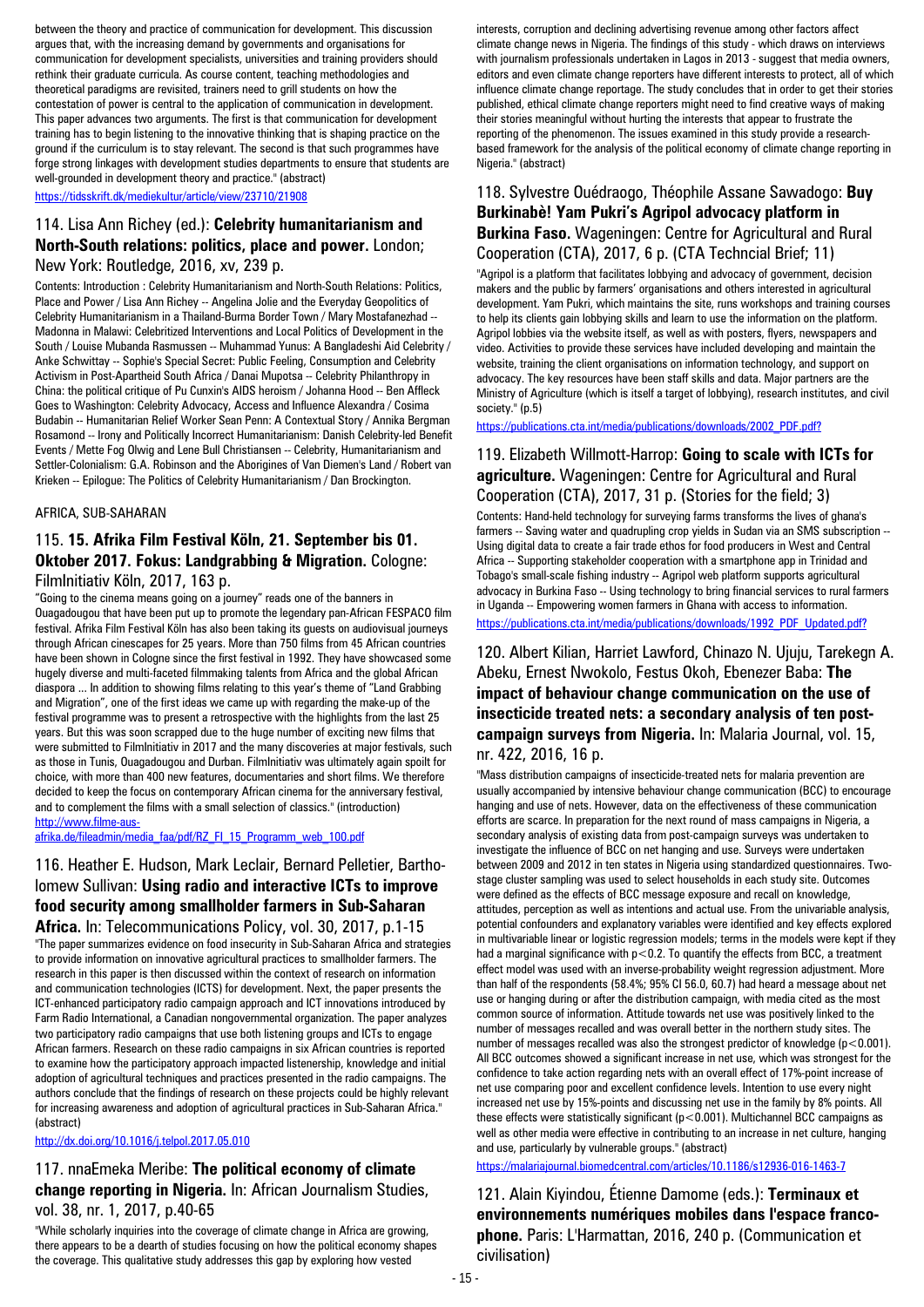Contents: **1. Terminaux mobiles et éducation dans l'espace francophone.** Tablettes à l'école primaire : quelles contraintes sur l'activité de l'enseignant ? / François Villemonteix, Sandra Nogry -- Positionnement des environnements numériques mobiles en contexte universitaire : Problématiques et réflexions sur les usages / Claire Noy -- Coconception d'un webdocumentaire avec des femmes éloignées de l'emploi / Després-Lonnet Marie, Bolka-Tabary Laure, Thiault Florence -- La médiation via un média mobile comme accompagnement de la visite : caractéristiques, intérêts et limites de la mobilité pour le jeune public dans le contexte muséologique / Thérèse Martin -- Mobile learning: enjeux et usages en milieux professionnels burkinabè / Emile Pierre Bazyomo -- Usages et utilités des terminaux mobiles dans les universités publiques ivoiriennes / Gnéré Blama Dagnogo -- Le téléphone mobile comme outil de recherche documentaire en milieu scolaire : Profils d'adoption, appropriations et usages au sein des classes de terminale du Lycée Classique d'Abidjan (Côte d'Ivoire) / Djilé Dagbo Valère -- **2. Terminaux mobiles et développement socioéconomique.** Terminaux mobiles et plates-formes de distribution de contenus numériques en Afrique sub-saharienne / Thomas Guignard -- Citoyenneté sans fil et reliance en réseau / François Huguet -- Téléphone mobile et dynamiques de sociabilité autour des médias / Damome Etienne -- Téléphone mobile, mobile banking au Cameroun: le clair-obscur / Martial Sylvain Marie Abega Eloundou - mSanté au Ghana : analyse sociotechnique d'un dispositif de santé maternelle par téléphone portable / Marine Al Dahdah -- Terminaux numériques mobiles et développement en Afrique : l'intérêt d'une lecture par les « capabilités ». Illustration à travers le déploiement des « actions collectives individualisées » / Hanitra Randrianasolo-Rakotobe, Jean-Michel Ledjou -- Concevoir une m-health : saisir les logiques d'usages par la médiation des savoirs / Nathalie Noel Cadet, Flavie Plante -- Téléphonie mobile. économie informelle et moyens d'existence : aperçu général et études de cas au Cameroun / Jérémy Pasini -- La communication touristique mobile : une nouvelle façon d'être touriste ? / Philippe Viallon -- L'acceptabilité sociale et juridique d'une plateforme de sécurité en contexte BYOD [Bring your own device] / Christine Burnet, Sarah Gallez. table of contents[: http://bvbr.bib-](http://bvbr.bib-bvb.de:8991/exlibris/aleph/a221/apachemedia/4KX54AQDCQC2ABXLN4XXED6KMJ65BI.pdf)

[bvb.de:8991/exlibris/aleph/a221/apachemedia/4KX54AQDCQC2ABXLN4XXED6KMJ65BI.](http://bvbr.bib-bvb.de:8991/exlibris/aleph/a221/apachemedia/4KX54AQDCQC2ABXLN4XXED6KMJ65BI.pdf) [pdf](http://bvbr.bib-bvb.de:8991/exlibris/aleph/a221/apachemedia/4KX54AQDCQC2ABXLN4XXED6KMJ65BI.pdf)

subjects: mobile phones; tablet computers; mobile learning; educational use of ICTs / internet; m-health (mobile health communication); ICTs and development - Burkina Faso; Cameroon; Côte d'Ivoire / Ivory Coast; Sub-Saharan Africa

## 122. Terence E. McDonnell: **Best laid plans: cultural entropy and the unraveling of AIDS media campaigns.** Chicago; London: University of Chicago Press, 2016, 257 p.

"Organizations strive to persuade the public to change beliefs or behavior through expensive media campaigns. Designers painstakingly craft resonant and culturally sensitive messaging that will motivate people to buy a product or take active steps to improve their health. But once these campaigns leave the controlled environments of focus groups and advertising agencies, the public interprets and distorts the campaigns in ways their designers never intended or dreamed. In Best Laid Plans, Terence E. McDonnell argues that these well-designed campaigns are undergoing "cultural entropy": the process through which the intended meanings and uses of cultural objects fracture into alternative meanings, new practices, failed interactions, and blatant disregard. Using AIDS media campaigns in Accra, Ghana, as its central case study, the book walks readers through best-practice, evidence-based media campaigns that fall totally flat. Female condoms are turned into bracelets, AIDS posters become home decorations, red ribbons fade into pink under the sun—to name a few failures. These damaging cultural misfires are not random. Rather, McDonnell makes the case that these disruptions are patterned, widespread, and inevitable—indicative of a broader process of cultural entropy." (back cover)

#### ASIA & PACIFIC

# 123. **Climate change in Asia-Pacific.** In: Pacific Journalism

## Review, vol. 23, nr. 1, 2017, p.7-205

Contents: Editorial: An investigative legacy / Wendy Bacon, Chris Nash -- Can Peace Journalism be transposed to Climate Crisis journalism? / Robert A Hackett -- Coal comfort: Pacific islands on collision course with Australia over emissions / Wesley Morgan -- Asian journalism education and key challenges of climate change: A preliminary study / Crispin Maslog -- When is a journalist not a journalist? Negotiating a new form of advocacy journalism within the environmental movement / Phil Vine -- The Solar Nation of Tokelau: An adventure in documentary making / Ulrich Weissbach -- Engaging communities in environmental communication / Usha Sundar Harris -- Mainstreaming climate change issues: Challenges for journalism education in Indonesia / Hermin Indah Wahyuni -- Climate change in Vietnam: Relations between the government and the media in the period 2000-2013 / Binh Duong Pham, Chris Nash -- Pacific climate change adaptation: The use of participatory media to promote indigenous knowledge / Aaron Inamara, Verena Thomas -- Climate change advocacy in the Pacific: The role of information and communication technologies / Jason Titifanue, Romitesh Kant, Glen Finau, Jope Tarai -- Metaphor use in the political communication of major resource projects in Australia / Guy Hamilton Healy, Paul Williams -- Newspaper coverage of climate change in Fiji: A content analysis / Sarika Chand -- Bearing Witness 2016: A Fiji climate change journalism case study / David Robie, Sarika Chand. <https://ojs.aut.ac.nz/pacific-journalism-review/issue/view/3>

#### EUROPE

124. Jelena Perovic, Rafael Obregón: **Communication for development and social change: influencing social norms for** 

# **an inclusive society in Montenegro.** In: Commons. Revista de Comunicación y Ciudadanía Digital, vol. 6, nr. 1, 2017, p.130-147

"UNICEF and the Government of Montenegro implemented a communication strategy "It's about ability" to challenge the existing, exclusionary practices and promote new, inclusive social norms for children with disability. Drawing on communication for development principles and social norms theory, a 2010-2013 nation-wide campaign mobilized disability rights NGOs, parents associations, media and private sector to stimulate inclusive attitudes and practices towards children with disabilities. As a result, the percentage of citizens who find it acceptable for a child with disability to attend the same class with theirs increased from 35 before the campaign to 80 percent at the end of it. Similarly, the percentage of Montenegrin citizens who find it acceptable for a child with disability to be the best friend of their child increased from 22 before the campaign to 51 percent at the end of it. The campaign was participatory, audience-centred and guided by the key communication planning principles." (abstract) <http://revistas.uca.es/index.php/cayp/article/view/3291>

# **Disaster & Humanitarian Crisis Communication**

#### GENERAL & INTERNATIONAL

# 125. **Humanitarian radio module: South Sudan. Part III: how to guide.** Arcata, Calif.: Internews, 2017, 129 p. (Internews Humanitarian Information Services Learning Collection)

"This guide illustrates a step-by-step process of how to develop your own Humanitarian Radio station. Every crisis is different and the needs of the people affected are unique; therefore the information included here is meant as a guide, flexible enough to adapt to the individual needs of your community. This manual does not insist that you follow a set of rules to start and operate your station. However it does offer important guidelines about the options you should consider, why they are important and how you can learn from the experiences of other communities. It includes practical tips, resources, and examples, as well as sample surveys, forms, job descriptions, and other tools for easy adaptation." (p.7)

<https://www.internews.org/resource/humanitarianradio>

### 126. **Communication with communities: walking the talk. Putting people at the centre of humanitarian response.**  Arcata, Calif.: Internews, 2017, 11 p.

"To meet the growing needs of disaster-affected communities around the world, we must do more to truly listen to them and tailor our responses accordingly." (abstract) <https://www.internews.org/resource/communication-communities-walking-talk>

# 127. **Listening groups module South Sudan. Part I: context, part II: case studies.** Arcata, Calif.: Internews, 2017, 39 p. (Internews Humanitarian Information Services Learning Collection)

"The Listening Groups Module contains the collective knowledge of the Internews South Sudan team gained over three years' experience managing more than 700 Listening Groups across the country ... "Part I. Context" describes the information and media landscape in South Sudan, and the value of Listening Groups as a tool for communicating with communities, accountability, and adaptive programming. "Part II. Case Study" discusses the implementation of Listening Groups to gather feedback on HIS programs in Juba and Malakal, as well as the Listening Groups organized in Abyei to support Internews' news and information project in the area. The case studies also cover challenges and lessons learned in order to offer recommendations for future Listening Group activities." (p.3)

<https://www.internews.org/resource/importance-listening>

# 128. **Radio distribution module South Sudan. Part III: how to guide.** Arcata, Calif.: Internews; USAID, 2017, 55 p. (Internews Humanitarian Information Services Learning Collection)

"[This] guide provides a detailed, step-by-step methodology for conducting a radio distribution, based on Internews' experience in four HIS project locations: Malakal, Juba (UN House), Bentiu and Bor. The practical application of the guide will be particularly relevant for NGOs, UN agencies, CSOs, local authorities and any other organization seeking to carry out a radio distribution. This guide outlines the step-by-step processes and potential challenges that may arise. You will find information and advice on the entire process, including how to choose the right radio to suit your conditions, how to select beneficiaries, how to recruit staff, and how to monitor and evaluate the impact of the distribution." (introduction)

[https://www.internews.org/resource/radio-distrib\\_3](https://www.internews.org/resource/radio-distrib_3)

# 129. Robin Andersen, Robin Purnaka L. de Silva (eds.): **Routledge companion to media and humanitarian action.**  London: Routledge, 2017, 572 p.

table of contents[: https://www.routledge.com/Routledge-Companion-to-Media-and-](https://www.routledge.com/Routledge-Companion-to-Media-and-Humanitarian-Action/Andersen-Silva/p/book/9781138688575)[Humanitarian-Action/Andersen-Silva/p/book/9781138688575](https://www.routledge.com/Routledge-Companion-to-Media-and-Humanitarian-Action/Andersen-Silva/p/book/9781138688575)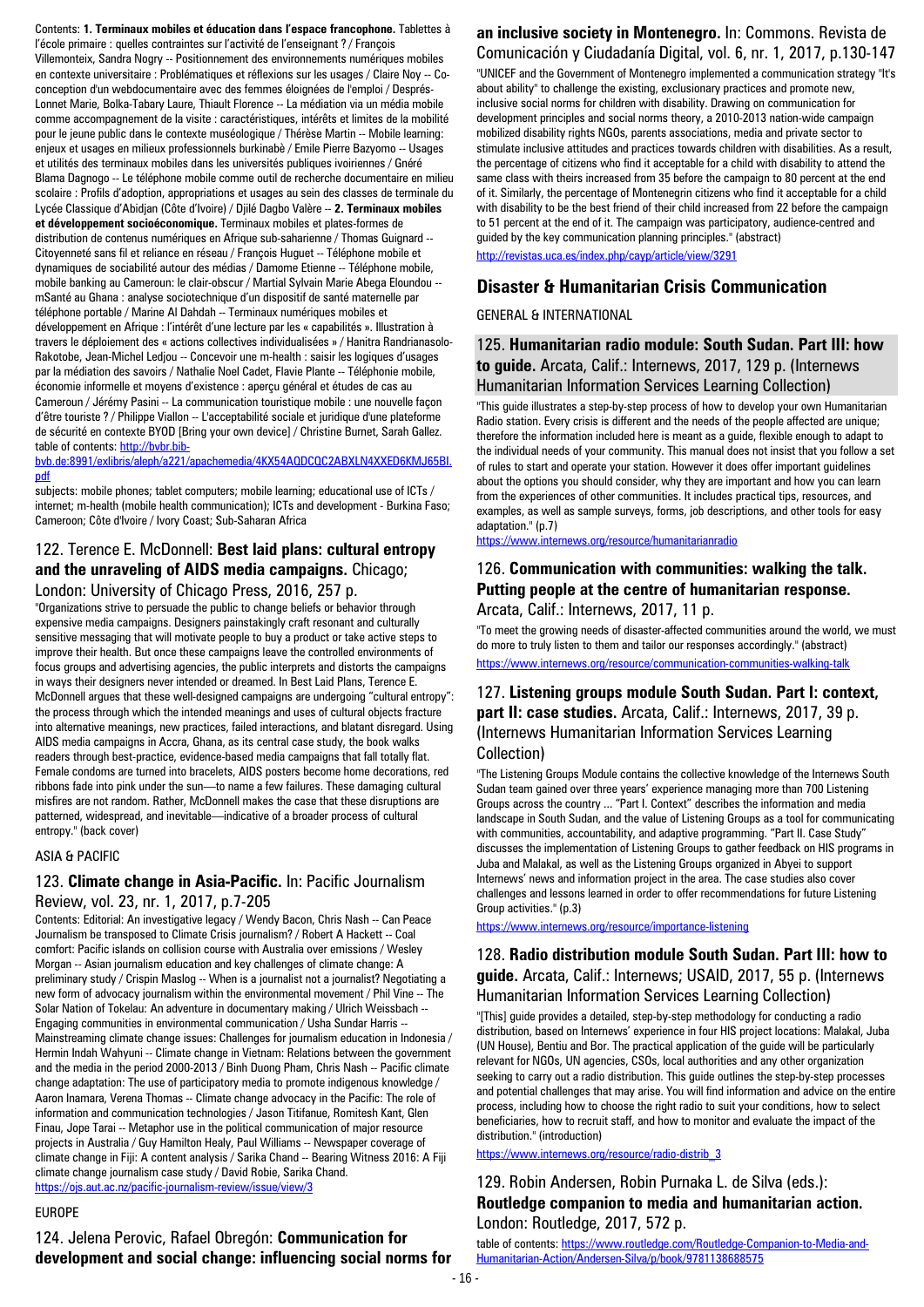# 130. Lina Dencik, Stuart Allan: **In/Visible Conflicts: NGOs and the visual politics of humanitarian photography.** In: Media, Culture & Society, vol. 39, nr. 8, 2017, p.1178-1193

"This article examines the diverse factors shaping the involvement of non-governmental organisation (NGO) with humanitarian photography, paying particular attention to cooperative relationships with photojournalists intended to facilitate the generation of visual coverage of crises otherwise marginalised, or ignored altogether, in mainstream news media. The analysis is primarily based on a case study drawing upon 26 semistructured interviews with NGO personnel (International Red Cross/Red Crescent Movement, Oxfam and Save the Children) and photojournalists conducted over 2014- 2016, securing original insights into the epistemic terms upon which NGOs have sought to produce, frame and distribute imagery from recurrently disregarded crisis zones. In this way, the article pinpoints how the uses of digital imagery being negotiated by NGOs elucidate the changing, stratified geopolitics of visibility demarcating the visual boundaries of newsworthiness."

# 131. Frank Laczko, Ann Singleton, Julia Black: **Improving data on missing migrants.** Geneva: International Organization for Migration (IOM), 2017, xiv, 117 p. (Fatal journeys; 3:1)

Contents: 1. Global overview of the available data on migrant deaths and disappearances / Julia Black, Kate Dearden, Ann Singleton and Frank Laczko -- 2. Using big data to study rescue patterns in the Mediterranean / Katherine Hoffmann, Jeremy Boy, James Leon-Dufour, Duncan Breen, Christopher Earney and Miguel Luengo-Oroz -- 3. Mixed messages: Media coverage of migration and fatalities / Aidan White and Ann Singleton -- 4. Migrant bodies in Europe: Routes to identifying the dead and addressing the needs of the families of the missing / Simon Robins -- 5. Identifying dead migrants, examples from the United States–Mexico border / Robin Reineke and Chelsea Halstead -- 6. The Border Project: Towards a regional forensic mechanism for the identification of missing migrants / Mercedes Doretti, Carmen Osorno Solís and Rachel Daniell.

[https://publications.iom.int/system/files/pdf/fatal\\_journeys\\_volume\\_3\\_part\\_1.pdf](https://publications.iom.int/system/files/pdf/fatal_journeys_volume_3_part_1.pdf)

# 132. Shawn Powers: **Media interventions as humanitarian action.** In: Robin Andersen, Robin Purnaka L. de Silva (eds.): Routledge companion to media and humanitarian action. London: Routledge, 2017, p.416-427

"This chapter aims to introduce the concept of an information intervention as an example of humanitarian action. Typically associated negatively with government efforts to incite conflict and tension, two case studies are explored-Haiti and Syria-to better understand how state-led information interventions can contribute to the restoration of normalcy (Haiti) and the development of community-led civil society (Syria). Of course, both Haiti and Syria remain in flux, making it difficult to draw firm conclusions on the efficacy of these efforts. That said, in both cases, there is evidence of effectiveness. Reports from Haiti indicate that the information intervention provided a crucial backbone for additional humanitarian relief, without which Haitians would have faced far worse devastation. In Syria, the emergence of a robust civil society sector, despite the fact that nearly half of Syrians are now internally or externally displaced, speaks to the capacity for open communications mediums and technologies to facilitate productive storytelling and information sharing." (conclusion)

### AFRICA, SUB-SAHARAN

# 133. **Humanitarian radio module: South Sudan. Part I: context, part II: case studies.** Arcata, Calif.: Internews, 2017,

55 p. (Internews Humanitarian Information Services Learning Collection)

"Part I: Context" describes the information and media landscape in South Sudan and the value of Humanitarian Radio as a tool for communicating with communities in a broad range of humanitarian scenarios. It also discusses how Humanitarian Radio promotes accountability and transparency for humanitarian agencies responding to crises. "Part II. Case Study" focuses on two Humanitarian Radio stations: Nile FM in the UN PoC in Malakal, and Jamjang FM in the Ajoung Thok refugee camp. The case studies also cover challenges and lessons learned in order to offer recommendations for future Humanitarian Radio projects." (p.3)

<https://www.internews.org/resource/humanitarianradio>

# 134. **Information needs and access to media among Sudanese refugees in Northern Unity State, South Sudan: findings from a survey of the refugee and humanitarian communities.** Arcata, Calif.: Internews, 2017, 43 p.

"In April 2017, Internews conducted a field assessment that investigated access to media and information needs among Sudanese refugees in Yida, Ajuong Thok, and Pamir, a settlement and two refugee camps in the northern part of Unity State, South Sudan. The assessment followed the February 2017 launch of Jamjang 89.4 FM, a community radio station and humanitarian information service, based in Ajuong Thok and covering a 70-km radius. The team was especially interested to examine the extent to which beneficiaries believed that a humanitarian information service was critical to the refugee

response. Additional objectives of the research included measuring the level of access to media among Sudanese refugees, identifying their media consumption habits, understanding their information needs, and measuring the demographics of listeners and reach of Jamjang FM's broadcast." (executive summary)

[https://www.internews.org/sites/default/files/2017-](https://www.internews.org/sites/default/files/2017-09/JamjangInfoNeedsAssessment.pdf) [09/JamjangInfoNeedsAssessment.pdf](https://www.internews.org/sites/default/files/2017-09/JamjangInfoNeedsAssessment.pdf)

# 135. **Radio distribution module South Sudan. Part I: context, part II: case studies.** Arcata, Calif.: Internews; USAID, 2017, 56 p. (Internews Humanitarian Information Services Learning Collection)

"This Radio Distribution Module contains the collective knowledge of the Internews South Sudan team gained over three years' experience conducting radio distributions within the United Nations Protection of Civilians sites (PoCs) and surrounding communities ... "Part I. Context" describes the information and media landscape in South Sudan and the continued prominence of radio in people's lives. It summarizes research on the importance of information access for health, education, and peacebuilding outcomes, and highlights Internews' radio distribution activities in service of these aims. "Part II. Case Study" details radio distributions conducted in the Bentiu PoC and Malakal to expand information access and listenership for Boda Boda Talk Talk and Nile FM programs. The case studies also include lessons learned, particularly the adaptive programming over time, in order to offer recommendations for future radio distributions."  $(n.3)$ 

[https://www.internews.org/resource/radio-distrib\\_3](https://www.internews.org/resource/radio-distrib_3)

136. Heather Bourbeau: **Front pages and frontlines: how the news cycle impacted humanitarian assistance in Liberia and the Democratic Republic of Congo.** In: Robin Andersen, Robin Purnaka L. de Silva (eds.): Routledge companion to media and humanitarian action. London: Routledge, 2017, p.200-210

"Heather Bourbeau finds that in a crisis, media professionals and humanitarian aid providers negotiate a delicate balance between thorough and consistent coverage, and coverage that sensationalizes a crisis and leads to hysteria, misery, and fatigue. In "F" Bourbeau compares the media coverage of the Ebola crisis in Liberia to reporting on the Second Congo War in the DRC. She finds that when the topic is a contagious disease outbreak, media themes can swing the international community into action, but can also create unnecessary fear in countries far from the affected areas. By contrast, ongoing conflicts such as the war in the DRC often become background noise relegated to the back pages of major newspapers, if covered at all by the international press. She concludes that without continued media interest and informed coverage the international community's response becomes dulled or muted and atrocities can be overlooked despite a continuous need for assistance and diplomatic efforts." (introduction to part 4, p.186)

137. Suzanne Franks: **Reporting humanitarian narratives: are we missing out on the politics?** In: Robin Andersen, Robin Purnaka L. de Silva (eds.): Routledge companion to media and humanitarian action. London: Routledge, 2017, p.189-199 "Suzanne Franks discusses how the visually dominated storytelling of famines in Africa distorted the causes of famine and therefore obscured the most effective solutions. As journalists struggled to document the depths of human suffering, humanitarian communication in these early stages raised compassion, concern, and actions of all sorts, but also helped to extend the conflicts and misled global publics by offering simple explanations for complex circumstances. In addition, it left in its wake a legacy, and a visual convention of stereotypic imagery, of The Starving African; anonymous, vulnerable, powerless, and forever waiting for food from the West." (introduction to part 4, p.186)

## ASIA & PACIFIC

# 138. **Inventory of digital technologies for resilience in Asia-Pacific.** fhi360; Rockefeller Foundation, 2017, 103 p.

"This inventory was developed by FHI 360, with grant funding from the Rockefeller Foundation, to support resilience practitioners and the broader development community to identify digital technologies that have the potential to enhance resilience outcomes, particularly in Asia. It was primarily populated through a crowdsourced call for submissions that took place in March 2017. Given the crowdsourced nature of this inventory, responsibility for the accuracy of the content rests solely with the individuals who made submissions." (introduction)

[https://www.fhi360.org/sites/default/files/media/documents/resource-digital](https://www.fhi360.org/sites/default/files/media/documents/resource-digital-technologies-resilience.pdf)[technologies-resilience.pdf](https://www.fhi360.org/sites/default/files/media/documents/resource-digital-technologies-resilience.pdf)

139. Anahi Ayala Iacucci, Rafiq Copeland, Zain Mahmood, Alison Campbell, Brian Hanley, Phyza Jameel: **Information needs assessment: Cox's Bazar - Bangladesh.** Arcata, Calif.; London: Internews, 2017, 56 p.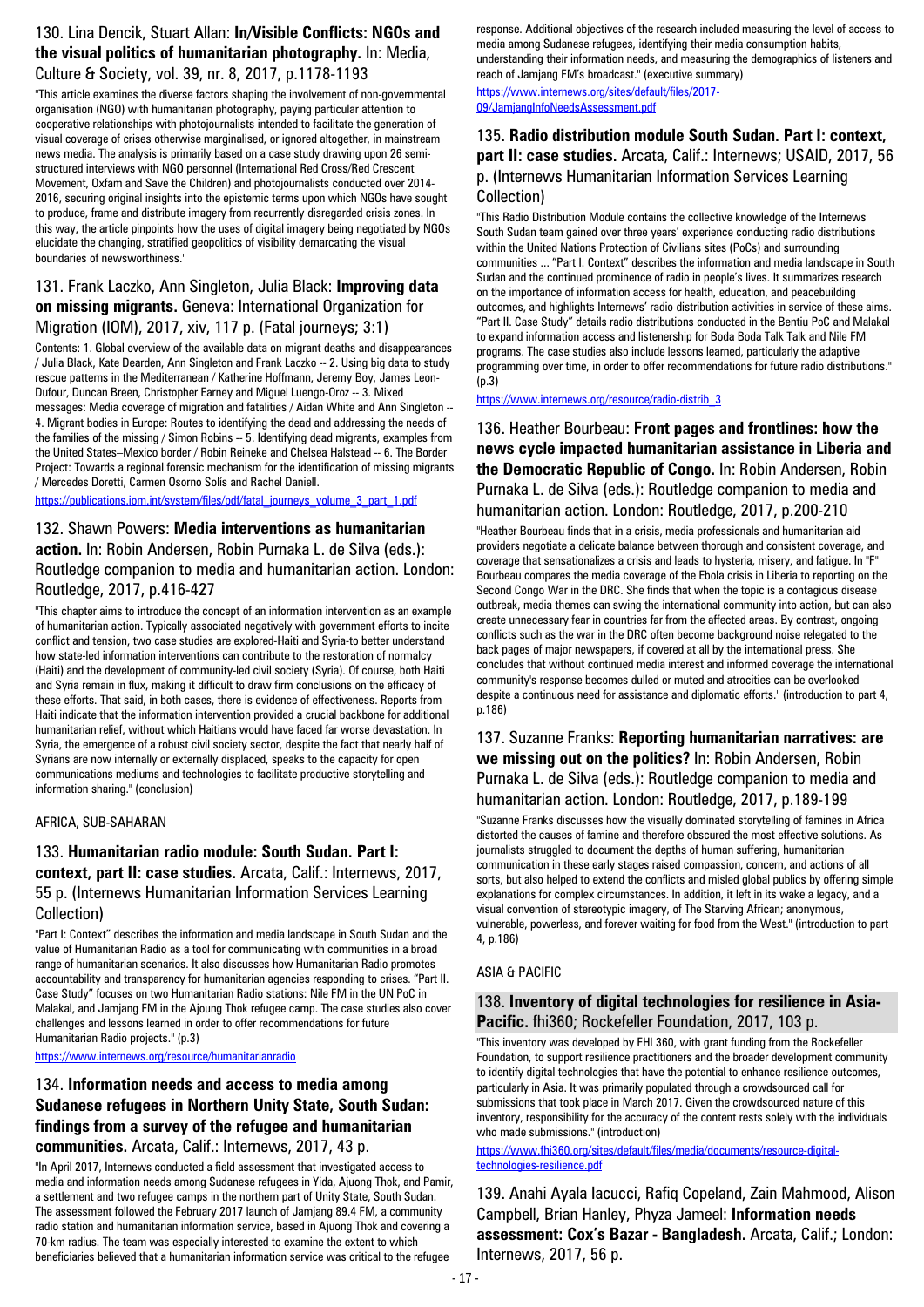"There is no accessible media in the Rohingya language, leaving the Rohingya population of well over a million, now spread between Myanmar and Bangladesh, reliant on information only available in languages other than their own ... This assessment, conducted in the Cox's Bazar region of Bangladesh in late October 2017, examines the information ecosystem facing the area's crisis affected population (introduction). According to the executive summary (p.10), "mobile phones were one of the main sources to send and receive information prior to arrival in the camps, which indicates a high household's ownership of mobile phone sets (64%). Within newly arrived families, smart phones are mainly used by adult men between age 15 to 24; many of them have taken an active role to mingle with others, access to Facebook and YouTube, and bring information back to the households. Some of the young boys with smart phones have said to spend major amount of credit on data rather than voice connectivity. Also, young men find places to gather, such as shops, where they can charge phones and share information with others of the same age. The lack of access to information and communication channels should perhaps not be surprising, given the enormous challenges presented by the information landscape. 71% of the affected population has had no formal education of any kind, and 77% of the refugee population is illiterate in any language. The Rohingya dialect, the main language spoken by 96% of the refugee population, has no agreed written script. It is technically illegal for refugees to purchase SIM cards. Access to radio sets is limited, and the signal is weak in many areas. What mass media that is available, is in Bangla or Chittigonian. 81% of refugees do not currently listen to the radio."

[https://www.internews.org/sites/default/files/2017-](https://www.internews.org/sites/default/files/2017-11/Internews_Coxs_Bazar_Publication%2030Nov_web.pdf) [11/Internews\\_Coxs\\_Bazar\\_Publication%2030Nov\\_web.pdf](https://www.internews.org/sites/default/files/2017-11/Internews_Coxs_Bazar_Publication%2030Nov_web.pdf)

# 140. Kim Scipes: **Disaster management in the Philippines: media, unions, and humanitarian action.** In: Robin Andersen, Robin Purnaka L. de Silva (eds.): Routledge companion to media and humanitarian action. London: Routledge, 2017, p.321-328

"In this essay, a different way to approach reporting on natural disasters has been suggested. It requires news reporters and their editors to recognize that there are progressive unions and allied organizations that exist, and because of their rootedness in their various communities across the country, that they can help provide more honest and accurate accounts of natural disasters than can be gained from government officials and outside NGO staff-members. It has been argued that gaining access through these local organizations can provide approaches to news reporting that actually help the affected community heal, by portraying survivors as active protagonists to overcoming the death and destruction instead of helpless victims." (conclusion)

# **Economics & Management of Media**

GENERAL & INTERNATIONAL

### 141. **Radio managers guide to mentoring.** BBC Media Action, [ca. 2017]

"Mentoring is one of the most effective ways to strengthen capacity in the radio stations we work with. Through our mentoring they develop skills that make them more dynamic and able to meet their audience's needs. It is more than a way to deliver training to partner stations and their staff. It is a technique based on interpersonal relationships to enhance people skills, knowledge and work performance through ongoing, on-the-job support. This guide is designed to give you the knowledge to incorporate mentoring into your projects. It is split into eight sections which do not need to be looked at in order: Introduction (mentoring and radio partnership basics) -- Audiences (understanding and serving audiences better) -- Mentoring models (examples, case studies and project design) -- Station partnerships (finding and working with radio stations) -- Finding mentors (recruiting, supporting and managing mentors) -- Evaluation (tools for evaluation) -- Next steps (how to bring mentoring into your project) -- Resources (useful documents and downloads)." (https://www.bbcmediaactionilearn.com/course)

<https://www.bbcmediaactionilearn.com/course/view.php?id=185>

# 142. **Perspectives from the global entertainment and media outlook 2017–2021: Curtain up! User experience takes center stage .** Price Waterhouse Coopers (pwc), 2017, 40 p.

"To thrive in a marketplace that is increasingly competitive, slower-growing, and dependent on personal recommendations, companies must develop strategies that engage, grow, and monetize their most valuable customers — i.e., their fans. To do so, they must combine excellent content with breadth and depth of distribution, and then bring it all together in an innovative user experience, in which the content is discoverable easily on an array of screens and at an attractive price. Simply capturing the natural growth in consumers and their uptake of services and content with existing approaches is no longer sufficient. Across the industry, the resulting quest to create the most compelling, engaging, and intuitive user experiences is now the primary objective for growth and investment strategies — and technology and data lie at their center." (executive summary)

#### <https://www.pwc.com/gx/en/entertainment-media/pdf/outlook-2017-curtain-up.pdf>

143. **World press trends 2017: the definitive guide to the global news media industry in numbers, trends and changes.** 

# Paris: WAN-IFRA, 2017, 87 p.

subjects: print media industries; digital media & communication; advertising markets; press & print media financing; digital / online media financing - international scope [http://anp.cl/wp-content/uploads/2017/10/WAN-IFRA\\_WPT\\_2017.pdf](http://anp.cl/wp-content/uploads/2017/10/WAN-IFRA_WPT_2017.pdf)

AFRICA, SUB-SAHARAN

# 144. **Perspectives from the global entertainment and media outlook 2017–2021: Curtain up! User experience takes**

**center stage .** Price Waterhouse Coopers (pwc), 2017, 161 p. subjects: entertainment media markets - Ghana; Kenya; Nigeria; South Africa; Tanzania <https://www.pwc.co.za/en/assets/pdf/entertainment-and-media-outlook-2017.pdf>

# 145. **Media ownership monitor Ghana.** Reporters Without Borders; Media Foundation for West Africa (MFWA), 2017

"The Media Ownership Monitor (MOM) reveals a high level of audience concentration in various media sectors. An almost maximum concentration was found among the printed press, where the top four media companies (Graphic Communications Group Limited, New Times Corporation, Western Publications Limited, Business and Financial Times Limited) together reach 95.9% of the readership. Three out of four readers (72.1%) choose a state-run newspaper for information or entertainment. Private companies on the other hand dominate the broadcasting sector. A high concentration exists in the TV segment, where the top four owners (Multimedia Group, Osei Kwame with U2 Company Ltd. /Despite Group of Companies, TV3 Network/ Media General Ghana Limited, stateowned Ghana Broadcasting Corporation) represent an audience share of 77.4%. The radio market is more diverse and 'market leaders' differ from region to region. Again the Multimedia Group and the Despite Group of Companies have a considerable market position by operating several nationwide outlets. All in all, radio shows a medium level of audience concentration around the four market leaders that together deliver news to 44.8% of the listenership." (http://www.mom-rsf.org)

<http://www.mom-rsf.org/en/countries/ghana>

# 146. Christoph Spurk, Filip Dingerkus: **The need and the opportunities for sustainability: the case of local radio stations in Tanzania.** In: Journal of Media Business Studies, vol. 14, nr. 1, 2017, p.38-59

"Local radio stations have mushroomed in Africa, including Tanzania, partly due to increased support from international donors. However, research results show that the lack of economic viability is a major constraint for local radio stations. They can hardly generate sufficient revenues from advertisers to sustain the station. This leads to high turnover of staff due to low pay, low quality of content, and lack of capacity in serious programming. Based on a market model, the goal of this paper is to identify these problems from both a business and a journalism perspective and to find possible solutions. The results of this analysis show that a viable economic model in Africa requires simultaneous support for three different fields, (a) development of good content, (b) development of media management capacities, and (c) media research covering the extent and satisfaction of local audiences in order to develop local advertising markets that serve local media." (abstract)

#### AMERICAS & CARIBBEAN

# 147. **Inflection point: impact, threats, and sustainability. A study of Latin American digital media entrepreneurs.** Sembra Media; Omidyar Network, 2017, 68 p.

#### *also published in Spanish*

"This study is the first comprehensive examination of the impact these entrepreneurs are having, the risks they face, and whether a viable business model has emerged for quality, independent, digital journalism. To conduct this research, SembraMedia, with the support of Omidyar Network, commissioned a team to study 100 digital news startups, 25 each in Argentina, Brazil, Colombia and Mexico. Many of the researchers were entrepreneurial journalists themselves, and they brought personal connections and a deep understanding of the media in their countries. In 2-hour interviews with founders or directors, they asked more than 130 questions about management and innovation, challenges and opportunities, audience size and engagement, income and expenses. This report is aimed at helping the founders of digital media startups better understand the trends, threats, and best practices that affect them. It is also designed to help investors, foundations, and journalism organizations to appreciate the value, vulnerability, and impact of this fast-growing media ecosystem. Although we cannot share their proprietary data, we've included our top-level findings in this report." (executive summary)

[https://www.omidyar.com/sites/default/files/file\\_archive/Inflection%20Point/Inflection%2](https://www.omidyar.com/sites/default/files/file_archive/Inflection%20Point/Inflection%20Point.pdf) [0Point.pdf](https://www.omidyar.com/sites/default/files/file_archive/Inflection%20Point/Inflection%20Point.pdf)

148. Martín Becerra, Guillermo Mastrini: **La concentración infocomunicacional en América Latina 2000-2015: nuevos medios y tecnologías, menos actores.** Bernal: Universidad Nacional de Quilmes; Observacom, 2017, 228 p.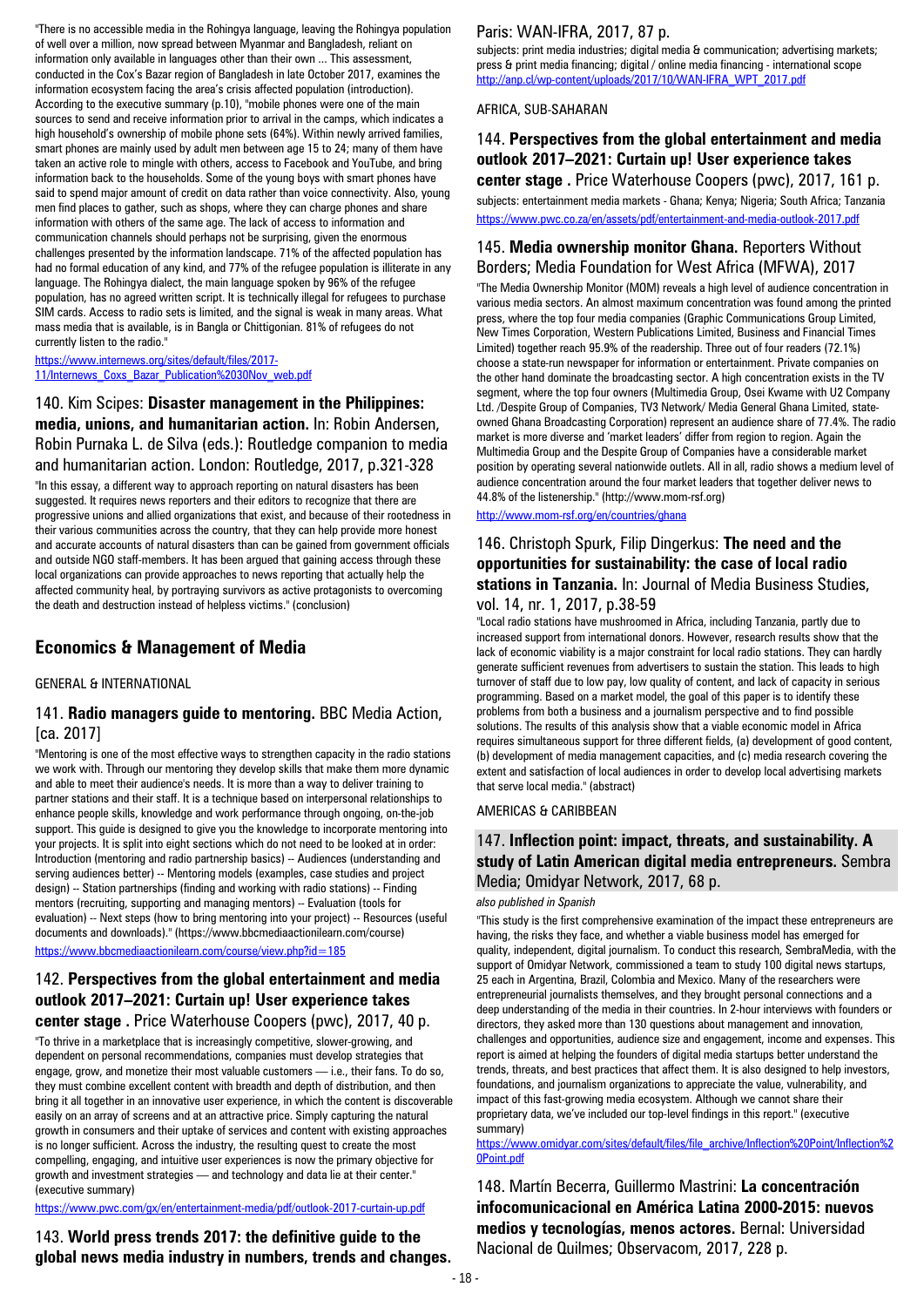"Hasta 2014, eran cinco los principales grupos que operaban en la región con capacidad de liderazgo y expansión más allá de las fronteras geográficas y de sectorización industrial: en orden de importancia a partir de su facturación, se trataba de Telefónica, América Móvil, Globo, Televisa y Clarín. Por entonces, las dos telefónicas mencionadas se ubicaban en un nivel muy superior al de Globo y Televisa, dado que facturaban diez veces más que los multimedios de Brasil y México. Estos, por su parte, duplicaban los ingresos del Grupo Clarín de Argentina. Desde entonces, hubo modificaciones en la estructuración de estos grupos, nuevas sociedades entre algunos de ellos y fusiones que alteraron su jerarquía económica y que potencian aún más el cuadro de concentración que se documenta en este libro. Cabe destacar que, si se considera solo a Telefónica y América Móvil, estos grupos se encuentran presentes en 18 de los 35 mercados analizados en esta investigación, con participaciones que tienen –al menos– el 30% de los mercados. Si la muestra abarca a los cinco grandes conglomerados de la región, se comprueba que estos están presentes en 28 de los 35 sectores. Pero también se puede apreciar que el tipo de presencia es completamente diferente si se considera a las telefónicas o a los grupos provenientes del sector de medios. Las primeras muestran una presencia secuencial, con dominio sustantivo en la televisión de pago, la telefonía fija y móvil, y la provisión de servicios de acceso a internet. Los grupos de medios tienen una presencia más diversificada, ya que han comenzado el proceso de convergencia hacia el sector de las telecomunicaciones (en especial Televisa y, fuera del lapso del presente estudio, Clarín), pero con una participación acotada a su territorio de origen. De esta forma, las telefónicas son grupos de carácter internacional o panregional con fuerte presencia en la región y una facturación muy superior a la de los grandes grupos de medios. Por su parte, los medios tradicionales han aprovechado su capacidad de influencia en la agenda política para promover sus intereses e iniciar el camino a una diversificación plena (presencia en todos o casi todos los mercados

infocomunicacionales) antes que las telefónicas. De cómo se resuelva esta disputa con intereses claramente diferenciados entre medios y telefónicas, dependerá la evolución de la concentración en la región." (conclusiones, p.193-194

subjects: media concentration; media convergence - Argentina; Brazil; Colombia; Chile; Mexico

<http://www.unq.edu.ar/advf/documentos/5a200e0e93ac2.pdf>

## 149. **Media ownership monitor Brazil.** Reporters Without Borders; Intervozes, 2017

"Power in Brazil means family business, both traditionally and to this very day. Dynasties of landowners known as "Colonels" extend their territorial claims to the airwaves, combining economic and political interests with tight control of public opinion. Neither digital technology and the rise of the internet nor occasional regulatory efforts seem to pose a serious challenge to these oligopolies. A joint investigation by the Brazilian NGO Intervozes and Reporters Without Borders between July and October 2017 now shows who are the key players and what are their respective other interests. The investigation comprises the 50 most important media outlets in Brazil and the 26 corporate groups owning them. Transparency about ownership of media companies remains low as there is no legal obligation for companies to disclose their shareholder structure. " (http://www.mom-rsf.org)

<http://www.mom-rsf.org/en/countries/brazil>

# 150. Jorge Acevedo: **El suelo no está parejo: límites y posibilidades de los medios locales en un mercado altamente concentrado.** In: Revista Conexión (Lima), nr. 7, 2017, p.78-103

"Este artículo expone los principales rasgos del mercado de la radio y la televisión de señal abierta en el Perú, y hace hincapié en los niveles de concentración de la inversión publicitaria, el control de las frecuencias y el marco regulatorio hecho a la medida de los grupos mediáticos más poderosos del país. También analiza las posibilidades de sostenibilidad económica, crecimiento y modernización de buena parte de los medios locales y regionales en un contexto mundial caracterizado por acelerados cambios tecnológicos y transformaciones en los hábitos y estilos de consumo de las audiencias. Asimismo, describe algunas fortalezas y estrategias desplegadas por las radios y televisoras locales, comerciales y con objetivos de desarrollo social (educativas y comunitarias), orientadas a posibilitar su permanencia en el mercado y sentar las bases para el complejo tránsito hacia la digitalización de la producción y distribución de contenidos multimedia." (sumilla)

subjects: community radio sustainability; media concentration; local television - Peru <http://revistas.pucp.edu.pe/index.php/conexion/article/view/19013/19229>

#### EUROPE

# 151. Eva Bakoy, Roel Puijk, Andrew Spicer: **Building successful and sustainable film and television businesses: a crossnational perspective.** Bristol (UK): Intellect, 2017, 300 p.

"This edited collection focuses on successful small and medium-sized film and television companies in Norway, Denmark, the Netherlands and the United Kingdom. Using original interviews with company founders and other employees, contributors explore case studies of businesses that have made successful productions, both in terms of popularity and critical acclaim, for at least five years. The book gives an overview of the film and television sector in each of the four featured countries, followed by chapters that investigate particular companies and their relationship to a wider industrial context. The

Introduction provides a theoretical and methodological discussion and the Conclusion draws together the common elements that may explain how these companies have been able to survive and thrive." (publisher)

# 152. Adilya Zaripova: **"My boss is 18,000 people": journalism practices in crowdfunded media organizations.** In: Medie-Kultur - Journal of media and communication research, vol. 33, nr. 62, 2017, p.110-118

"This article analyses three crowdfunded media organizations in three different countries – Krautreporter (Germany), Direkt36 (Hungary), and Colta (Russia). Using qualitative indepth interviews, it demonstrates that journalism practices in a crowdfunded newsroom are very different from those in other media. The study concludes that direct funding from the audience is financially unstable; it affects journalists' professional selfperception, changes their relationship with the audience and generally increases the amount of work that journalists have to do. At the same time, participants claim to be more satisfied with their work now than they ever were before." (abstract) <https://tidsskrift.dk/mediekultur/article/view/24767/23224>

### 153. Zuzana Lizcová: **Unter Druck: zur Lage der Presse in Tschechien.** In: Osteuropa, vol. 66, nr. 11-12, 2016, p.103-118

"In Tschechien ist die Qualitätspresse in einer schwierigen Lage. Der Markt ist klein, die Kosten sind hoch und die Erträge bescheiden. Zeitungen und Nachrichtenmagazine werden ihrem Anspruch, seriöse Berichterstattung zu bieten, oft nicht gerecht. Die Verantwortung für die Boulevardisierung war lange den ausländischen, überwiegend deutschen Medienhäusern zugeschrieben worden, die in den 1990er Jahren in Tschechien investiert und den Pressemarkt dominiert hatten. Seit der Weltwirtschaftskrise 2008 haben sich diese Investoren zurückgezogen, die neuen Eigentümer sind meist tschechische Großunternehmer. Doch die Qualität der

Berichterstattung ist nicht zwangsläufig besser geworden. Die Frage, wie frei die Presse ist, stellt sich vielmehr noch dringlicher. Dies gilt insbesondere für die Erzeugnisse aus dem Hause MAFRA, das dem Agrofert-Konzern des Großunternehmers und Finanzministers Andrej Babiš gehört." (Abstract)

subjects: media markets; financial sustainability of media; media ownership; freedom of the press; media concentration - Czech Republic

#### MIDDLE EAST / WESTERN ASIA & NORTHERN AFRICA

# 154. **Media ownership monitor Morocco.** Reporters Without Borders; Le Desk, 2017

"Nine of the 36 media companies involved in Morocco's most influential media are directly linked to the state, the government or the royal family. Four of them – SOREAD, SNRT, EcoMedias and Horizon Press – are among the most important media companies in terms of turnover and show the potential influence of politically linked media owners. The royal family itself is a leading media owner. Its holding company, the Société Nationale d'Investissement (SNI), has shares in four media companies, three of which are among the top five media companies (SOREAD, EcoMedias and Radio Méditerranée Internationale). One of the key questions raised by the MOM's findings is why leading figures from the business and financial world invest in newspapers that make no profit. Some of Morocco's richest businessmen have stakes in five of the nine French-language publications examined by the MOM: Aujourd'hui Le Maroc, La Vie Eco, Les Inspirations Eco, La Nouvelle Tribune and L'Economiste. Two of these businessmen, Aziz Akhannouch and Moulay Hafid Elalamy, are also government ministers." (http://www.mom-rsf.org) <http://www.mom-rsf.org/en/countries/morocco>

# **Freedom of Expression, Media Policies, Media Legislation**

# 155. Anthony Mavuto Gunde: **The political economy of the media in Malawi: news coverage of agricultural input subsidies.** In: African Journalism Studies, vol. 38, nr. 1, 2017, p.19-39

"In this article, media coverage of the Farm Input Subsidy Programme (FISP) in Malawi as was reported in the Weekend Nation newspaper between 2005 and 2012 is examined from a critical political economy perspective. The FISP aimed at subsidising inputs for low income rural farmers. The Weekend Nation, a political weekly, was established by a key politician during the advent of democracy in 1995. Through institutional in-depth interviews and qualitative content analysis of editorials and opinion columns, the paper finds that overall, the political ownership of the newspaper had no bearing on editorial content on the issue of the FISP policy. This suggests that the coverage of a critical agricultural policy concerning, to a great extent, rural livelihoods of Malawi, was presented independently without political ownership influence." (abstract)

#### GENERAL & INTERNATIONAL

156. **World trends in freedom of expression and media development. Global report 2017/2018.** Paris: UNESCO, 2017, 200 p.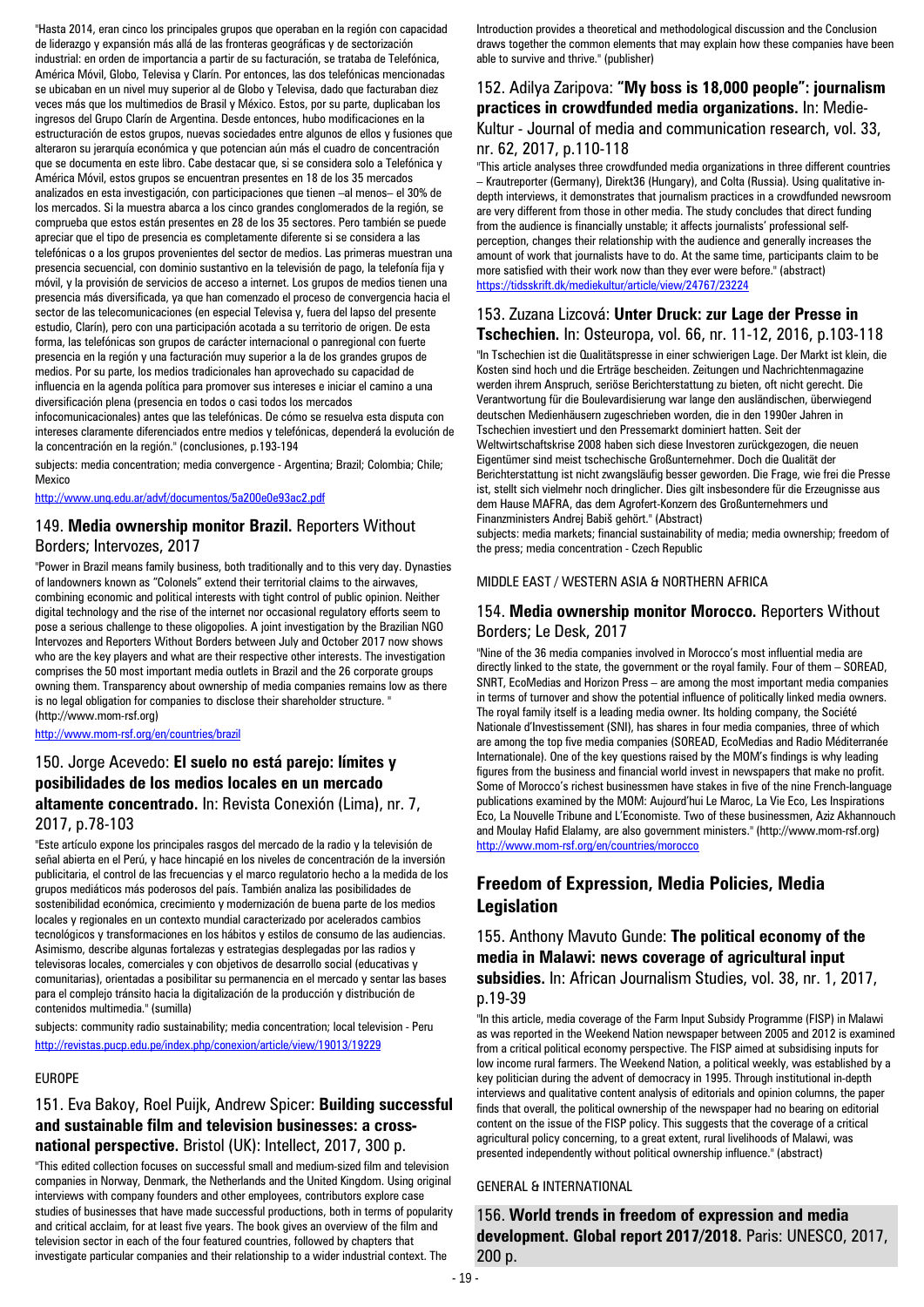"We have noted profound transformations in the field of media freedom, which is making progress in certain areas, but losing ground in others. Media freedom is limited in particular by many legal restrictions on the right to impart information and ideas, although progress is being made with regard to legal guarantees to seek and receive information. With regard to media pluralism, the last five years have seen a considerable increase in the number of sources of information. Yet the concentration of ownership of media companies and Internet services raises major concerns. The filtering effects of social media, which create "bubbles" in which people do not access the truth or "points of view" they consider "irritating" or "inappropriate" is one example. Another is the manipulation and dissemination of false information by propaganda mouthpieces. There has also been a hiatus in the progress of gender equality in content and staffing. Trends show that media independence is weakening and the professional standards of journalism are being eroded by economic forces on the one hand and lack of recognition by political actors on the other. Media and Internet companies are increasingly aware of the need for self-regulation. Finally, with regard to the physical, psychological and digital safety of journalists, trends remain extremely alarming, although implementation of the United Nations Plan of Action on the Safety of Journalists and the Issue of Impunity offers hope. There is new momentum for mechanisms to monitor, prevent, protect and strengthen justice for crimes against journalists." (forword, p.10-11)

<https://en.unesco.org/world-media-trends-2017>

# 157. Sanja Kelly, Mai Truong, Adrian Shahbaz, Madeline Earp, Jessica White (eds.): **Freedom on the net 2017: manipulating social media to undermine democracy.** Washington, DC; New York: Freedom House, 2017, 1060 p.

"Governments around the world have dramatically increased their efforts to manipulate information on social media over the past year. The Chinese and Russian regimes pioneered the use of surreptitious methods to distort online discussions and suppress dissent more than a decade ago, but the practice has since gone global. Such state-led interventions present a major threat to the notion of the internet as a liberating technology.Online content manipulation contributed to a seventh consecutive year of overall decline in internet freedom, along with a rise in disruptions to mobile internet service and increases in physical and technical attacks on human rights defenders and independent media. Nearly half of the 65 countries assessed in Freedom on the Net 2017 experienced declines during the coverage period, while just 13 made gains, most of them minor. Less than one-quarter of users reside in countries where the internet is designated Free, meaning there are no major obstacles to access, onerous restrictions on content, or serious violations of user rights in the form of unchecked surveillance or unjust repercussions for legitimate speech." (p.1)

[https://freedomhouse.org/sites/default/files/FOTN\\_2017\\_Full\\_Report.pdf](https://freedomhouse.org/sites/default/files/FOTN_2017_Full_Report.pdf)

# 158. Julia Plessing: **Shifting the South African media diversity debate from the stick to the carrot: lessons from Scandinavia, Latin America and West Africa.** In: African Journalism Studies, vol. 38, nr. 1, 2017, p.66-84

"More than 20 years into democracy, the South African media landscape, although free and moderately pluralistic, still does not represent fairly the diversity of viewpoints held in the country. Yet, the South African media debate on transformation has been dominated by the ANC's continued focus on media accountability. This has silenced a more constructive debate on how to foster media diversity. In the wake of a review of the MDDA (Media Development and Diversity Agency) Act, this paper seeks to reignite this debate by investigating different types of print media regulation and support in Scandinavia, Latin America and West Africa. It argues, firstly, that print media regulation and support is crucial to foster and maintain democratic debate, which is endangered if the media market is left to its own devices. Secondly, government support to print media has been much more common around the globe than often assumed, especially in the Scandinavian countries, which have invested heavily and successfully in the sector. Thirdly, an analysis of national contexts of print media support highlights the perpetual danger of governments exerting censorship or control. However, as is demonstrated in the paper's final section, a multiplicity of mechanisms of support exist that could be adapted to the South African context, whilst seeking to minimise state control." (abstract)

# 159. Elisabeth Witchel, Esben Q. Harboe (eds.): **Defending journalism: how national mechanisms can protect journalists and address the issue of impunity. A comparative analysis of practices in seven countries.** International Media Support (IMS), 2017, 250 p.

"The research documents how, despite immense ongoing challenges, in Afghanistan, Iraq, Nepal and Pakistan, some important advances have been made to develop joint structures and innovative approaches to defend the practice of journalism. It examines the long road Colombia has followed in the establishment of its protection programme, and looks at what organisations and bodies working on the ground in Indonesia and the Philippines struggle against, and what they have achieved using the resources available to them." (back cover)

[https://www.mediasupport.org/wp-content/uploads/2017/11/1\\_Journalist-Protection-](https://www.mediasupport.org/wp-content/uploads/2017/11/1_Journalist-Protection-Book-Digital-7.pdf)[Book-Digital-7.pdf](https://www.mediasupport.org/wp-content/uploads/2017/11/1_Journalist-Protection-Book-Digital-7.pdf)

# 160. **Open development: access to information and the sustainable development goals.** London: Article 19, 2017, 43 p.

"This report reviews the current state of the right of access to information (RTI) across the world to provide a baseline for future assessments over the lifetime of the 2030 Agenda. It finds that there has been significant incorporation of the right in well over half of UN Member States. The right has now been adopted into law or policy in 118 countries around the world (61 percent of UN Member States) from the largest countries (China, India, USA, Indonesia, Brazil, Nigeria and Mexico) to some of the smallest (St Vincent and the Grenadines, Vanuatu) covering 89 percent of the world's population. In addition, 90 countries have adopted explicit constitutional guarantees ... This report aims to provide understanding of RTI and its concrete implications on the daily life of citizens and the application of SDGs. It also aims to inform stakeholders on various experiences developed in this field, and the means at their disposal to exercise this right and advocate for its effective and measurable realization." (executive summary)

[https://www.article19.org/data/files/medialibrary/38832/Open-Development--Access-to-](https://www.article19.org/data/files/medialibrary/38832/Open-Development--Access-to-Information-and-the-SDGs-2017.pdf)[Information-and-the-SDGs-2017.pdf](https://www.article19.org/data/files/medialibrary/38832/Open-Development--Access-to-Information-and-the-SDGs-2017.pdf)

# 161. **Roads to influence: a practical toolkit to increase safety for journalists through advocacy in Somalia/Somaliland.**  International Media Support (IMS); Fojo Media Institute, 2017, 20 p.

#### *also published in Somali*

"The overall approach to advocacy in this toolkit is generic, but the toolkit focuses on increasing safety for journalists in Somalia/Somaliland. The order of the different steps follows a logical sequence. However, do keep in mind that advocacy is not necessarily a linear process. Advocacy rarely follows the same process twice, and there is always an element of unpredictability. This toolkit will give you an insight into: Main advocacy concepts and an advocacy vocabulary; How to develop a strategy to achieve your advocacy goals; How to analyse policies and political context with a focus on stakeholders; How to develop your approach to the target groups and audiences; and finally how to identify and acquire essential skills needed to prepare a strong advocacy strategy." (introduction)

[https://www.mediasupport.org/wp-content/uploads/2017/10/Roads-to-Influence-](https://www.mediasupport.org/wp-content/uploads/2017/10/Roads-to-Influence-_ENG.pdf) [\\_ENG.pdf](https://www.mediasupport.org/wp-content/uploads/2017/10/Roads-to-Influence-_ENG.pdf)

## 162. **"Tu deinen Mund auf": das Menschenrecht auf freie Meinungsäußerung und Pressefreiheit.** Hannover: Evangelische Kirche in Deutschland (EKD), 2017, 69 p.

Contents: Meinungs- und Pressefreiheit – Worum geht es? -- Weltkarte: Rangliste der Pressefreiheit 2017 -- Interview mit Christian Mihr (Reporter ohne Grenzen) -- Stimmen von Journalistinnen und Journalisten weltweit I -- Interview mit Hans Leyendecker -- Von der Freiheit, zu schreiben, was man will -- "Die Wahrheit ist dem Menschen zumutbar" --Stimmen von Journalistinnen und Journalisten weltweit II -- Predigtanregungen -- Biblische Zugänge -- Liturgische Bausteine -- Lieder -- Kollektenvorschläge -- Wichtige Begriffe -- Weiterführende Literatur, Filme und Links.

subjects: freedom of the press - international scope

[https://www.ekd.de/ekd\\_de/ds\\_doc/menschenrechte\\_pressefreiheit.pdf](https://www.ekd.de/ekd_de/ds_doc/menschenrechte_pressefreiheit.pdf)

# 163. Larry Kilman: **An attack on one is an attack on all: successful initiatives to protect journalists and combat impunity.** Paris: UNESCO, 2017, 98 p.

*also published in French and Spanish*

"This report takes a look at a selection of the innovative, successful ways media companies, individual journalists and civil society organizations are coming together to improve journalist safety. These are cases of people taking the initiative, of acting on behalf of the profession, of not sitting back as disempowered victims. The report is not an overview of all the work that is being done in this domain. It is not full of statistics and data. It is, instead, a collection of stories, told in the words of the motivated people who are dedicated to protecting courageous journalists with pro-active measures to make them safer." (introduction, p.9)

Annex: UNESCO/IPDC projects on the safety of journalists (2009-2017), p.95-98 <http://unesdoc.unesco.org/images/0025/002504/250430e.pdf>

# 164. Kate Musgrave: **In repressive countries, citizens go 'dark' to share independent news.** Washington, DC: Center for International Media Assistance (CIMA), 2017 (CIMA Digital Report)

"CIMA's analysis of audience data from nearly 40 countries yields a statistically significant correlation between freedom of the press and reliance on dark social sharing: the more repressive the media environment, the more likely the audience is to access news through dark social. Even more illustrative of this trend, however, are some of the data points where that correlation seems the strongest, as in Turkey and Russia. In these cases, delving into incidents over the timeframe of the dataset, 2016, strongly suggests causation. Where independent news coverage is under attack, there are inevitably reverberations in how that news is accessed and shared." (introduction)

[https://www.cima.ned.org/publication/repressive-countries-citizens-go-dark-share](https://www.cima.ned.org/publication/repressive-countries-citizens-go-dark-share-independent-news/)[independent-news/](https://www.cima.ned.org/publication/repressive-countries-citizens-go-dark-share-independent-news/)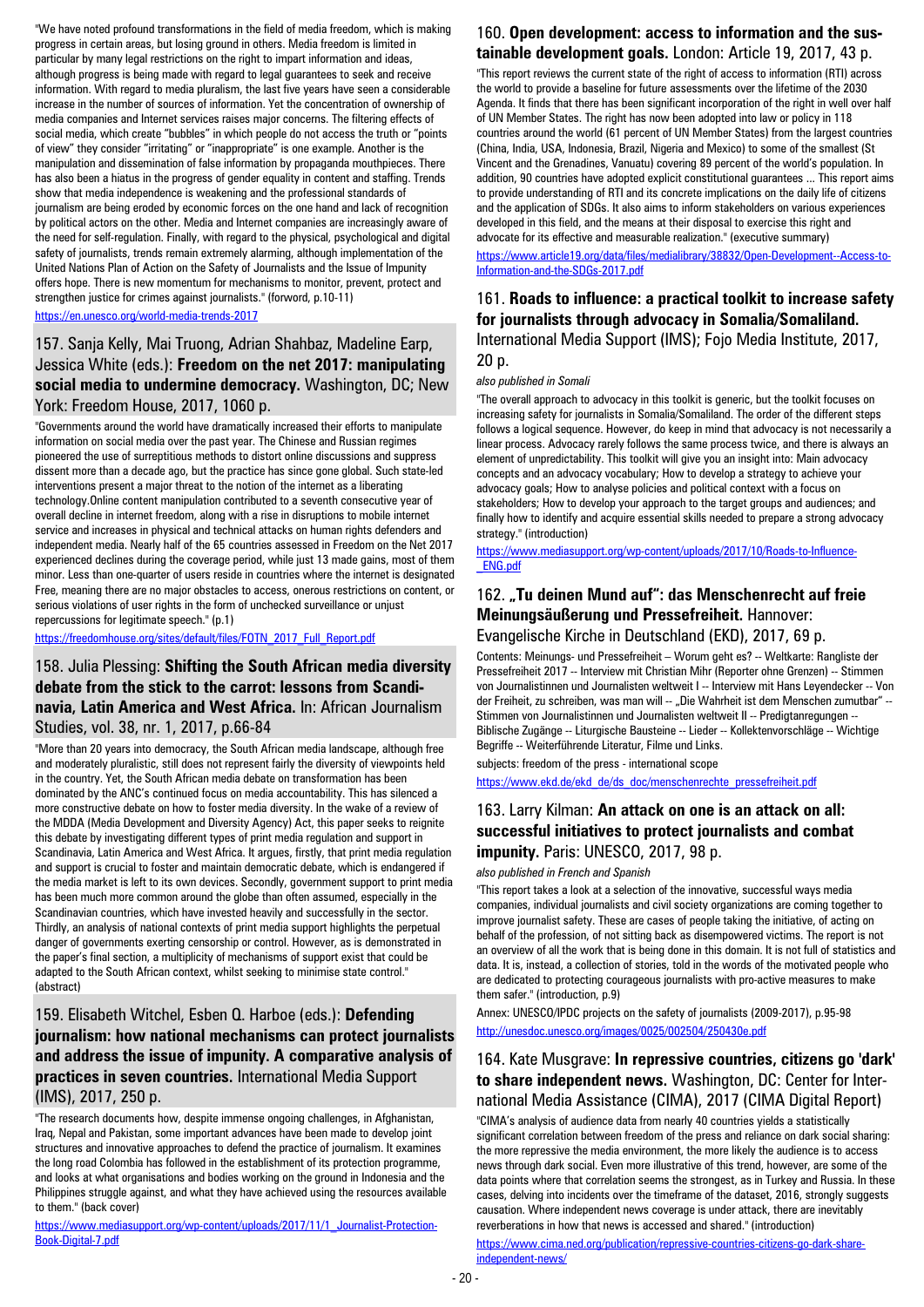# 165. Sarah Oh: **Advocating for openness: nine ways civil society groups have mobilized to defend internet freedom.**  Washington, DC: Center for International Media Assistance (CIMA), 2017 (CIMA Digital Report)

"Civil society groups from the Global South are leading the charge to advocate for an Internet that remains open, pluralistic, and democratic. The nine case studies highlighted in this report demonstrate various ways groups in different countries have successfully fought for policies and norms that strengthen Internet freedom and digital rights. These strategies include awareness-raising, nonviolent direct action, regional and international coalition-building, and strategic litigation." (key findings)

[https://www.cima.ned.org/publication/advocating-openness-nine-ways-civil-society](https://www.cima.ned.org/publication/advocating-openness-nine-ways-civil-society-groups-mobilized-defend-internet-freedom/)[groups-mobilized-defend-internet-freedom/](https://www.cima.ned.org/publication/advocating-openness-nine-ways-civil-society-groups-mobilized-defend-internet-freedom/)

# 166. Abeer Saady: **What if ...? Safety handbook for women journalists. Practical advice based on personal experience.** International Association of Women in Radio and Television (IAWRT), 2017, 89 p.

subjects: safety of journalists; female journalists - manuals & training materials [http://www.iawrt.org/sites/default/files/field/pdf/2017/11/IAWRT%20Safety%20Manual.](http://www.iawrt.org/sites/default/files/field/pdf/2017/11/IAWRT%20Safety%20Manual.Download.10112017.pdf) [Download.10112017.pdf](http://www.iawrt.org/sites/default/files/field/pdf/2017/11/IAWRT%20Safety%20Manual.Download.10112017.pdf)

# 167. Howard Tumber, Silvio R. Waisbord (eds.): **The Routledge companion to media and human rights.** London; New York: Routledge, 2017, xix, 520 p.

"The Companion is the first collection to bring together two distinct ways of thinking about human rights and media, including scholarship that examines media as a human right alongside that which looks at media coverage of human rights issues. This international collection of 49 newly written pieces thus provides a unique overview of current research in the field, while also providing historical context to help students and scholars appreciate how such developments depart from past practices. The volume examines the universal principals of freedom of expression, legal instruments, the right to know, media as a human right, and the role of media organisations and journalistic work. It is organised thematically in five parts: Communication, Expression and Human Rights; Media Performance and Human Rights: Political Processes, Media Performance and Human Rights: News and Journalism; Digital Activism, Witnessing and Human Rights; Media Representation of Human Rights: Cultural, Social and Political." (website Routledge.com)

table of contents[: http://www.gbv.de/dms/weimar/toc/873933850toc.pdf](http://www.gbv.de/dms/weimar/toc/873933850toc.pdf)

# 168. Anri Van der Spuy: **What if we all governed the Internet? Advancing multistakeholder participation in Internet governance.** Paris: UNESCO, 2017, 108 p. (UNESCO series on Internet freedom)

"The research in these pages covers the theory around multistakeholder participation in Internet governance through a review of relevant literature. It also analyses case studies from Kenya to Brazil, South Korea, and the Internet Governance Forum (IGF), which illustrate how multistakeholder approaches to Internet governance are applied in practice in diverse places and on different issues. In two of these cases, the outcome had legal repercussions that advanced the role of the Internet in terms of respect for rights; in the other two, the impact was positive for wider norms and processes." (foreword, p.6) <http://unesdoc.unesco.org/images/0025/002597/259717e.pdf>

# 169. Joseph A. Cannataci, Bo Zhao, Gemma Torras Vives, Shara Monteleone, Jeanne Mifsud Bonnici, Evgeni Moyakine: **Privacy, free expression and transparency: redefining their new boundaries in the digital age.** Paris: UNESCO, 2016, 139 p. (UNESCO series on internet freedom)

subjects: right to privacy; internet privacy & security; freedom of expression; data protection (legal aspects); internet / social media legislation & regulation - international scope - position papers / recommendations

<http://unesdoc.unesco.org/images/0024/002466/246610e.pdf>

### AFRICA, SUB-SAHARAN

# 170. Herman Wasserman, Nicholas Benequista: **Pathways to media reform in Sub-Saharan Africa: reflections from a regional consultation.** Washington, DC: Center for International Media Assistance (CIMA), 2017, 25 p.

"To ensure that African media organizations remain viable players in this changing political and economic landscape, new coalitions need to be built and existing ones strengthened. The existing coalitions in the region display certain weaknesses: they tend to be unevenly spread across the region and they tend to focus on a narrow band of concerns. While the existing organizations do important work pertaining to legal protections, constitutional guarantees for freedom of expression, and the safety of

journalists, they are weaker in the areas of digital access, infrastructure, and ICT policy. More capacity should be built to enable research into fast-evolving areas of the media such as digital, mobile, and social media, and the questions concerning freedom, independence, and sustainability that arise from this new and rapidly shifting arena. Instead of merely adding more networks and linking existing ones together across the region in a show of solidarity, there is a need for strategic thought around the type of collaborations needed in the region." (recommendations, p.23) <https://www.cima.ned.org/publication/pathways-to-media-reform-in-sub-saharan-africa/>

# 171. Raymond Adibe, Cyril Chinedu Ike, Celestine Uchechukwu Udeogu: **Press freedom and Nigeria's Cybercrime Act of 2015: an assessment.** In: Africa-Spectrum, vol. 52, nr. 2, 2017, p.117-127

"This study assesses the Cybercrime Act 2015 and its implications for online press freedom in the liberal authoritarian state of Nigeria. Specifically, the study examines how the character of political leadership in Nigeria leads to wrongful application of the act to undermine the independence of the press. The study shows that Nigeria's online press freedom index has consistently worsened since the introduction of the Cybercrime Act in 2015, and it recommends the promotion of a holistic democratic project that recognises economic and political freedom as being inextricably linked." (abstract) <https://journals.sub.uni-hamburg.de/giga/afsp/article/view/1052/1059>

# 172. Mélissa Cornet: **Tanzania: freedom of expression in peril.**  Paris: International Federation of Human Rights (FIDH); Legal and Human Rights Centre, 2017, 20 p.

Contents: I. Dissenting voices have become targets of the authorities -- II. Human Rights Defenders and ordinary citizens are also in the sights of the authorities -Recommendations -- Annex I: Tools for repression - the Media Services Act and the Cybercrimes Act -- Annex II: List of journalists and human rights defenders harassed -- Annex III – Citizens harassed. [https://www.fidh.org/IMG/pdf/joint\\_position\\_note\\_tanzania\\_fidh\\_lhrc.pdf](https://www.fidh.org/IMG/pdf/joint_position_note_tanzania_fidh_lhrc.pdf)

# 173. Twange Kasoma, Greg Pitts: **The Zambian press freedom conundrum: Reluctance rather than resilience.** In: Journal of African Media Studies, vol. 9, nr. 1, 2017, p.129-144

"As different governments have assumed power in Zambia since the democratic tide that swept across Africa in the early 1990s, the conundrum of a free press continues to complicate governance and journalistic practices. This study investigated how members of Parliament (MPs) felt about press freedom. A survey administered to current MPs, which had a response rate of 52%, revealed that almost 95% (94.6%,  $n=70$ ) agreed or strongly agreed that press freedom in Zambia should be increased. A parallel measure of questionnaire reliability asked Parliamentarians to respond to the statement, Press freedom in Zambia should be decreased. The majority 81.1% (n=60) disagreed or strongly disagreed. The study's overall results indicate that there is an awareness of the importance of press freedom among the MPs, but there appears to be a reluctance – rather than resilience – to implement changes that would provide for a freer press system." (abstract)

# 174. Angela Quintal: **Journalists not terrorists: in Cameroon, anti-terror legislation is used to silence critics and suppress dissent.** New York: Committee to Protect Journalists (cpj),

#### 2017, 17 p. *also published in French*

"In 2014, Cameroon enacted a broad anti-terror law as part of its effort to counter the extremist group Boko Haram, but authorities are using it to arrest and threaten local journalists who report on the militants or unrest in the country's English-speaking regions. A presidential decree in August 2017 ended legal proceedings against at least four journalists, but the laws that were used against them are still in place. RFI broadcaster Ahmed Abba remains in jail. With elections due to take place next year, many of Cameroon's journalists say they are too scared to cover politics or sensitive issues." (p.2)

<https://cpj.org/reports/Cameroon-English-Web.pdf>

### 175. **"Like fish in poisonous waters": attacks on media freedom in Somalia.** New York: Human Rights Watch, 2016, 85 p.

"This report focuses on abuses by state and non-state actors against journalists and other media workers since 2014. It is based on over 50 interviews with journalists working throughout south-central Somalia and Puntland, the semi-autonomous state in northeastern Somalia. Beyond killings, attempted killings, and a range of threats, the report also documents how journalists in the new interim regional states and in Puntland face unique obstacles that undermine their reporting." (p.2) [https://www.hrw.org/sites/default/files/report\\_pdf/somalia0516web\\_1.pdf](https://www.hrw.org/sites/default/files/report_pdf/somalia0516web_1.pdf)

# 176. **"Keep the people uninformed": pre-election threats to free expression and association in Uganda.** Human Rights Watch, 2016, 42 p.

"[This publication] documents harassment and intimidation by government and ruling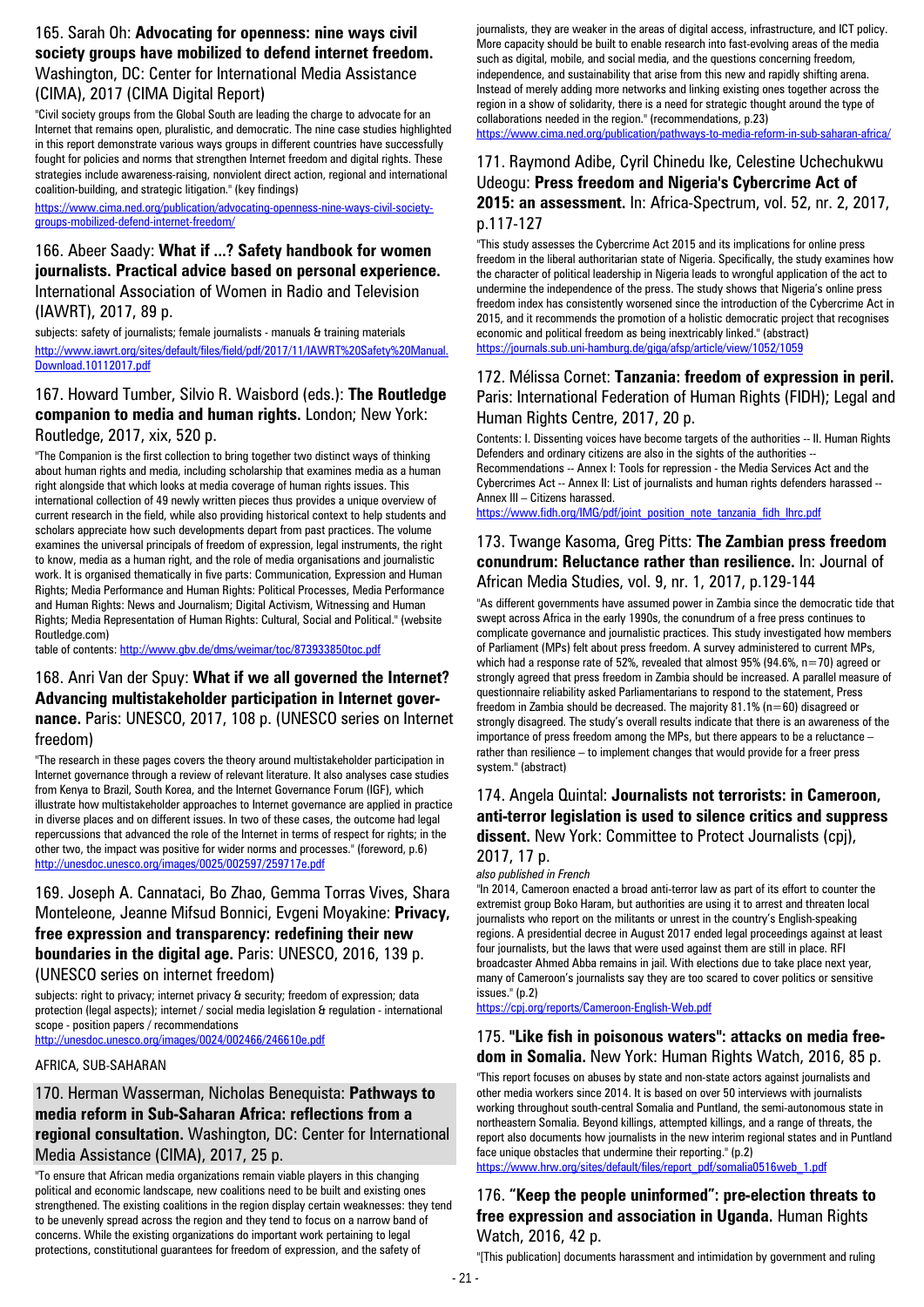party officials against the media and civil society, particularly outside the capital, Kampala. The police, district officials, internal security officials, and the country's broadcasting regulator visited and called stations to silence critical or independent voices. Journalists have been suspended and radio stations threatened with closure for hosting opposition members as guests. Likewise, state agents visited nongovernmental organizations working on governance, human rights, and oil sector transparency, threatened them with deregistration and closure, and in some cases, physically assaulted and arrested NGO activists. A pending law threatens to create broad and vaguely worded crimes for legitimate civil society work. The government and all other relevant authorities should respect and protect the freedoms of expression and association and cease intimidating and harassing journalists and civil society members. The government of Uganda should respect and uphold its obligations under international human rights law and Uganda's own constitution to protect freedom of speech and voters' right to receive and obtain information at this critical time. Unless remedied, violations of these basic rights will impede Uganda's ability to hold free and fair elections." (abstract)

[https://www.hrw.org/sites/default/files/report\\_pdf/uganda0116web.pdf](https://www.hrw.org/sites/default/files/report_pdf/uganda0116web.pdf)

# 177. Steven M. Ellis: **A shadow over democracy: 2016 IPI/AMI Zambia press freedom mission report.** Vienna: International Press Institute (IPI); Nairobi: African Media Initiative (AMI), 2016, 23 p.

"Voters need and deserve to hear a full range of voices as they decide their future and 'The Post' has played a vital role in providing an alternative to government-dominated mass media in Zambia. Unshackling that voice is critical if Zambians are to vote in an atmosphere that can be deemed free and fair. The ZRA has refused to work with The Post to reconcile its disputed debts and allow payment, making the seizure appear to be an effort by President Lungu to silence a persistent critic in order to hold on to power. IPI and the AMI are concerned that, if allowed to stand, the effort could have an extremely negative impact on democracy in the region, insofar as other leaders might take note and seek to misuse state power to similar ends." (conclusion)

[https://ipi.media/wp-content/uploads/2016/08/2016-IPI-AMI-Zambia-Press-Freedom-](https://ipi.media/wp-content/uploads/2016/08/2016-IPI-AMI-Zambia-Press-Freedom-Mission-Report-Final-2.pdf)[Mission-Report-Final-2.pdf](https://ipi.media/wp-content/uploads/2016/08/2016-IPI-AMI-Zambia-Press-Freedom-Mission-Report-Final-2.pdf)

#### AMERICAS & CARIBBEAN

# 178. Silvia Chocarro: **Estándares internacionales de libertad de expresión: guía básica para operadores de justicia en América Latina.** Washington, DC: Center for International Media Assistance (CIMA), 2017, 39 p.

Contents: 1. El derecho a la libertad de expresión: una introducción -- 2. Protegiendo periodistas: el papel del poder judicial -- 3. La excepción: límites a la libertad de expresión y acceso a la información -- 4. Desafíos de la libertad de expresión en Internet -- 5. El derecho de acceso a la información pública -- 6. Cuanto más, mejor: pluralismo y diversidad en los medios de comunicación.

subjects: freedom of expression; freedom of the press; internet freedom; freedom of information (access to public information); international legal standards - Latin America criteria catalogues / frameworks / guidelines

[https://www.cima.ned.org/resource/estandares-internacionales-de-libertad-de](https://www.cima.ned.org/resource/estandares-internacionales-de-libertad-de-expresion-guia-basica-para-operadores-de-justicia-en-%20america-latina/)[expresion-guia-basica-para-operadores-de-justicia-en-](https://www.cima.ned.org/resource/estandares-internacionales-de-libertad-de-expresion-guia-basica-para-operadores-de-justicia-en-%20america-latina/) america-latina/

# 179. Marianne Díaz: **Retención de datos y registro de teléfonos móviles: Chile en el contexto lationamericano.**  Derechos Digitales, 2017, 36 p.

"Frente a la tendencia regional y global que lleva a gobiernos y a proveedores de servicio a acumular una cantidad cada vez mayor de información sobre sus usuarios, este estudio intenta una aproximación comparada a la manera en que las legislaciones de México, Brasil, Colombia, Perú, Argentina y Chile abordan la retención de datos y el registro de teléfonos móviles, de cara a sus obligaciones y compromisos internacionales en el marco interamericano, y en particular en relación a los proyectos legislativos que en Chile buscan realizar cambios al actual marco regulatorio de las telecomunicaciones." (resumen)

subjects: mobile phones; electronic / internet surveillance; internet / social media legislation & regulation - Argentina; Brazil; Chile; Colombia; Mexico; Peru [https://www.derechosdigitales.org/wp-content/uploads/informe-marianne-retencion-de](https://www.derechosdigitales.org/wp-content/uploads/informe-marianne-retencion-de-datos.pdf)[datos.pdf](https://www.derechosdigitales.org/wp-content/uploads/informe-marianne-retencion-de-datos.pdf)

# 180. María Soledad Segura, Silvio Waisbord: **Media movements: civil society and media policy reform in Latin America.** London: Zed Books, 2016, 214 p.

Contents: 1. Limited Pluralism and "Elite-Captured" Policies -- 2. The Field of Media Activism: Organizations and Demands -- 3. Strategies -- 4. Policy Reforms -- 5. Political Opportunities -- 6. Why Transnational Activism Matters -- 7. Policy Implementation --Conclusion: The Contributions of Media Movements.

ASIA & PACIFIC

# 181. Nat Kretchun, Catherine Lee, Seamus Tuohy: **Compromising connectivity: information dynamics between the state and society in a digitizing North Korea.** Washington, DC: Intermedia, 2017, 97 p.

"The information and media environment in North Korea continues to evolve quickly. This report demonstrates that the depth and diversity of information and media access channels have grown markedly since the release of A Quiet Opening in 2012. More North Koreans have greater access to a larger variety of media content and communication devices. However, it is equally clear the North Korean state is determined to regain control of how and what information its citizens access. Rather than attempting to recreate the information blockade and national sequestration of the Kim Il Sung era, the state's recent technological innovations strongly suggest it is moving toward a new, but no less heavily controlled information environment. This is apparent when we examine current and emerging techniques for censorship, surveillance and integrity preservation across the network, device and human levels." (conclusion)

[http://www.intermedia.org/wp-content/uploads/2017/02/Compromising-Connectivity-](http://www.intermedia.org/wp-content/uploads/2017/02/Compromising-Connectivity-Final-Report_Soft-Copy.pdf)[Final-Report\\_Soft-Copy.pdf](http://www.intermedia.org/wp-content/uploads/2017/02/Compromising-Connectivity-Final-Report_Soft-Copy.pdf)

#### EUROPE

# 182. Centre for Media Pluralism and Media Freedom (CMPF): **Monitoring media pluralism in Europe: application of the Media Pluralism Monitor 2016 in the European Union, Montenegro and Turkey.** European University Institute, 2017, 92 p.

"The Monitor assesses the risks to media pluralism based on a set of twenty indicators covering a broad notion of media pluralism that encompasses political, cultural, geographical, structural and content related dimensions. All types of media are covered: public service, commercial, community media, new media and online platforms. The risks for media pluralism are measured in four different areas: Basic Protection, Market Plurality, Political Independence and Social Inclusiveness. The indicators cover legal, economic and socio-political questions. National experts, composing the MPM network of local teams, provided the data to assess the levels of risk at country level, drafted the country reports, while the CMPF supervised and guaranteed quality and consistency of the data collection and assessed the levels of risk." (executive summary) <http://cmpf.eui.eu/media-pluralism-monitor/mpm-2016-results>

## 183. **Journalism and media privilege.** Strasbourg: European Audiovisual Observatory; Council of Europe, 2017, 106 p. (IRIS Special; 2017-2)

"The report provides an overview of the most recent rules, case law and policies across Europe with regard to the privileges that are given to journalists when exercising their activities. As a rule, when identifying the relevant legal aspects, three features are taken into account: the corresponding provisions shall a) be aimed at guaranteeing through special information rights that media are able to fulfil their opinion-shaping function, b) ensure through special procedural mechanisms that freedom of the media is safe from state interference, and/or c) prevent people affected by media reporting from being in a position to suppress it under civil or criminal law without taking into account the freedom of the media." (foreword)

<https://rm.coe.int/journalism-and-media-privilege-pdf/1680787381>

# 184. Bea Bodrogi: **Civil defamation and media freedom in Hungary: trends and challenges in court practice in personality rights cases.** Vienna: International Press Institute, 2017, 21 p.

"The present study examines current legislation and court practice in Hungary regarding civil law violations of rights to reputation, privacy and likeness, with a particular focus on trends in terms of awarding non-pecuniary damages/restitution. Through an analysis of relevant legislation and a presentation of cases connected with the press, it critiques the current situation in terms of limitations on freedom of expression. Personality rights in this context is a difficult area of jurisprudence, as it involves the consideration and balancing of two important values and constitutional rights: freedom of expression on the one hand and the rights to reputation, privacy and likeness on the other. This balancing act requires the interpretation of very succinctly worded legislative texts and rulings by the Constitutional Court with the help of the guidelines issued by the Supreme Court (also known as the Kúria). Another difficulty for the judiciary is the recent increase in Hungary of cases in which politicians turn to the courts to seek relief for injuries they allege to have suffered, hoping to obtain a judgment that will put an end to political and societal controversies in which they are involved." (introduction) <https://ipi.media/wp-content/uploads/2017/03/Hungary-Civil-Defamation-web-small-2.pdf>

185. Ilcho Cvetanoski et al.: **Republic of Macedonia: media freedom in turbulent times. Report on the April 2017 joint international mission.** Leipzig: European Centre for Press and Media Vreedom (ECPMF); SEEMO; European Federation of Journalists (EFJ); , 2017, 27 p.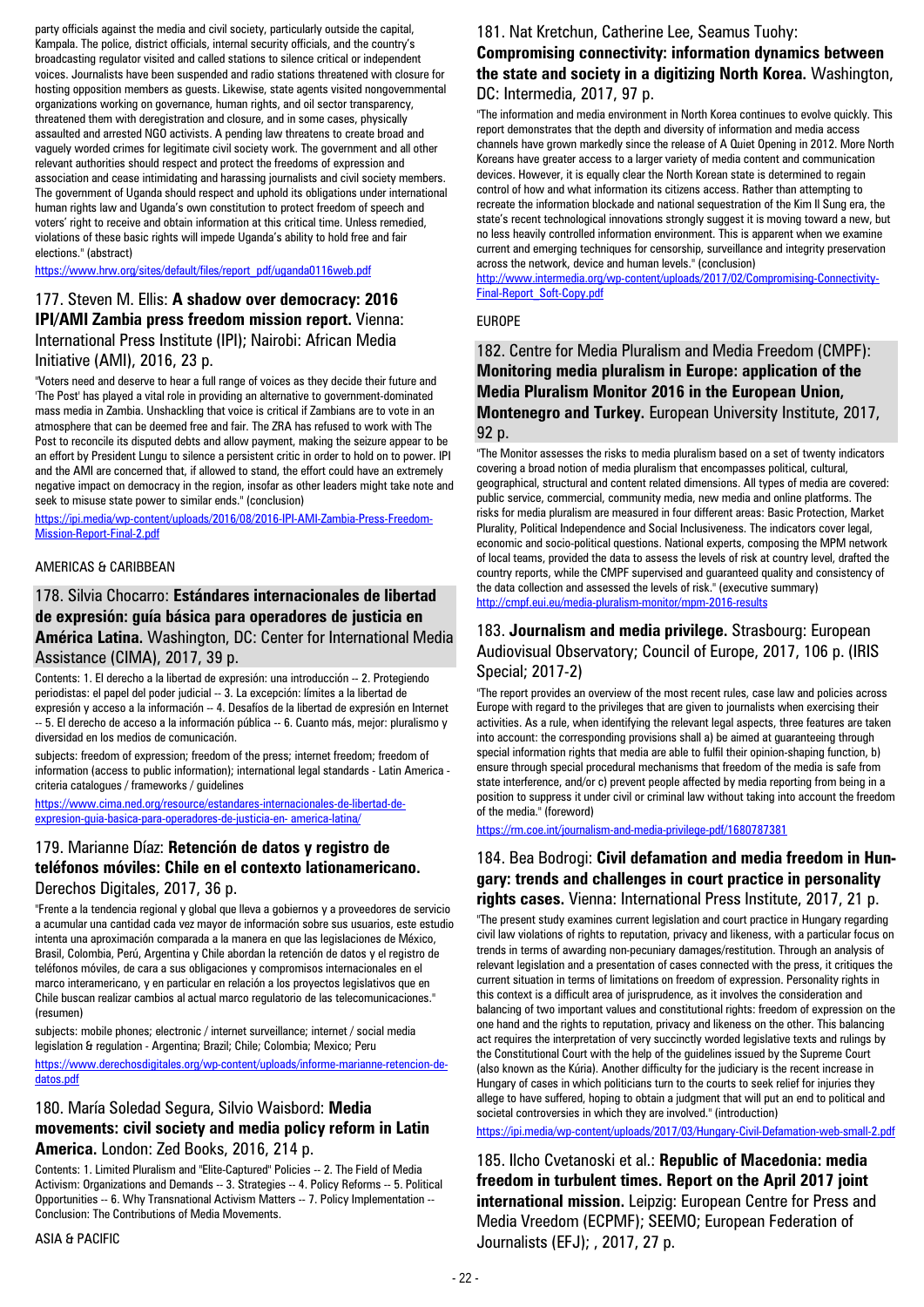"This report indicates that through complex set of mechanism the previous government, as well as authorities, gave their best to fully control the media sphere with the final aim to advance and prolong their reign. These tendencies can be observed through analysing the onground work and comparing it with theoretical research in a coherent framework of tools and strategies that were used as a sort of blueprint on how to control the media. One the one hand, political elites, linked with a lack of political will to protect journalists and freedom of the media, are partially responsible for the unsatisfactory situation in the country. On the other side a fair share of the responsibility lies at international organisations and journalists themselves for not being fully proactive in tackling pressing issues. With the given testimonials of Macedonian journalists and media workers underlining this assessment, the report gives on-ground perspective and first-hand experience on the main issues that are undermining professional journalism in the country." (abstract)

[https://ecpmf.eu/files/ecpmf-report\\_mission-mazedonien\\_web.pdf](https://ecpmf.eu/files/ecpmf-report_mission-mazedonien_web.pdf)

## 186. Beata Klimkiewicz: **State, media and pluralism: tracing roots and consequences of media policy change in Poland.**  In: Publizistik, vol. 62, nr. 2, 2017, p.197-213

"Recent media policy developments in Poland attract wide media coverage and the attention of governmental and non-governmental international and national organisations and bodies. This article aims at putting the debated regulatory changes into a relevant context through policy analysis. The normative concept against which the change will be tested, is media pluralism. Why? The concept of media pluralism is often viewed as an important condition for a well-functioning and democratic public sphere and media, while also incorporating political, economic and cultural value dimensions." (p.197)

<https://link.springer.com/content/pdf/10.1007%2Fs11616-017-0337-5.pdf>

# 187. Scott Griffen: **Croatia: media freedom in turbulent times: report on the June 2016 joint international mission.** Vienna: International Press Institute (IPI), 2016, 25 p.

"Incidents of physical violence and – worse still – impunity for those who commit such acts continue in Croatia, an unacceptable situation for an EU member state. On the other, legal provisions such as the country's criminal defamation and shaming laws have been abused to punish investigative journalists for doing their jobs. Such trends can and must be reversed. But it is also clear that 'informal' limits to free expression, which can be more easily disguised and hence denied, are at work in Croatia. These limits include excessive political influence in the media as well as politically motivated discourse that seeks to undercut critical journalism by singling out its practitioners as "activists" or even "traitors". These patterns have an impact both on the production of content, through direct pressure or self-censorship, and on the reception of content by the public. The most glaring example of recent political influence is the recent government's obvious interference at the public broadcaster HRT." (conclusion, p.15)

<https://ipi.media/wp-content/uploads/2016/12/Croatia-Report-Intl-Mission-2016.pdf>

#### MIDDLE EAST / WESTERN ASIA & NORTHERN AFRICA

# 188. **A guide to freedom of expression in Libya.** London: Lawyers for Justice in Libya; International Media Support (IMS),

# 2017, 13 p.

*also published in Arabic* "The prospect of a new Libyan constitution offers an opportunity for consolidated, clear and robust legal protections for freedom of expression. However, the current Constitutional Draft contains significant legal loopholes and establishes institutions of uncertain power. The failure of the Constitutional Draft to adhere to international minimum standards, let alone seek to ensure best practices, means that it may ultimately further weaken human rights, including freedom of expression." (executive summary)

<https://www.mediasupport.org/wp-content/uploads/2017/11/eng-guidetofoe-5.pdf>

## 189. Elham Barjas, Hussein Mehdy: **Building trust: toward a legal framework that protects personal data in Lebanon.**  Beirut: Social Media Exchange Association (SMEX), 2017, 24 p.

Contents: "In its first section, the study examines the legal framework regarding personal data in Lebanon. Even though Lebanon participated in developing the directives on data protection legislation issued by the United Nations Economic and Social Commission for Western Asia (ESCWA) in 2012, the country still lacks specific legislation on personal data ... In its second section, the study defines biometric data, explains the technology employed in collecting it, and summarizes the most important methods used to encrypt and protect it from breaches. The study highlights the use of biometrics given recent technological advances and discusses the importance of using sophisticated protections to ensure that data is protected from leaks and breaches ... In the third section, the study reviews data leaks originating from different sectors, underscoring the extent to which Lebanese citizens and residents' personal data is being misused. The study reveals that personal data collected in the country is susceptible to infiltration and to leaks due to weak protection systems and the absence of specialized legislation ... In the fourth section, the study reviews the "Electronic Transactions and Personal Data Protection" draft law, which a subcommittee formed by the joint parliamentary committees is currently discussing." (executive summary)

#### <https://smex.org/wp-content/uploads/2017/10/SMEX-Building-Trust.pdf>

# **Gender & Media**

#### GENERAL & INTERNATIONAL

### 190. **Medien. Frauen. Perspektiven.** In: weltzeit (Deutsche Welle), nr. 3, 2017, p.10-29

Contents: Afghanistan: Die geflohene Stimme von Kundus -- Kambodscha: Frauen in die Politik! -- Guatemala: Festival der Bürgernähe -- Russland: Hysterisch sein und gewinnen -- Serbien: Seid neugierig und unerschrocken -- Nahost/Jordanien: Das Projekt meines Lebens -- Kenia/Somalia/Ghana: Afrikanisch, weiblich, digital -- Mexiko: Den Spagat meistern -- Kolumbien: Die Geschichte der Unsichtbaren -- Türkei: "Mein Entscheidung!" - - Deutschland: 40. Herbsttreffen der Medienfrauen -- Asiens Medienmärkte: Life is short, buy the shoes!

subjects: female journalists; female media producers - Afghanistan; Cambodia; Colombia; Germany; Russia; Serbia; Jordan; Mexico; Turkey

<http://www.dw.com/downloads/41672026/weltzeit32017.pdf>

# 191. William Robert Avis: **Digital tools and changing behaviour in relation to violence against women.** Birmingham: University of Birmingham, GSDRC, 2017, 23 p. (GSDRC Helpdesk Research Report)

"Campaigns are likely to be more successful when they include messages about legal penalties for non-compliant behaviour and fresh information, and when they reach a large proportion of the intended audience. Digital campaigns must therefore work alongside laws and policies. Legislation can be a key tool in changing behaviour and perceptions of cultural and social norms. Laws and policies that make violent behaviour an offence send a message to society that it is not acceptable. Success is more likely if messages are tailored to audiences using social marketing principles and create a supportive environment that enables the intended audience to make changes – e.g. by mobilising communities in support of the campaign. To develop effective campaigns, it is also important to use research, such as interviews with key stakeholders and focus groups with members of the target audience, to determine existing attitudes and beliefs and ways of motivating people to change their behaviour. Campaign messages should also be pre-tested to ensure they are understood correctly and to minimize any unintended negative effects. The most successful interventions work with experienced organisations to develop and deliver sophisticated television/radio programming and communications combined with community mobilisation strategies aimed at changing gender-related norms and behaviours." (overview, p.5)

[http://www.gsdrc.org/wp-content/uploads/2017/09/GSDRC-HDR-Digital-Tools-and-](http://www.gsdrc.org/wp-content/uploads/2017/09/GSDRC-HDR-Digital-Tools-and-Behaviour-Change1.pdf)[Behaviour-Change1.pdf](http://www.gsdrc.org/wp-content/uploads/2017/09/GSDRC-HDR-Digital-Tools-and-Behaviour-Change1.pdf)

# 192. Siân Herbert: **Digital development and the digital gender gap.** Brighton, UK: Institute of Development Studies, 2017, 11 p. (K4D Helpdesk Report)

"This rapid literature review collates findings from recently published papers on digital development and gender, highlighting some of the most commonly discussed discussions related to economic, social and political development. As the scope of this query is very large, this review provides an illustration of some of the commonly identified issues in the literature. The digital inclusion agenda seeks to close the gaps in access to, and adoption of, fast evolving information and communication technology (ICT) services, particularly mobile phones and the internet. It is an important aspect of the Sustainable Development Goals (SDGs) as both an end and a means to the crosscutting policy aim of 'leaving no one behind'. The potential gains from digital technologies are high, however they often remain unrealised, especially for women and girls (World Bank, 2016)" (overview, p.2)

[http://www.gsdrc.org/wp-content/uploads/2017/12/249-Digital-development-and-the](http://www.gsdrc.org/wp-content/uploads/2017/12/249-Digital-development-and-the-digital-gender-gap.pdf)[digital-gender-gap.pdf](http://www.gsdrc.org/wp-content/uploads/2017/12/249-Digital-development-and-the-digital-gender-gap.pdf)

# 193. Heather McIntosh: **Shine a little light: celebrities, humanitarian documentary, and 'Half the Sky'.** In: Robin Andersen, Robin Purnaka L. de Silva (eds.): Routledge companion to media and humanitarian action. London: Routledge, 2017, p.395-404

"'Half the Sky' is an ambitious humanitarian documentary about the global crises in gender discrimination. Based on Nicholas Kristof and Sheryl WuDunn's book (Kristof and WuDunn 2010), the nearly four-hour documentary visits six countries to explore six issues: gender-based violence in Sierra Leone, sex trafficking in Cambodia, education in Vietnam, female genital mutilation in Somaliland, intergenerational prostitution in India, and economic empowerment in Kenya. Heather McIntosh explores the role of celebrity in telling these stories. Six American actresses, each of whom visits a country, meet local activists and survivors, and leam about the situation. Drawing on scholarship about documentary representation and celebrity, McIntosh engages critical perspectives that charge that the appearance of notable personalities simplifies complex issues, and overshadows survivors' voices. She evaluates the success of 'Half the Sky' and the film's attempt to cast celebrities as moral agents helping viewers emotionally connect to the issues and the people involved. Ultimately, she questions the film's ability to overcome the tensions between suffering and poverty, and glamour and Western privilege." (introduction to part 7, p.380-381) AFRICA, SUB-SAHARAN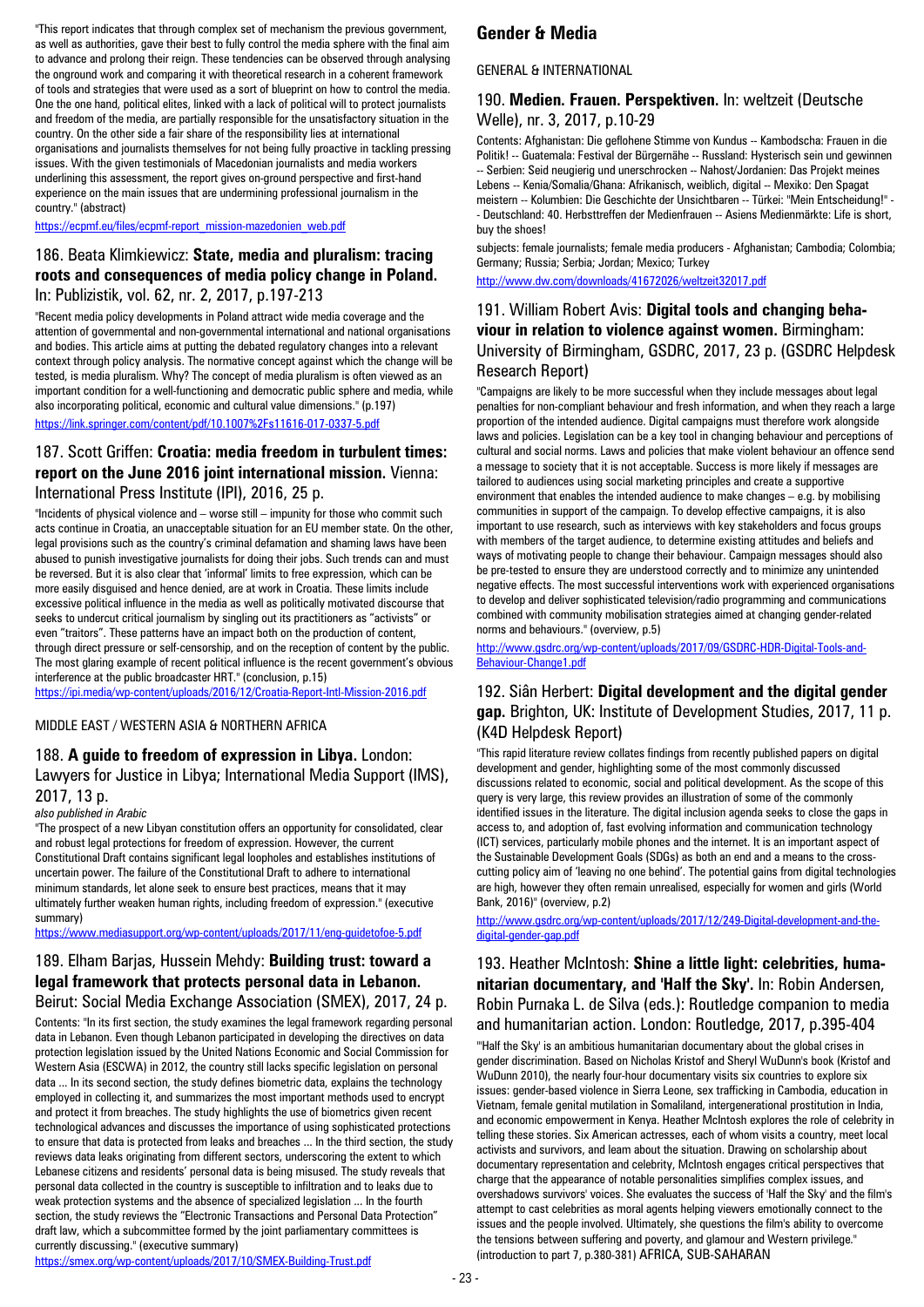# 194. Elisa García-Mingo: **Mamas in the newsroom: Women's journalism against sexual violence in Eastern Congo.** In: Journal of African Media Studies, vol. 9, nr. 1, 2017, p.215-227

"This article analyses the performance and professional culture of journalists in situations of armed conflict, based on the results of research using qualitative techniques and conducted in the eastern Democratic Republic of Congo (2008–09) and Europe (2010– 14), focusing on the case of the Congolese media women. It investigates the case of the Association of Media Women of South Kivu (AFEM-SK) in order to create greater awareness of the new African mediascapes and the emerging roles of women in journalism. The local Congolese organization has been fighting for women's rights and against sexual violence through radio for more than a decade and is becoming a paradigmatic case of media activism and women's rights on the African continent." (abstract)

#### ASIA & PACIFIC

# 195. **Gender in Myanmar news: news content analysis from a gender perspective.** Yangon: Myanmar Women Journalists Society; International Media Support (IMS); Fojo Media Institute, 2017, 58 p.

"The study shows that very little time and space is given to women as news sources and subjects in Myanmar media. The overall figure of 16% representation across all mediums, can be interpreted as an established practice of media to defer in most cases to the male source. Female and male sources are most frequently sourced as spokespersons of an organization or group. In this case it is the organization or group being represented, not the reporter, who is choosing who is interviewed. This indicates that 1) the high proportion of male sources in news reflects the concentration of men in high-status positions in society, and 2) reporters make little effort to interrupt this systematic representation of male voices, when actually they can make a difference through their other choices of sources." (conclusion)

[https://www.mediasupport.org/wp](https://www.mediasupport.org/wp-content/uploads/2017/11/Myanmar_gender_fullreport_nov2017_en.pdf)[content/uploads/2017/11/Myanmar\\_gender\\_fullreport\\_nov2017\\_en.pdf](https://www.mediasupport.org/wp-content/uploads/2017/11/Myanmar_gender_fullreport_nov2017_en.pdf)

# **Journalism & Journalism Education**

GENERAL & INTERNATIONAL

# 196. Yusuf Kalyango Jr., Folker Hanusch et al.: **Journalists' development journalism role perceptions: select countries in Southeast Asia, South Asia, and sub-Saharan Africa.** In: Journalism, vol. 18, nr. 5, 2017, p.576-594

"Drawing on a survey of 2598 journalists from eight South Asian, Southeast Asian, and sub-Saharan African countries, which was conducted as part of the Worlds of Journalism Study, this study assesses the importance journalists ascribe to three key development journalism roles—social intervention, national development, and educating people. It also compares these perceptions across the countries, between governmentand privately owned news media in these countries, and between these countries and 19 Worlds of Journalism Study countries in Western Europe and North America, which profess to adhere to an objective and democratic press function. Findings suggest that journalists from the eight countries, across government- and privately owned media, considered development journalism important, and detached, adversarial journalism as less important. Their rating of the latter roles differed considerably from those of journalists from the 19 comparison countries. Results suggest that journalists were more likely socialized into their roles rather than being forced into the same by the heavy hand of government." (abstract)

### AFRICA, SUB-SAHARAN

# 197. Kioko Ireri: **Job autonomy: how Kenyan newspeople perceive their journalistic latitudes.** In: African Journalism Studies, vol. 38, nr. 2, 2017, p.90-114

"National in scope, this survey of Kenyan journalists conducted in 2012–2013 ( $n = 504$ ) examines job autonomy in news selection decisions, media freedom and predictors of journalistic autonomy. The research also investigates the relationship between Kenya's media freedom and journalistic autonomy. Findings show that over half (59%) of respondents believe that there is enough media freedom in Kenya. Similarly, there is a positive correlation between media freedom and journalistic autonomy—a relationship though moderate is statistically significant. While four in 10 Kenyan journalists have "some freedom" in deciding what to include in news, only 15.5 per cent enjoy "almost complete freedom," and 31.7 per cent have "a great deal of freedom." When analysed by demographics and work-related variables, male journalists reported higher autonomy than their female colleagues. Older and more experienced journalists have more freedoms than those who are younger and limited in work experience. Journalists with advanced education (doctorate and MA degree holders), those employed on full-time basis, and high monthly earners enjoy more job autonomy. Kenyan journalists working for international media organisations reported far higher autonomy than those in the local media. Job satisfaction and job autonomy emerged as the strongest predictors of journalistic autonomy in the Kenyan media." (abstract)

# 198. Sokhna Fatou Seck-Sarr: **La presse en ligne en Afrique francophone: dynamiques et défis d'une filière en construction.** Paris: L'Harmattan, 2017, 235 p.

Contents: **Éléments de cartographie et positionnement des acteurs de l'information en ligne.** Les prémices de la presse en ligne en Afrique -- Les stratégies de tâtonnements des éditeurs -- Les stratégies originales des autoéditeurs exclusifs du web -- Les stratégies offensives des intermédiaires de l'information en ligne -- **Le succès des portails : Analyse globale de la fonction** d'intermédiation. Abidjan.net : La stratégie « réseau » et le modelé du kiosque -- Seneweb : la stratégie de l'exhaustivité et le modèle de la participation -- Lefaso.net : La stratégie media et le modèle du pure player -- Conclusion générale.

subjects: online journalism; financial sustainability of media - Burkina Faso; Côte d'Ivoire / Ivory Coast; Senegal

## 199. Cédric Kalonji, Philippe Couve, Julien Le Bot: **Citoyenneté numérique: ce que l'Afrique prépare. Bénin, Burkina Faso, Côte d'Ivoire, République démocratique du Congo, Ghana, Madagascar, Sénégal.** Paris: CFI Coopération Médias, 2016, 39  $D.$

"L'approfondissement des pratiques démocratiques dans les pays étudiés passe non seulement par le renforcement des capacités des médias et des journalistes, pour qu'ils puissent s'emparer pleinement des outils numériques, mais aussi par la montée en puissance d'un grand nombre de nouveaux acteurs citoyens qui ont déjà montré, notamment lors de rendezvous électoraux, le rôle positif qu'ils pouvaient jouer. Les enjeux liés à la qualité et à la diversité de l'information disponible dans ces pays, à la transparence de l'action publique et à la redevabilité des institutions, sont intimement liés à l'existence d'un écosystème structuré qui englobe des journalistes, des blogueurs, des développeurs informatiques, des représentants d'administrations publiques, des spécialistes des données ou de la cartographie, des membres d'OSC ou d'ONG, etc. Accompagner ces acteurs citoyens d'Afrique dans le développement d'un espace public ouvert, pluriel, participatif et bien informé constitue aujourd'hui un défi à plusieurs dimensions : Contribuer à l'amélioration de l'accès à l'information (et donc, à l'accès à l'internet) ; Sensibiliser aux enjeux de la société numérique et de la participation citoyenne ; Soutenir les acteurs de l'information et de la donnée au service du débat public ; Structurer des réseaux nationaux/internationaux et d'éco-systèmes locaux d'acteurs citoyens ; Développer une culture de la donnée publique ouverte et des usages que l'on peut en faire." (conclusion, p.38)

subjects: access to ICTs / internet; internet & social media use; citizen / community journalism; cyber advocacy / digital activism - Benin; Burkina Faso; Congo (Dem. Rep.); Côte d'Ivoire / Ivory Coast; Ghana; Madagascar; Senegal

[http://www.cfi.fr/sites/default/files/etude\\_citoyennete\\_afrique.pdf](http://www.cfi.fr/sites/default/files/etude_citoyennete_afrique.pdf)

#### AMERICAS & CARIBBEAN

# 200. Marlon Hernández-Anzora: **Análisis de las narrativas periodísticas sobre las maras en El Salvador.** San Salvador: Friedrich-Ebert-Stiftung (FES), 2017, 36 p.

"Las pandillas no sólo son protagonistas del miedo en los territorios que controlan, sino también en los medios. La alta cantidad de portadas que ganan, así como la avalancha de notas que tratan sobre ellos o les mencionan, así lo demuestran. Al contrastar los datos arrojados por la muestra del año 2015 con los suministrados por investigaciones de carácter regional de años anteriores, se evidencia que los periódicos nacionales superan con creces los promedios latinoamericanos de cobertura sobre violencia e inseguridad. Además de reflejar una curva ascendente en el tiempo, ganando las pandillas cada vez más terreno en la cobertura periodística nacional. Como conclusión para el debate académico se propone que los medios escritos salvadoreños han aportado significativamente a la construcción de narrativas sobre las maras que no permiten profundizar en la complejidad del problema, contribuyendo al desplazamiento de una especie de bola de nieve que ha terminado fortaleciendo la preeminencia de las pandillas en el imaginario público, así como favoreciendo las políticas y los discursos oficiales de corte manodurista." (p.1)

subjects: crime & violence reporting; human security; youth violence - El Salvador content analysis (case studies)

<http://library.fes.de/pdf-files/bueros/fesamcentral/13896.pdf>

### ASIA & PACIFIC

## 201. Elsebeth Frey, Mofizur Rhaman, Hamida El Bour (eds.): **Negotiating journalism: core values and cultural diversities.**  Göteborg: Nordicom, University of Gothenburg, 2017, 170 p.

Contents: **I: Points of departure.** 1. Elsebeth Frey: Introduction. Negotiating Core Values Transnationally -- 2. Hamida El Bour, Elsebeth Frey and Md. Golam Rahman: Media Landscape in Bangladesh, Norway and Tunisia -- **II. Shared Horizons: Comparing Bangladesh, Norway and Tunisia.** 3. Elsebeth Frey: Objectivity – An Ideal or a Misunderstanding? -- 4. Hamida El Bour: Media and Power. A Comparative Analysis of the Situation in Bangladesh, Norway and Tunisia -- 5. Solveig Steien: The Relationship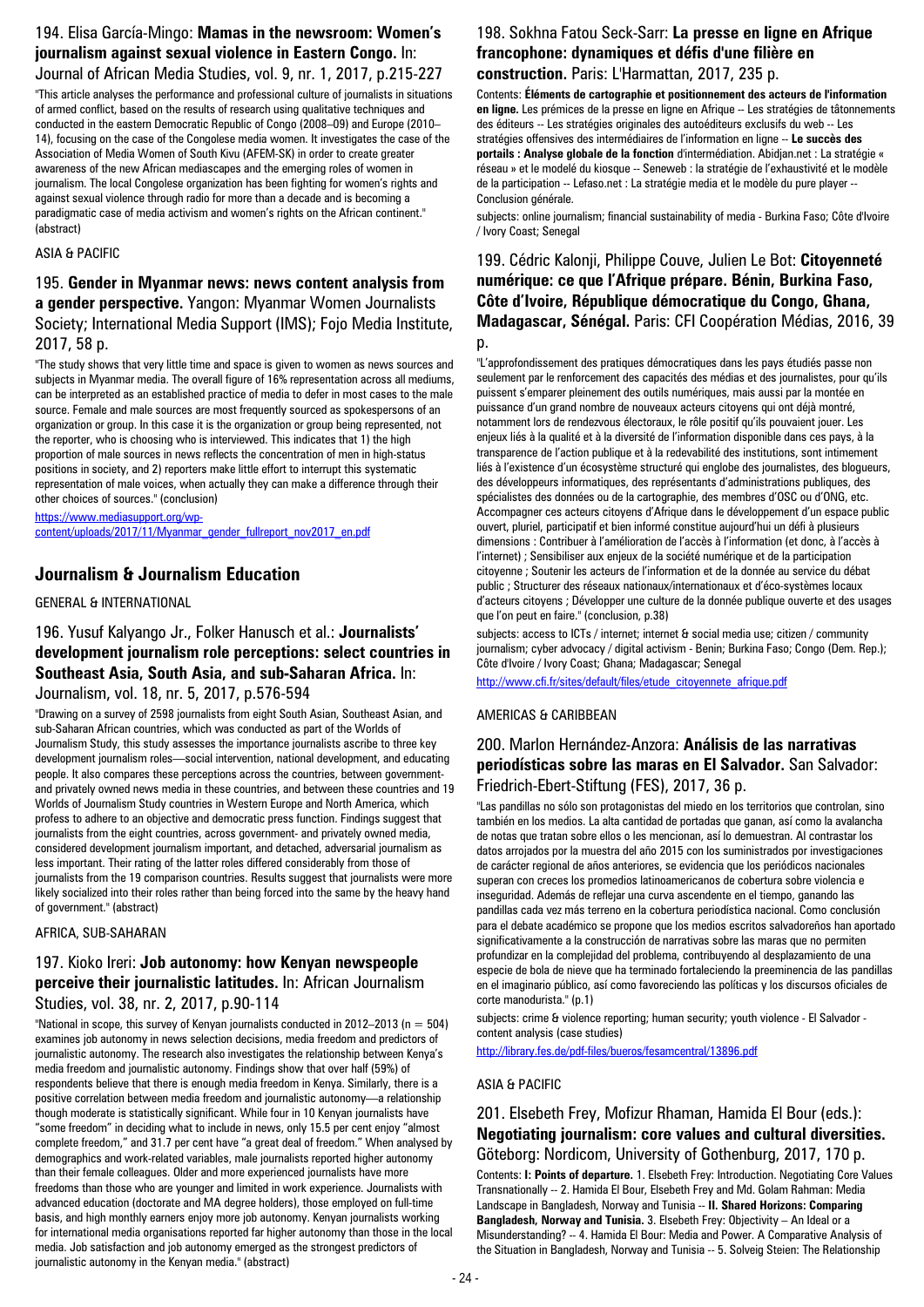between Press Freedom and Corruption. The Perception of Journalism Students -- 6. Margrethe Håland Solheim: Journalistic Values and Challenges in Colombia, Bangladesh, Tunisia and Norway -- **III. Single-Country Case Studies.** 7. Amina Khatun, Janina Islam Abir, Mofizur Rhaman & Md. Golam Rahman: Press Freedom Dynamics in Bangladesh -- 8. Souha Yacoub: Press Freedom in Tunisia. The Post-Revolution Challenges -- 9. Eva Beate Strømsted: When Caricature Meets Resistance -- 10. Ummay Habiba, Priyanka Kundu, Md. Golam Rahman & Mofizur Rhaman: Freedom of Expression in Bangladesh in the context of Bloggers' Killings -- 11. Taoufik Yacoub: The October 2012 General Strike of the Tunisian Journalists.

[http://www.nordicom.gu.se/sites/default/files/publikationer-hela](http://www.nordicom.gu.se/sites/default/files/publikationer-hela-pdf/negotiation_journalism_-_core_values_and_cultural_diversities.pd%20f)[pdf/negotiation\\_journalism\\_-\\_core\\_values\\_and\\_cultural\\_diversities.pd f](http://www.nordicom.gu.se/sites/default/files/publikationer-hela-pdf/negotiation_journalism_-_core_values_and_cultural_diversities.pd%20f)

# 202. Emilie Lehmann-Jacobsen: **Challenged by the state and the Internet: struggles for professionalism in Southeast Asian journalism.** In: MedieKultur - Journal of media and communication research, vol. 33, nr. 62, 2017, p.18-34

"As in other regions, journalism in Southeast Asia is under pressure. Journalists in many of the region's emerging markets have to develop their profession while struggling with changing market conditions, increasingly more demanding audiences, different degrees of authoritative states and growing competition from the Internet. Based on qualitative interviews and drawing on a combination of role theory and Pierre Bourdieu's field theory, this article compares the role performances of journalists in Singapore and Vietnam by looking into the different expectations journalists in the two countries meet. The article illustrates how journalists continue to feel most conflicted about conforming with the states' expectations to their profession. However, online actors imposing on the journalistic field are beginning to have a progressively bigger impact. Though they push the boundaries and set the media agenda, journalists fear they are changing the journalistic habitus, devaluing the journalistic capital and eroding years' worth of professionalization progress." (abstract)

<https://tidsskrift.dk/mediekultur/article/view/24316/23220>

# 203. Marie M'Balla-Ndi: **Division in the land of 'the unspoken': examining journalistic practice in contemporary New Caledonia.** In: MedieKultur - Journal of media and communication research, vol. 33, nr. 62, 2017, p.52-71

"While the Kanaks' pro-independence protests against French settlers have been extensively documented in the global media and academic literature, another protest – more subtle and diffused, but deeply embedded – is now taking place in New Caledonia (South Pacific) to decide whether to remain in the French Republic or become independent in a referendum between 2014 and 2019. This article suggests that there is a polarisation in the New Caledonian media sphere that deeply affects journalistic practices. Drawing on data collected from archival research, participant observation and interviews conducted at both the metropolitan daily newspaper, Les Nouvelles Calédoniennes, and the pro-independence radio station, Radio Djiido, this article demonstrates how local journalists problematically navigate and, often, contest diverse sociocultural values, practices and principles prevailing at different times and places/spaces, creating a deep division in the New Caledonian media sphere." (abstract) <https://tidsskrift.dk/mediekultur/article/view/24431/23222>

# 204. Maria Repnikova: **Thought work contested: ideology and journalism education in China.** In: The China quarterly, nr. 230, 2017, p.399-419

"This article examines the dynamic evolution of China's ideology work through the prism of journalism education. Official sensitivity about both student activism and the media makes journalism education a critical sector for observing how the Party attempts to instil ideology. The article interrogates the process of negotiation of official ideology among authorities, educators and students at elite journalism schools. It demonstrates that alongside state-sanctioned media commercialization and globalization, official influence still looms large in journalism training. Ideological teachings continue to occupy a core place in the curricula, and the authorities deploy a mix of structural oversight, ad hoc surveillance and coercion to keep the educators in check. The effects of the official ideology work, however, are ambivalent, as educators and students engage in the active reinterpretation of the Party's media principles. While these practices do not directly undermine the Party's legitimacy, they demonstrate that official ideology has merely constructed what Yurchak terms a "hegemony of form," highlighting a degree of vulnerability in China's mode of adaptive authoritarianism." (abstract) <https://doi.org/10.1017/S0305741017000583>

### EUROPE

205. Steven Harkins: **Poor news: media discourses of poverty in times of austerity.** London: Rowman & Littlefield, 2017, 236 p.

"Poor News examines the way discourses of poverty are articulated in the news media by incorporating specific narratives and definers that bring about certain ideological worldviews. This happens, the authors claim, because journalists and news editors make use of a set of information strategies while accessing certain sources within specific social and political dynamics. The book looks at the case of the news media in Britain

since the industrial revolution and produces a historical account of how these media discourses came into play. The main thesis is that there have been different historical cycles that reflect particular hegemonic ideas of each period. Consequently, the role of mainstream journalism has been a subservient one for existing elites when it comes to the propagation of dominant ideas." (publisher)

# 206. Volker Lilienthal: **Recherchejournalismus für das Gemeinwohl: Correctiv – eine Journalismusorganisation neuen Typs in der Entwicklung.** In: Medien &

Kommunikationswissenschaft, vol. 65, nr. 4, 2017, p.659-681 "Die neuere Journalismusentwicklung in Deutschland ist nicht nur von Krisensymptomen wie Glaubwürdigkeitsverlusten, der Erosion herkömmlicher Geschäftsmodelle, Stellenabbau und einer Prekarisierung des Berufs gekennzeichnet. Als positive Momente lassen sich neue Journalismusformen infolge der Digitalisierung, eine verstärkte Rechercheorientierung sowie neue crossmediale Formen der journalistischen Zusammenarbeit beobachten. An allen drei Phänomenen hat Correctiv Anteil, ein 2014 in Essen und Berlin gegründetes sogenanntes Recherchezentrum, das sich gemeinnützigen Journalismus zum Nutzen der Gesellschaft zum Ziel gesetzt hat und dessen Arbeit derzeit hauptsächlich durch Stiftungen möglich gemacht wird. Der Beitrag, der methodisch u. a. auf Leitfadeninterviews und Redaktionsbeobachtungen beruht, beschreibt das Ethos und die Arbeitsweise von Correctiv. Der Schwerpunkt liegt auf dem neuartigen Modell einer nichtexklusiven Zusammenarbeit mit ausgewählten Medien. Damit will Correctiv Reichweite in die Gesellschaft hinein erzielen. Abschließend wird die neuere Entwicklung des Recherchezentrums, insbesondere das Fact-Checking im Auftrag von Facebook, problematisiert." (Abstract)

subjects: investigative journalism; digital journalism; nonprofit media - Germany - case studies

[https://www.nomos-elibrary.de/10.5771/1615-634X-2017-4-659/recherchejournalismus](https://www.nomos-elibrary.de/10.5771/1615-634X-2017-4-659/recherchejournalismus-fuer-das-gemeinwohl-correctiv-eine-journalismu%20sorganisation-neuen-typs-in-der-entwicklung-jahrgang-65-2017-heft-4)[fuer-das-gemeinwohl-correctiv-eine-journalismu sorganisation-neuen-typs-in-der](https://www.nomos-elibrary.de/10.5771/1615-634X-2017-4-659/recherchejournalismus-fuer-das-gemeinwohl-correctiv-eine-journalismu%20sorganisation-neuen-typs-in-der-entwicklung-jahrgang-65-2017-heft-4)[entwicklung-jahrgang-65-2017-heft-4](https://www.nomos-elibrary.de/10.5771/1615-634X-2017-4-659/recherchejournalismus-fuer-das-gemeinwohl-correctiv-eine-journalismu%20sorganisation-neuen-typs-in-der-entwicklung-jahrgang-65-2017-heft-4)

# 207. Jevhen Fedcenko, Viktorija Romanjuk, Marija Ždanova: **Gegen Propaganda und Lüge: StopFake.org. Prinzipien und**

**Perspektiven.** In: Osteuropa, vol. 66, nr. 6-7, 2016, p.205-213 "Als Russland die Krim annektierte und den Krieg in der Ostukraine führte, setzte es gleichzeitig eine Propagandakampagne in Gang. Zur Bekämpfung von Desinformation und Falschmeldungen gründeten Dozenten und Studenten der Mohyla-Journalistenschule in Kiew im März 2014 das Informationsportal Stop.Fake. Über 1000 Fälle von Manipulation und Lüge aus russischen Quellen hat Stop.Fake aufgedeckt. Etwa 130 000 Leserinnen und Leser besuchen täglich das Portal, das unterdessen nicht mehr nur Fakes entlarvt, sondern für Qualitätsjournalismus steht. Es sieht seine Perspektive darin, das Spannungsfeld von Politik, Propaganda und Publizistik zu erforschen." (Abstract) subjects: fake news & disinformation; Stop.Fake.org <Internet Portal, Kiev>; countermeasures to hate speech, disinformation & propaganda; journalistic quality - Russia; Ukraine

### MIDDLE EAST / WESTERN ASIA & NORTHERN AFRICA

# 208. Jihad Al Shebeni (coord.): **Data journalism in the Arab world: survey results.** Cairo: Arab Data Journalists' Network, 2017, 20 p.

"The survey aims to measure how much Arab data journalists use data in their stories and how easy or difficult it is for them to get data from official sources, and to be conducted again in the future for a deeper and wider look at the situation." (p.3) <https://www.internews.org/resource/data-journalism-arab-world>

## 209. Monir Zaarour, Neji Bghouri: **Journalists' unions in the Southern Mediterranean region: state of play and perspectives.** Medmedia Network, 2017, 23 p.

*also published in Arabic*

"Journalists' unions are key media supporting organisations and this report covers the pivotal role they play in countries of the Southern Mediterranean region. This report aspires to be a light reading, not only for union activists and media professionals, but also for journalists and citizens, as it covers issues of public interest in relation to media, in Morocco, Algeria, Tunisia, Libya, Egypt, Jordan, Palestine, Lebanon, and Syria." (medmedia.eu website)

[http://www.med-media.eu/wp-content/uploads/2017/12/Journalists-Unions-Report-](http://www.med-media.eu/wp-content/uploads/2017/12/Journalists-Unions-Report-13_12_17-Final.pdf)[13\\_12\\_17-Final.pdf](http://www.med-media.eu/wp-content/uploads/2017/12/Journalists-Unions-Report-13_12_17-Final.pdf)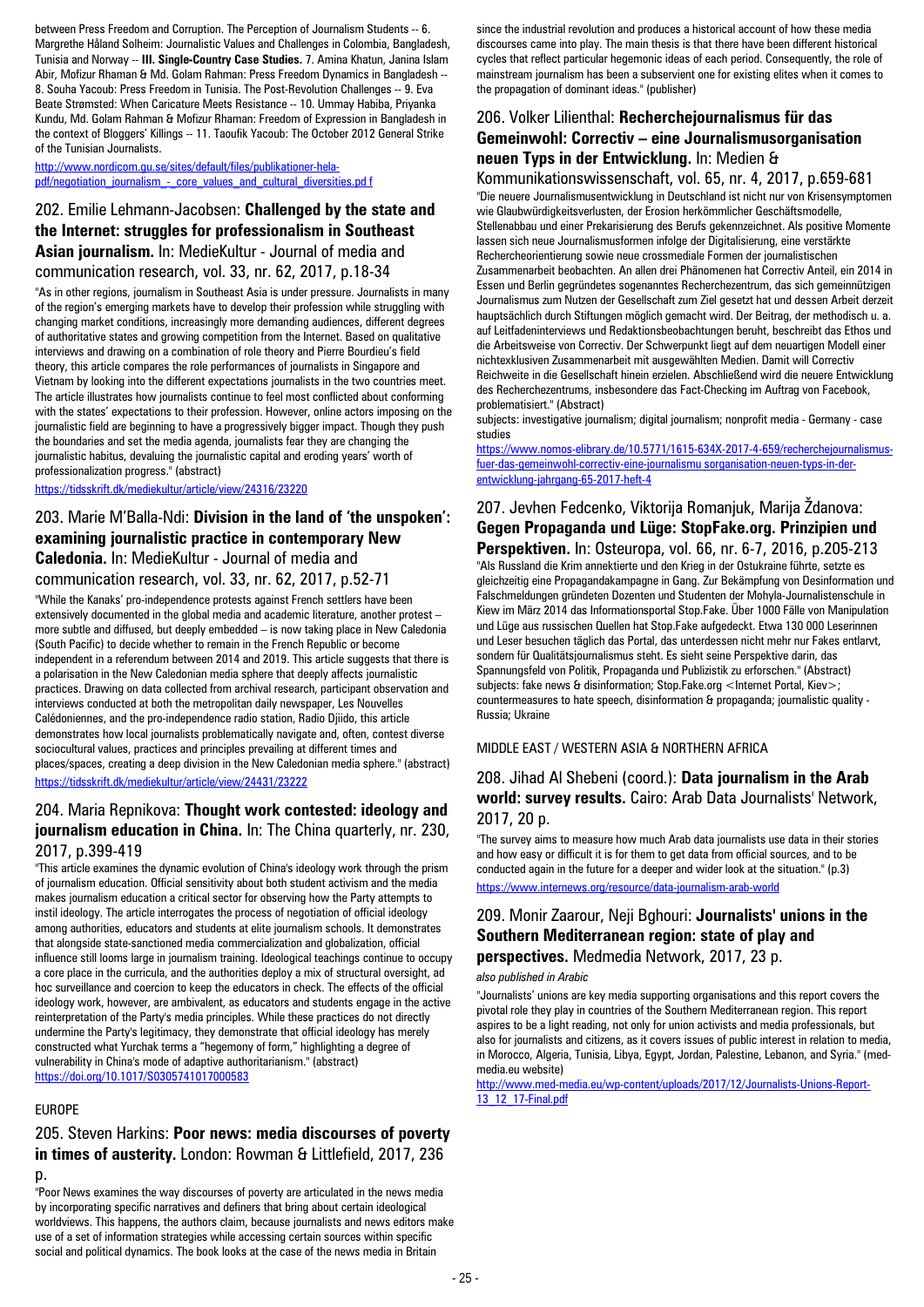# **Media Assistance**

GENERAL & INTERNATIONAL

210. Dennis Reineck, Laura Schneider, Christoph Spurk: **Audience research in media development: overview, case studies, and lessons learned.** Bonn: Deutsche Welle DW Akademie, 2017, 49 p. (Edition DW Akademie)

Contents: 1. Audience research in media development: an overview -- 2. Case Study 1: Critical media and information literacy: testing a test in the Palestinian Territories -- 3. Case Study 2: Impacts of listening to radio. The "Land Rights and Women" radio program at Radio Nam Lolwe in Kisumu, Kenya -- 4. Case Study 3: Improving the social media use of Colombian community radios: a method triangulation -- 5. Lessons learned and way forward.

[http://www.dw.com/downloads/41256854/audience-research-in-media-developmentdw](http://www.dw.com/downloads/41256854/audience-research-in-media-developmentdw-akademie2017.pdf)[akademie2017.pdf](http://www.dw.com/downloads/41256854/audience-research-in-media-developmentdw-akademie2017.pdf)

# 211. **Free Basics in real life: six case studies on Facebook's internet "on ramp" initiative from Africa, Asia and Latin America.** Amsterdam: Global Voices, 2017, 35 p.

According to the executive summary "Facebook's Free Basics program aims to help bridge the digital divide through a mobile-based platform that allows users to connect to a handful of online services free of charge ... This paper highlights the following findings: Language: Free Basics does not meet the linguistic needs of target users ... Content and usability: Free Basics features an imbalance of sites and services ... Net neutrality: Free Basics violates net neutrality principles ... Privacy: Facebook is accessing unique streams of user metadata from all user activities on Free Basics, not just the activities of users who are logged into Facebook." The Free Basics app was tested in six countries, with programs from five different operators: Colombia (Tigo), Ghana (Tigo), Kenya (Airtel), Mexico (Virgin Mobile), Pakistan (Telenor), and the Philippines (Globe). [https://advox.globalvoices.org/wp-](https://advox.globalvoices.org/wp-content/uploads/2017/08/FreeBasicsinRealLife_FINALJuly27.pdf)

[content/uploads/2017/08/FreeBasicsinRealLife\\_FINALJuly27.pdf](https://advox.globalvoices.org/wp-content/uploads/2017/08/FreeBasicsinRealLife_FINALJuly27.pdf)

# 212. Seán Ó Siochrú: **Evaluation of the International Programme for the Development of Communication (IPDC): inception report.** Nexus Research Cooperative, 2017, 18 p.

"The main purpose of the evaluation is to assess the relevance, efficiency and results of the IPDC and to generate recommendations for the future. The evaluation findings and recommendations will be useful inputs to the CI sector management, the IPDC Intergovernmental Bureau and Council, as well as to the Working Group on governance, procedures and working methods of the governing bodies of UNESCO (established at the 38th UNESCO General Conference Resolution 101) with regard to governance-related issues. The evaluation will also be useful for follow-up to the recommendation of the External Auditors for there to be an assessment of the costs and benefits of the specific form of governance of IPDC activities. The evaluation will examine the role of the IPDC and its governing bodies between 2011 and 2016, also noting any major developments since the previous evaluation in 2006 that were taken into account by the IPDC Council." (aim and scope of the evaluation, p.1-2)

[https://en.unesco.org/sites/default/files/ipdc\\_inception\\_report\\_final.pdf](https://en.unesco.org/sites/default/files/ipdc_inception_report_final.pdf)

213. Skjelmerud, Anne, Ivar Evensmo: **Policy for media and communication in humanitarian action and longterm development cooperation: some Norwegian experiences and perspectives.** In: Robin Andersen, Robin Purnaka L. de Silva (eds.): Routledge companion to media and humanitarian action. London: Routledge, 2017, p.150-161

"Anne Skjelmerud and Ivar Evensmo, both senior advisers at the Norwegian Agency for Development Cooperation, present a tour d'horizon of Norway's pioneering engagement to change the asymmetrical North-South news flow, a legacy of the colonial area, in order to improve the global flow of information. Their essay is drawn from decades of field experience and professional analysis that involves media policy and humanitarian action. Norway discovered and explored a practical partnership approach to local media support for development, peace building, democracy, and human rights in the Balkans in the 1990s. They argue that a trusted relationship must be based on sound principles of collaboration, otherwise it may be vulnerable to opportunistic behavior from both sides. The essay analyses how media development has emerged as a field of knowledge and practice. Norad's Human Rights Approach emphasizes people's rights to participation, non-discrimination, and accountability in life-saving operations. It covers development programs, advocacy and educational endeavors, while taking democratic engagement seriously. The essay gives examples of how media and communication can act as informational platforms for peace building, development and social change. However, this requires close collaboration between providers of peace and security, humanitarian and long-term development support. When done right, support to media and communication can have strong, long-term impact. They point out that today Norway is one of the ten largest international supporters of independent media and other activities promoting Freedom of Expression, which in turn has a tremendous impact on media coverage of the field of humanitarian action." (introduction to part 3, p.132-133)

# 214. Jessica Noske-Turner, Heather Horst, Jo Tacchi: **IDEAS facilitator's guide.** RMIT University, 2016, 65 p.

"The IDEAS Facilitators' Guide provides briefing notes on how you, as a facilitator, can support small-grant recipients to use the IDEAS Guide to clarify their project design, and to plan and manage their evaluation. The Facilitators' Guide is best used in conjunction with the IDEAS Guide. These guides are designed to be used together in the planning and implementation of a workshop. Facilitators can also adapt the steps to suit the mode and length of delivery. The Facilitators' Guide was developed to accompany the IDEAS Guide to help facilitators to effectively support capacity development for individuals working in grassroots and community organisations who might have little or no experience of evaluation. It may also be helpful for more experienced practitioners. The approach integrates evaluation into the design of projects." (p.4)

[http://www.betterevaluation.org/sites/default/files/Facilitators%27%20Guide%20for%20w](http://www.betterevaluation.org/sites/default/files/Facilitators%27%20Guide%20for%20web.pdf) [eb.pdf](http://www.betterevaluation.org/sites/default/files/Facilitators%27%20Guide%20for%20web.pdf)

# 215. Jessica Noske-Turner, Heather Horst, Jo Tacchi: **IDEAS guide: innovating, designing, evaluating and applying to small-scale projects. A guide for media and communication projects.** RMIT University, 2016, 73 p.

"The IDEAS Guide is for organisations and people who are doing small media and communication projects. It is designed to cater for a range of different skill levels in evaluation. It is ideal for project managers and team members responsible for reporting and evaluation, as well as any other participants who are interested in evaluation. The IDEAS Guide leads you through the process of designing a project, and thinking about the project's evaluation. The guide is focused on how to do useful evaluation for learning and continual project improvement. To achieve this, it is important to think about the evaluation of the project as you design it, and to learn from evaluation during the implementation of the project. Focusing on what you can learn by carrying out a project is especially important when the project idea is new and innovative. " (introduction, p.5) <http://www.betterevaluation.org/sites/default/files/IDEAS%20Guide%20for%20web.pdf>

#### AFRICA, SUB-SAHARAN

# 216. Valerie A. Cooper: **Media development, DAC, and China: different approaches, same public diplomacy.** In: Journal of Media Business Studies, vol. 14, nr. 1, 2017, p.25-37

"More than US \$441 million was spent on media development worldwide in 2012, with African countries receiving 28% of that amount. This funding came from a variety of sources, including both established Development Assistance Committee (DAC) countries and emerging donors such as China. These countries and their funds represent a plethora of diverse governmental systems as well as media systems, such as public service broadcasting, privatised media, community media and, in the case of China, state-run media. This paper looks at the divergent approaches to media and development promoted by both DAC countries and China, and how ideologies have led these actors to pursue similar styles of public diplomacy and political intervention through the front of media development aid." (abstract)

# 217. Valerie A. Cooper: **Soft power development: the values and priorities of foreign media interventions in South Sudan.**  In: James Pamment: Intersections between public diplomacy and international development: case studies in converging fields. Los Angeles: Figueroa Press, 2016, p.77-102

The basis of this research "is a rhetorical analysis of literature concerning journalism training programs conducted by international development organizations in South Sudan since the 2005 Comprehensive Peace Agreement (CPA) in order to determine the values and priorities of these organizations and understand how they view the role of media and how this impacts their approach to training. A rhetorical analysis is based on the idea of rhetoric being "writing and language with intent" (McCloskey 1994)—in this case, the intent being to persuade donors, taxpayers, even participants that the trainings are necessary and beneficial to the recipient country's wellbeing." (methodology, p.81-2). The author concludes that " the ethical questions facing media development are not very different from those faced by the larger international development sector as a whole. Though media development superficially appears to be more value-neutral than other sectors, in reality it is just as steeped in the modernization paradigm and promotion of one culture's values over another's." (p.90)

[http://uscpublicdiplomacy.org/sites/uscpublicdiplomacy.org/files/useruploads/u35361/Int](http://uscpublicdiplomacy.org/sites/uscpublicdiplomacy.org/files/useruploads/u35361/Intersections%20Between%20PD%20International%20%20Development_final.pdf) [ersections%20Between%20PD%20International %20Development\\_final.pdf](http://uscpublicdiplomacy.org/sites/uscpublicdiplomacy.org/files/useruploads/u35361/Intersections%20Between%20PD%20International%20%20Development_final.pdf)

# 218. Per Oesterlund, Neil MacDonald, Annemarie Mavenjina Nkelame, Rashweat Mukundu: **Evaluation of the Union of Tanzania Press Clubs strategic plan 2011-2015.** Stockholm: Swedish International Development Cooperation Agency (Sida), 2016, 55 p. (Sida Decentralised Evaluation; 2016:7)

"The Union of Tanzania Press Cubs, UTCP, is an umbrella organisation, which supports a total of 28 local Press Clubs all over the country. The organisation describes its vision as: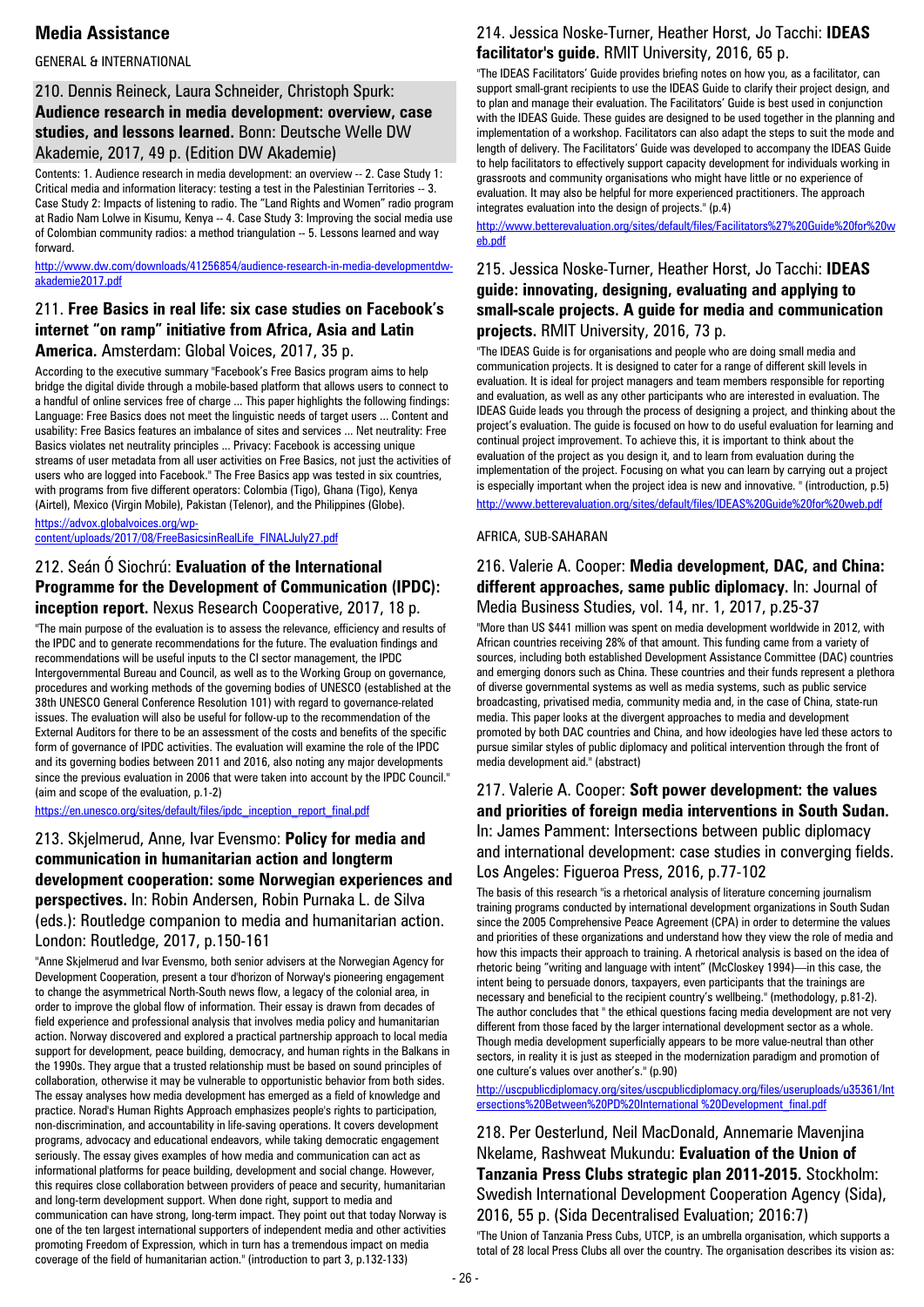"A democratic Tanzania fully embracing a free, independent and robust media", and the mission is formulated as: "To create an environment that enables strong, efficient and effective Press Clubs in Tanzania which eventually contribute towards a democratic and just society." The evaluation concludes that the UTPC does have the potential to contribute to a democratic development in Tanzania as described in the vision and mission statements. It is the only member based media organisation with a national coverage." (back cover)

<https://www.sida.se/contentassets/2b63c7329b25470ca7c172a973bbfa0c/18672.pdf>

#### ASIA & PACIFIC

## 219. Anna Godfrey, Georgina Page, Ahmad Tamim Sharifzai: **Strengthening accountability through media in Afghanistan: final evaluation.** Lodnon: BBC Media Action, 2017, 59 p.

"In 2012 the opportunity for ordinary Afghans to communicate with political authorities or hold them to account was extremely limited. To help address this BBC Media Action worked with state broadcaster Radio Television Afghanistan (RTA) and the BBC Afghan Service to co-produce the TV and radio national debate programme Open Jirga (Open Assembly). It also supported the Afghan Education Production Organization (AEPO) to incorporate governance issues into its longstanding radio drama New Home, New Life. The project aimed to provide a platform for people to question their leaders and which built the profile and participation of women in public dialogue and debate. It also sought to raise the production skills and standards of RTA staff to produce high-quality coverage on key governance issues. Findings showed that BBC Media Action's training and mentoring of RTA was largely successful. It was also found that more than 84% of those that tuned into Open Jirga and/or New Home, New Life reported that the programmes had increased their knowledge of key governance issues. However, research revealed that satisfaction with panellists' responses was mixed. Some audiences and experts felt that Open Jirga could have done more to follow up to ensure that action was taken and demonstrate where power holders were failing in their duties. Encouragingly however it was found that both programmes did have a positive impact on attitudes regarding women's right to participate and their confidence to take action." (BBC Media Action website)

<http://downloads.bbc.co.uk/mediaaction/pdf/afghanistan-country-report.pdf>

# 220. Julia Rizvi, Mathias Kjaer, Angela Thaung, Aung Tun: **Midterm performance evaluation of United States Agency for International Development/Burma Civil Society and Media Activity.** USAID; Social Impact Inc., 2017, 76 p.

"The United States Agency for International Development/Burma launched the Civil Society and Media (CSM) Activity in 2014 to improve engagement between the public and the Government of Burma by supporting local civil society and media organizations. This mixed-methods, mid-term performance evaluation focused on the CSM Activity's programmatic effectiveness and contributions to democratic processes as well as how it affected inclusivity of vulnerable groups. Overall, the CSM Activity worked effectively to influence laws, policies, processes, practices, and services affecting the people of Burma. While some civil society grantees offered recommendations to the government about laws and policies on a national scale, others contributed to action on the local level. All media grantees produced content to raise awareness about priorities of public interest. Some contributed to action by State/Region and local governments, but government entities do not openly recognize media as influencing their decisions and actions. The Activity increased the quantity of content produced by media grantees, particularly in periphery areas, and it had some success in increasing exchange of information between urban and rural areas; however, most examples are not related to Union-level democratic reform issues. The Activity's influence on an improved media enabling environment has been limited, given the restrictive operating environment and constriction in Burma's press freedoms." (abstract)

[http://pdf.usaid.gov/pdf\\_docs/pa00n493.pdf](http://pdf.usaid.gov/pdf_docs/pa00n493.pdf)

## 221. Alexandra Wake: **Journalism training aid by Australians: a case study in Solomon Islands.** In: Pacific Journalism Review, vol. 22, nr. 2, 2016, p.35-48

"This article has provided a benchmark for further detailed examination of the issue of foreign aid and media education in Solomon Islands. It acknowledges that aid funding comes with a political agenda and that there are difficulties in evaluating the effectiveness of media education where recipient countries did not start as empty vessels to be filled with Australian values and behaviour. Drawing on the thinking of Kincheloe (2008), this article acknowledges that students (of journalism, or of anything else), need to be aware that power comes through attempts to win people's consent, by social and psychological means. Despite some early political mistakes in the way media assistance was conducted by Australian staff, the later SOLMAS project performed some important work, especially around the 2010 election, with staff acutely aware of the limitations of the project and of the work of expatriate trainers. This article also raises concern about ABC International's lack of transparency over the SOLMAS project (in fighting access to documentation about the project). It is ironic that the ABC International managers in Australia clearly saw their role firstly as part of Australian foreign policy, rather than journalism trainers/supporters of the Fourth Estate in the Pacific.' (conclusion, p.46)

<https://ojs.aut.ac.nz/pacific-journalism-review/article/view/68/70>

MIDDLE EAST / WESTERN ASIA & NORTHERN AFRICA

### 222. Billie Jeanne Brownlee: **Media development in Syria: the Janus-faced nature of foreign aid assistance.** In: Third World Quarterly, vol. 38, nr. 10, 2017, p.2276-2294

"This article intends to provide responses to some of the many unanswered questions about the making and the transformation of the uprising in Syria by exploring a new avenue of research: media development aid. Most academic interest has been oriented towards the role that the new media played at the time of the uprising; insufficient interest, by contrast, has been directed to the development of the sector in the years predating it. What emerges from this article is that the Syrian media landscape was strongly supported by international development aid during the years prior to the outbreak of the uprising of 2011. By looking at the complex structure of media aid architecture and investigating the practices and programmes implemented by some representative organisations, this article reflects on the field of media development as a new modus operandi of the West (the EU and US especially), to promote democracy through alternative and non-collateral, bottom-up support." (abstract) <https://doi.org/10.1080/01436597.2017.1333420>

223. Olivier Koch: **La (re-)professionnalisation du journalisme tunisien dans la période transitionnelle: le rôle des acteurs extranationaux.** In: Dominique Marchetti (dir.): La circulation des productions culturelles: cinémas, informations et séries télévisées dans les mondes arabes et musulmans. Rabat: Centre Jacques-Berque, 2017 (Description du Maghreb)

"La nature de l'enseignement et l'évaluation de la pertinence du choix des formateurs sont également sujettes à caution. En effet, 54,3 % des participants estiment que les contenus dispensés ne sont pas adaptés au contexte national. D'une certaine manière, ceci est confirmé par les formateurs eux-mêmes puisque 82,3 % d'entre eux estiment ne pas connaître, ou très peu, les réalités du journalisme en Tunisie. D'une certaine manière, ceci est confirmé par les formateurs eux-mêmes puisque 82,3 % d'entre eux estiment ne pas connaître, ou très peu, les réalités du journalisme en Tunisie. De nombreux élèves ont été amenés à mettre en cause, ouvertement (pendant les sessions) ou dans le cadre des entretiens, le caractère décontextualisé ou inadapté des formations. Au-delà, il existe une corrélation entre les évaluations négatives des formations et le nombre de formations suivies par les participants. Ceux qui ont suivi plus de cinq formations (18,9 % de l'ensemble des participants) estiment à 86,3 % qu'elles ne sont pas adaptées pour plusieurs raisons : elles ne sont pas coordonnées ou harmonisées ; ce qui est enseigné d'une formation à l'autre présente des aspects contradictoires ; les méthodes ne sont pas praticables dans leur rédaction. Enfin, l'évaluation des formations ne semble pas pouvoir contribuer à adapter plus finement les formules pédagogiques puisque la prise en compte de la mise en pratique des contenus dispensés, sur la courte ou la moyenne durée, ne fait pas partie du protocole des opérateurs. La viabilité et l'assimilation des contenus in situ ne sont donc pas prises en considération." (paragraphe 25)

subjects: media assistance: journalism training - Tunisia <http://books.openedition.org/cjb/1219>

# **Media & Communication General, Media Landscapes, Public Service Broadcasting**

GENERAL & INTERNATIONAL

224. Michael Meyen: **State and other impacts: a media system typology.** In: Michael Meyen et al.: Mapping media freedom. Munich: Ludwig-Maximilians-Universität, Department of Communication Studies and Media Research, 2017

"Mapping Media Freedom asks for major principles that could explain different mass media structures around the globe. To put it another way: What or who actually decides on national media structures and, therefore, on journalists' working conditions and the quality of media content in a certain society? As also mentioned in the background section, the way to the target is, not particularly surprising, a media system typology based on two dimensions: formal expectations and the gateways to mass media used by the state." (http://mappingmediafreedom.de/typology) [http://mappingmediafreedom.de](http://mappingmediafreedom.de/)

AFRICA, SUB-SAHARAN

# 225. **Médias au Sénégal entre mutations et contraintes.**  Konrad-Adenauer-Stiftung (KAS); Centre d'Etudes des Sciences et Techniques de l'Information (CESTI), 2017, 290 p. (Cahiers de l'Alternance; 19-20)

Contents: Pionniers de la presse -- Audiovisuel : explosion et defi technique -- Environnement socio-économique -- Organes de regulation et d'auto regulation -- Corporations -- Profils d'acteurs -- Crise des genres -- Des conditions et des postures --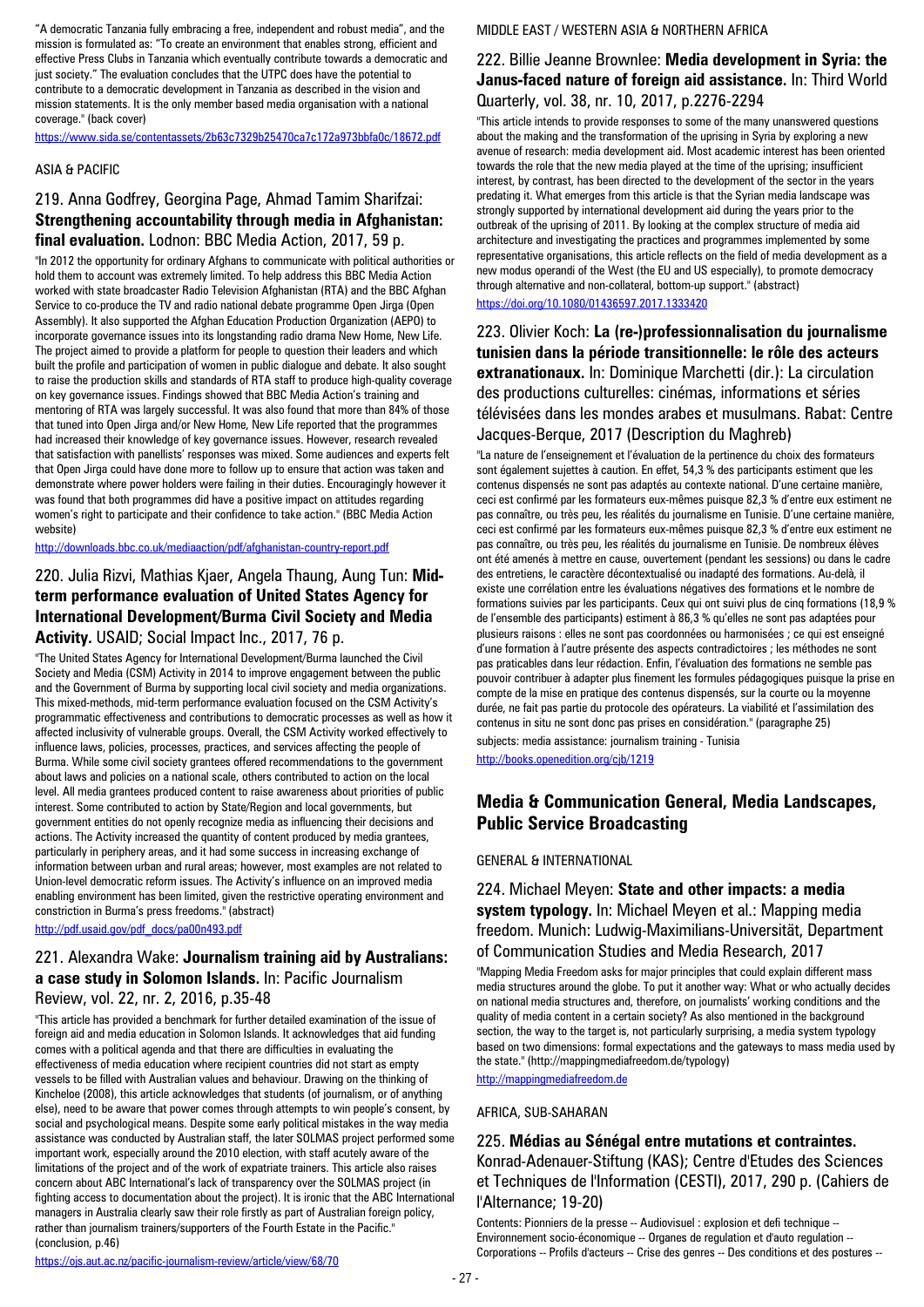Aide a la presse -- 50 ans du CESTI -- Des anciens du CESTI racontent. subjects: journalism; media landscapes & media systems; media policies; journalism / communication training centers - Senegal [http://www.kas.de/wf/doc/kas\\_48932-1522-3-30.pdf?170517185743](http://www.kas.de/wf/doc/kas_48932-1522-3-30.pdf?170517185743)

# 226. Paul Anyidoho: **Stylistic features of rural print media in Ghana.** In: Journal of African Media Studies, vol. 9, nr. 1, 2017, p.195-213

"Rural print media journalists in Africa tap into perceptions about their readers to produce newspapers. The evolving aesthetic perceptions of the rural print media in Ghana have in turn produced social domains of consumption and affiliation with the newspapers and print media. The style of Ewe-language newspapers produced in Ghana has generated different newspaper-reader affiliations and discursive spheres. This article examines some of the stylistic features of Ewe newspapers, investigating the way in which rural print media consumers and producers use these to articulate perceptions of the language domain of Ghanaian rural newspapers and print media." (abstract)

# 227. Sydney Friendly Kankuzi: **The role of Malawi Broadcasting Corporation staffers in mediating Malawi's ideological nation-building project: the case of 'Speak Out'.**

In: African Journalism Studies, vol. 38, nr. 2, 2017, p.141-158 "The Malawi Broadcasting Corporation (MBC) was established as Malawi's first national radio station when the country gained independence from Britain in 1964, partly with an ideological function of mobilising Malawians for the task of nation building. Since its inception, the broadcaster has been accused of serving the ideological interests of the ruling elite at the expense of the public good. Content-based evidence supporting this assertion has, however, been lacking. Against this background, a content study of one of MBC's leading television public affairs programmes, Speak Out, was conducted to interrogate a widely-held perception that the broadcaster's staffers interact with dominant ideology passively at the expense of promoting public good. The study was situated in debates between the dominant ideology thesis and the pluralist paradigm of news. Its results show that, contrary to the widely-held claim, the pursuit of the ideological project of nation building at the broadcaster generally conforms to the pluralist paradigm, especially Shoemaker and Vos's gatekeeper thesis which conceptualises journalists who actively engage with programme content as they mediate it. Presenters and producers of the programme use strategies which, to a considerable extent, connote their effort to pursue impartially politically sensitive aspects of the ideological project of nation building." (abstract)

# 228. Arthur Sabi Djaboudi: **Les médias d'État au Gabon: permanence et mutations.** Paris: L'Harmattan, 2017, 290 p. (Études africaines. Série communication)

"Les médias d'État au Gabon seront pendant longtemps l'objet de querelles politiques et de discussions publiques qui ont convaincu le pouvoir de les inclure dans son domaine réservé, contrôlé stratégiquement par le ministère de l'Information. Depuis l'accession du pays à l'indépendance, le 17 août 1960, la radio et la télévision ont été considérées comme les voix du pays et de ses dirigeants, constamment soumises à la propagande gouvernementale de façon à mobiliser les masses afi n de bâtir l'unité nationale, impératif indispensable pour « atteindre le développement ». Avec le processus d'ouverture au pluralisme dans les années 90, une véritable crise est apparue au sein du modèle de médias publics qui les a soudainement soumis à une rude concurrence avec la presse privée nationale et l'invasion des médias internationaux satellitaires. Les changements opérés depuis quelques années sur le plan juridique et éditorial laissent croire qu'ils ont favorisé la reconfi guration du paysage médiatique et la redistribution des cartes qui ont finalement contribué à la consolidation du processus démocratique." (couverture)

subjects: public service / state media - Gabon

# 229. Issa Yeresso Sangaré: **La télévision ivoirienne (RTI) de 1963 à 2011: média de développement ou instrument du pouvoir?** Paris: L'Harmattan, 2017, 223 p. (Ecrire l'Afrique)

"Plus d'un demi-siècle après sa création sous Félix Houphouët-Boigny, la RTI a-t-elle atteint l'objectif fixé au départ, renforcer la cohésion sociale, positionner le pays sur la scène internationale et promouvoir le développement ? A-t-elle été un organe de développement souhaité, où comme presque partout en Afrique, elle n'a été qu'un ordinaire instrument des pouvoirs politiques de Côte d'Ivoire ? La RTI par certaines émissions a joué un rôle dans l'histoire cinquantenaire et le développement du pays, mais en tant que monopole de l'Etat elle a souvent eu du mal à se soustraire de l'engrenage politique." (publisher)

subjects: public service / state media; television history - Côte d'Ivoire / Ivory Coast

# 230. Mouhamadou Djimbira: **Télévisions au Sénégal: entre désert de contenu et sécheresse intellectuelle.** Paris: L'Harmattan, 2016

table of contents[: http://scans.hebis.de/40/20/91/40209198toc.pdf](http://scans.hebis.de/40/20/91/40209198toc.pdf) subjects: television - Senegal

### ASIA & PACIFIC

# 231. **A changing Asian media: assessing challenges and opportunities for evolving media in South and Southeast Asia.**  International Media Support (IMS); Fojo Media Institute, 2017

"Countries in the regions despite extreme diversity share many of the same challenges with their media environments – particularly when it comes to quality content production and distribution, journalist safety and impunity, the enabling legal environment, gender and social inequality as well as media and information illiteracy. With shrinking spaces for human rights in general and freedom of expression and press freedom in particular, populist politicians on the rise in most countries, "fake news" narratives eating away at trust in the media and audiences that increasingly gravitate online for information and show indifference towards paying for quality content, the media environment faces an overwhelming amount of challenges. At the same time the need for quality public interest journalism founded on ethical principles and rigorous techniques is ever more vital to secure the publics' access to reliable information so they can contribute to social and human development in line with the ambitions of the Sustainable Development Goals." (executive summary, p.5)

[https://www.mediasupport.org/wp-content/uploads/2017/12/Asia-Assessment-](https://www.mediasupport.org/wp-content/uploads/2017/12/Asia-Assessment-2017_final-version-2.pdf)2017 final-version-2.pdf

# 232. Assel Nazarbetova, Zarema Shaukenova, Beate Eschment: **Medien in Kasachstan: Entwicklung, Zustand, Perspektiven.**  In: Osteuropa, vol. 66, nr. 11, 2016, S.181-195

"Seit der Unabhängigkeit 1991 ist in Kasachstan ein Mediensystem entstanden, das formal viele Gemeinsamkeiten mit den Mediensystemen in konsolidierten Demokratien aufweist. Die Verfassung garantiert Meinungs- und Pressefreiheit, auf dem Medienmarkt herrscht Vielfalt, das Internet gewinnt zulasten der Printmedien an Bedeutung, und das Fernsehen erreicht nahezu jeden Haushalt. Doch tatsächlich ist die Lage anders. Der Staat kontrolliert und zensiert die Medien, die Pressefreiheit ist eingeschränkt, Medien haben kaum Zugang zu Informationen. Außerdem fehlen Organe der Selbstkontrolle der Presse oder eine Berufsvereinigung der Journalisten. Diese Strukturdefizite sollten behoben werden. Nötig wären freie Medien, die objektiv und umfassend informieren und den Bürgern Meinungsbildung zur Innen- und Außenpolitik Kasachstans ermöglichen. Davon würde auch die Staatsmacht profitieren." (Abstract)

subjects: media landscapes & media systems; freedom of the press - Kazakhstan

### EUROPE

# 233. Marki, Davor Marko: **Public services without a public? How Public Service Broadcasters in the Western Balkans interact with their audiences.** In: IC – Revista Científica de Información y Comunicación, vol. 14, 2017, p.217-242

"Struggling to cope with structural societal changes, digitalized news production, and the modified habits of fragmented media publics, public service broadcasters are expected to redefine the logic of their operations in order to regain the trust of citizens and engage them. This paper looks at how public service broadcasters in seven countries of the Western Balkans have embraced new approaches, technologies, and online channels to foster interaction with their audiences. This includes the analysis of their structures, the popularity of offline programmes, and the use of online channels to reach the public, on the basis of evidence, experiences and specific findings collected during the period 2014- 2016, as part of the project implemented by the University of Fribourg (Switzerland) and the Centre for Social Research Analitika (Sarajevo, Bosnia-Herzegovina)." (abstract) <http://icjournal-ojs.org/index.php/IC-Journal/article/view/373/338>

# **Migrants, Minorities, Indigenous Peoples, Disadvantaged Groups & Media**

GENERAL & INTERNATIONAL

## 234. Ola Ogunyemi (ed.): **Media, diaspora and conflict.** Cham: Springer International Publishing, 2017, xxiii, 240 p.

Contents: Introduction: Communicating Conflict from the Diaspora / Ogunyemi, Ola -- Diaspora Journalism and Conflicts in Transnational Media Circuits / Oyeleye, Ayo -- The Diasporic Community's Intervention in the Libya Uprising / Ndlovu, Everett -- Diaspora Media Role in Conflict and Peace Building from the Perspectives of Somali Diaspora in Canada / Chama, Brian -- An Exploration of Discourses of Peace and Conflict During Negotiations for Zimbabwe's Government of National Unity in the Diaspora Media / Chari, Tendai -- Diasporic Online Radio and the Mediation of Zimbabwean Conflict/Crisis / Ncube, Bhekinkosi Jakobe -- Connected to Conflict: the Precariousness of Working in the Somali Media / Osman, Idil -- Dynamics of the Diasporic Syrian Media in Egypt: The Context and Perspectives / Saleh, Alamira Samah F. -- Representing Conflict: Gatekeeping Practices and Framing Devices of African Diasporic Press / Ogunyemi, Ola -- Representation of Darfur Conflict in Diasporic Media / Ashley, Rokeshia Renné -- The Media Use of Diaspora in a Conflict Situation: A Case Study of Venezuelans in Finland / Salojärvi, Virpi -- A Comparative Analysis of the Representation of Syrian Refugees in Turkish and Diasporic Media: The Case of "etilaf.org" / Kaya Erdem, Burcu et al. --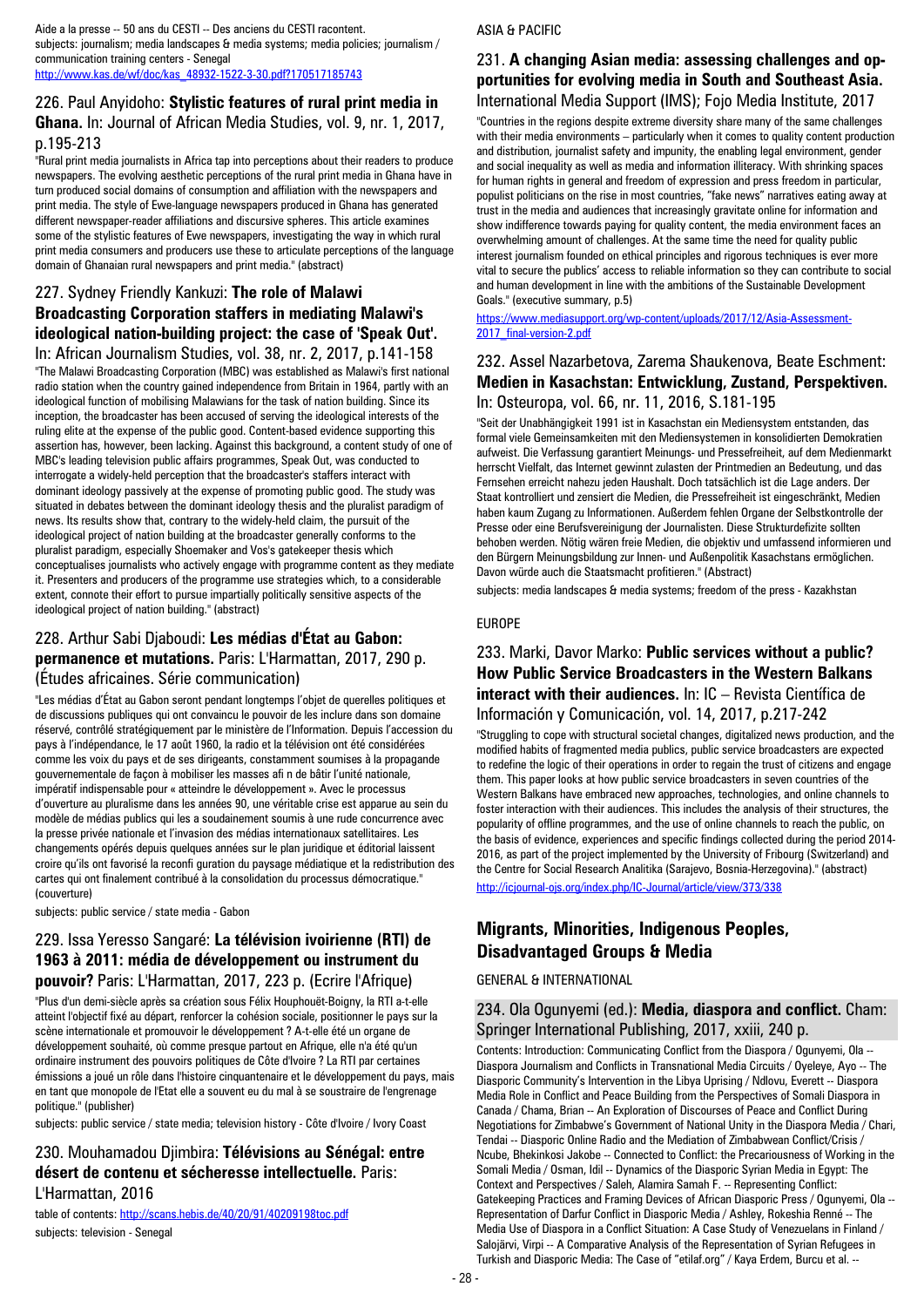Diasporic New Media and Conversations on Conflict: A Case of Zimbabwe Genocide Debates / Mpofu, Shepherd -- Online Communities, Conflict, and Diaspora: The Case of South Sudanese Women / Bashri, Maha.

# 235. Ayo Oyeleye: **Diaspora journalism and conflicts in transnational media circuits.** In: Ola Ogunyemi (ed.): Media, diaspora and conflict. Cham: Springer International Publishing, 2017, p.19-36

"This chapter has focussed attention on recognising the specifc category of diaspora journalism as one of the key dimensions of diaspora formations and their ability to intervene in international politics in general and in conficts relating to their countries of origin in particular. We contend that diaspora journalism should be understood both as the more formal forms of news activities that replicate the structure, practices and professional ethos of mainstream journalism as well as the less formalised but no less potent journalistic practices of individual or collective diasporans across the world." (conclusion, p.33)

#### [http://www.springer.com/cda/content/document/cda\\_downloaddocument/97833195664](http://www.springer.com/cda/content/document/cda_downloaddocument/9783319566412-c2.pdf) [12-c2.pdf](http://www.springer.com/cda/content/document/cda_downloaddocument/9783319566412-c2.pdf)

# 236. Ian Watson: **Combatting cultural 'nerve gas': maintaining traditional media and culture through local media production in Australia, Canada and Mexico.** In: Journal of alternative and community media, 2017, p.1-13

"In Australia in the 1980s, large numbers of remote Indigenous radio stations were established due to a perception that the introduction of 'mainstream' satellite programming in remote areas would act as a form of cultural 'nerve gas' (Remedio, 2012: 295) that would threaten 'the very isolation that had helped to preserve what remained of traditional language and culture' (Guster, 2010: 9). There are parallels here with the development of remote media in Mexico and Canada, where local radio networks focusing on cultural content production were established in response to impending development and imposed sources of mass media. In each country, broadcasters in remote communities have, in recent years, been producing increasing amounts of hyperlocal cultural and language-based content. This article examines the role played by Indigenous media in remote areas of Australia, Canada and Mexico in creating an alternative cultural voice for traditional communities and maintaining language and culture." (abstract)

<https://joacm.org/index.php/joacm/article/download/936/821>

#### AFRICA, SUB-SAHARAN

# 237. Anke Fiedler: **Migration von Subsahara-Afrika nach Europa: Motive, Informationsquellen und Wahrnehmung deutschen Engagements.** Stuttgart: Institut für Auslandsbeziehungen (ifa); Berlin: Media in Cooperation and Transition (MiCT), 2017, 54 p. (ifa-Edition Kultur und Außenpolitik)

"In dieser Studie wird mithilfe qualitativer Fokusgruppendiskussionen mit Migranten bzw. mit Menschen mit Migrationsabsicht aus Subsahara-Afrika (i) nach Motiven für Migration, (ii) nach der Nutzung von Informationen und dem Wissen über Migration sowie (iii) nach der Rolle von Projekten der internationalen Zusammenarbeit im Kontext von Migration gefragt. Ausgangspunkt der Untersuchung ist die Annahme, dass Push-/ Pull-Modelle Migrationsprozesse nur unzureichend beschreiben; diese aber in der Politik häufig eingesetzt werden, um Fluchtursachen zu erklären und mögliche Wege ihrer Bekämpfung aufzuzeigen. Insgesamt wurden 17 Fokusgruppendiskussionen mit Befragten aus neun Ländern in Subsahara-Afrika im Zeitraum März bis Mai 2017 durchgeführt. Die Ergebnisse zeigen, dass nicht nur "klassische" Push-Faktoren bei Migrationsentscheidungen eine Rolle spielen, sondern auch sozialer Druck durch die Familie, die an die Migration eines Familienmitgliedes bestimmte Erwartungen knüpfen. Dies führt dazu, dass Rückkehrer, die diesen Erwartungen nicht gerecht werden, häufig unter sozialer Ausgrenzung leiden. Darüber hinaus zeigen die Befragungen, dass Migranten besser über Risiken der Migration informiert sind als in der Öffentlichkeit gemeinhin angenommen wird. Dazu gehört zum Beispiel das Wissen über Gefahren auf der Flucht sowie das Risiko, im Ausland scheitern zu können. Ein weiteres Ergebnis der Untersuchung ist, dass die Reichweite von Projekten der internationalen Zusammenarbeit mit Schwerpunkt Migration weiter ausbaufähig ist und auch das Image von zentralen Akteuren dieses Bereichs verbesserungswürdig." (Zusammenfassung)

subjects: migration; information needs of refugees; image abroad - Sub-Saharan Africa; Europe - focus group discussions

[https://publikationen.ifa.de/out/wysiwyg/uploads/migration-subsahara-europa\\_fiedler.pdf](https://publikationen.ifa.de/out/wysiwyg/uploads/migration-subsahara-europa_fiedler.pdf)

## 238. Susan J. Rasmussen: **Global media and local verbal art representations of Northern Mali Touareg.** In: African studies review, vol. 60, nr. 1, 2017, S.77-100

"This article offers a critique of widely disseminated portrayals of northern Malian Tuareg by outside media, which tend to portray all Tuareg as warriors and criminals and to project pseudo-scientific concepts of "race" onto relationships between Tuareg and other

Malians, recalling the now discredited colonial "Hamitic Myth" in Rwanda. It also analyzes local oral historical accounts that present themes of Mali as both a protected fortress and welcoming crossroads, a country that both resists and absorbs intruders, and that also express concepts of identity based on language, culture, and flexible social affiliation. The article is based partly on interviews with internationally known local musicians who function as mediating "third voices," and concludes with a discussion of wider implications of these findings for notions of voice, authority, and the mutual construction of ideas of Africa." (abstract) <https://doi.org/10.1017/asr.2017.7>

# AMERICAS & CARIBBEAN

# 239. **Representación audiovisual y ciudadanía intercultural: ponencias del conversatorio Videando Diversidad Cultural.**  Lima: Ministerio de Cultura, 2016, 84 p.

### Contents: **Primera Parte: Representación y estereotipos desde el lenguaje**

**audiovisual.** Representación audiovisual y procesos participativos: el caso de Videoteca de las Culturas / Alonso Santa Cruz Álvarez -- Escuela de Cine Amazónico. Promoviendo la democratización audiovisual en la Amazonía peruana / Fernando Valdivia -- Proyecto de Formación Audiovisual en el Centro Juvenil de Diagnóstico y Rehabilitación de Lima / Joanie Guerrero Mercado -- Audiovisual y la periferia: una relación compleja / Efraín Agüero Solórzano -- Campaña de sensibilización para la auto identificación indígena "Raíces que cuentan" (2015 – 2017) / Adrián Hartill Montalvo y Melania Canales -- **Segunda Parte: Representación, diversidad cultural y nuevos mercados de consumo cultural.** Empoderamiento y participación ciudadana a partir del uso de recursos audiovisuales: Experiencia desde los Puntos de Cultura / Carla Cáceres Colán -- "Somos Minka Audiovisual" y la dimensión intercultural del Cine Comunitario en Comas / Edgard Flores Mego -- Cartas de Lima / Sandra Rospigliosi Navarrete -- Digipack "Construyendo la secundaria que queremos", MINEDU: Compilatorio de documentales producidos por estudiantes de secundaria / Carlos Ivan Palomino Aguilar y Carlos Alca Eguiluz -- Sueño Latinoamericano: compañía de danza. Puesta en escena e investigación / Eduardo Ludeña Leon.

subjects: participatory videos & community filmmaking; media litearcy & education: video production; audiovisual language; media stereotypes - Peru [https://centroderecursos.cultura.pe/sites/default/files/rb/pdf/Representacion-audiovisual](https://centroderecursos.cultura.pe/sites/default/files/rb/pdf/Representacion-audiovisual-y-ciudadania-intercultural.pdf)[y-ciudadania-intercultural.pdf](https://centroderecursos.cultura.pe/sites/default/files/rb/pdf/Representacion-audiovisual-y-ciudadania-intercultural.pdf)

#### ASIA & PACIFIC

# 240. Heather Anderson: **What I know now: radio as a means of empowerment for women of lived prison experience.** In: Journal of alternative and community media, vol. 2, 2017, p.14- 27

"This article outlines the findings from the first stage of a grassroots action research project conducted with a support group for women of lived prison experience, based in Adelaide, South Australia, to investigate radio production as a means for supporting women in their transition to life outside of prison. The research found that empowerment manifested itself in a number of distinct ways, through both processes and the products of the project. Through the production of radio, women of prison experience recognised their own expertise and took ownership of their stories, while the radio products educated the wider public and validated the participants' experiences." (abstract) <https://joacm.org/index.php/joacm/article/download/937/822>

# 241. Belinda F. Espiritu: **The Lumad struggle for social and environmental justice: alternative media in a socioenvironmental movement in the Philippines.** In: Journal of alternative and community media, vol. 2, 2017, p.45-59

"This study examines the role of alternative media in the socio-environmental movement for justice for the Lumad, the indigenous peoples of the southern Philippines, and the fight to protect the environment in the Philippines from extractive companies and monocrop plantations. Using thematic textual analysis and framing analysis, the study analysed selected news articles, press releases and advocacy articles from bulatlat.com and civil society group websites posted online from September to December 2015. Anchored on Downing's theory of alternative media as social movement media and Fuchs' theory of alternative media as critical media, the study reveals four categories of alternative media: (1) as giver of voice to the oppressed Lumad; (2) as social movement media used for social mobilisation; (3) as an alternative media outfit fulfilling a complementary role with the socioenvironmental movement; and (4) as making social movements' offline activism visible. It concluded that alternative media play a vital role in socio-environmental movements and the continuing challenge to mitigate the climate crisis." (abstract)

#### <https://joacm.org/index.php/joacm/article/download/954/841>

242. Tara Ross: **Talking about identity, community and belonging: the locative practices of Pacific news media in Aotearoa New Zealand.** In: Journal of alternative and community media, vol. 2, 2017, p.89-100

"This article argues that New Zealand's Pacific news media are key sites where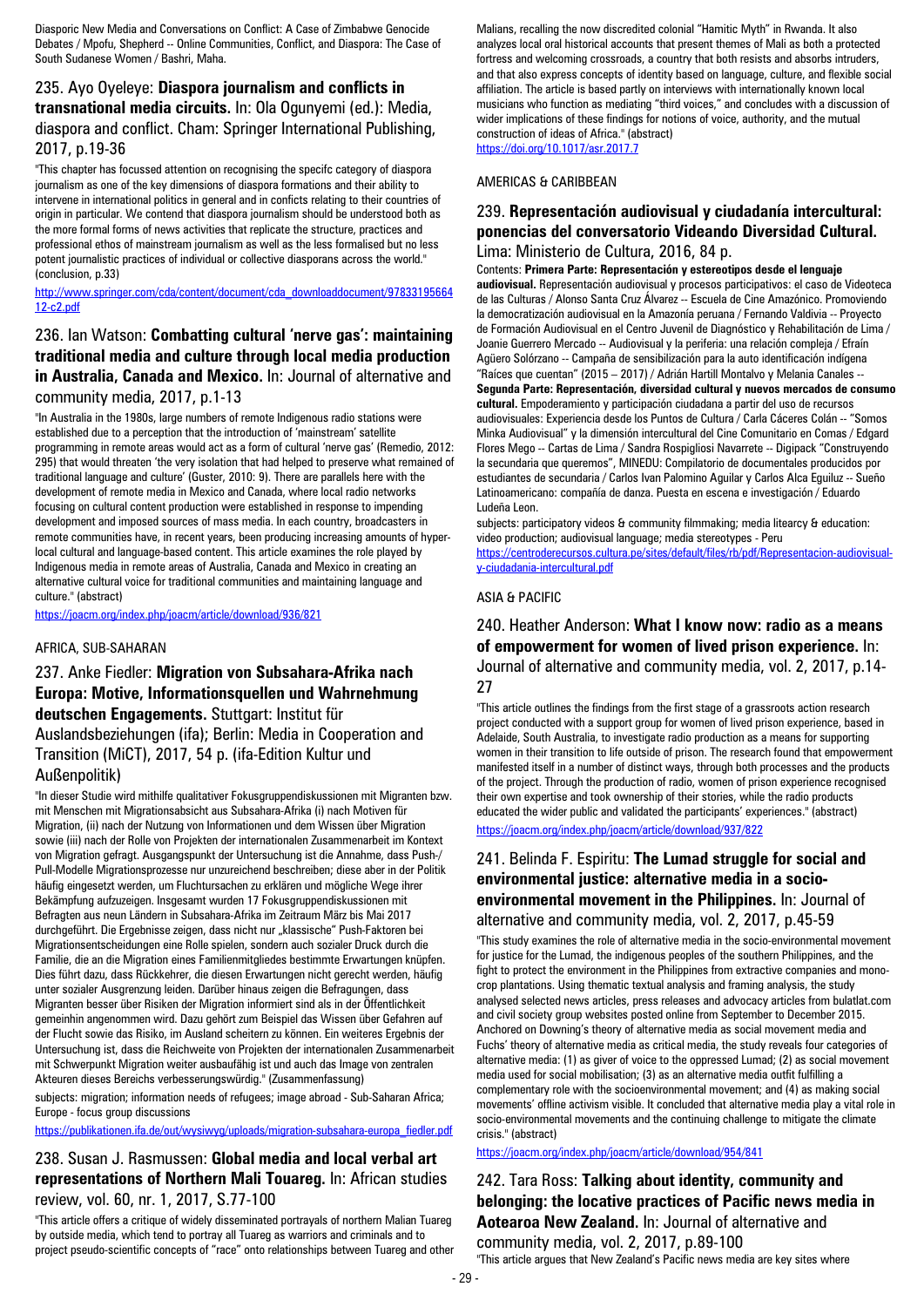producers negotiate identity, community and belonging through what are described as locative practices. A qualitative analysis of interviews with 23 Pacific media producers and journalists finds that, regardless of their location or size, Pacific news media routinely invoke and perform community and are more like smaller, hyperlocal community media in the intimacy of their relationship with their audiences. Producers achieve this by foregrounding their Pacific identities, their connection to community and traditional values of service. Indeed, it is these locative practices, more than others, that underpin the distinctiveness of Pacific and other ethnic media and their enduring relevance to ethnic audiences." (abstract)

<https://joacm.org/index.php/joacm/article/download/1017/895>

#### EUROPE

243. Francesca Pierigh: **Changing the narrative: media representation of refugees and migrants in Europe.** World Association for Christian Communication – Europe Region (WACC Europe); Churches' Commission for Migrants in Europe (CCME), 2017, 50 p.

#### *also published in Arabic, French, German and Spanish*

"Key findings: Only 21% of news items on asylum and migratio n reference a refugee or migrant ... Of the 21% of articles that mentioned a refugee or migrant, only in about onequarter (27%) was that person a woman ... Of the 21% of the news items that reference migrants or refugees, less than half (40%) of the articles quote them directly ... Refugees and migrants are most often only identified by their displacement ... Terminology and impartiality may be positive signs." (p.5-6)

<http://www.refugeesreporting.eu/report>

## 244. Dorothee Arlt, Jens Wolling: **Die Flüchtlingsdebatte in den Medien aus der Perspektive der Bevölkerung.** In: Media Perspektiven, nr. 6, 2017, p.325-337

"Die hier vorgestellte Untersuchung hatte zum Ziel, unterschiedliche Informationsnutzungstypen im Kontext der Flüchtlingsdebatte in der Bevölkerung Deutschlands zu identifizieren und anhand ihrer persönlichen Merkmale, ihrer Einstellungen gegenüber Geflüchteten und der Flüchtlingspolitik sowie bezüglich ihrer Erwartungen an die Medien und Bewertungen der Berichterstattung zu beschreiben. Die quotierte Befragung ist bevölkerungsrepräsentativ für die deutschsprachigen Onliner über 18 Jahre. Die Datenerhebung fand in zwei Wellen im Februar 2016 und Februar 2017 statt. Von den 1 579 Teilnehmenden aus dem Jahr 2016 nahm etwas mehr als die Hälfte (53 %) auch an der zweiten Befragung teil. Für das Jahr 2016 ergab die Clusteranalyse vier Nutzergruppen, die Themen-Vielnutzer (29 % der Bevölkerung), die Themen-Vermeider (19 %), die Journalismus-Orientierten (33 %) sowie die Social-Media-Orientierten (20 %). Im Jahr 2017 konnte das Cluster der Social-Media-Orientierten nicht wieder identifiziert werden. Die Veränderungen der Struktur, Größen und Charakteristika der Cluster verdeutlichen, dass parallel zur nachlassenden Berichterstattungsintensität auch die Suche der Bürger nach Informationen zum Thema geringer geworden ist. Die Erwartungen der Befragten an die Berichterstattung haben sich im Jahresverlauf nur wenig verändert. Vor allem die Gruppe der Journalismus-Orientierten weicht deutlicher von den anderen Gruppen ab, die Mitglieder dieser Gruppe erwarten eher eine ausgewogene Berichterstattung, erkennen aber auch gleichzeitig weniger Probleme mit einer angeblich verzerrten Berichterstattung in den Medien zum Flüchtlingsthema. Negative Emotionen, die mit der Berichterstattung verbunden sind, treten verstärkt bei denen auf, die sich (auch) stark auf soziale Medien als Informationsquelle verlassen, oder die sich der themenbezogenen Berichterstattung gar nicht oder nur ganz am Rande widmen. Im Umkehrschluss bedeutet dies, dass diejenigen, die vor allem journalistische Medienangebote nutzen, sich weniger um ihre Familien sorgen, weniger Angst vor Flüchtlingen haben und auch weniger Themenverdrossenheit zeigen." (Zusammenfassung)

subjects: migration & refugees reporting; media use; audience / user segmentation & typologies - Germany - interviews / surveys

[http://www.ard-werbung.de/fileadmin/user\\_upload/media](http://www.ard-werbung.de/fileadmin/user_upload/media-perspektiven/pdf/2017/0617_Arlt_Wolling.pdf)[perspektiven/pdf/2017/0617\\_Arlt\\_Wolling.pdf](http://www.ard-werbung.de/fileadmin/user_upload/media-perspektiven/pdf/2017/0617_Arlt_Wolling.pdf)

# 245. Michael Haller: Die "Flüchtlingskrise" in den Medien: **tagesaktueller Journalismus zwischen Meinung und Information.** Frankfurt am Main: Otto Brenner Stiftung, 2017, 176 p. (OBS-Arbeitsheft; 93)

"Unsere Rekonstruktion der komplexen Ereignisabläufe in den zwölf Monaten Untersuchungszeit führte zur Identifikation von zehn Großereignissen. Wir gehen davon aus, dass jedes dieser Ereignisse wegen seines Neuigkeitswertes und seiner disruptiven Bedeutung das Potenzial besaß, meinungsbildende Prozesse in Gang zu setzen oder in Gang zu halten. Für die Medienanalyse orientierten wir uns am Theorem der "gestuften Medienwirkung", dem zufolge die Leitmedien in der Rolle der Meinungsführer die Agenda setzen. Die Inhaltsanalyse der drei als Leitmedien geltenden Tageszeitungen Frankfurter Allgemeine Zeitung, Süddeutsche Zeitung und Die Welt zeigte erstens, dass der Inhalt überwiegend aus nachrichtlichen Berichten und meinungsbetonten Beiträgen besteht. Nur rund 4 Prozent der Texte gehören zu den Formen, die dialogisch funktionieren (wie Interviews), nur rund 6 Prozent sind authentisch recherchierte Berichte und/oder erzählende Formen (wie Reportagen). Fast jeder fünfte Text gehört zu den

kommentierenden Formen – ein ungewöhnlich hoher Anteil, der für die ausgeprägte Meinungsfreude der drei Redaktionen steht." (Zusammenfassung, S.133) subjects: migration & refugees reporting - Germany - content analysis (case studies) [https://www.otto-brenner-](https://www.otto-brenner-stiftung.de/fileadmin/user_data/stiftung/Aktuelles/AH93/AH_93_Haller_Web.pdf)

[stiftung.de/fileadmin/user\\_data/stiftung/Aktuelles/AH93/AH\\_93\\_Haller\\_Web.pdf](https://www.otto-brenner-stiftung.de/fileadmin/user_data/stiftung/Aktuelles/AH93/AH_93_Haller_Web.pdf)

# **Public Relations, Strategic Communication**

#### GENERAL & INTERNATIONAL

246. Siobhan Warrington, Jess Crombie: **The people in the pictures: vital perspectives on Save the Children's image making. A research project to understand how contributors and their communities experience and perceive Save the Children's communications and its image-making process.**  Save the Children, 2017, 81 p.

"Debates about the visual representations of global poverty have been going on for many years, yet the experiences and views of those featured have been notably absent. 'The People in the Pictures' addresses that gap. Save the Children commissioned research in the UK, Jordan, Bangladesh and Niger, to listen to and learn from those who contribute their images and stories, as well as members of their communities. The research explored: what motivated people to agree to Save the Children filming or photographing them or their children; how people experienced and perceived the image-making process; how people felt about their portrayal in the resulting Save the Children communications. The research highlighted many areas of good practice, as well as some concerns and challenges. It has resulted in a set of recommendations to embed greater agency and accountability for contributors into Save the Children's image making." (back cover)

[https://resourcecentre.savethechildren.net/node/12425/pdf/the\\_people\\_in\\_the\\_pictures.](https://resourcecentre.savethechildren.net/node/12425/pdf/the_people_in_the_pictures.pdf) [pdf](https://resourcecentre.savethechildren.net/node/12425/pdf/the_people_in_the_pictures.pdf)

# 247. Amiso M. George, Kwamena Kwansah-Aidoo (eds.): **Culture and crisis communication: transboundary cases from Nonwestern perspectives.** New York: John Wiley & Sons, 2017, xxix, 376 p. (IEEE PCS Professional Engineering Communication Series)

Contents: **I.** Introduction. Setting the Scene: Communication, Culture and Crisis in a Transboundary Context / Kwamena Kwansah-Aidoo and Amiso M. George -- **II. Africa.** Egypt: Dealing with Political and Cultural Crisis in a Troubled Middle East Region / IIbrahim Saleh and Heba Metwali -- Embarrassing the Nation to Pay Brazil: The Ghana Black Stars Player Revolt at the 2014 FIFA World Cup / Kwamena Kwansah-Aidoo -- Containing Ebola in Nigeria: Lessons in Effective Risk and Crisis Communication / Amiso M. George -- Killing in the Name of "Stolen" Jobs: The April 2015 Xenophobic Attacks in South Africa / Kwamena Kwansah-Aidoo and Ibrahim Saleh -- **III Asia/Euro-Asia.** One Crisis, Two Responses: A Transboundary Analysis of the Melamine-Tainted Milk Powder Crisis in China and Taiwan / Yi-Hui Christine Huang and Joanne Chen Lyu -- They Came by Boat: The 2008 Terrorist Attack on Mumbai / Soumitro Sen and Uttaran Dutta -Power Distance, Uncertainty Avoidance, and Rukun: Managing the Transboundary Haze Crisis in Indonesia / Reidinar Juliane Wardoyo and Augustine Pang -- Culture as Crisis Communication: Tokyo Electric Power Company and the Fukushima Daiichi Nuclear Power Plant Disaster / Cornelius B. Pratt and Ronald Lee Carr -- Understanding the Zhanaozen Crisis Through the Intercultural Lenses of Eurasianism in Kazakhstan / Elena Kolesova and Dila Beisembayeva -- Malaysia: "Almost Without a Trace": Missing Flight MH370, Culture and Transboundary Crisis Communication in the Era of Social Media / Kwamena Kwansah-Aidoo and Amiso M. George -- Cultural Impediment or Reflection of Global Phenomenon: State of Social Media Crisis Preparedness in Singapore / Augustine Pang and Christabel Reena David -- South Korea: Going Nuts Over Nuts: The Korean Air Ramp Return Crisis / Jangyul Robert Kim and Kyung-Hyan Yoo -- **IV. Middle East.** Syria: A Battle for Hearts and Minds: Dealing with Syria's Intractable Humanitarian Catastrophe / Kwamena Kwansah-Aidoo and Ibrahim Saleh -- "Nothing Will Ever Be the Same": The Borusan Case and the Socio-Cultural Dynamics of Crisis in Turkey / Ebru Uzuno¢glu and Selin T¨urkel -- **V. Latin America.** Gone with the Mud: Learning from the Niteroi Disaster in Brazil / Regina Coeli da Silveira e Silva and Amiso M. George -- When Conflict Shifts: An Analysis of Chiquita Brands' Transnational Crises in Colombia and Guatemala / Juan-Carlos Molleda and Gabriel C. Stephen -- **VI Conclusion.** Looking Ahead: Planning for Crisis Communication Across Cultural and Transboundary Contexts / Amiso M. George and Kwamena Kwansah-Aidoo -- Annexes (Sample Crisis Plan etc.)

# 248. **Stories for good: a guide for nonprofit storytelling.**  Nonprofit Network, 2016, 32 p.

"There is a story at the heart of every nonprofit. Telling our stories makes our work real and tangible. They embody the spirit of our work, and get to the heart of why we do what we do. We hope this guide has helped you get started with telling your stories." (conclusion, p.32)

[http://www.nonprofit-network.org/ebooks/Stories\\_for\\_Good.pdf](http://www.nonprofit-network.org/ebooks/Stories_for_Good.pdf)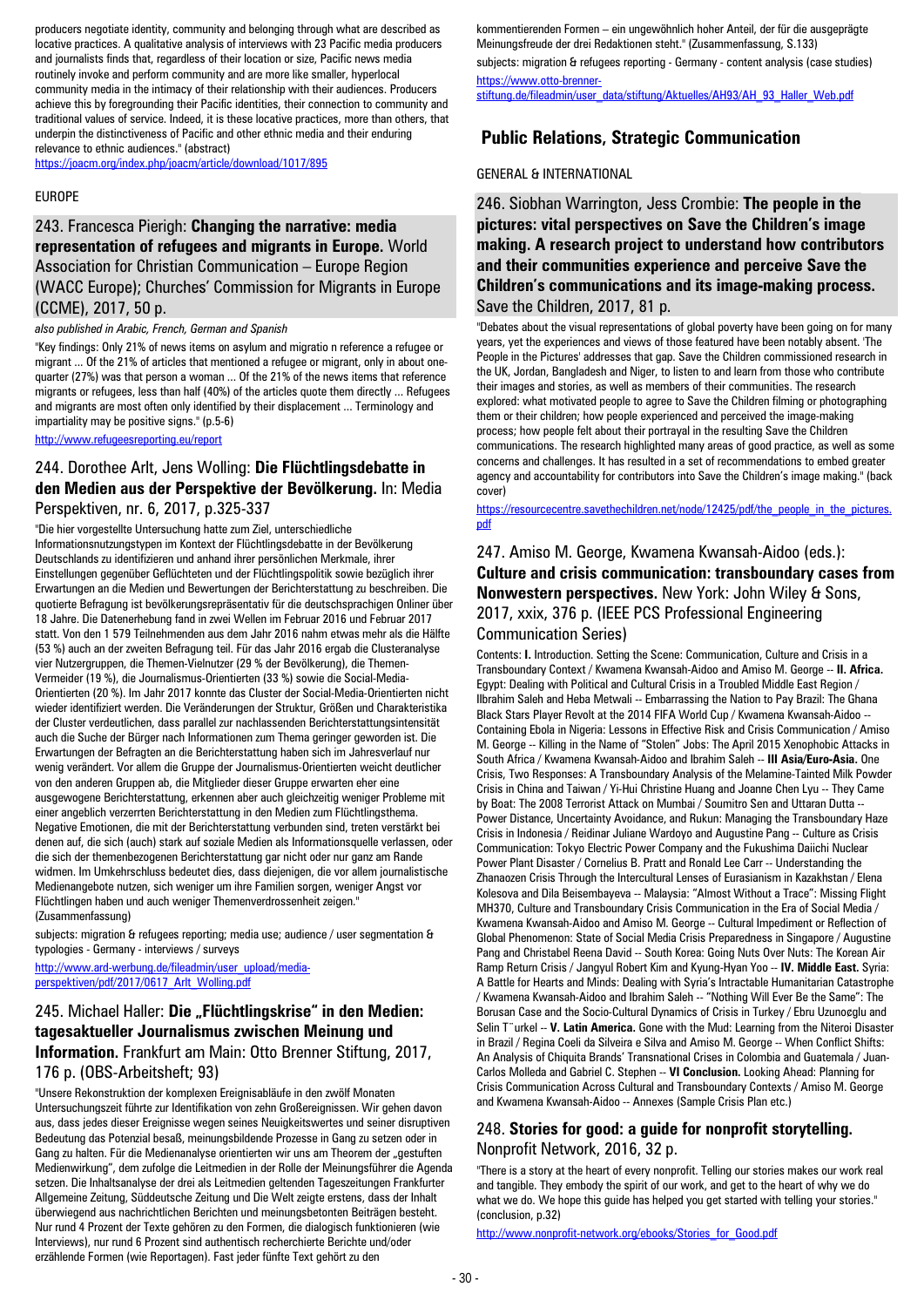#### AFRICA, SUB-SAHARAN

# 249. Ruendree Govinder: **South African nonprofits and social media survey 2015-2016.** Nonprofit Network, 2016

"The survey shows that the vast majority of South African nonprofit organisations are seeing positive benefits through using social media. This is despite the fact that more than 80% of NPOs do not allocate a budget for social media, close to 50% said that staff lacked the expertise to manage social media, and almost one-third said they have no communications plan to guide their social media work. NPOs reported that they primarily use social media to promote events, communicate with clients and stakeholders, curate news, build communities, and improve their marketing and branding. Facebook and Twitter remain the social networks of choice for NPOs, followed by YouTube, LinkedIn and Google+. However, few LinkedIn and Google+ accounts were found to be active." (executive summary)

[http://www.nonprofit-network.org/ebooks/SASocialMediaSurvey2015\\_2016.pdf](http://www.nonprofit-network.org/ebooks/SASocialMediaSurvey2015_2016.pdf)

#### ASIA & PACIFIC

250. Jaishri N. Jethwaney: **Social sector communication in India: concepts, practices, and case studies.** Los Angeles et al.: Sage, 2016, xvi, 268 p.

table of contents[: http://www.gbv.de/dms/zbw/839846622.pdf](http://www.gbv.de/dms/zbw/839846622.pdf)

subjects: social marketing; development communication; corporate social responsibility; media advocacy / media activism; community media; nonprofit public relations - India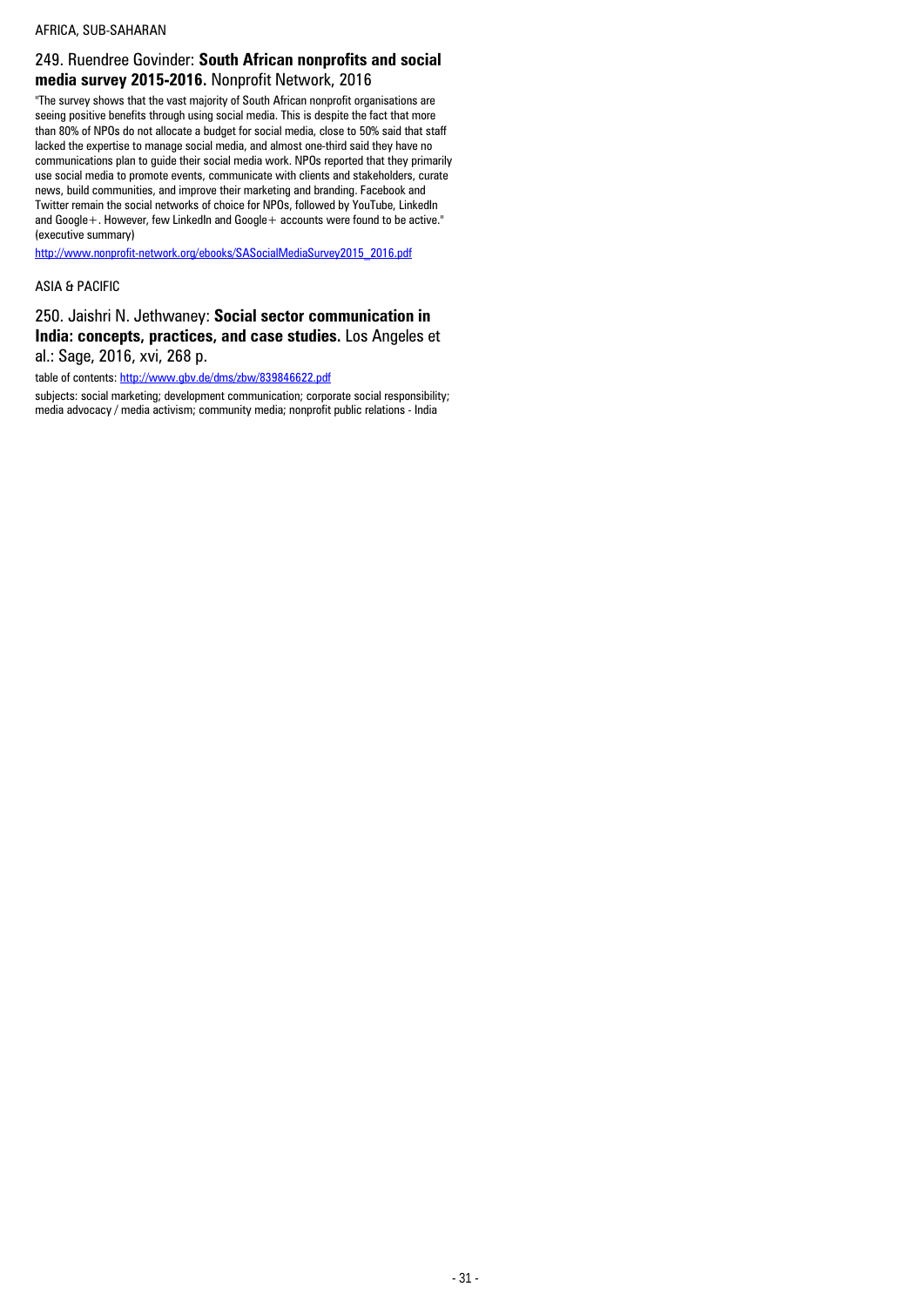#### **Author & Publisher Index**

Abeku, Tarekegn A. - 120 Acevedo, Jorge - 150 Acosta Buenaño, Ana María - 45 Adamu, Abdalla Uba - 28 Adibe, Raymond - 171 African Media Initiative (AMI) - 177 Afrobarometer - 83 Al Shebeni, Jihad - 208 Alava, Séraphin - 53 Albanian Media Institute, Instituti Shqiptar i Medias - 99 Al-Kaisy, Aida - 23 Allan, Stuart - 130 Al-Zikri, Yassin - 54 Amasheh, Muna - 24 Andersen, Robin - 129 Anderson, Heather - 240 Anne - 213 Annenberg School for Communication, Center for Advanced Research in Global Communication (CARGC) - 91 Anyidoho, Paul - 226 Arab Data Journalists' Network - 208 Arab World for Research and Development (AWRAD) - 24 Arancibia Carrizo, Juan Pablo - 93 Arasa, Daniel - 26 Arlt, Dorothee - 244 Arthur Lok Jack Graduate School of Business - 92 Article 19 - 47, 160 Asociación de Estudios en Redes Sociales Digitales (ASREDES) - 92 Assimakopoulos, Stavros - 65 Atwan, Abdel Bari - 68 Aung Tun - 220 author - 17 Avis, William Robert - 191 Ayala Iacucci, Anahi - 139 Baba, Ebenezer - 120 Badr, Hanan - 67 Baider, Fabienne H. - 65 Bakody, Jennifer - 61 Bakoy, Eva - 151 Barjas, Elham - 189 Baú, Valentina - 55, 60, 108 BBC Media Action - 141, 219 Becerra, Martín - 148 Beck - 68 Bellerose, Delphine - 15 Belotti, Francesca - 46 Benequista, Nicholas - 170 Bghouri, Neji - 209 Bheenick, Krishan - 105 Black, Julia - 131 Bo Zhao - 169 Bodrogi, Bea - 184 Bonnici, Jeanne Mifsud - 169 Bosch, Tanja - 80 Bourbeau, Heather - 136 Brimacombe, Tait - 108 Broad, Garrett M. - 109 Brownlee, Billie Jeanne - 222 Burke, Martina - 27 Calvopiña Panchi, Verónica - 45 Camara, Bangaly - 79 Campbell, Alison - 139 Cannataci, Joseph A. - 169 Cano Cañizares, Jorge - 45 Carolan, Liz - 75 Carter, Becky - 76 Cátedra - 78 Center for International Media Assistance (CIMA) - 71, 164, 165, 170, 178 Centre d'Etudes des Sciences et Techniques de l'Information (CESTI) -

#### 225

Centre for Agricultural and Rural Cooperation (CTA) - 105, 118, 119 Centre for Media Pluralism and Media Freedom (CMPF) - 182 Centre Jacques-Berque - 223 CFI Coopération Médias - 199 Chan, Wing Yu Alice - 13 Chaparro Escudero, Manuel - 77 Chocarro, Silvia - 178 Chuma, Wallace - 80 Churches' Commission for Migrants in Europe (CCME) - 243 CIESPAL - 93 Committee to Protect Journalists (cpj) - 174 Cooper, Valerie A. - 216, 217 Copeland, Rafiq - 139 Cornet, Mélissa - 172 Corroy, Laurence - 21 Council of Europe - 72, 183 Couve, Philippe - 199 Crombie, Jess - 246 Custódio, Leonardo - 16 Cvetanoski, Ilcho - 185 Damome, Étienne - 121 De Gruyter Oldenbourg - 63 Dencik, Lina - 130 Dennis, Everette E. - 8 Derakhshan, Hossein - 72 Derechos Digitales - 179 Deutsche Welle DW Akademie - 210 Díaz, Marianne - 179 Dingerkus, Filip - 146 Diniz De Oliveira, Juliano - 15 Djimbira, Mouhamadou - 230 Dowd, Caitriona - 62 Earp, Madeline - 157 Edinburgh University Press - 103 Editora Fi - 32 Editorial de la UNC - 48 EDUSC - 26 El Bour, Hamida - 201 Ellis, Steven M. - 177 Eschment, Beate - 232 Espiritu, Belinda F. - 241 European Audiovisual Observatory - 20, 183 European Centre for Press and Media Vreedom (ECPMF) - 185 European Federation of Journalists (EFJ) - 185 European University Institute - 182 Evangelische Kirche in Deutschland (EKD) - 162 Evensmo, Ivar - 213 Fabijanic, Darija - 95 Fedcenko, Jevhen - 207 fhi360 - 138 Fiedler, Anke - 237 Figueroa Press - 217 Figure - 61 FilmInitiativ Köln - 115 Fletcher, Richard - 1 Fojo Media Institute - 161, 195, 231 François, Pierre-Olivier - 56 Franks, Suzanne - 137 Frau-Meigs, Divina - 53 Freedom House - 157 Frey, Elsebeth - 201 Frey-Vor, Gerlinde - 36 Friedrich-Ebert-Stiftung (FES) - 200 Friedrich-Ebert-Stiftung (FES), Centro de Competencia en Comunicación para América Latina - 44 Friedrich-Ebert-Stiftung Ecuador, Instituto Latinoamericano de Investigaciones Sociales - 45

Friedrich-Ebert-Stiftung, Office Tirana - 99 Gabilondo, Victoria - 77 Galperin, Hernan - 104 García-Mingo, Elisa - 194 Gedisa - 93 George, Amiso M. - 247 Global Voices - 211 Godfrey, Anna - 219 Götz, Maya - 10 Gogolok, Sina - 37 Gómez, Gustavo - 44 Gordon, Janey - 39 Govinder, Ruendree - 249 Grabowski, Aria - 81 Griffen, Scott - 187 Grünenthal, Hannah - 37 GSDRC, University of Birmingham - 75 Gustafsson, Jessica - 41 Hafez, Kai - 57 Haller, Michael - 245 Hanley, Brian - 139 Hanusch, Folker - 196 Harboe, Esben Q. - 159 Harkins, Steven - 205 Harris Interactive - 8 Hassan, Ghayda - 53 Herbert, Siân - 192 Hernández-Anzora, Marlon - 200 Horst, Heather - 214, 215 Horstmann, Johannes - 25 Hudson, Heather E. - 116 Human Rights Watch - 175, 176 Hurst - 100 ibidem-Verlag - 98 Ike, Cyril Chinedu - 171 Independent Communications Authority of South Africa (ICASA) - 40 Institut für Auslandsbeziehungen (ifa) - 237 Institute of Development Studies - 192 Institute of Development Studies (IDS) - 58, 62 Intellect - 151 Intermedia - 181 International Association of Women in Radio and Television (IAWRT) - 166 International Clearinghouse on Children, Youth and Media - 10 International Federation of Human Rights (FIDH) - 172 International Media Support (IMS) - 54, 159, 161, 188, 195, 231 International Organization for Migration (IOM) - 131 International Press Institute (IPI) - 66, 177, 184, 187 Internews - 3, 73, 125, 126, 127, 128, 133, 134, 135, 139 Intervozes - 149 Ireri, Kioko - 197 Jameel, Phyza - 139 Jehel, Sophie - 21 Jelagat, Cheruiyot Caroline - 29 Jethwaney, Jaishri N. - 250 John Wiley & Sons - 247 Joshi, D. K. - 110 Kalogeropoulos, Antonis - 1 Kalonii, Cédric - 199 Kalyango Jr., Yusuf - 196 Kankuzi, Sydney Friendly - 227 Kardefelt-Winther, Daniel - 12 Kasoma, Twange - 173 Katholische Filmkommission für Deutschland - 25 Katubadi Mputu, Célestin - 82 Kelly, Sanja - 157 Kerr, Nicholas - 83

Kilian, Albert - 120 Kilman, Larry - 163 Kimani, Rose N. - 42 King, Gretchen - 52 Kiyindou, Alain - 121 Kjaer, Mathias - 220 Klimkiewicz, Beata - 186 Kloß, Andrea - 51 Koch, Olivier - 223 Konrad-Adenauer-Stiftung (KAS) - 87, 95, 225 Kretchun, Nat - 181 Kwansah-Aidoo, Kwamena - 247 Kwasi Addom, Benjamin - 105 Laczko, Frank - 131 Lala, Girish - 15 Landaburu, Amaia - 49 Lawford, Harriet - 120 Lawyers for Justice in Libya - 188 Le Bot, Julien - 199 Le Desk - 154 Leclair, Mark - 116 Lee, Catherine - 181 Legal and Human Rights Centre - 172 Lehmann-Jacobsen, Emilie - 202 Lemish, Dafna - 10 Levy, Catherine - 4 Levy, David A. L. - 1 L'Harmattan - 21, 69, 79, 82, 84, 88, 121, 198, 228, 229, 230 Lilienthal, Volker - 206 Lizcová, Zuzana - 153 Ludwig-Maximilians-Universität, Department of Communication Studies and Media Research - 224 Lührmann, Anna - 83 MacDonald, Neil - 218 Mahatma Gandhi Institute of Education for Peace and Sustainable Development - 13 Mahmood, Zain - 139 Malikhao, Patchanee - 33, 34 Mannar, Indira S. - 30 Manyozo, Linje - 111, 113 Marchais, Gauthier - 58 Marki - 233 Marko, Davor - 233 Marques, Camila - 47 Márquez, Israel - 92 Martin, Justin D. - 8 Martins, Carolina - 47 Mastrini, Guillermo - 148 Mavenjina Nkelame, Annemarie - 218 Mavuto Gunde, Anthony - 155 McDonald, Tom - 6 McDonnell, Terence E. - 122 McIntosh, Heather - 193 Media Foundation for West Africa (MFWA) - 145 Media in Cooperation and Transition (MiCT) - 237 Medmedia Network - 23, 209 Mehdy, Hussein - 189 Mendoza, Cristian - 26 Meribe, nnaEmeka - 117 Meyen, Michael - 224 Millar, Sharon - 65 Ministerio de Cultura - 18, 239 Minkala-Ntadi, Pierre - 88 Mirgani, Suzi - 100 Mohammed Bin Rashid School of Government - 9 Monteleone, Shara - 169 Morales-Suárez, Mariela - 91 Moyakine, Evgeni - 169 Muisanza Katewu, François - 84 Mukundu, Rashweat - 218 Mundy, Paul - 105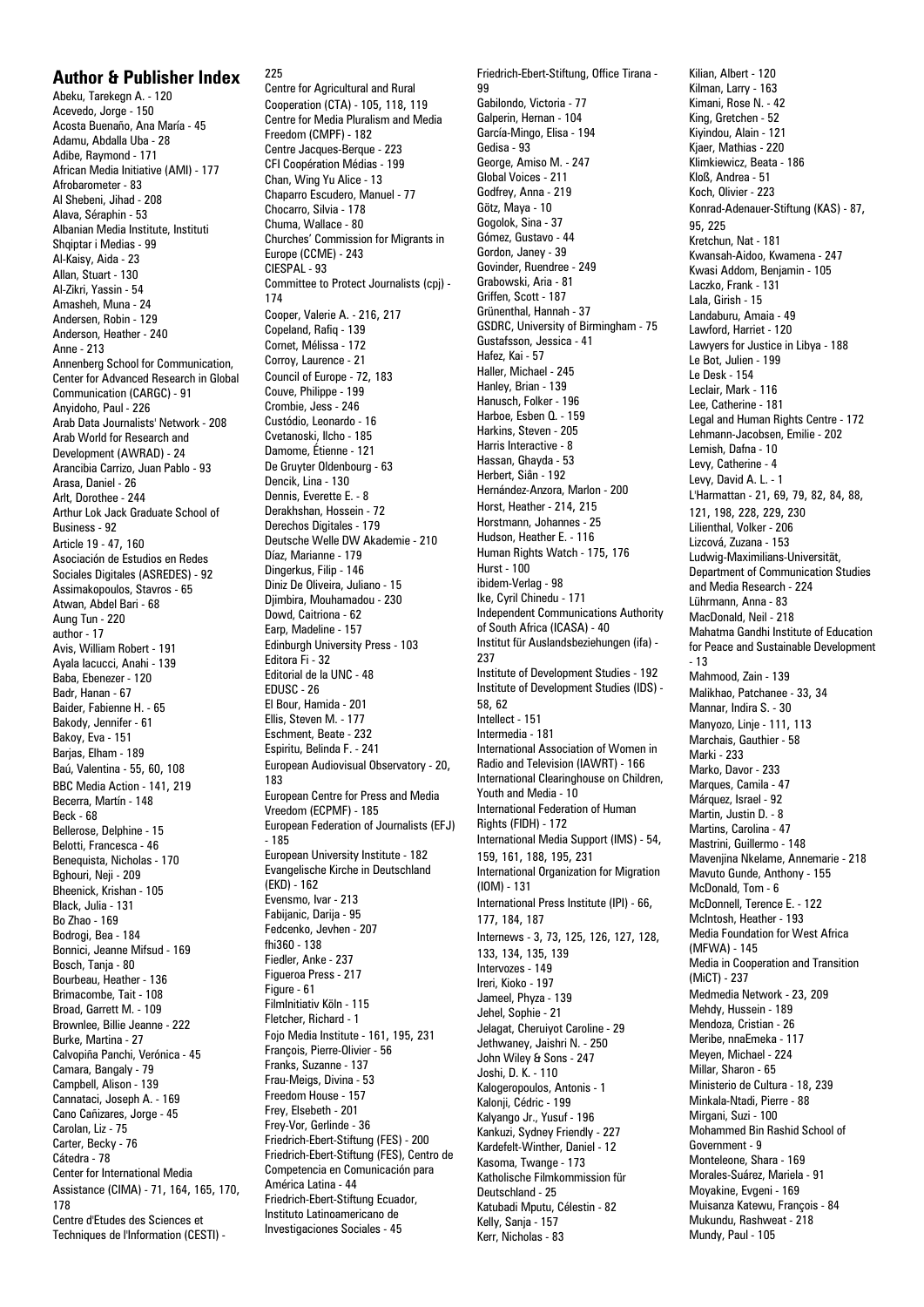Musgrave, Kate - 164 Myanmar Women Journalists Society - 195 M'Balla-Ndi, Marie - 203 Nash, Carolyn - 13 Navas, Albertina - 92 Nazarbetova, Assel - 232 Nduhura, Dominique - 85 Nesterova, Yulia - 13 NET-MED Youth Project - 24 Newman, Nic - 1 Nexus Research Cooperative - 212 Nielsen, Rasmus Kleis - 1 Nkuadio Ntemo, Paul - 73 Nonprofit Network - 248, 249 Nordicom - 10 Nordicom, University of Gothenburg - 201 Northwestern University - 8 Noske-Turner, Jessica - 214, 215 Nwokolo, Ernest - 120 Ó Siochrú, Seán - 212 Obregón, Rafael - 124 Observacom - 44, 148 O'Dell, Roni Kay - 110 Oesterlund, Per - 218 Ogunyemi, Ola - 234 Oh, Sarah - 165 Okoh, Festus - 120 Olmedo, Silvia - 77 Omidyar Network - 147 Omwoha, Joyce - 86 Orlova, Dariya - 96 Otto Brenner Stiftung - 245 Ouédraogo, Sylvestre - 118 Oxfam - 81 Oyeleye, Ayo - 235 O' Brien, Anne - 50 Page, Georgina - 219 Palgrave Macmillan - 37, 74 Peddiboyina, Vijayalakshmi - 30 Pelletier, Bernard - 116 Pereira, Antonia Alves - 32 Perovic, Jelena - 124 Pierigh, Francesca - 243 Pitts, Greg - 173 Placek, Matthew Alan - 97 Plessing, Julia - 158 Pointer, Rebecca - 80 Powers, Shawn - 132 Price Waterhouse Coopers (pwc) - 142, 144 Prieler, Michael - 85 Primrose, Kenneth - 13 Prinzing, Marlis - 14 Puijk, Roel - 151 Quintal, Angela - 174 Quivooij, Romain - 69 Radde-Antweiler, Kerstin - 37 Rasmussen, Susan J. - 238 Rauch, Raphael - 38 Rawstorne, Patrick - 4 Reineck, Dennis - 210 Relisieux, Line - 87 Repnikova, Maria - 204 Reporters Without Borders - 145, 149, 154 Reuters Institute for the Study of Journalism - 1 Rhaman, Mofizur - 201 Ricaurte, César - 92 Richey, Lisa Ann - 114 Richter, Carola - 102 Rielli, Mariana - 47 Rios, Paul A. - 13 Rizvi, Julia - 220 RMIT University - 214, 215 Roberts, Tony - 58

Rockefeller Foundation - 138 Romanjuk, Viktorija - 207 Ross, Tara - 242 Routledge - 19, 56, 109, 111, 114, 129, 132, 136, 137, 140, 167, 193, 213 Rowman & Littlefield - 205 Ruhanya, Pedzisai - 89 Ruijgrok, Kris - 70 Ryabinska, Natalja - 98 Saady, Abeer - 166 Sabi Djaboudi, Arthur - 228 Sabino, Carlos - 92 Sage - 250 Said, Nader - 24 Sakr, Naomi - 22 Sala Valdés, Cristina - 59 Salem, Fadi - 9 Salinas, Claudio R. - 93 Save the Children - 246 Sawadogo, Théophile Assane - 118 Schiffrin, Anya - 71 Schneider, Laura - 210 Schüren - 25 Scipes, Kim - 140 Seck-Sarr, Sokhna Fatou - 198 SEEMO - 185 Segura, María Soledad - 48, 180 Sekretariat der Deutschen Bischofskonferenz - 27 Sembra Media - 147 Semujju, Brian - 43 Shahbaz, Adrian - 157 Shaukenova, Zarema - 232 Siares, Emilse - 46 Silva, Robin Purnaka L. de - 129 Singleton, Ann - 131 Skjelmerud - 213 SNV Bhutan - 106 Social and Behavior Change Communication Summit - 112 Social Impact Inc. - 220 Social Media Exchange Association (SMEX) - 189 Spahr, Christian - 95 Spicer, Andrew - 151 Springer - 33, 65 Springer International Publishing - 234, 235 Springer Singapore - 34 Springer VS - 67 Spurk, Christoph - 146, 210 Spyer, Juliano - 2 statement Devin Joshi, Singapore Management University, and Roni Kay O'Dell, Cameron University - 110 Steemers, Jeanette - 22 Studies & Economic Media Center (SEMC) - 54 Sullivan, Bartholomew - 116 Swedish International Development Cooperation Agency (Sida) - 218 Syvertsen, Trine - 74 Tacchi, Jo - 214, 215 Tamim Sharifzai, Ahmad - 219 Tapia-Velasco, Sergio - 26 Tauris - 22 Thaung, Angela - 220 Theakstone, Georgina - 15 Third, Amanda - 15 Thomas, Verena - 4 Tofalvy, Tamas - 66 Torras Vives, Gemma - 169 Truong, Mai - 157 Tumber, Howard - 167 Tuohy, Seamus - 181 UCL Press - 2, 5, 6 Udeogu, Celestine Uchechukwu - 171

Udo-Udo Jacob, Jacob - 63

Ujuju, Chinazo N. - 120 UNESCO - 13, 24, 53, 156, 163, 168, 169 UNICEF - 11 UNICEF Office of Research – Innocenti - 12 Universidad de San Martín de Porres - 64 Universidad Nacional de Quilmes - 148 University College London - 2, 5, 6 University of Birmingham, GSDRC - 76, 191 University of Chicago Press - 122 University of Goroka, Centre for Social and Creative Media (CSCM) - 4 University of New South Wales (UNSW) - 108 University of Santo Tomas, Graduate School, Master of Arts in Theology Thesis - 35 University of the Witwatersrand, Faculty of Humanities - 29 Urquizo Valdeiglesias, Luis - 64 USAID - 128, 135, 220 UVK - 51 UWI St. Augustine Campus - 92 Vaishnav, Priti - 19 Van der Spuy, Anri - 168 Velásquez Flores, María José - 13 Venkatraman, Shriram - 5 Vetunawa, Cynthia - 4 Viecens, Maria Fernanda - 104 Waisbord, Silvio - 180 Waisbord, Silvio R. - 167 Wake, Alexandra - 221 Wang, Suyan - 35 WAN-IFRA - 143 Wardle, Claire - 72 Warrington, Siobhan - 246 Wasserman, Herman - 80, 170 Watson, Ian - 236 Weckesser, Cintia - 48 Welker, Martin - 51 Western Sydney University - 15 Wheeler, Deborah L. - 103 White, Jessica - 157 Willmott-Harrop, Elizabeth - 119 Witchel, Elisabeth - 159 Wolling, Jens - 244 Wood, Robb - 8 World Association for Christian Communication – Europe Region (WACC Europe) - 243 World Bank - 107 Xianwen Kuang - 94 Yeresso Sangaré, Issa - 229 Zaarour, Monir - 209 Zaragoza, Luis - 78 Zaripova, Adilya - 152 Zayani, Mohamed - 100 Zeballos Clavijo, René Jesús - 17 Zed Books - 180 Zguri, Rrapo - 99 Zlateva, Manuela - 95 Zowmi, Aniqah - 13 Ždanova, Marija - 207